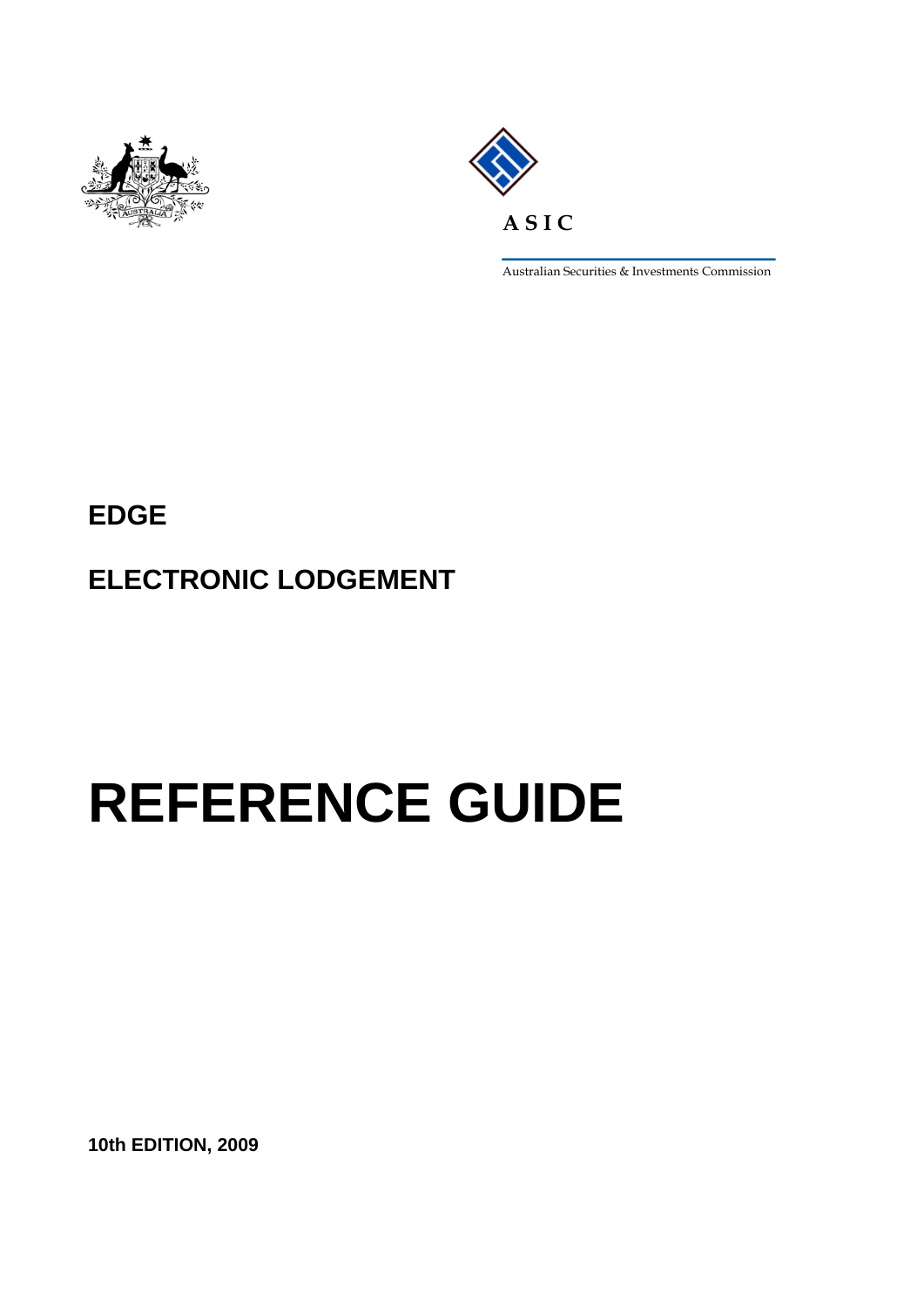| Step 1 – Lodge appointment or cessation of a registered agent by a company – Form 362 4      |  |
|----------------------------------------------------------------------------------------------|--|
|                                                                                              |  |
|                                                                                              |  |
|                                                                                              |  |
|                                                                                              |  |
|                                                                                              |  |
|                                                                                              |  |
|                                                                                              |  |
|                                                                                              |  |
|                                                                                              |  |
|                                                                                              |  |
|                                                                                              |  |
| Combination 2: Register changes - Forms 205A, 370, 410B, 410F, 484, 485, 489, 490, 492       |  |
| 902 and 6010<br>. 7                                                                          |  |
|                                                                                              |  |
|                                                                                              |  |
|                                                                                              |  |
|                                                                                              |  |
|                                                                                              |  |
|                                                                                              |  |
| Form 489 - Notification of change of registered office or office hours of a registered body9 |  |
|                                                                                              |  |
|                                                                                              |  |
|                                                                                              |  |
| Form 6010 – Application for voluntary deregistration of a company  10                        |  |
|                                                                                              |  |
|                                                                                              |  |
| Form $362$ – Notification of appointment or cessation of a registered agent by a company 10  |  |
|                                                                                              |  |
|                                                                                              |  |
|                                                                                              |  |
|                                                                                              |  |
|                                                                                              |  |
|                                                                                              |  |
|                                                                                              |  |
|                                                                                              |  |
|                                                                                              |  |
|                                                                                              |  |
|                                                                                              |  |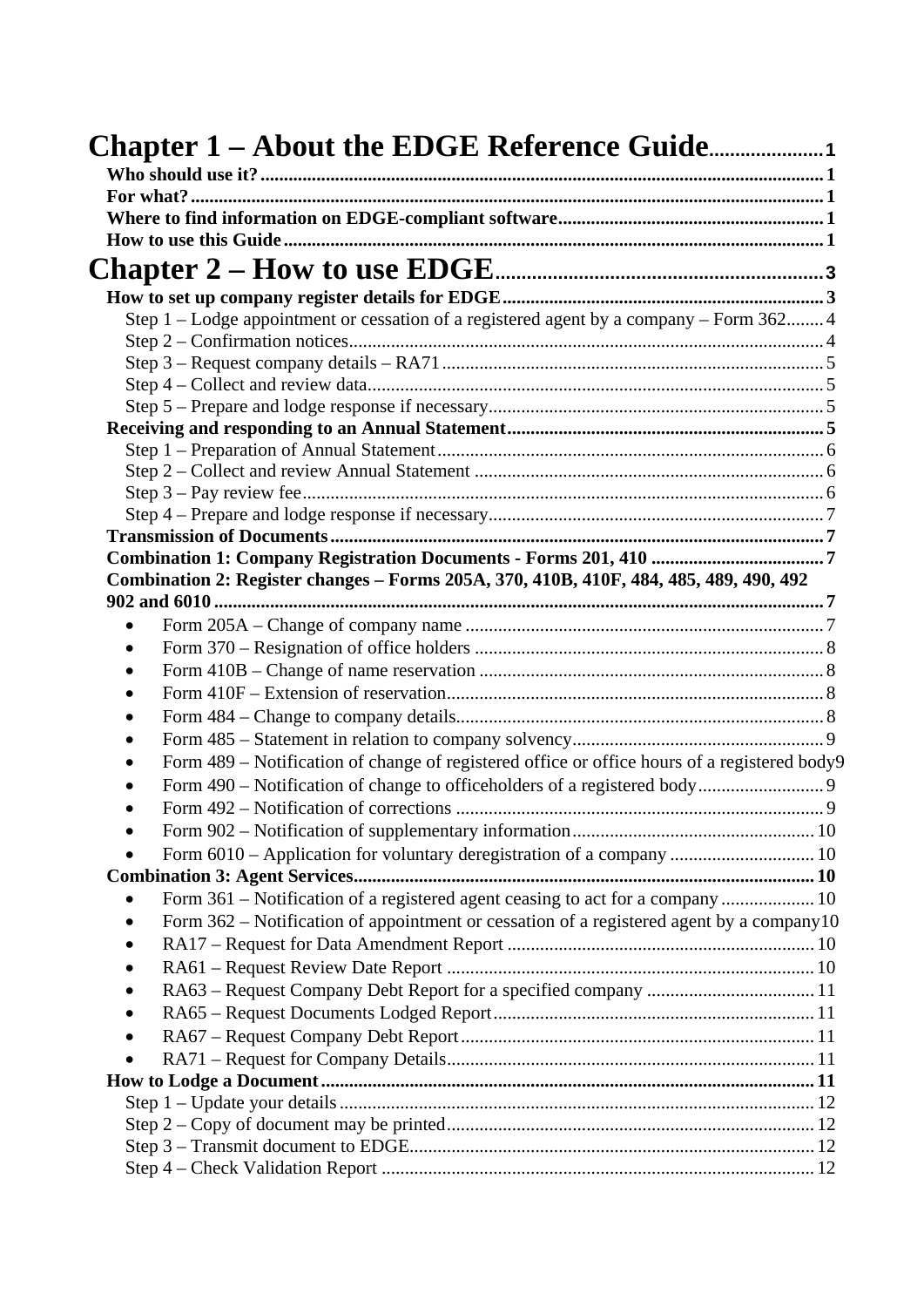| RC05 - ASIC-generated correspondence and Direct Debit payment advice 22                                                                                          |    |
|------------------------------------------------------------------------------------------------------------------------------------------------------------------|----|
|                                                                                                                                                                  |    |
|                                                                                                                                                                  |    |
|                                                                                                                                                                  |    |
|                                                                                                                                                                  |    |
|                                                                                                                                                                  |    |
|                                                                                                                                                                  | 69 |
|                                                                                                                                                                  |    |
|                                                                                                                                                                  |    |
|                                                                                                                                                                  |    |
| Form 201 - Application for registration as an Australian company-version 7.00 71                                                                                 |    |
| Form 205A - Notification of resolution - change of name - version 1.00  74                                                                                       |    |
| Form 361 - Notification of a registered agent ceasing to act for a company - version 6.00.75                                                                     |    |
| Form 362 – Notification of appointment or cessation of a registered agent by a company –                                                                         |    |
|                                                                                                                                                                  |    |
|                                                                                                                                                                  |    |
| Form 410 (ECR) - Application for reservation of a name - version 7.00  76<br>Form 410B (EDGE) – Application for reservation of a name – change of name – version |    |
|                                                                                                                                                                  |    |
| Form 410F (EDGE) - Application for reservation of a name - extension of reservation -                                                                            |    |
|                                                                                                                                                                  |    |
|                                                                                                                                                                  |    |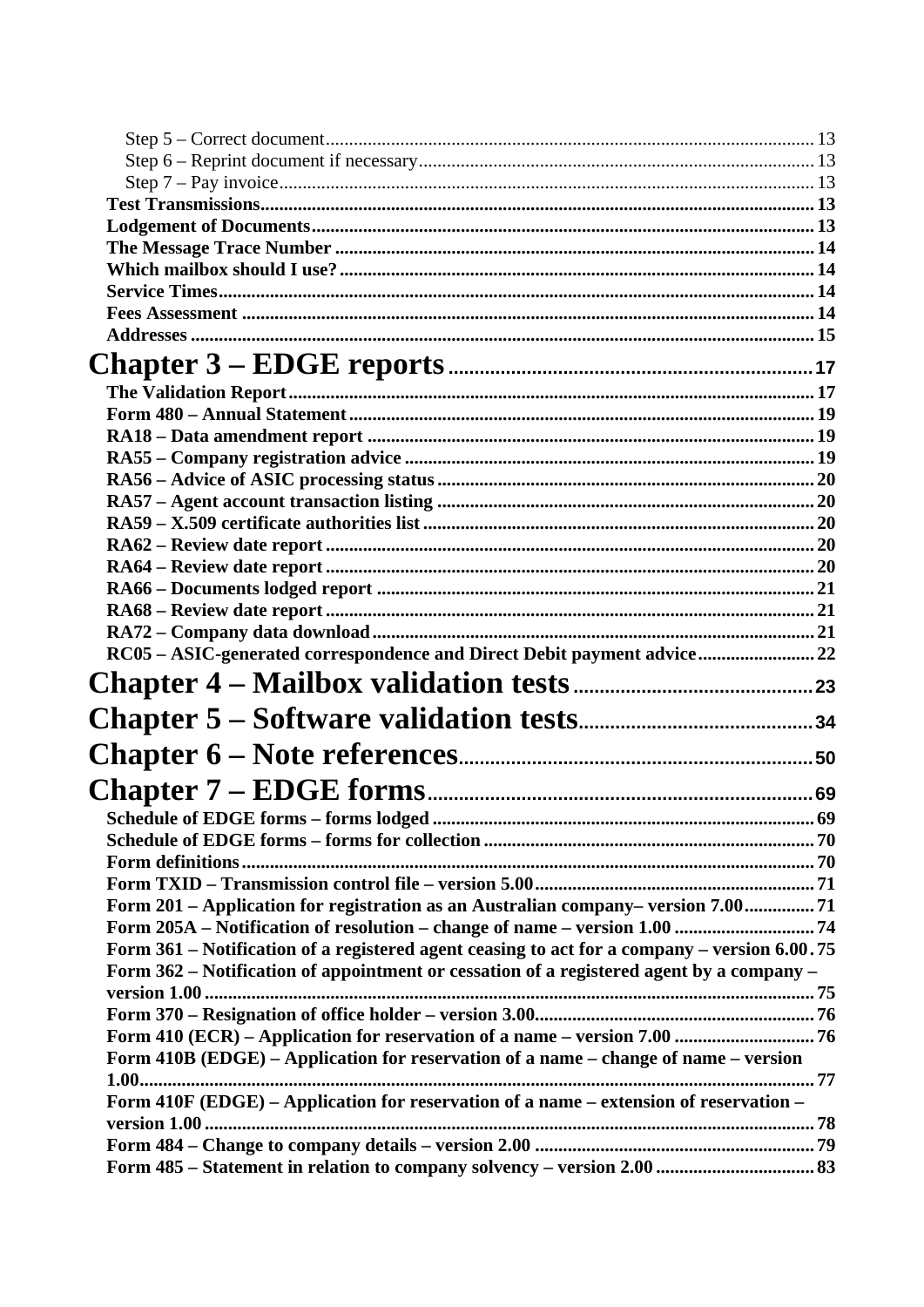| Form 489 – Change of address or office hours of registered body – version 2.00  83  |  |
|-------------------------------------------------------------------------------------|--|
|                                                                                     |  |
|                                                                                     |  |
|                                                                                     |  |
| Form 6010 - Application for voluntary deregistration of a company - version 1.00 86 |  |
|                                                                                     |  |
|                                                                                     |  |
|                                                                                     |  |
|                                                                                     |  |
|                                                                                     |  |
|                                                                                     |  |
|                                                                                     |  |
| RA63 - Request company debt report for a specified company - version 1.00  90       |  |
|                                                                                     |  |
|                                                                                     |  |
|                                                                                     |  |
|                                                                                     |  |
| <b>Chapter 8 – Electronic Company Registrations (ECR).93</b>                        |  |
|                                                                                     |  |
|                                                                                     |  |
|                                                                                     |  |
|                                                                                     |  |
|                                                                                     |  |
|                                                                                     |  |
|                                                                                     |  |
|                                                                                     |  |
|                                                                                     |  |
|                                                                                     |  |
|                                                                                     |  |
|                                                                                     |  |
|                                                                                     |  |
|                                                                                     |  |
|                                                                                     |  |
|                                                                                     |  |
|                                                                                     |  |
|                                                                                     |  |
|                                                                                     |  |
| Joining EDGE.                                                                       |  |
|                                                                                     |  |
|                                                                                     |  |
|                                                                                     |  |
|                                                                                     |  |
|                                                                                     |  |
|                                                                                     |  |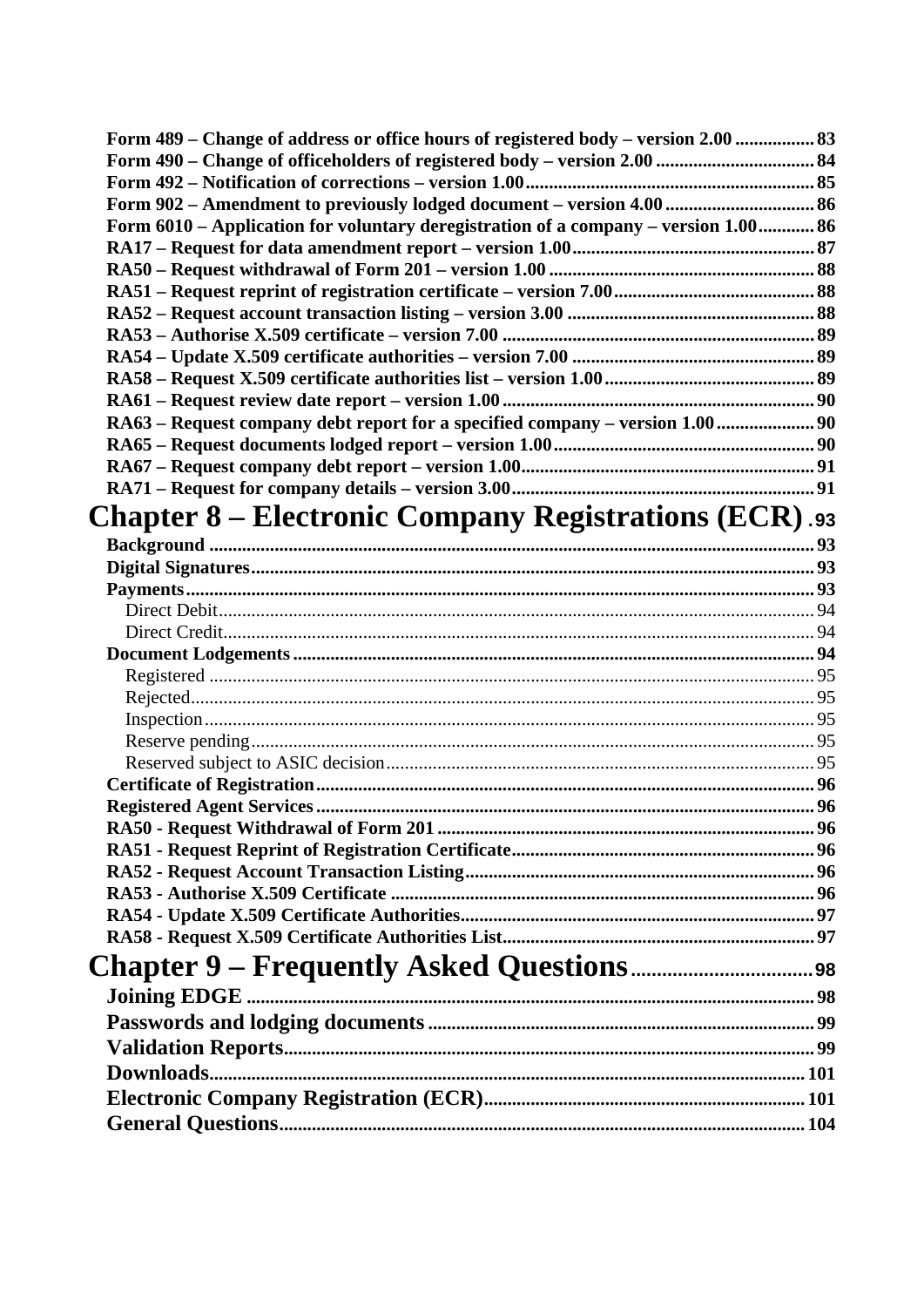# **Chapter 1 – About the EDGE Reference Guide**

# **Who should use it?**

This Guide is designed for the staff of registered ASIC lodgement agents who use EDGE to electronically lodge documents required by the *Corporations Act 2001*.

#### **For what?**

Staff operating ASIC-registered EDGE-compliant software should use this Guide to:

- understand how to use EDGE for corporate lodgement
- interpret the significance of messages received on the EDGE validation report
- understand the structure and content of an EDGE invoice
- diagnose why the EDGE Mailbox rejected a transmitted document
- identify any errors or omissions in their EDGE-compliant software that should be reported to Digital Service Providers (DSP).

#### **Where to find information on EDGE-compliant software**

This Guide contains no information on any particular brand of EDGE-compliant software, or on how you would use that software to prepare documents for electronic lodgement. For this information, you should refer to the documentation supplied with your software.

ASIC staff cannot comment on the relative merits of different brands of EDGE-compliant software. ASIC has registered as EDGE-compliant those software products that meet ASIC's specification for the transmission of ASIC's electronic forms and the receipt of invoices and reports. ASIC has no other responsibility for the quality of EDGE-compliant software, and provides no support to such software.

You can obtain a list of all registered EDGE-compliant software products and their suppliers from any ASIC Service Centre, or from www.asic.gov.au.

#### **How to use this Guide**

If you are new to EDGE or to corporate lodgement procedures, you should read **Chapter 2** to understand the procedures for using EDGE.

Use **Chapter 3** to understand the messages that appear on the EDGE validation report and other EDGE reports that you request.

Use **Chapter 4** if EDGE rejects a document. It lists the messages you receive, gives an explanation of each message, and often refers to further notes in Chapter 6.

Use **Chapter 5** if your software finds an error in a document. It lists the messages you receive and often refers to further notes in Chapter 6.

**Chapter 6** contains detailed explanatory notes referred to from other chapters.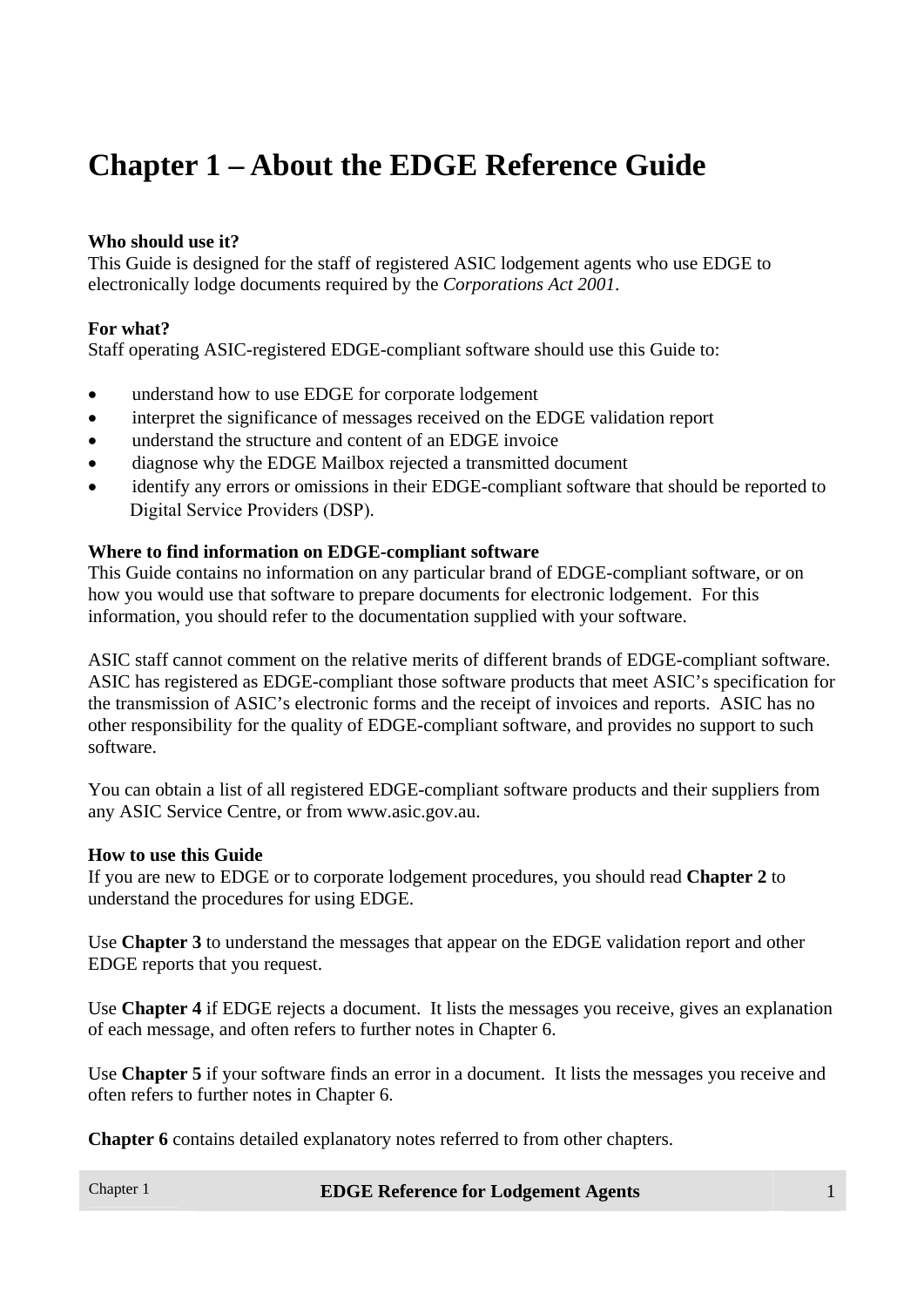Use **Chapter 7** to understand the significance of each data item on each form and the validation tests that EDGE performs before accepting a document.

**Chapter 8** describes the forms and messages used in the Electronic Company Registration (ECR) process.

**Chapter 9** is a list of Frequently Asked Questions about EDGE and ECR.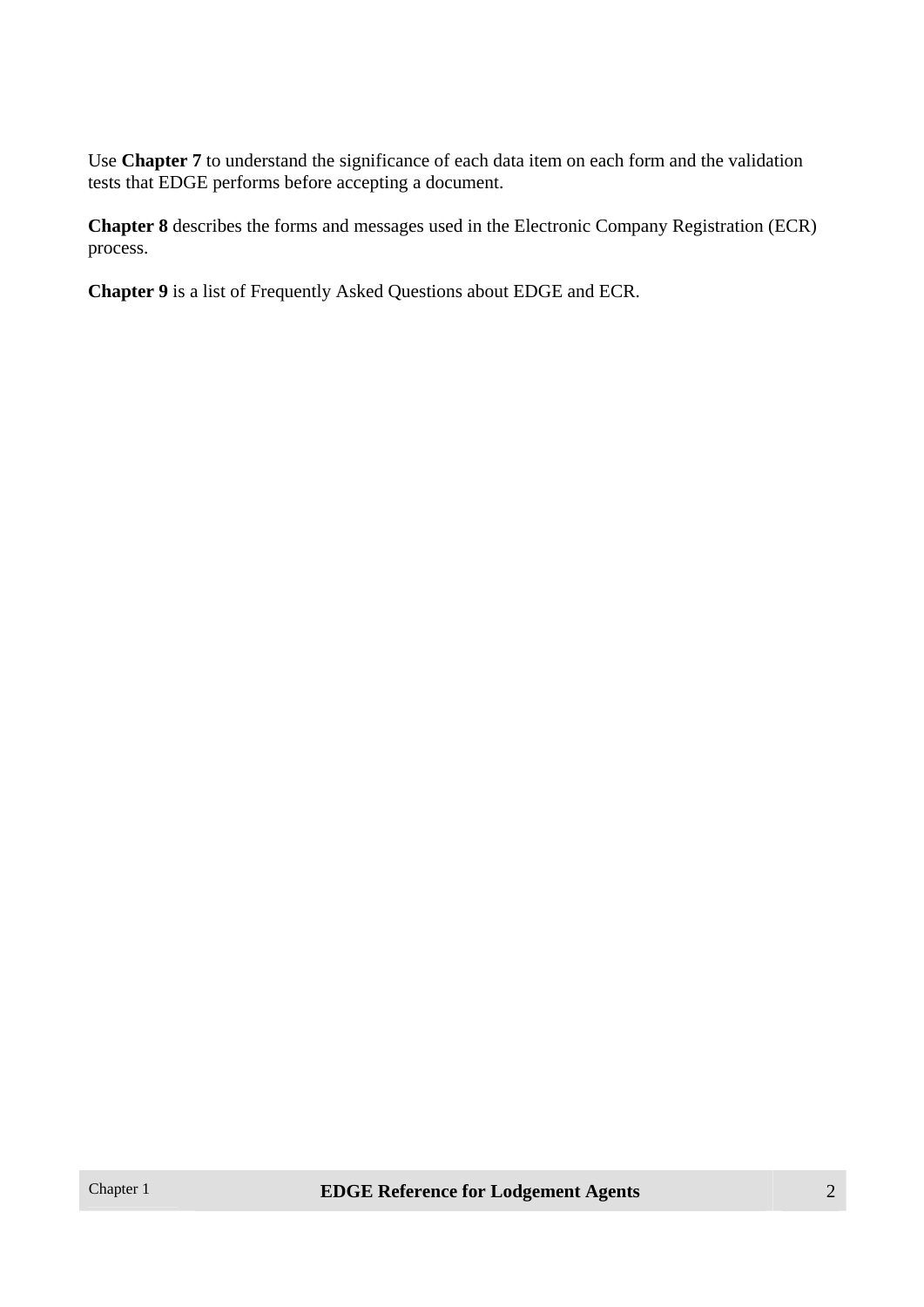# **Chapter 2 – How to use EDGE**

#### **How to set up company register details for EDGE**

Your corporate registry software will allow you to load company details into your corporate registry files or database. EDGE provides facilities that might allow you to automate this process, provided your software can support this facility. Consult your software documentation for the process your Digital Service Provider (DSP) recommends.

The illustration below shows a typical procedure for setting up company register details. It allows you to collect company data from ASIC's ASCOT database. You can then check this data against the company information you already hold and resolve any inconsistencies before you lodge formal corporate registry documents.

This facility does not alter your obligation under the *Corporations Act 2001* to always maintain complete and accurate company registers.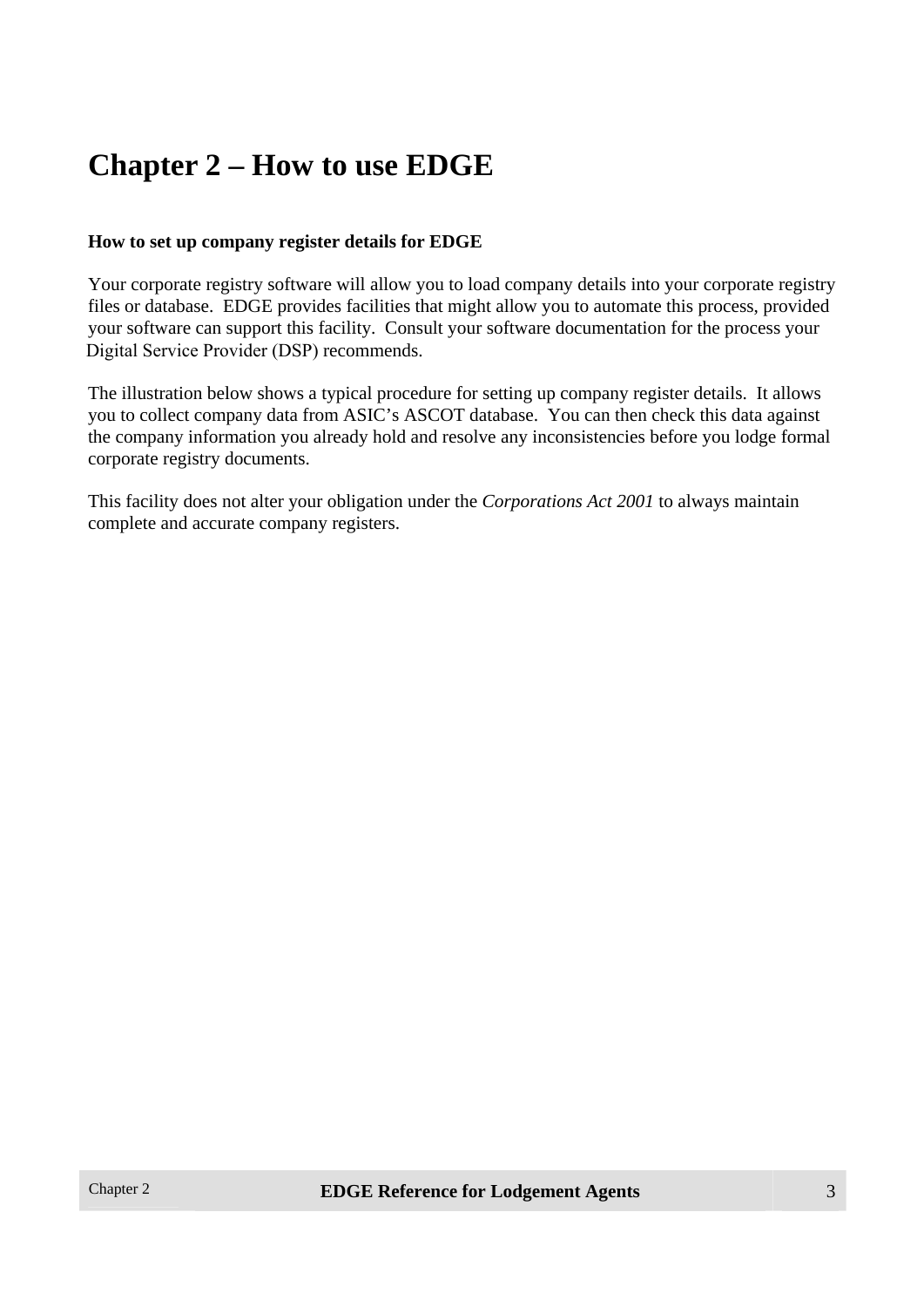

#### **Step 1 – Lodge appointment or cessation of a registered agent by a company – Form 362**

Form 362 is used by a company to notify ASIC that a particular agent has been appointed to act for or ceased from that company. An officer of the company must sign this form, it cannot be signed by the agent. The Form 362 may be lodged electronically by the agent, however the agent must keep the original Form 362 signed by the company for a period not less than seven years and must make it available to ASIC if requested by ASIC.

#### **Step 2 – Confirmation notices**

Lodgement of a Form 362 to appoint an agent will produce two notices – one to the company confirming the appointment of the agent, and one to the agent confirming the nomination by the company.

Lodgement of a 362 to cease an agent will also produce a notice, addressed to the company, that the agent no longer represents the company.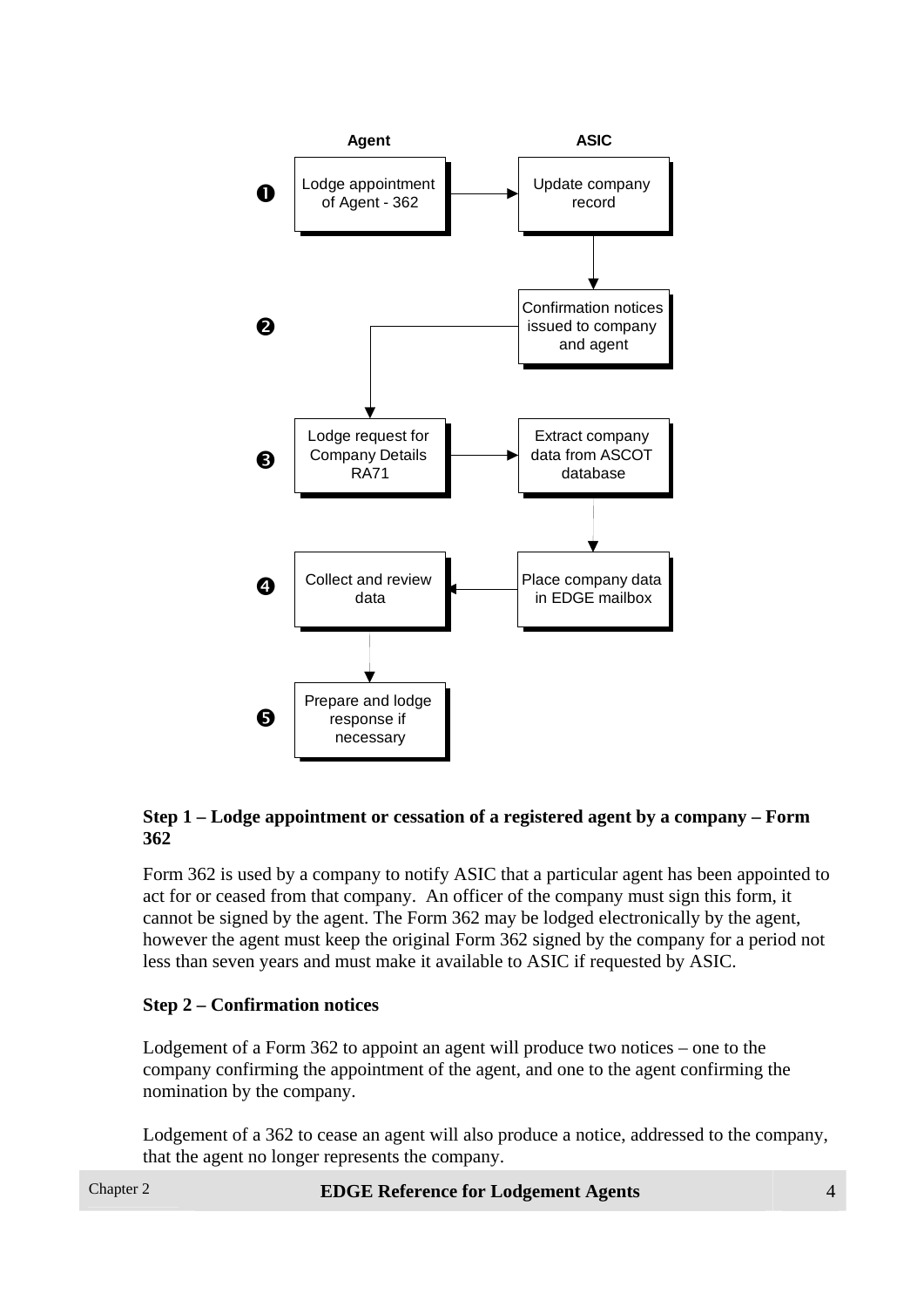#### **Step 3 – Request company details – RA71**

Use an RA71 to request a company details. If you request details of a company for which you are not the registered agent, your request will be rejected.

The RA71 can be used to request company details as either a data download or as a company statement. The difference is that a company statement is returned as a PDF document while a data download is returned as data that can be used to update the registered agent's database.

#### **Step 4 – Collect and review data**

Your software will collect the data download or company statement when it next connects to the EDGE mailbox. You can use your corporate registry software to load the details into your database.

The company should review this information to ensure that it is accurate.

#### **Step 5 – Prepare and lodge response if necessary**

If the information in the data download or company statement is not accurate, the appropriate document should be prepared and lodged with ASIC. Use Form 484 to notify changes to the company information. Amendments to data, where an error has been made by either the lodging party when preparing a document or ASIC when processing it, should be notified on Form 492.

#### **Receiving and responding to an Annual Statement**

An Annual Statement will be provided electronically to registered agents after the review date of the company. The company or agent does not have to request the Annual Statement as it is issued automatically.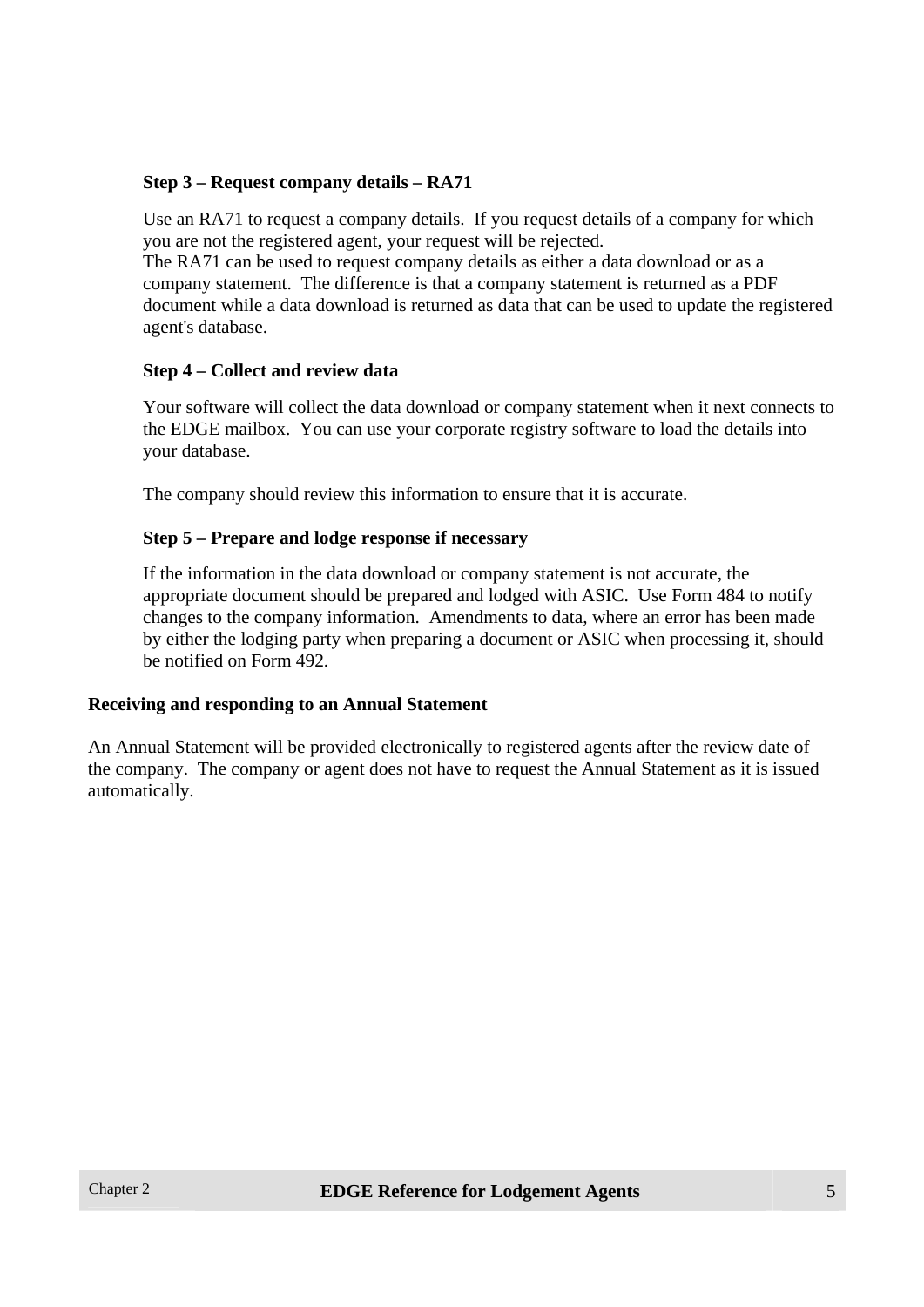

#### **Step 1 – Preparation of Annual Statement**

ASIC will prepare an Annual Statement on the review date of a company. The Annual Statement consists of:

- A statement of the details of the company, similar to the data download referred to above.
- A statement of the details of the company in PDF format, similar to the company statement referred to above.
- A Review Fee Invoice in PDF format.

#### **Step 2 – Collect and review Annual Statement**

Your software will collect the Annual Statement when it next connects to the EDGE mailbox. You can use your corporate registry software to load the details into your database.

The company must review this information to ensure that it is accurate.

#### **Step 3 – Pay review fee**

The annual review fee must be paid within 2 months after the review date. Late fees will be applied to annual review fees received more than 2 months after the review date.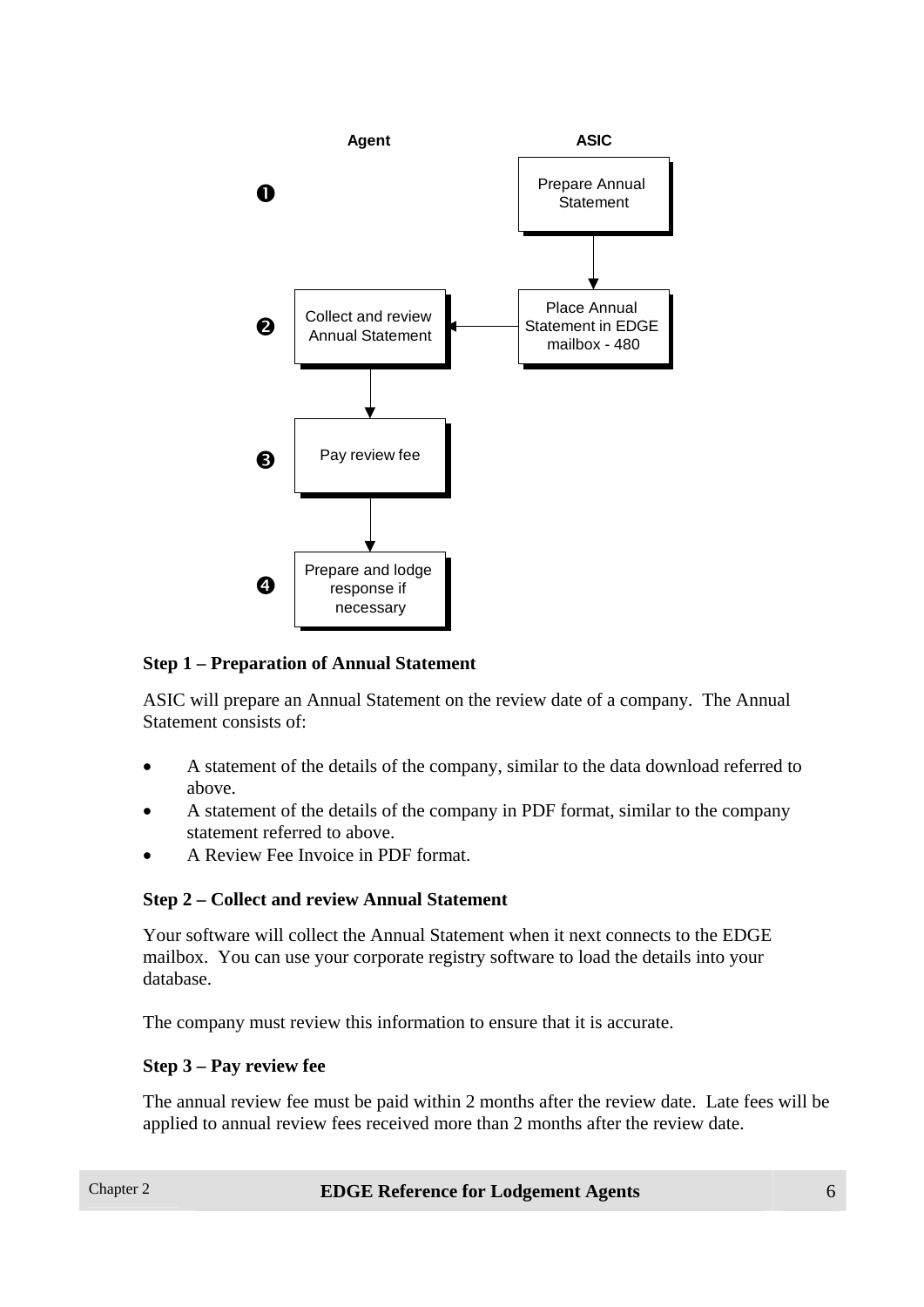The Review Fee Invoice describes the available payment methods.

# **Step 4 – Prepare and lodge response if necessary**

If the information in the annual statement is not accurate, the appropriate document should be prepared and lodged with ASIC. Use Form 484 to notify changes to the company information. Amendments to data should be notified on Form 492. An officer of the company must sign the Form 492.

In some situations the company must respond to questions raised by ASIC in the Annual Statement. For example, the occupier of the registered office address of a company may have withdrawn consent for the company to use that address. The company is required to have a new registered office address. If the company has not advised ASIC of the new registered office address at the time the Annual Statement is issued, a note will appear on the Annual Statement requiring the company to provide this information.

A response to an Annual Statement must be lodged within 28 days after the date of issue of the Statement. Late fees will be applied to responses received more than 28 days after the date of issue of the Statement.

# **Transmission of Documents**

You can electronically lodge up to 99 documents in one transmission; however only certain document types and certain combinations of those documents can be transmitted together.

If your transmission contains an invalid combination of document types, EDGE will reject ALL the documents within the transmission. (Some software packages automatically allocate the different types of documents to separate transmissions to ensure this does not happen).

The types of documents which can be lodged electronically and the valid combinations of those documents are:

#### **Combination 1: Company Registration Documents - Forms 201, 410**

Refer to Chapter 8 for more information relating to Electronic Company Registrations.

#### **Combination 2: Register changes – Forms 205A, 370, 410B, 410F, 484, 485, 489, 490, 492 902 and 6010**

Register changes documents should be lodged as the need arises:

#### • **Form 205A – Change of company name**

A company may apply to change its name by lodging Form 205A. On paper, the Form 205 is used to notify a variety of resolution types. In EDGE it may only be used to change a company name. When the name change has been successfully processed a certificate will be delivered to the agent by EDGE.

The registered agent has two payment options when lodging an EDGE 205A. All agents can elect to pay the lodgement fee by ASIC invoice. When this option is chosen a paper invoice will be issued to the agent.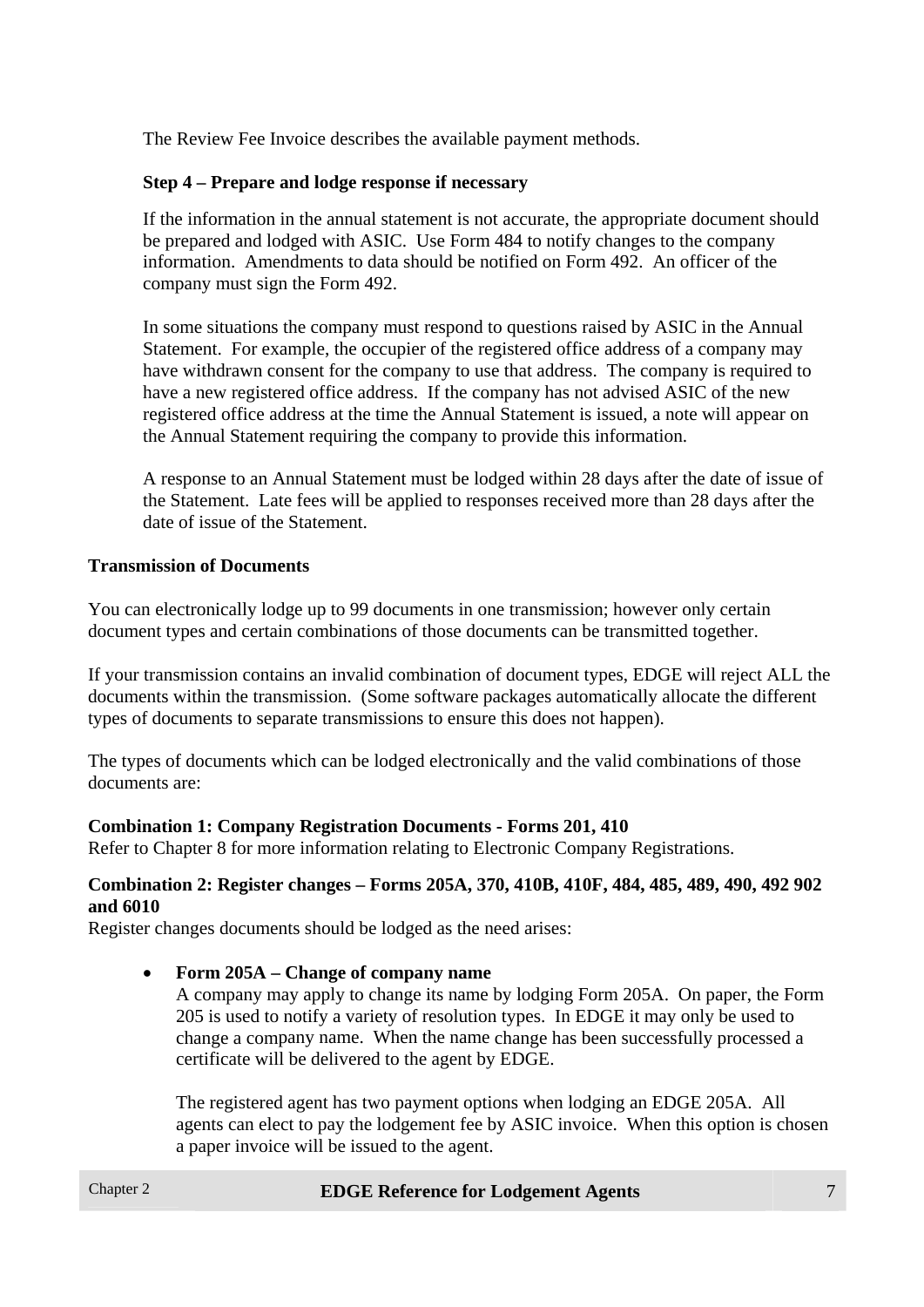If the agent has already arranged with ASIC for a Direct Debit payment facility to be in place, the agent can choose to pay the form 205A lodgement fee by Direct Debit. When this option is chosen, an acknowledgement notice will be delivered to the agent as a PDF attachment to an RC05. See Chapter 3 for details of the RC05.

#### • **Form 370 – Resignation of office holders**

A resigning or retiring company office holder can use a Form 370 to notify ASIC of their cessation. The Form 370 is signed by the ceasing officer holder and must be accompanied by a copy of the letter of resignation, which should be attached as an annexure.

#### • **Form 410B – Change of name reservation**

A company may reserve a name by lodging Form 410B. The ECR Form 410 may also be used to reserve a name.

The registered agent has two payment options when lodging an EDGE 410B. All agents can elect to pay the lodgement fee by ASIC invoice. When this option is chosen a paper invoice will be issued to the agent. This option is not available for the ECR Form 410.

If the agent has already arranged with ASIC for a Direct Debit payment facility to be in place, the agent can choose to pay the Form 410B lodgement fee by Direct Debit. When this option is chosen, an acknowledgement notice will be delivered to the agent as a PDF attachment to an RC05. See Chapter 3 for details of the RC05.

#### • **Form 410F – Extension of reservation**

A company may extend an existing name reservation by lodging Form 410F. The ECR Form 410 may also be used to extend a reservation.

The registered agent has two payment options when lodging an EDGE 410F. All agents can elect to pay the lodgement fee by ASIC invoice. When this option is chosen a paper invoice will be issued to the agent. This option is not available for the ECR Form 410.

If the agent has already arranged with ASIC for a Direct Debit payment facility to be in place, the agent can choose to pay the Form 410F lodgement fee by Direct Debit. When this option is chosen, an acknowledgement notice will be delivered to the agent as a PDF attachment to an RC05. See Chapter 3 for details of the RC05.

#### • **Form 484 – Change to company details**

Form 484 has three sections; A, B and C. These sections can be lodged individually or together depending on the types of changes you need to notify.

The Form 484 will replace the following forms:

- 203 Notification of change of office hours or address of one or more corporations;
- 304 Notification of change to officeholders:
- 207 Notification of share issue: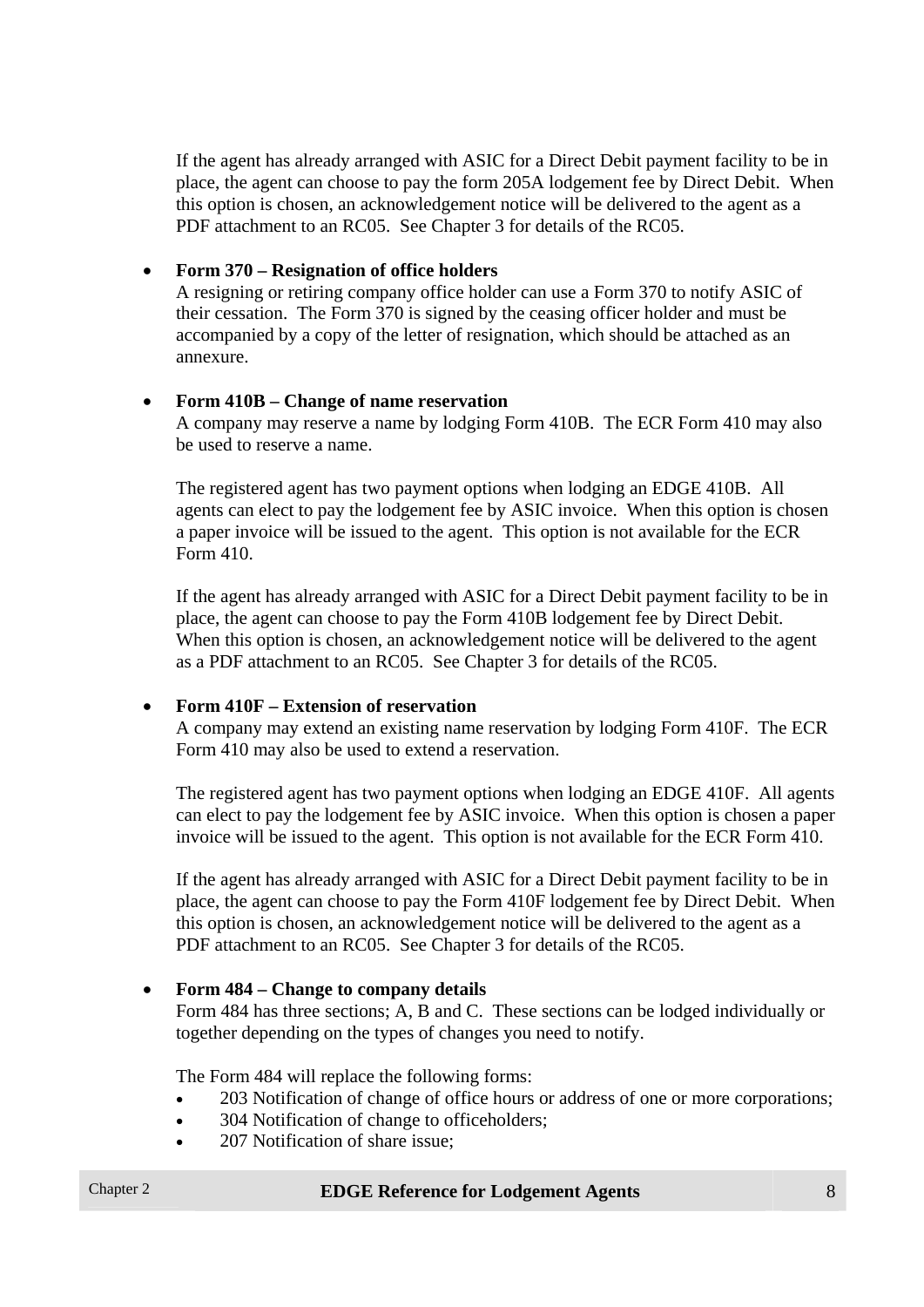- 284 Notification of share cancellation; and
- 316 Annual return of a company.

You will also use this Form to tell us of changes to ultimate holding company and members.

Use Section A to notify:

- $\Rightarrow$  Address changes
- $\Rightarrow$  Change of name of officeholders or members
- $\Rightarrow$  Change of Ultimate Holding Company

Use Section B to notify:

- $\Rightarrow$  Appointments or cessations of officeholders
- $\Rightarrow$  Changes to special purpose company status

Use Section C to notify:

- $\Rightarrow$  Changes to share structure
- $\Rightarrow$  Issuing and cancelling shares
- $\implies$  Changes to the members' register

# • **Form 485 – Statement in relation to company solvency**

Under section 347 a company must pass a solvency resolution within two months of its review date.

This Form must be lodged where the directors of the company have either:

- i) Passed a negative solvency resolution; or
- ii) Not passed a solvency resolution within the statutory two-month period after the review date.

If the directors of the company pass a positive solvency resolution there is no need to lodge the Form.

• **Form 489 – Notification of change of registered office or office hours of a registered body**

Use this Form to notify ASIC of changes to registered office address or office hours of a registered foreign company or registered Australian body. Collectively these organisations are known as registered bodies.

#### • **Form 490 – Notification of change to officeholders of a registered body**

Use this Form to notify ASIC of new or ceasing officeholder(s), and for changes to the name or address of current officeholder(s) of a registered foreign company or registered Australian body. Collectively these organisations are known as registered bodies.

#### • **Form 492 – Notification of corrections**

A Form 492 may be lodged electronically only to amend a document which was originally lodged electronically and is **not** under requisition. The Form 492 should contain details of the correct information and an explanation of how the error occurred.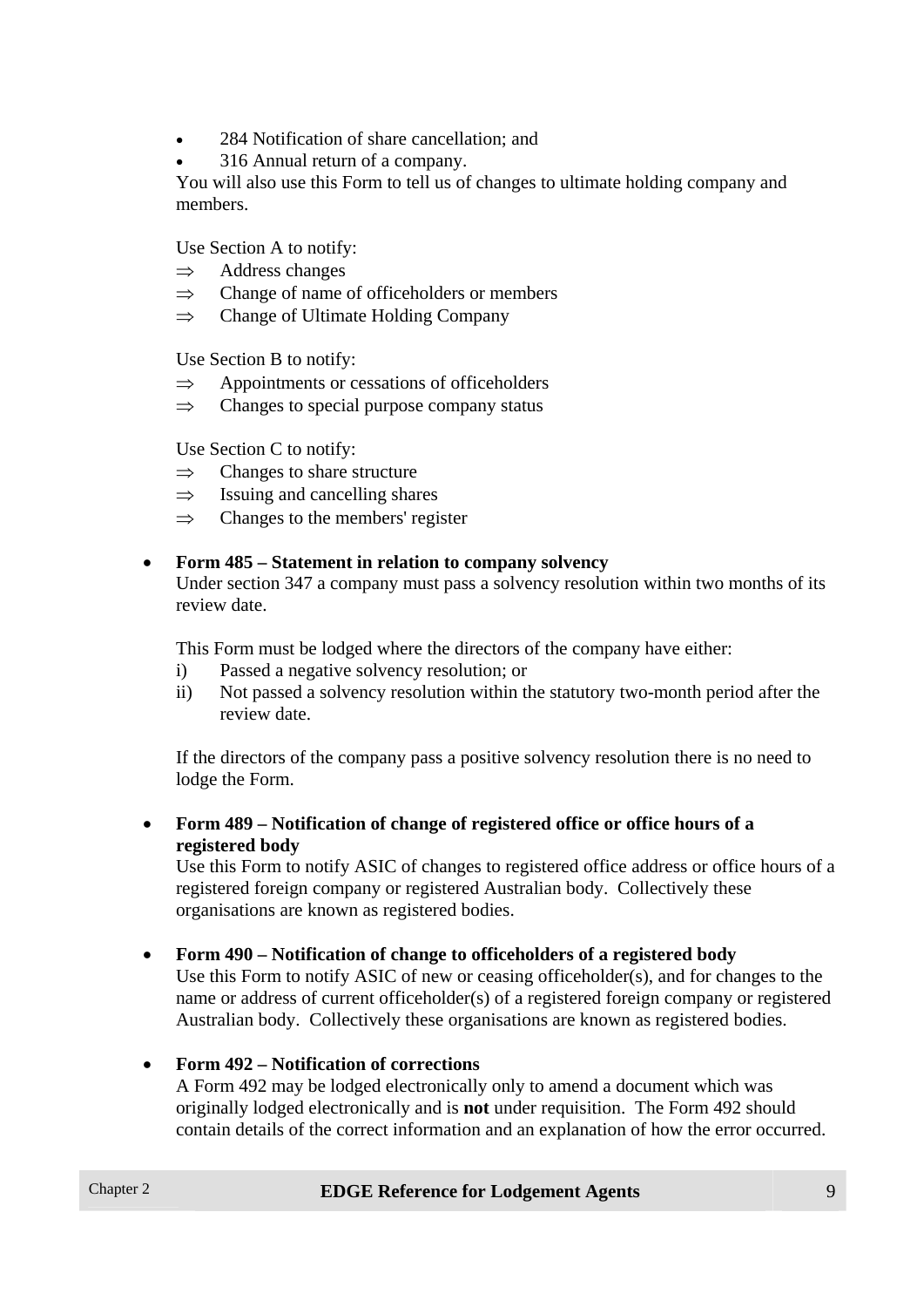A Form 492 should not be used to add missing office holders to a Form 484. In this case another Form 484 should be lodged to notify the appointment, cessation or change in details to the office holders name or address.

#### • **Form 902 – Notification of supplementary information**

A Form 902 can be lodged only to amend a requisitioned document. This form can only be lodged electronically if the document it is amending was lodged electronically. The Form 902 should contain details of the correct information and an explanation of how the error occurred.

#### • **Form 6010 – Application for voluntary deregistration of a company**

The registered agent has two payment options when lodging an EDGE 6010. All agents can elect to pay the lodgement fee by ASIC invoice. When this option is chosen a paper invoice will be issued to the agent.

If the agent has already arranged with ASIC for a Direct Debit payment facility to be in place, the agent can choose to pay the Form 6010 lodgement fee by Direct Debit. When this option is chosen, an acknowledgement notice will be delivered to the agent as a PDF attachment to an RC05. See Chapter 3 for details of the RC05.

#### **Combination 3: Agent Services**

Electronic Company Registration Agent Services are described in Chapter 8.

- **Form 361 Notification of a registered agent ceasing to act for a company** Registered agents can use this form to notify ASIC that they have ceased to act for a company or companies. The form must be signed by the agent.
- **Form 362 Notification of appointment or cessation of a registered agent by a company**

Companies may use this form to appoint a registered agent to act for them, or cease such an appointment. A current officer of the company must sign Form 362.

#### • **RA17 – Request for Data Amendment Report**

This report can be used to keep track of any minor changes made by ASIC staff to the details of companies for which you are the registered agent.

The Data Amendment Report will be prepared as an RA18 and will be collected by your software the next time it connects to the EDGE mailbox, after the RA17 is transmitted.

#### • **RA61 – Request Review Date Report**

This report allows a registered agent to determine the review dates of the companies that are linked to that agent.

The Review Date Report will be prepared as an RA62 and will be collected by your software the next time it connects to the EDGE mailbox, after the RA61 is transmitted.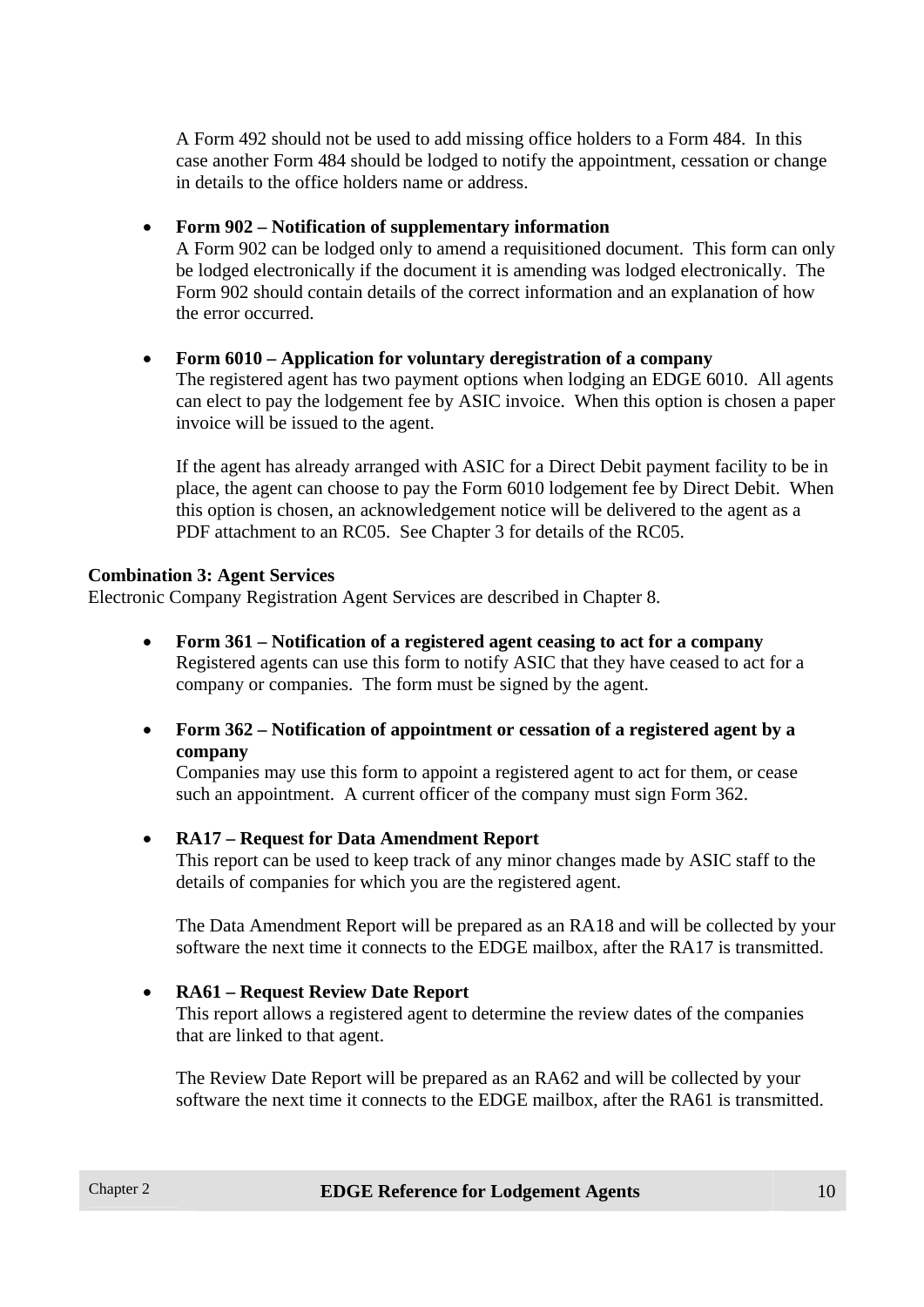# • **RA63 – Request Company Debt Report for a specified company**

This report allows a registered agent to review the debt details for a particular company that is linked to that agent.

The Company Debt Report for a specified company will be prepared as an RA64 and will be collected by your software the next time it connects to the EDGE mailbox, after the RA63 is transmitted. If the company has a zero balance a message to this effect will appear on the report.

# • **RA65 – Request Documents Lodged Report**

This report allows a registered agent to review the documents lodged by the companies that are linked to that agent. Details of documents lodged are provided for the company specified in the request.

The Documents Lodged Report will be prepared as an RA66 and will be collected by your software the next time it connects to the EDGE mailbox, after the RA65 is transmitted.

# • **RA67 – Request Company Debt Report**

This report allows a registered agent to review the debt details for all companies that are linked to that agent.

The Company Debt Report will be prepared as an RA68 and will be collected by your software the next time it connects to the EDGE mailbox, after the RA67 is transmitted. Linked companies with zero debt balances will not appear on the report.

#### • **RA71 – Request for Company Details**

An RA71 can be used to request details of a company that is linked to your registered agent number.

The details that can be requested are:

- Data Download. As described above in "How to set up company register details in EDGE".
- Company Statement. As described above in "How to set up company register details in EDGE".
- Reprint of Annual Statement. A lodging party may request the redelivery of an Annual Statement after the review date of the company. The Annual Statement is delivered as a Form 480.

#### **How to Lodge a Document**

The flow chart illustrates the procedure you should use to lodge an EDGE document.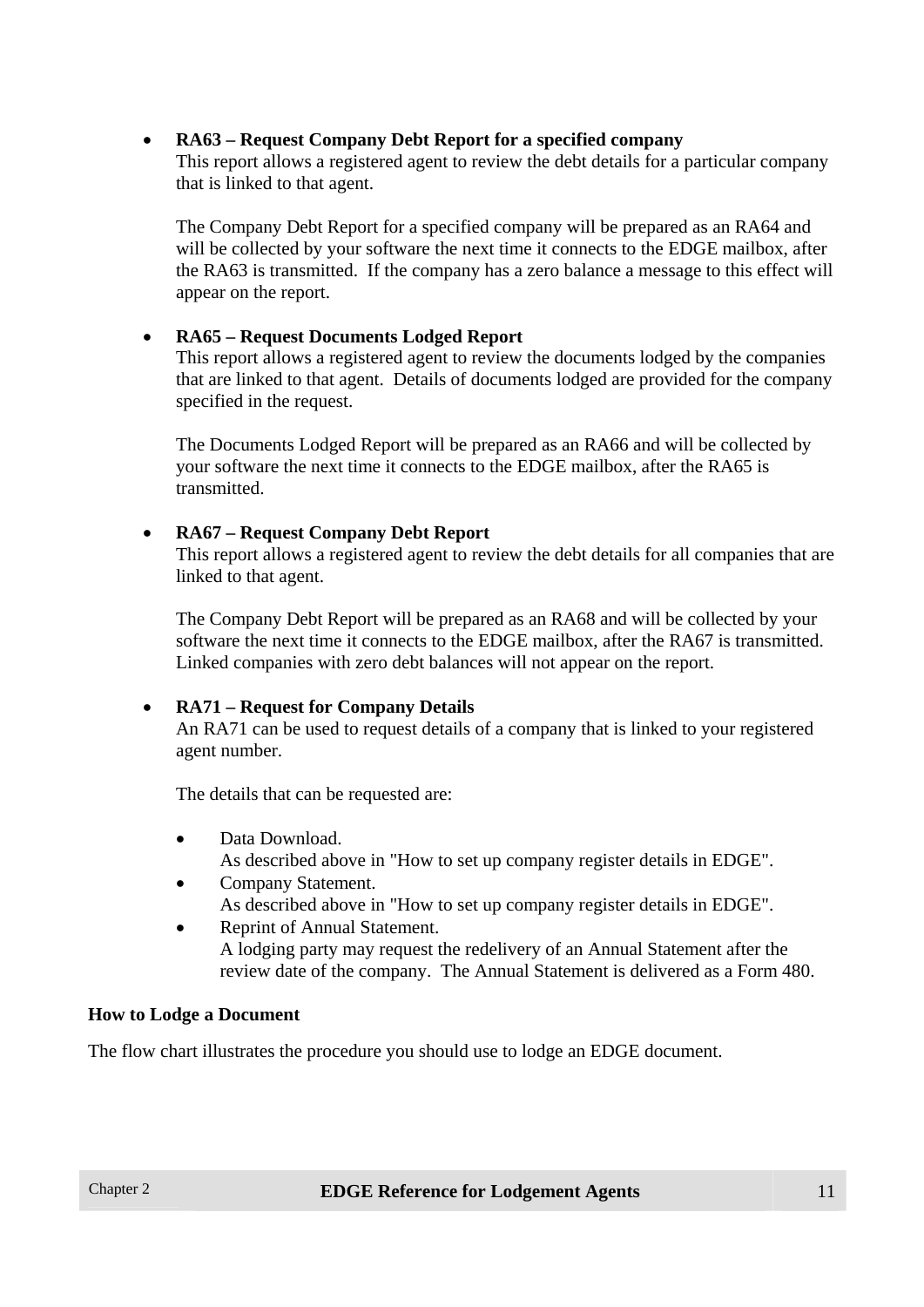

# **Step 1 – Update your details**

Use your software to enter new or changed company details and validate them. Chapter 5 lists the validation tests your software should apply.

# **Step 2 – Copy of document may be printed**

Some EDGE software packages enable the lodging party to print a copy of the form to be lodged. ASIC does not insist that a company keep printed copies of forms with the exception of Form 362 Appointment or cessation of a registered agent. A signed paper copy of this form must be kept and made available to ASIC if required.

#### **Step 3 – Transmit document to EDGE**

Use the documentation provided with your software for transmission procedures.

# **Step 4 – Check Validation Report**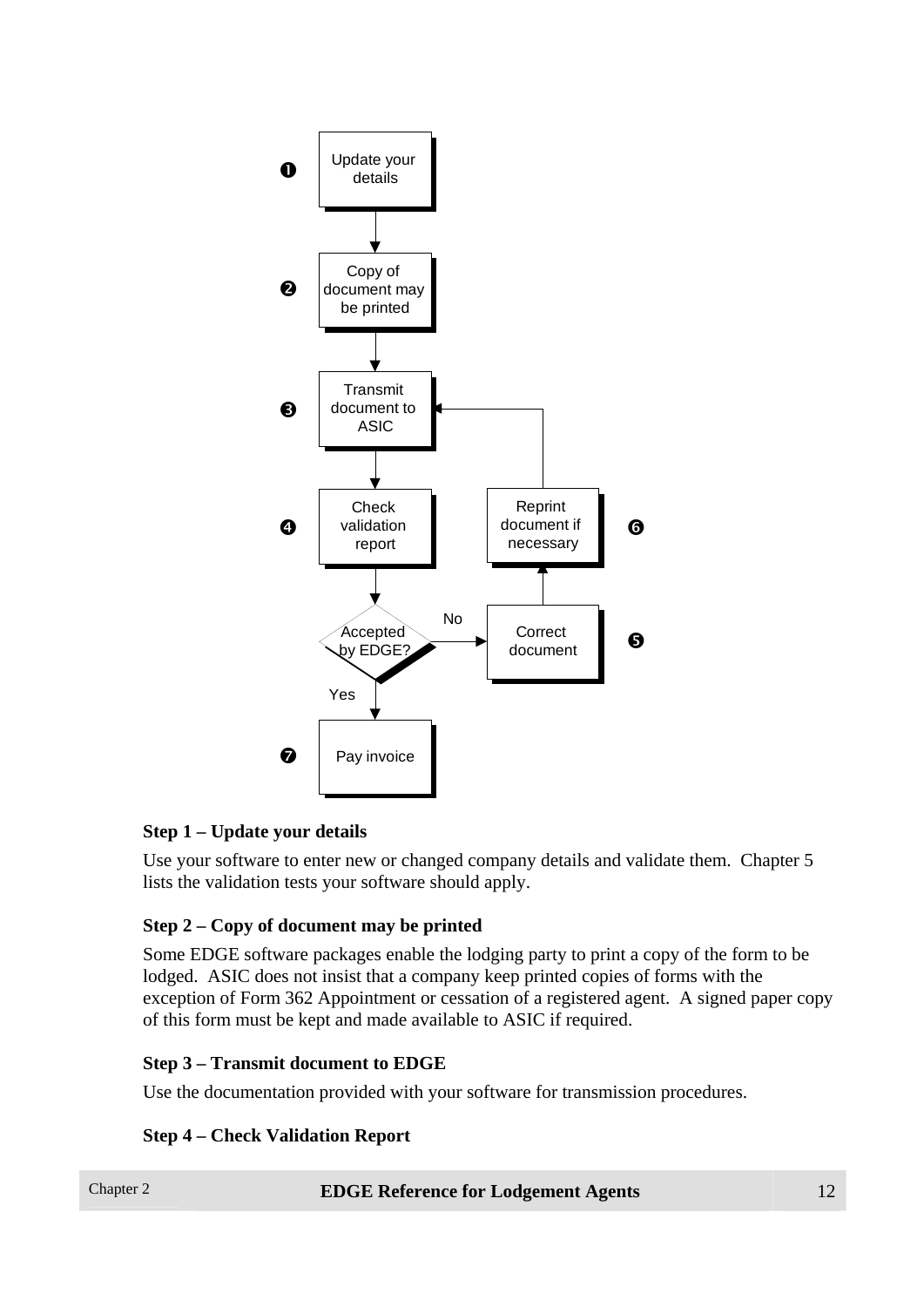See Chapter 3 for how to interpret the Validation Report.

# **Step 5 – Correct document**

See Chapter 4 for those errors that your software could not have detected in Step 1 and that cause EDGE to reject a document. Once EDGE has rejected a document, you need to correct the data before retransmitting the document.

# **Step 6 – Reprint document if necessary**

If you keep paper copies of electronically lodged documents, a new copy of the document should be printed. You cannot correct and file the original paper document because the message trace number will now not match the one on the document accepted by EDGE. See page 9 for more on message trace numbers.

*NB: For signing of Electronic Company Registration documents please refer to Chapter 8.* 

# **Step 7 – Pay invoice**

When EDGE accepts your document, and if a fee applies, it sends you an invoice. Pay this immediately, using a copy of the invoice as the remittance advice.

*NB: For payment of Electronic Company Registration documents please refer to Chapter 8.* 

# **Test Transmissions**

Your EDGE-compliant software allows you to make test transmissions. You can use this facility to test your own administrative procedures for handling corporate registry documents. You can also use it if you have doubts about whether or not EDGE will accept a particular document.

EDGE applies all the same rules to a test transmission that it does to a real transmission, although no fees are assessed and **none** of the information contained in document(s) is retained by ASIC.

The *Validation Report* for a test transmission is clearly marked as such. If a document is shown as accepted, this means that it would have been accepted if the transmission had not been a test transmission.

# **Lodgement of Documents**

The validation of a document through EDGE does not itself constitute lodgement. A document is lodged with ASIC only when it meets all requirements of the *Corporations Act 2001*.

If the data in a document is accepted by EDGE and is consistent with information already held on the ASCOT database, the document is legally lodged and is placed on the public record. If, however, data on the document is inconsistent with existing information, the document is transferred to your client contact team for manual inspection.

The client contact team investigates the reason(s) for any inconsistencies. If the inconsistency is minor, a team member may correct it. You will know of the correction when you use an RA17 to request a Data Amendment Report.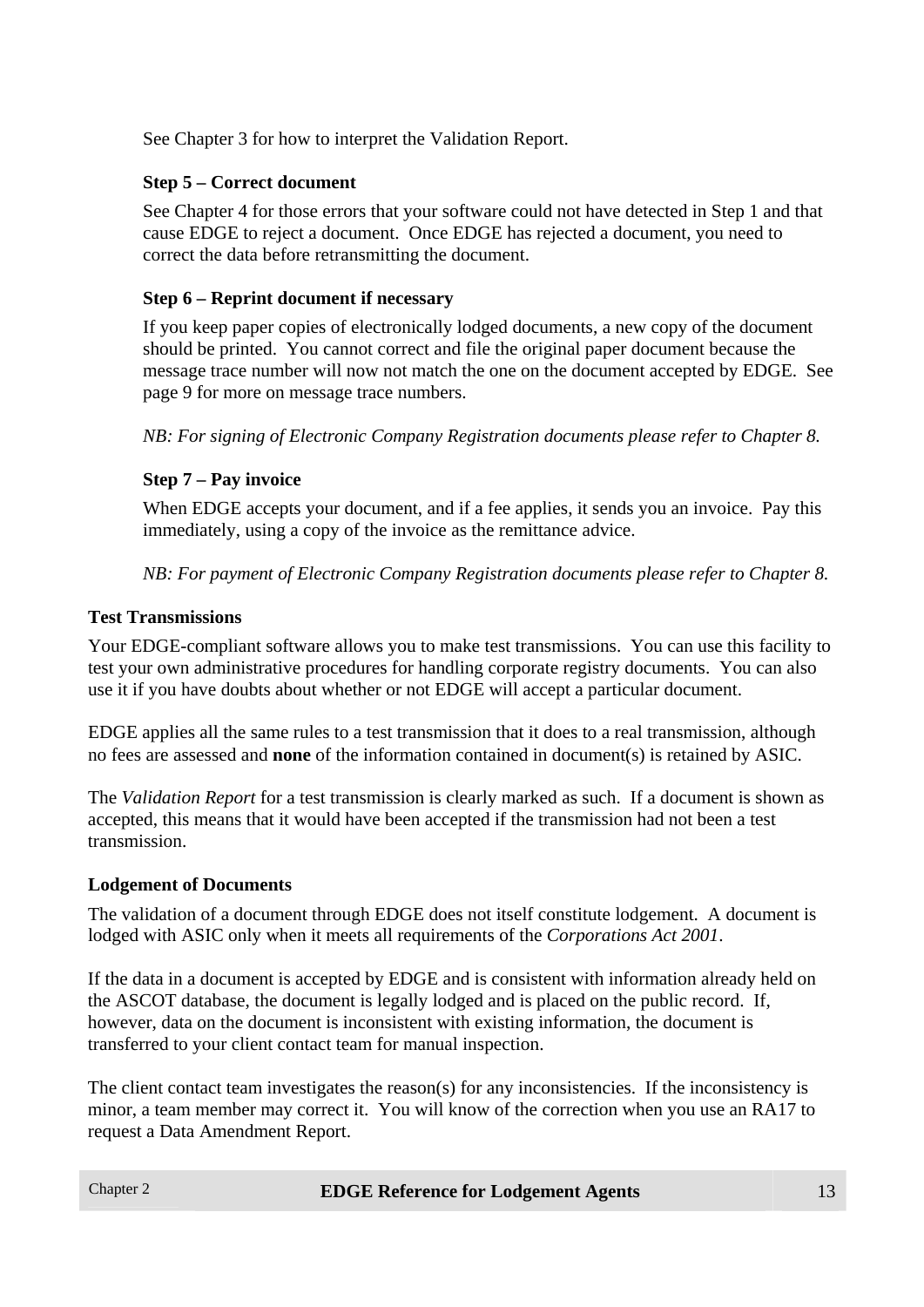If the problem needs clarification, a team member will contact you. If the advice you give means that the inconsistency can legally be resolved, the team member will correct the data. Some inconsistencies may require a Form 492 or 902 to be lodged that will be attached to the original document and will form part of the public register.

#### **The Message Trace Number**

Each time you print a corporate registry document for signing, your software prints a message trace number in the margin. When you transmit the document to EDGE, your software also transmits that number. Whenever you change or correct a document, your software changes the message trace number.

To ensure that the *EDGE Electronic Lodgement Protocol* requirements are fully complied with, the message trace number on the document you transmit to ASIC should be the same as the message trace number printed on the paper document that is signed by the client. This confirms that the transmitted document is a true copy of the original.

From time to time, ASIC staff may inspect your filed copies of the original signed paper documents. They check that the message trace number you transmitted to EDGE is the same as the message trace number printed on the paper document. This confirms that the transmitted document is a true copy of the original.

#### **Which mailbox should I use?**

You can choose to transmit to either of the EDGE mailbox computers:

primary mailbox Symbolic address **.EDGEPRIM** secondary mailbox Symbolic address **.EDGESECD** 

However, you can collect Validation Reports and responses to service requests only from the mailbox to which you transmitted the original form. See your software documentation for how to select a mailbox.

#### **Service Times**

ASIC advises lodging as early as possible, before the expiration of the prescribed lodgement period. The ASCOT mainframe computer is unavailable on Sundays for short periods of time for scheduled maintenance. At these times, you can transmit documents but Validation Reports and service requests might be delayed.

#### **Fees Assessment**

EDGE assesses fees according to the *Corporations (Fees) Regulations 2001*.

| Form |                                    | <b>Lodgement Period is:</b>                                                |
|------|------------------------------------|----------------------------------------------------------------------------|
|      | <b>205A</b> Change of company name | Within 14 days after the date of meeting. A<br>lodgement fee also applies. |
|      | 370 Resignation of office holder   | No prescribed lodgement period.                                            |
|      | 410B Change of name reservation    | No prescribed lodgement period, but<br>lodgement fee applies.              |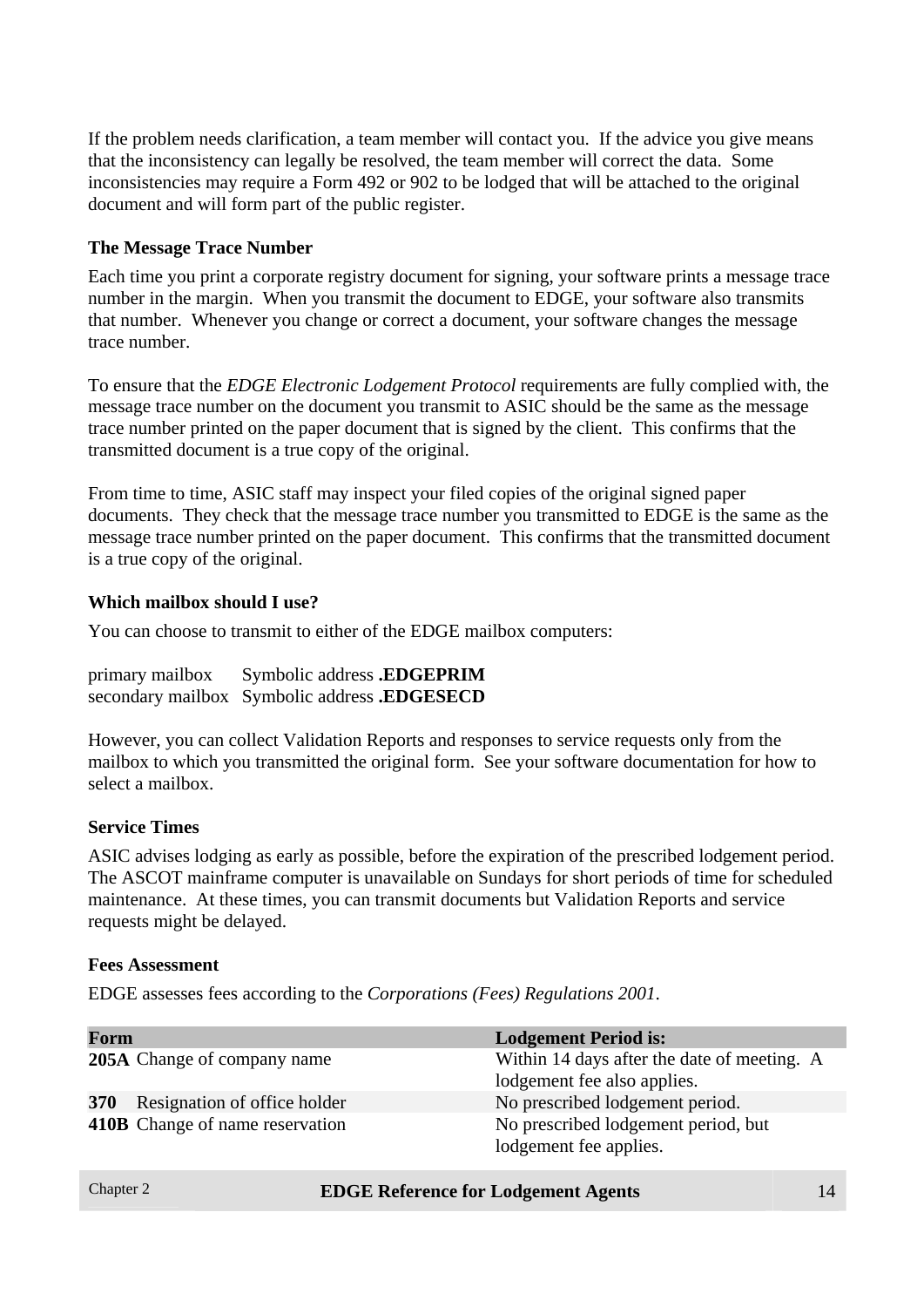|            | 410F Extension of reservation                                                                                                                                | No prescribed lodgement period, but<br>lodgement fee applies.                                                                                                                                                                                                                         |
|------------|--------------------------------------------------------------------------------------------------------------------------------------------------------------|---------------------------------------------------------------------------------------------------------------------------------------------------------------------------------------------------------------------------------------------------------------------------------------|
| 484        | Changes to the Registered Office Address                                                                                                                     | Within 28 days after the date of change.                                                                                                                                                                                                                                              |
| 484        | Changes to the Principal Place of Business<br><b>Address</b>                                                                                                 | Within 28 days after the date of change.                                                                                                                                                                                                                                              |
| 484        | Changes to special purpose company status                                                                                                                    | Within 28 days after the date of change.                                                                                                                                                                                                                                              |
| 484<br>484 | Changes to the Ultimate Holding Company<br>Changes to company officers and particulars<br>(appointments/cessations, change to officer's<br>address or name.) | Within 28 days after the date of change.<br>Within 28 days after the date of change.                                                                                                                                                                                                  |
| 484        | Changes to share particulars (proprietary<br>companies)<br>Special cases are:                                                                                | Proprietary companies must notify ASIC of<br>changes to the register of members in most<br>cases within 28 days of the change.                                                                                                                                                        |
|            | Court orders a correction of the register                                                                                                                    | As soon as possible.                                                                                                                                                                                                                                                                  |
|            | Company divides shares into classes, or<br>converts shares of a class into shares of another<br>class                                                        | Within 14 days of the division or conversion.                                                                                                                                                                                                                                         |
|            | Company reduces share capital                                                                                                                                | Within 14 days after the resolution to reduce<br>share capital is passed.                                                                                                                                                                                                             |
| 484        | Changes to share particulars (public<br>companies)                                                                                                           | Public companies must notify ASIC of<br>changes to share structure between the date of<br>their last company statement and the date of<br>the current company statement. This<br>notification must be made within 28 days of<br>the date of issue of the annual company<br>statement. |
| 485        | Statement in relation to company solvency                                                                                                                    |                                                                                                                                                                                                                                                                                       |
| 489        | Change of registered office address in Australia Within 7 days of the date of change.<br>of registered body                                                  |                                                                                                                                                                                                                                                                                       |
| 489        | Change of address in place of origin of<br>registered body                                                                                                   | Within 1 month of the date of change.                                                                                                                                                                                                                                                 |
| 489        | Change of office hours of registered body                                                                                                                    | Within 7 days of the date of change.                                                                                                                                                                                                                                                  |
| 490        | Change of officeholders of registered body                                                                                                                   | Within 1 month of the date of change.                                                                                                                                                                                                                                                 |
| 492        | Notification of corrections                                                                                                                                  | No prescribed lodgement period.                                                                                                                                                                                                                                                       |
| 902        | Notification of supplementary information                                                                                                                    | No prescribed lodgement period.                                                                                                                                                                                                                                                       |
| 6010       | Application for voluntary deregistration of a<br>company                                                                                                     | No prescribed lodgement period, but<br>lodgement fee applies.                                                                                                                                                                                                                         |

A first late fee applies if lodgement is made within one month after the prescribed lodgement period.

A second late fee applies for lodgements made after one month late.

#### **Addresses**

ASIC uses the Australia Post Postal Address File (PAF) to validate addresses. An alternative name for this file is AMAS - Address MAnagement System. This file contains the official address details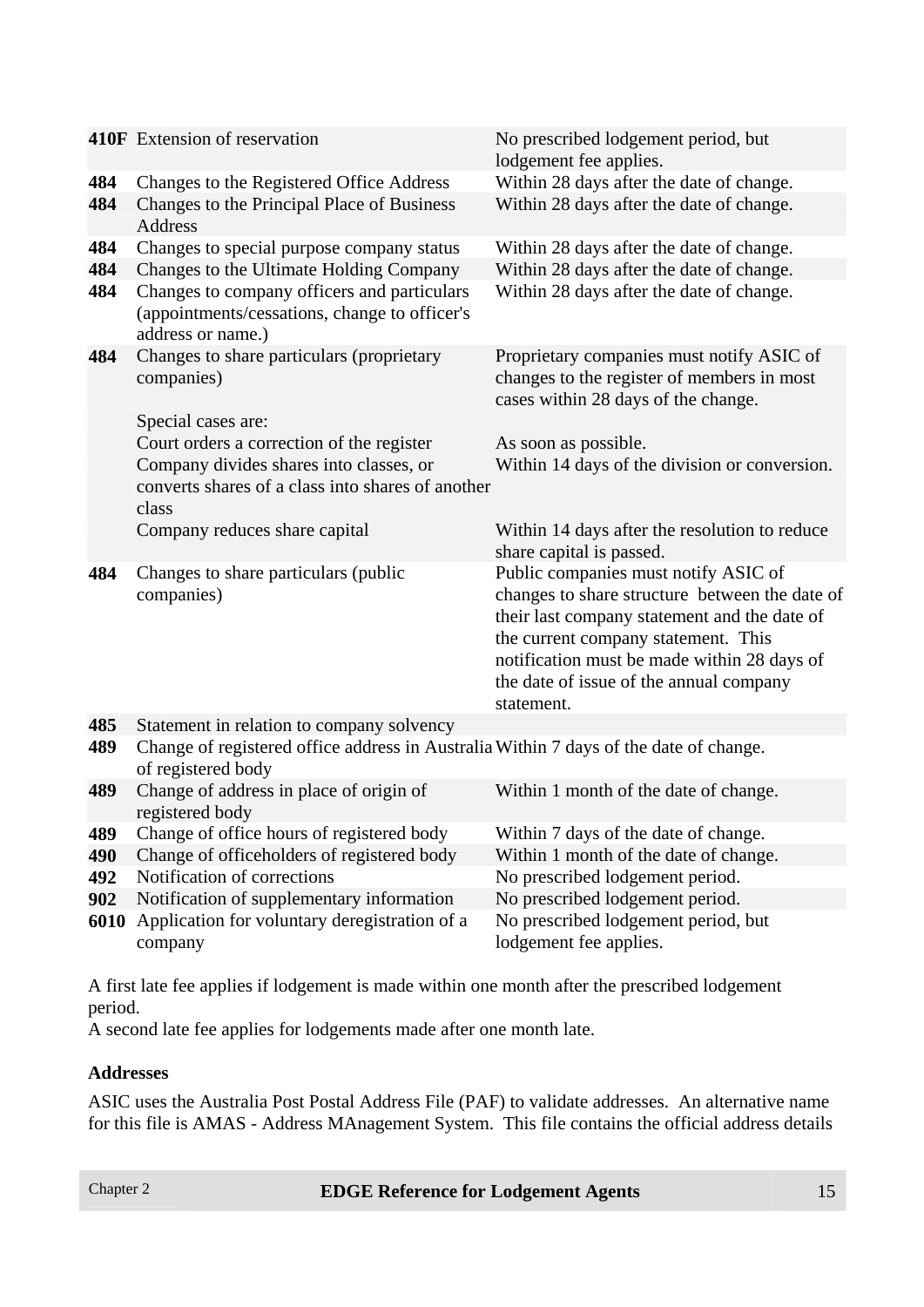of any particular delivery point in Australia; it does not include the name, or any other personal details, of any person or company that lives at or uses that address.

Inconsistencies between the address provided and those on the PAF may be due to a simple error such as misspelt street names, street types or locations or incorrect street types (eg Smith Court instead of Smith Crescent). These discrepancies will be automatically updated.

Incorrect or nonexistent locations can be supplied as a result of changes to council boundaries or when people move into a new housing development and continue to use the real estate developer's name for the development rather than the official place name for the town or suburb. Incorrect postcodes or street names that do not exist in the location provided or in any neighbouring location are also an issue. If the PAF can determine the correct location this information will also be automatically updated, otherwise the address will require clarification.

Please note that corner addresses (eg. corner of A & B Streets) are no longer acceptable. The street number and name must be provided.

EDGE lodging parties can check the data recorded by ASIC by lodging a Form RA71 *Request For Company Details*.

For more details about PAF/AMAS, see the Australia Post website at www.auspost.com.au/futurepost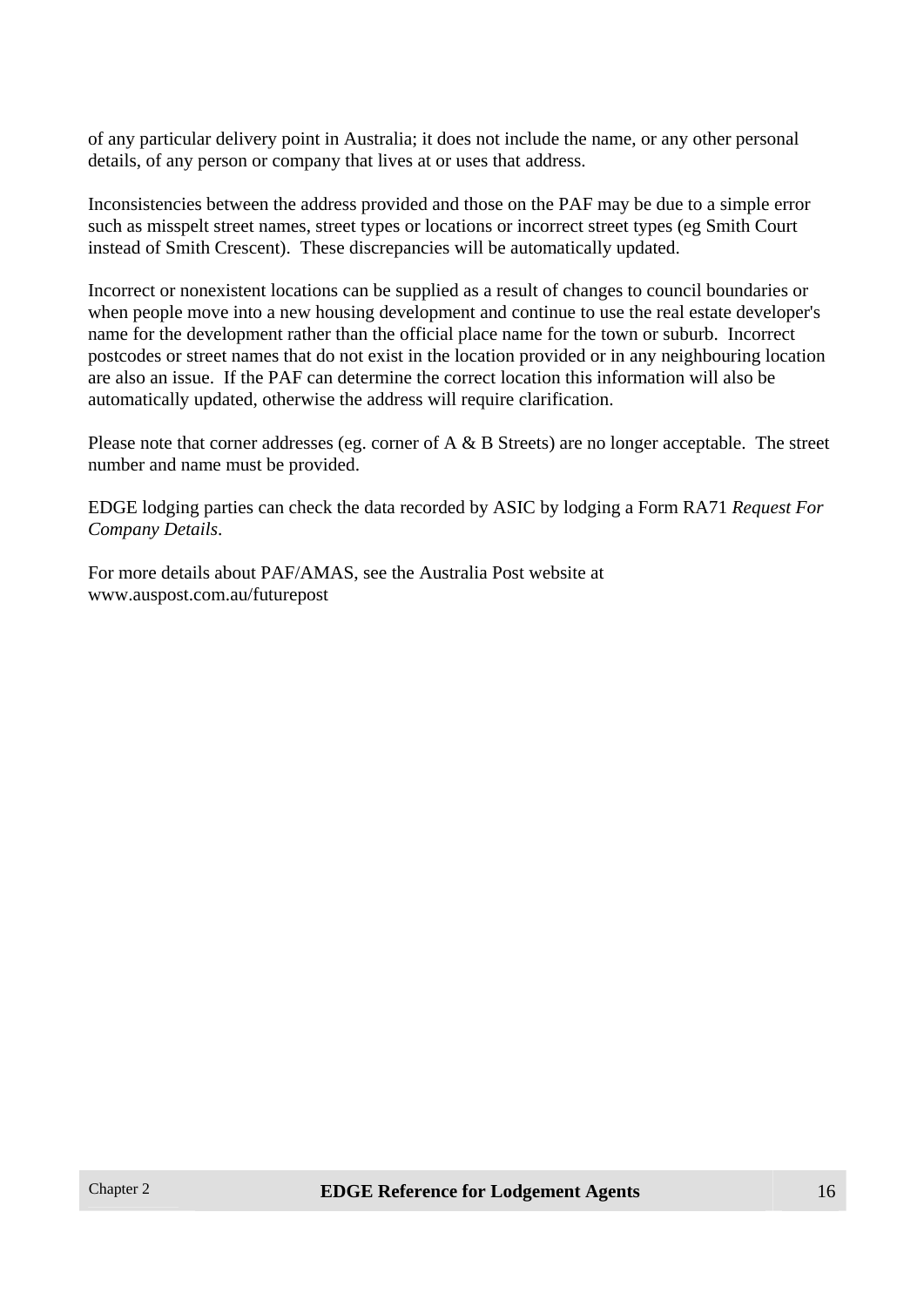# **Chapter 3 – EDGE reports**

# **The Validation Report**

The *Validation Report* lists the documents that were received by the EDGE mailbox. It shows which documents were accepted and which were rejected.

The basic report layout transmitted by ASIC is shown below. Your software might re-format this layout.

n ASIC//21.02.2003 VALIDATION REPORT NUMBER //VALID\_ss.nnn **O** Pierce Deare//12999<br>XYZ ST, CANBERRA, ACT 2600 **9** TRANS NO. 50001554<br>DATE/TIME: 21.02.2003 10:37:32 q SENT 3 RECEIVED 3 ACCEPTED 2  $\bullet$  \*\*E01 Warning - number sent not the same as number received \*\* \*\*E02 Warning - more than 99 documents received. nn not processed\*\*  $-OR$ \*\*E03 Warning - no documents received \*\* s DOCUMENTS REJECTED 002//484//000 403 361//LOMBIRD HOLDINGS PTY LTD//1234568 Item 0a//ZDC//BROWN ROBERT , JOHN , V165 Signing officer name must match office holder name Item 06b//ZSD//20030228 V002 Date must not be later than date declaration signed Item 00c : 20030210 CITIZEN JOHN , RALPH , Item 06k//ZOF//PEO V299 Must be DIR, SEC or ALT Item 06c : SHAW RHODA , **00** DOCUMENTS ACCEPTED<br>001//484//0E0009574//00 403 350//LOMBONE LOVE PTY LTD//1234567 003//484//0E0009576//00 403 372//LOMBARD LINE PTY LTD//1234569 **8** \*\* El0 End of validation report\*\*  $-$  OR  $-$ \*\*E20 Warning - This report is not complete - call ASIC\*\*

#### **The report has 9 sections:**

**n Header information** identifying the Validation Report. If the report is validating a test transmission, then [TEST TRANSMISSION] also appears.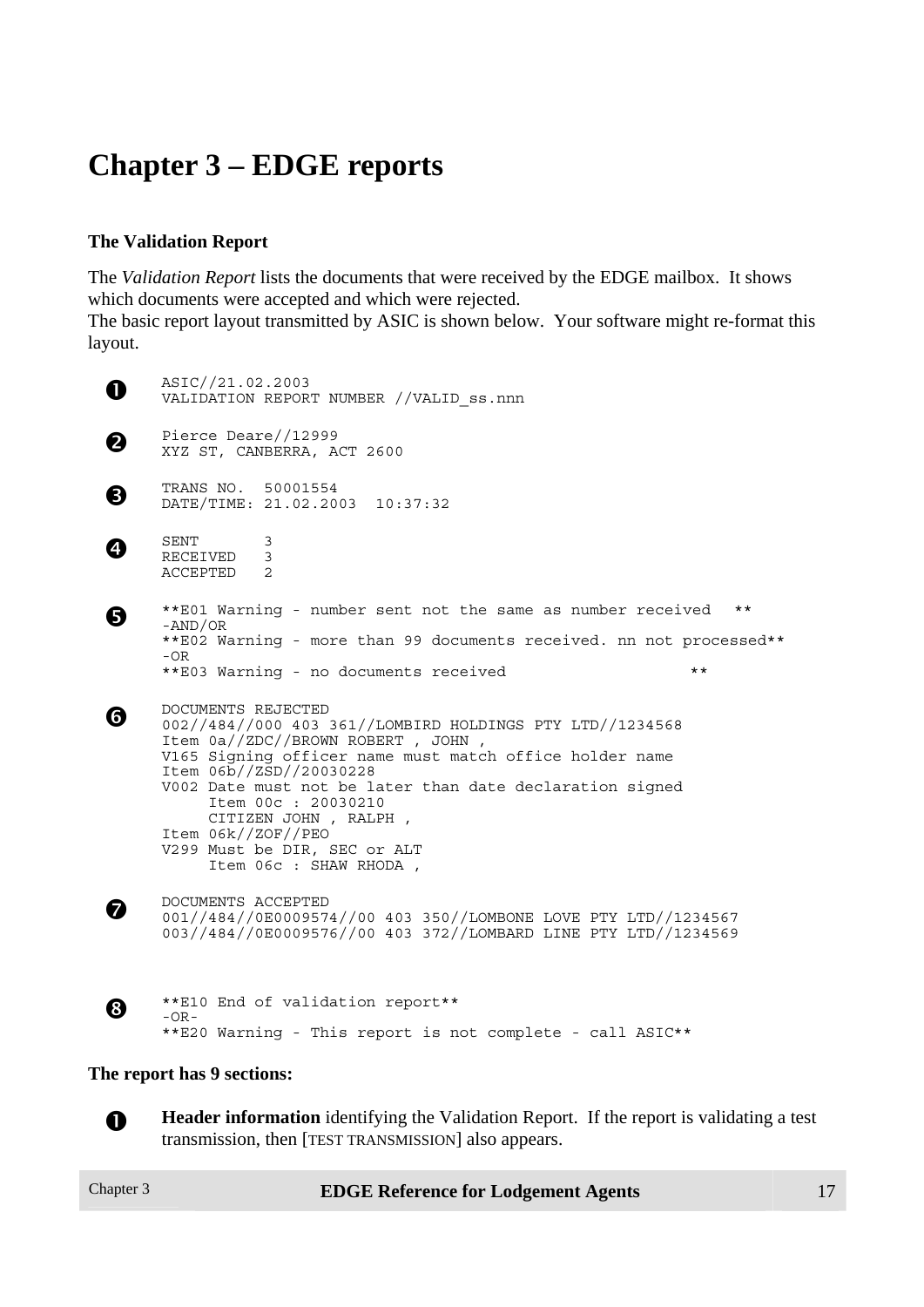**Agent identification details**. If any details are incorrect, inform your EDGE client contact team.

**C Transmission identification** including the date and time (in Sydney) the original transmission was received by the EDGE Mailbox.

**4 Document totals** showing the number of documents sent, received, and accepted.

SENT means the number of documents transmitted. This number is taken from the TXID file generated by your software.

RECEIVED means the number of documents received by ASIC. This should be the same as the number SENT.

ACCEPTED means the number of documents accepted for lodgement. Documents accepted are described in section 7 below. The difference between the number RECEIVED and the number ACCEPTED is the number of documents that have been rejected - see section 6 below.

**R** Warning messages. If you receive any of the three warning messages illustrated, you should investigate the cause.

**S** Documents rejected shows the reasons why EDGE rejected a document.

```
Header 
Line 1 
Line 2 
Line 3 
        DOCUMENTS REJECTED 
        002//484//000 403 361//LOMBIRD HOLDINGS PTY LTD//1234568 
        Item 0a//ZDC//BROWN ROBERT , JOHN , 
        V165 Signing officer name must match office holder name 
        Item 06b//ZSD//20030228 
        V002 Date must not be later than date declaration signed 
              Item 00c : 20030210 
              CITIZEN JOHN , RALPH , 
        Item 06k//ZOF//PEO 
        V299 Must be DIR, SEC or ALT 
              Item 06c : SHAW RHODA ,
```
The rejection header shows the sequence of the document in your transmission, the form type, the ACN, the company name and the message trace number.

For each rejection reason there are at least two lines. A message that explains the rejection is on the second line. If you do not understand the message:

- Use the message number (V002) to check if the message is listed in Chapter 4 in which you will find additional explanation and references to notes in Chapter 6.
- Check Line 1 to see the item number (06b) on the form and the data you transmitted (20030228). Note that all dates are shown in the format yyyymmdd. If necessary, use Chapter 7 to check that you have properly understood the data that was required.
- Check line 3. If it exists, it contains the item number (00c) and a value (20030210) of another data item involved in a comparison that had an invalid result.

In the example above, a change was made to the company record by appointment of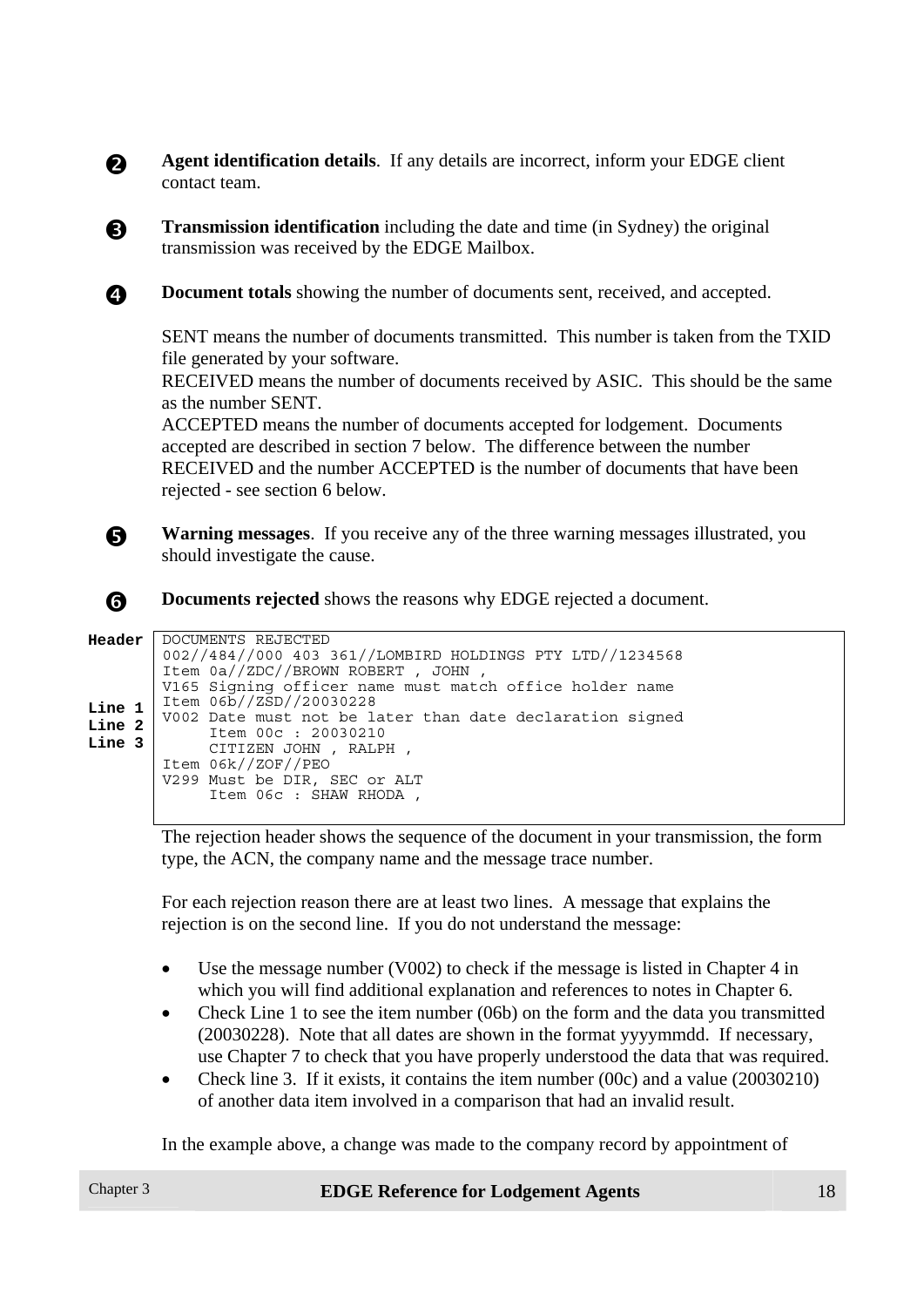office holder John Ralph Citizen. However the date of this change, 28 February 2003, is later than the date the form was signed, 10 February 2003.

If the message number is not in Chapter 4, then it will be in Chapter 5. Validation tests listed in Chapter 5 should all be performed by your software before you transmit a document.



**the Documents accepted** shows the sequence number, form type, document number company identification and message trace number of all accepted documents.

**8** If the report does not terminate with **E10** – **End of Validation Report** contact your EDGE client contact team as you have not received your complete validation report.

**Note: If you have difficulty retrieving your outbound files, which include Validations, Invoices and Reports, please try logging out and then back in to the transmission application and refer to your Software Manual. If you are still unable to retrieve your files please contact your software help desk.** 

#### **Form 480 – Annual Statement**

Within 14 days of a company's Review Date, ASIC will provide to the company an Annual Statement. This is comprised of a Statement of Details and an Invoice/Statement. The company's Review Fee Invoice will be included in the Invoice/Statement. The issuing of an annual Statement may, in exceptional circumstances, occur more than once each financial year. For example, if a company Review Date is changed with ASIC approval.

The Annual Statement is delivered as a single PDF file. On receipt, the Invoice/Statement may be viewed and printed. Payments must be made using the payment methods described in the Invoice/Statement.

#### **RA18 – Data amendment report**

EDGE provides an RA18 – *Data amendment report* – in response to your lodgement of an RA17 – *Request for data amendment report*.

For each company for which you have lodged a Form 361 – *Address for service of Annual Return* – EDGE provides details of all amendments made by ASIC staff to the data contained in all forms lodged for the company.

The report covers the period from the date you specified in your RA17 to the working day immediately preceding the date you lodge your RA17.

Use this information to correct minor errors in your own corporate records.

#### **RA55 – Company registration advice**

The RA55 is provided in response to the lodgement of Form 201 Application for registration as an Australian company. Details of the company you have registered plus details of the invoice raised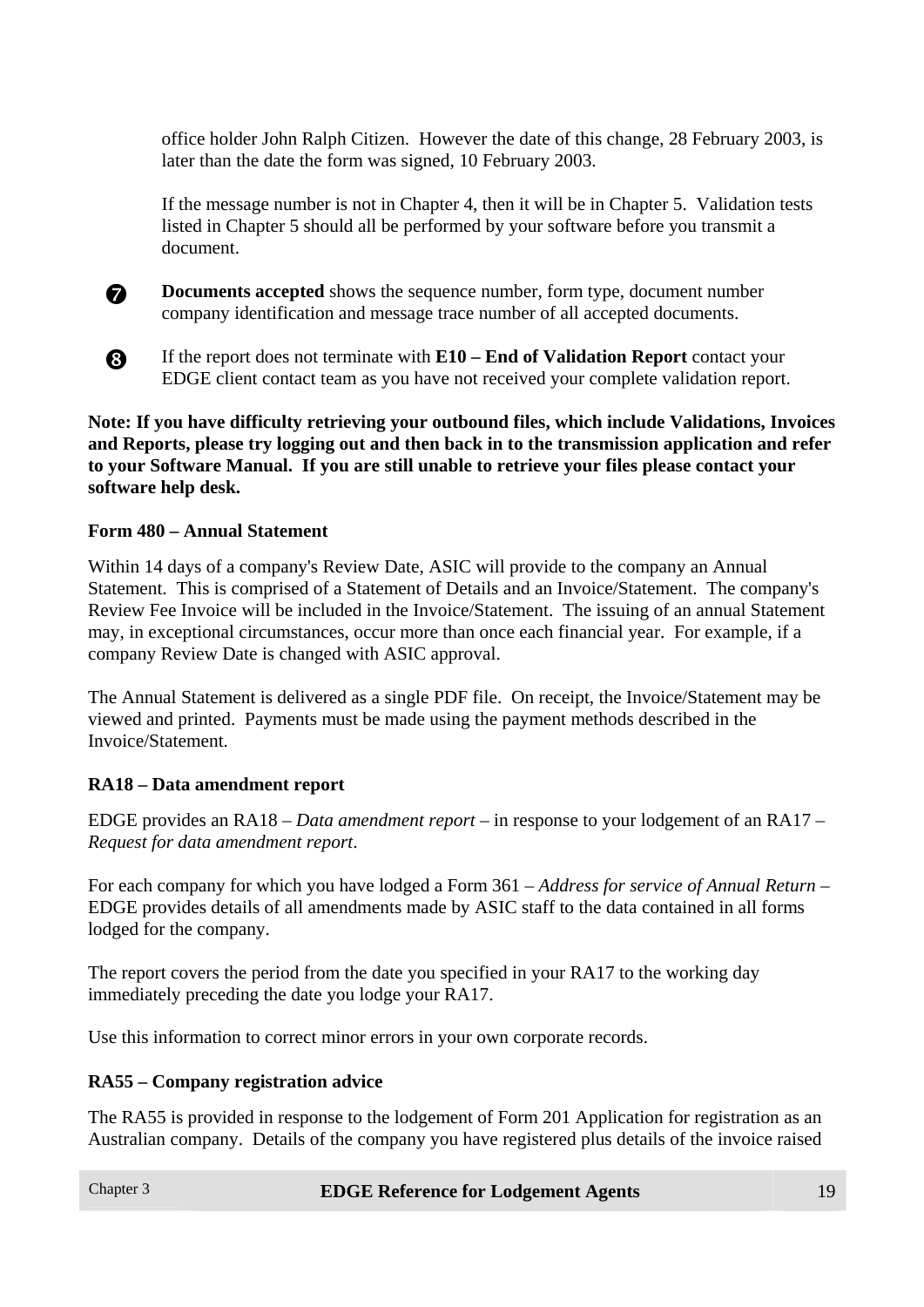is shown on an RA55. If you requested electronic delivery of the Certificate Of Registration, then the RA55 will also contain the Postscript or .PDF print stream containing the Certificate.

# **RA56 – Advice of ASIC processing status**

You will receive advice on an RA56 of the processing status of a company registration document.

For a Form 201, if the Form 201 is fully processed automatically, then no RA56 will be produced. Instead an RA55 will advise you of the registration. If the Form 201 cannot be fully processed automatically then an RA56 will be prepared to advise that the document will be manually processed.

For an ECR Form 410, one or more RA56 will be produced, advising you of the acceptance or rejection of your name reservation application, and any manual processing which may be required.

# **RA57 – Agent account transaction listing**

An RA57 is prepared in response to an RA52 requesting a list of transactions for a specified period within the last three months. The RA57 enables ECR lodgers to reconcile the lodgement of particular documents with the payments for those documents. Matching the reference number that appears on the RA55 and RA56 with the reference number on the RA57 can do this. Where applicable, the ACN of the company for which the transaction was made also appears on the report.

# **RA59 – X.509 certificate authorities list**

An RA59 is prepared in response to an RA58 requesting a list of the certificates authorised for use by your registered agent number.

#### **RA62 – Review date report**

The RA62 is prepared in response to lodgement of an RA61. It provides a list of companies linked to an agent and shows the review date for each. When requesting the report, the agent may request the information for all companies or they may request the report for companies whose review date falls within a specified date range.

# **RA64 – Review date report**

The RA64 is prepared in response to lodgement of an RA63. Form 362 must already link the company to the registered agent. The following details appear on the report:

- Total debt;
- Debt now due:
- Future debt due;
- Debt broken down by blocks of overdue by 0-30 days, 31-60 days, 61-90 days and 90+ days;
- Recent payments made but not yet allocated to aged debt will appear as credits in the 0-30 block
- If the company has no total debt, debt now due or future debt a message saying the company "has no debt recorded at the time this report was generated" will appear; and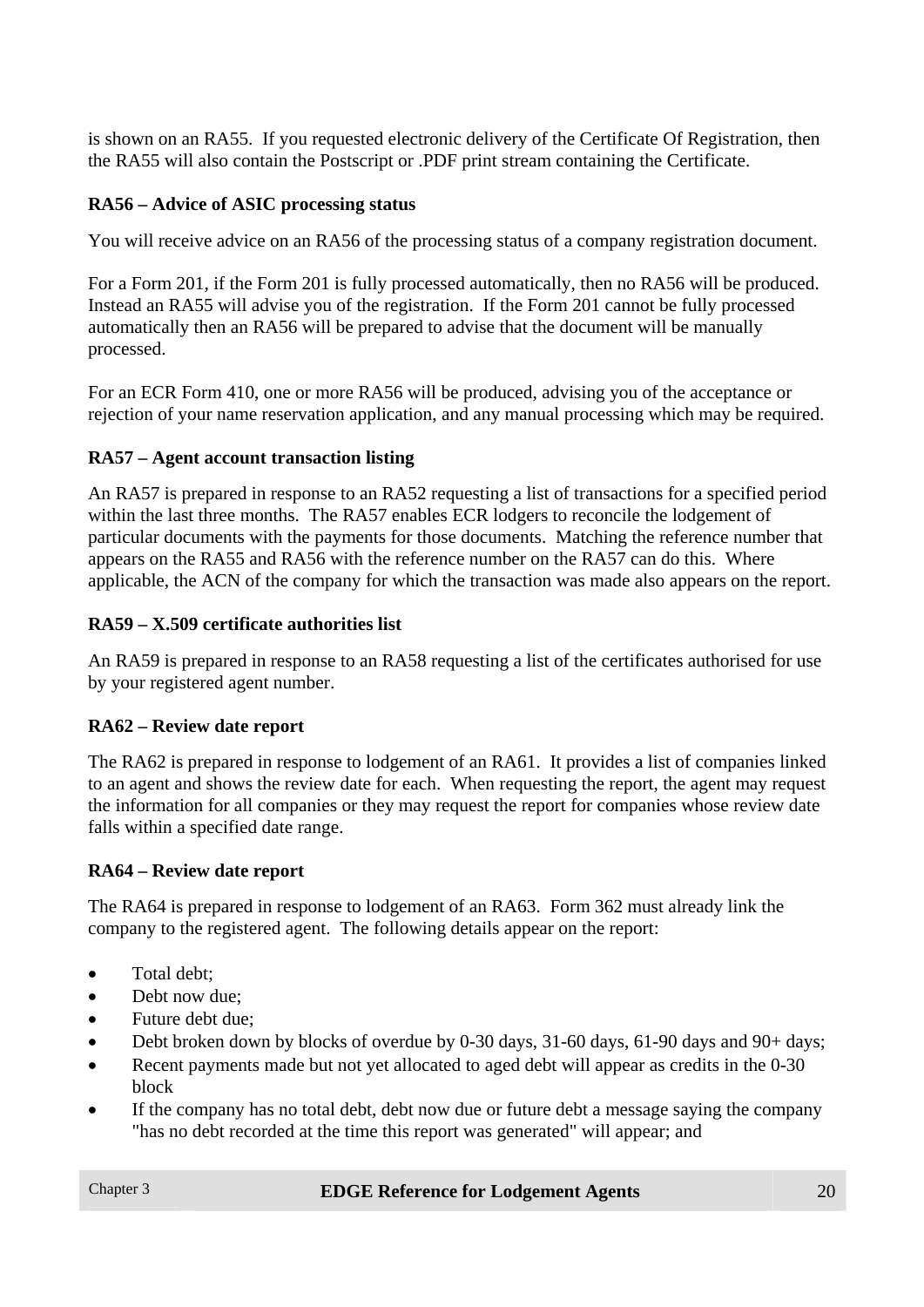• A disclaimer saying:

"Please note: Payments received during the current business day may not have been allocated to the relevant aged debt item(s) at the time of extraction of data for this report. In these cases the payment will be shown as a credit in the 0-30 column until allocated."

# **RA66 – Documents lodged report**

The RA66 is prepared in response to lodgement of an RA65. It shows details of documents lodged for a specified company. Form 362 must already link the company to the registered agent.

# **RA68 – Review date report**

The RA68 is prepared in response to lodgement of an RA67. Form 362 must already link the companies to the registered agent. The following details appear on the report:

- Total debt:
- Debt now due:
- Future debt due;
- Debt broken down by blocks of overdue by 0-30 days,  $31-60$  days,  $61-90$  days and  $90+$  days;
- Recent payments made but not yet allocated to aged debt will appear as credits in the 0-30 block
- If no companies linked to the agent have total debt, debt now due or future debt a message saying "no debt recorded at the time this report was generated" will appear; and
- A disclaimer saying:

"Please note: Payments received during the current business day may not have been allocated to the relevant aged debt item(s) at the time of extraction of data for this report. In these cases the payment will be shown as a credit in the 0-30 column until allocated.

An agent may be subject to a maximum of two RA67 requests per day"

# **RA72 – Company data download**

ASIC provides the company data download facility to assist you to load company records into your corporate registry database. EDGE extracts this company data from ASIC's ASCOT database, which reflects the data captured from documents lodged with ASIC. ASIC does not warrant the completeness or accuracy of this data.

The data download facility in no way alters your obligations under the *Corporations Act 2001* to maintain complete and accurate company registers.

EDGE makes an RA72 available for each company you nominated on an RA71 – Request for company details – provided that a Form 362 – Appointment or cessation of registered agent by a company – has been lodged for the company.

Consult the documentation provided with your software for details of how to load the data from an RA72 into your corporate registry database.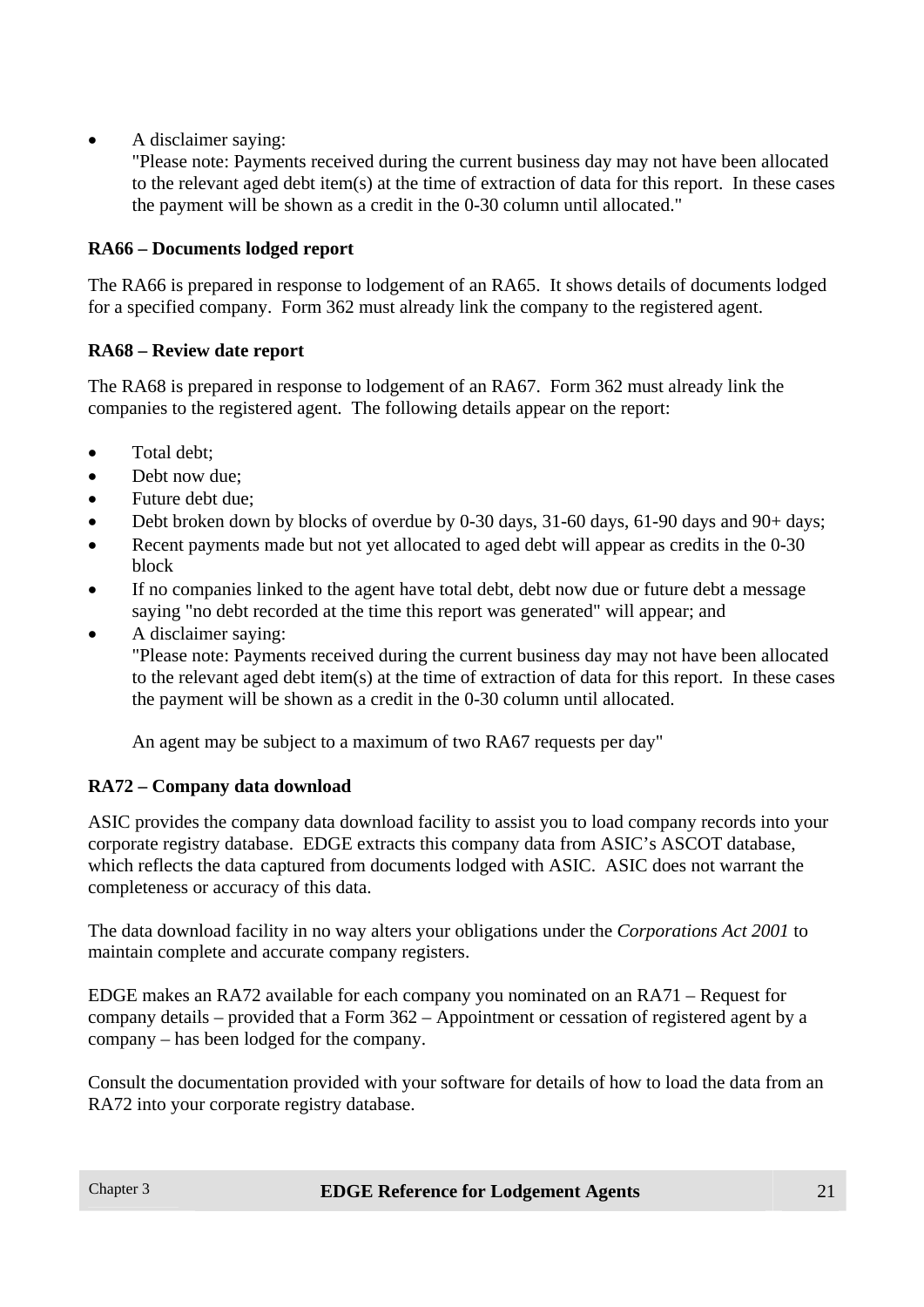#### **RC05 – ASIC-generated correspondence and Direct Debit payment advice**

Whenever ASIC needs to communicate with lodging parties for the purpose of delivering requisition notices, letters, confirmations and bulletins, an RC05 message is created. The correspondence will be contained in a PDF file that your EDGE-compliant software will present to you.

The RC05 is also used to respond to lodgement of a Form 410B or 410F (whether these forms are lodged through EDGE or ECR) and Form 205A. For these forms the PDF attached to the RC05 provides data on the status of the application to change or reserve name.

When a lodging party chooses to pay the fee on Form 205A, 410B, 410F or 6010 by direct debit, an acknowledgement that this amount will be debited from the agent's account is provided on a PDF that is attached to an INV message.

Lodgement of other form types that may create a debt, or lodgement of Form 205A, 410B, 410F or 6010 where payment is not by direct debit, will cause a paper invoice to be issued to the agent according to ASIC's invoice cycle.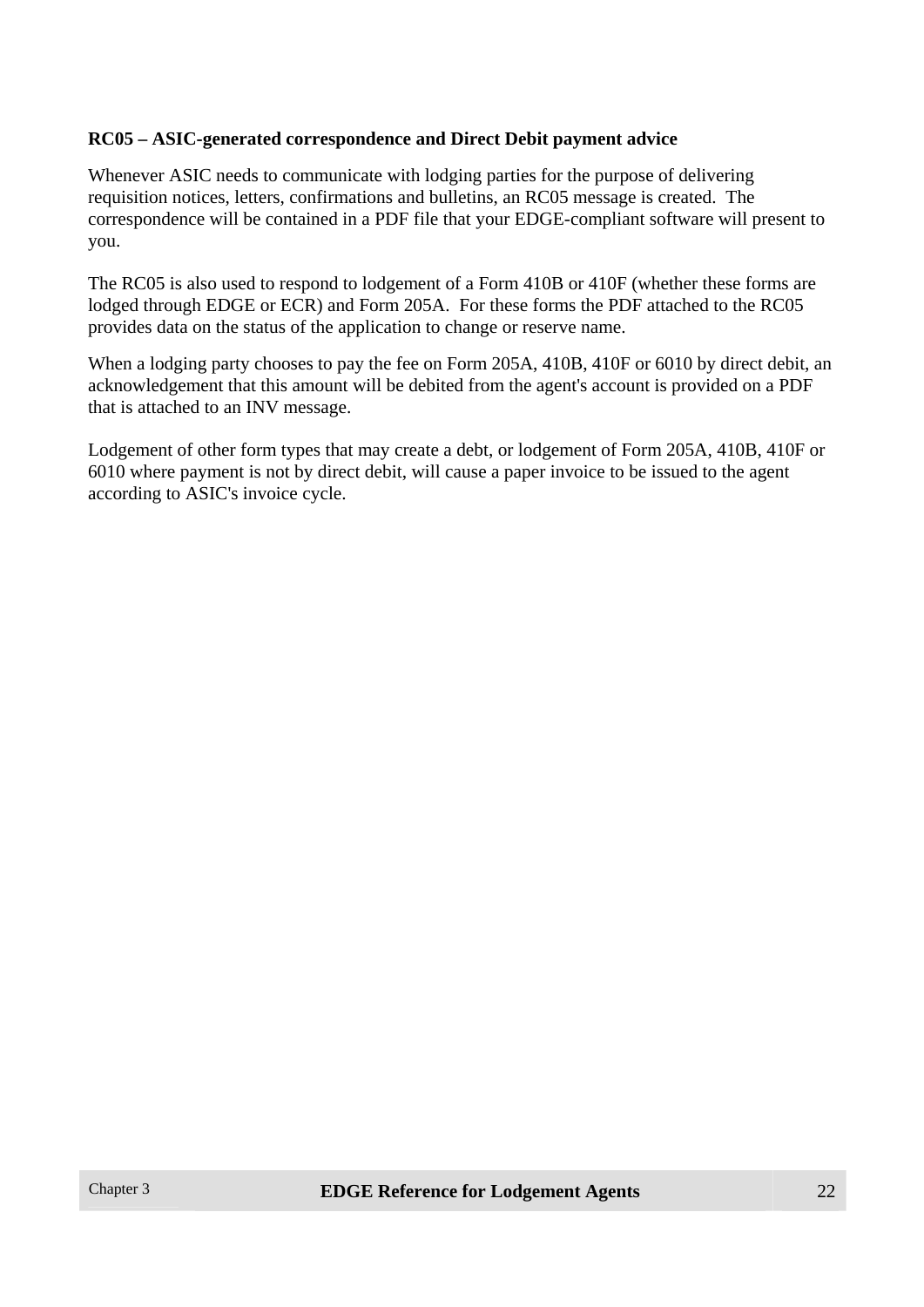# **Chapter 4 – Mailbox validation tests**

This chapter lists those validation tests that the EDGE mailbox computer applies to each document you transmit. Your EDGE-compliant software did not previously apply these tests because they need to compare data with ASIC records.

If EDGE rejects a document because it has failed one of these tests, it shows the test reference number and the appropriate message on your *Validation Report*.

The notes column refers to further detailed information in Chapter 6. This explains the reasons for the tests and often refers to the relevant section of the *Corporations Act 2001* or associated Regulations.

If your document is rejected by a test in the range X001 to X030, consult your Digital Service Provider (DSP) or your EDGE client contact team. Your document is in an incorrect electronic format for transmission.

| <b>Test</b>      | <b>Message</b>              | <b>Explanation</b>                                 | <b>Notes</b>     |
|------------------|-----------------------------|----------------------------------------------------|------------------|
|                  |                             |                                                    |                  |
| <b>V002</b>      | See Chapter 5               |                                                    |                  |
| <b>V004</b>      | See Chapter 5               |                                                    |                  |
| <b>V005</b>      | Date must not be before     | The date cannot be before company registration.    |                  |
|                  | company registration date   |                                                    |                  |
| <b>V006</b>      | See Chapter 5               |                                                    |                  |
| <b>V007</b>      | See Chapter 5               |                                                    |                  |
| <b>V011</b>      | See Chapter 5               |                                                    |                  |
| <b>V015</b>      | See Chapter 5               |                                                    |                  |
| <b>V017</b>      | Not in correct status to    | If the company is currently registered, call your  | N <sub>095</sub> |
|                  | lodge this form             | EDGE client contact team                           |                  |
| V019             | Not a version of EDGE       | Your software has transmitted an invalid           |                  |
|                  | software currently          | EDGE version. Contact your DSP                     |                  |
|                  | supported by ASIC           |                                                    |                  |
| <b>V024</b>      | Software not authorised for | You have transmitted a form of a type not          |                  |
|                  | this document type          | authorised by ASIC for your software. Contact your |                  |
|                  |                             | <b>DSP</b>                                         |                  |
| V <sub>025</sub> | Company type must be        | The company must be either an Australian public or | N072             |
|                  | <b>APUB or APTY</b>         | an Australian proprietary company                  |                  |
| <b>V026</b>      | Company type must match     | The company type is not the same as that on ASIC   |                  |
|                  | <b>ASIC</b> records         | records                                            |                  |
| <b>V027</b>      | See Chapter 5               |                                                    |                  |
| <b>V030</b>      | This Type/Class/Sub class/  | Only a valid combination of company type, class    | N073             |
|                  | combination is not valid    | and subclass is allowed                            |                  |
| <b>V032</b>      | See Chapter 5               |                                                    |                  |
| V033             | See Chapter 5               |                                                    |                  |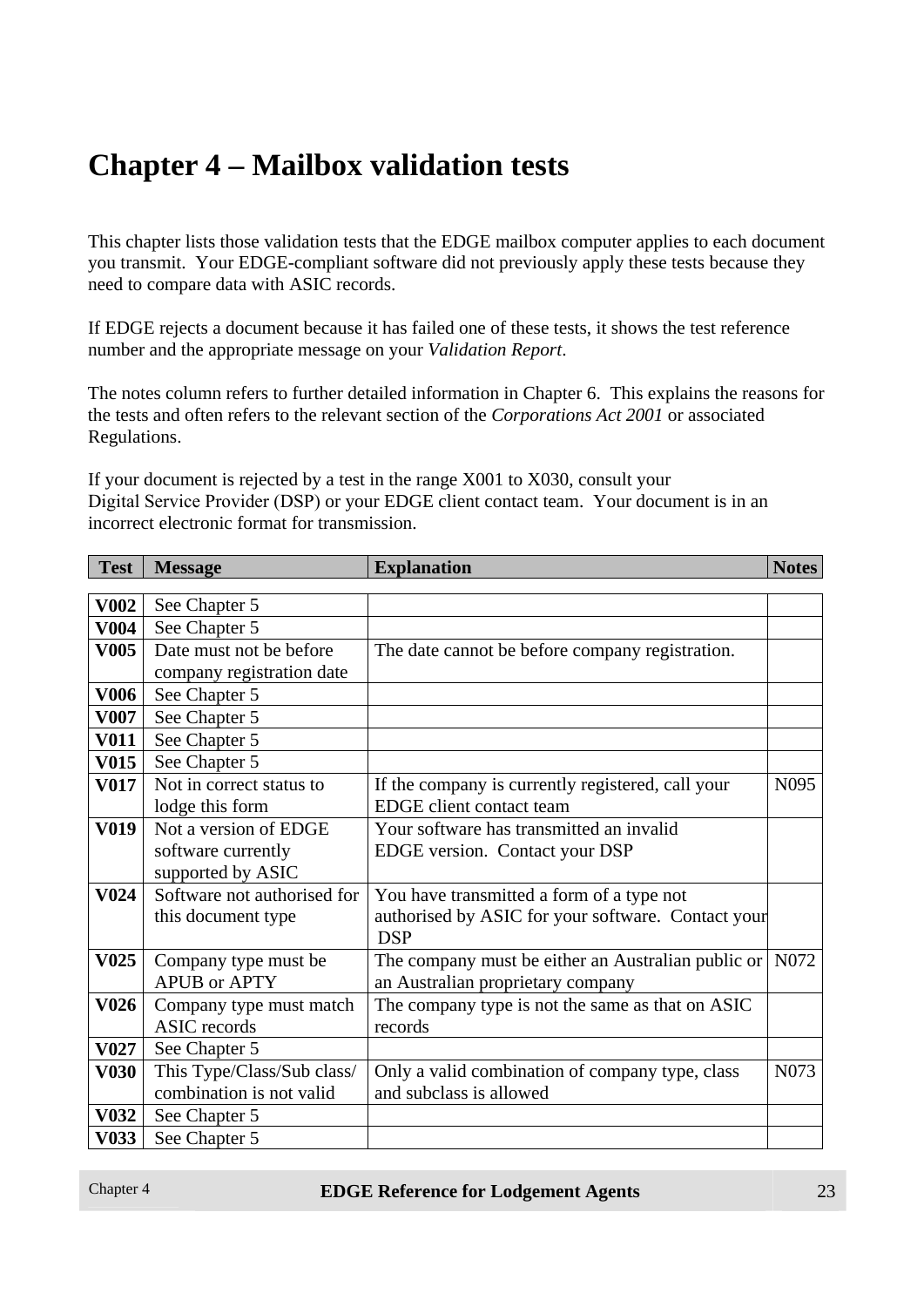| V <sub>0</sub> 36          | See Chapter 5                                       |                                                                                                         |              |
|----------------------------|-----------------------------------------------------|---------------------------------------------------------------------------------------------------------|--------------|
| V <sub>0</sub> 37          | See Chapter 5                                       |                                                                                                         |              |
| <b>V038</b><br><b>V040</b> | See Chapter 5                                       |                                                                                                         |              |
|                            | See Chapter 5                                       |                                                                                                         |              |
| <b>V041</b>                | See Chapter 5<br>Invalid EDGE software              |                                                                                                         |              |
| V <sub>042</sub>           |                                                     | Your software is not currently registered as EDGE-<br>compliant. Contact your Digital Service Provider. |              |
| $\overline{\text{V}043}$   | registration number                                 |                                                                                                         |              |
| V <sub>044</sub>           | See Chapter 5                                       |                                                                                                         |              |
|                            | Registered agent not valid<br>for this EDGE user ID | You are using the wrong EDGE user ID for the                                                            |              |
| <b>V045</b>                |                                                     | agent number                                                                                            |              |
|                            | See Chapter 5<br><b>ACN/ARBN</b> does not exist     |                                                                                                         |              |
| <b>V050</b>                |                                                     | ASIC has not allocated this ACN to any company                                                          | N004<br>N076 |
| V <sub>051</sub>           | See Chapter 5                                       |                                                                                                         |              |
|                            |                                                     |                                                                                                         |              |
| V <sub>057</sub>           | Duplicate transmission of<br>earlier document       | EDGE has already accepted an exact match of this<br>document                                            |              |
| <b>V058</b>                |                                                     |                                                                                                         |              |
| V <sub>059</sub>           | See Chapter 5<br>See Chapter 5                      |                                                                                                         |              |
| <b>V066</b>                | See Chapter 5                                       |                                                                                                         |              |
| V075                       | See Chapter 5                                       |                                                                                                         |              |
| V076                       | See Chapter 5                                       |                                                                                                         |              |
| V <sub>079</sub>           | See Chapter 5                                       |                                                                                                         |              |
| <b>V080</b>                | See Chapter 5                                       |                                                                                                         |              |
| <b>V085</b>                | See Chapter 5                                       |                                                                                                         |              |
| <b>V086</b>                | See Chapter 5                                       |                                                                                                         |              |
| V <sub>087</sub>           | See Chapter 5                                       |                                                                                                         |              |
| V <sub>090</sub>           | See Chapter 5                                       |                                                                                                         |              |
| V <sub>091</sub>           | See Chapter 5                                       |                                                                                                         |              |
| V094                       | See Chapter 5                                       |                                                                                                         |              |
| V <sub>097</sub>           | <b>ACN/ARBN</b> does not                            | You must use the exact name on ASIC records                                                             |              |
|                            | match company name                                  |                                                                                                         |              |
| V099                       | See Chapter 5                                       |                                                                                                         |              |
| <b>V100</b>                | See Chapter 5                                       |                                                                                                         |              |
| <b>V101</b>                | See Chapter 5                                       |                                                                                                         |              |
| V103                       | See Chapter 5                                       |                                                                                                         |              |
| V104                       | See Chapter 5                                       |                                                                                                         |              |
| V109                       | See Chapter 5                                       |                                                                                                         |              |
| V110                       | See Chapter 5                                       |                                                                                                         |              |
| V117                       | See Chapter 5                                       |                                                                                                         |              |
| V118                       | See Chapter 5                                       |                                                                                                         |              |
| V122                       | See Chapter 5                                       |                                                                                                         |              |
| V129                       | See Chapter 5                                       |                                                                                                         |              |
| V131                       | See Chapter 5                                       |                                                                                                         |              |
| V137                       | See Chapter 5                                       |                                                                                                         |              |
| V145                       | Must be at least 3 directors                        | Public companies must have at least 3 directors, at                                                     |              |
|                            | for a public company                                | least 2 of whom must be Australian residents                                                            |              |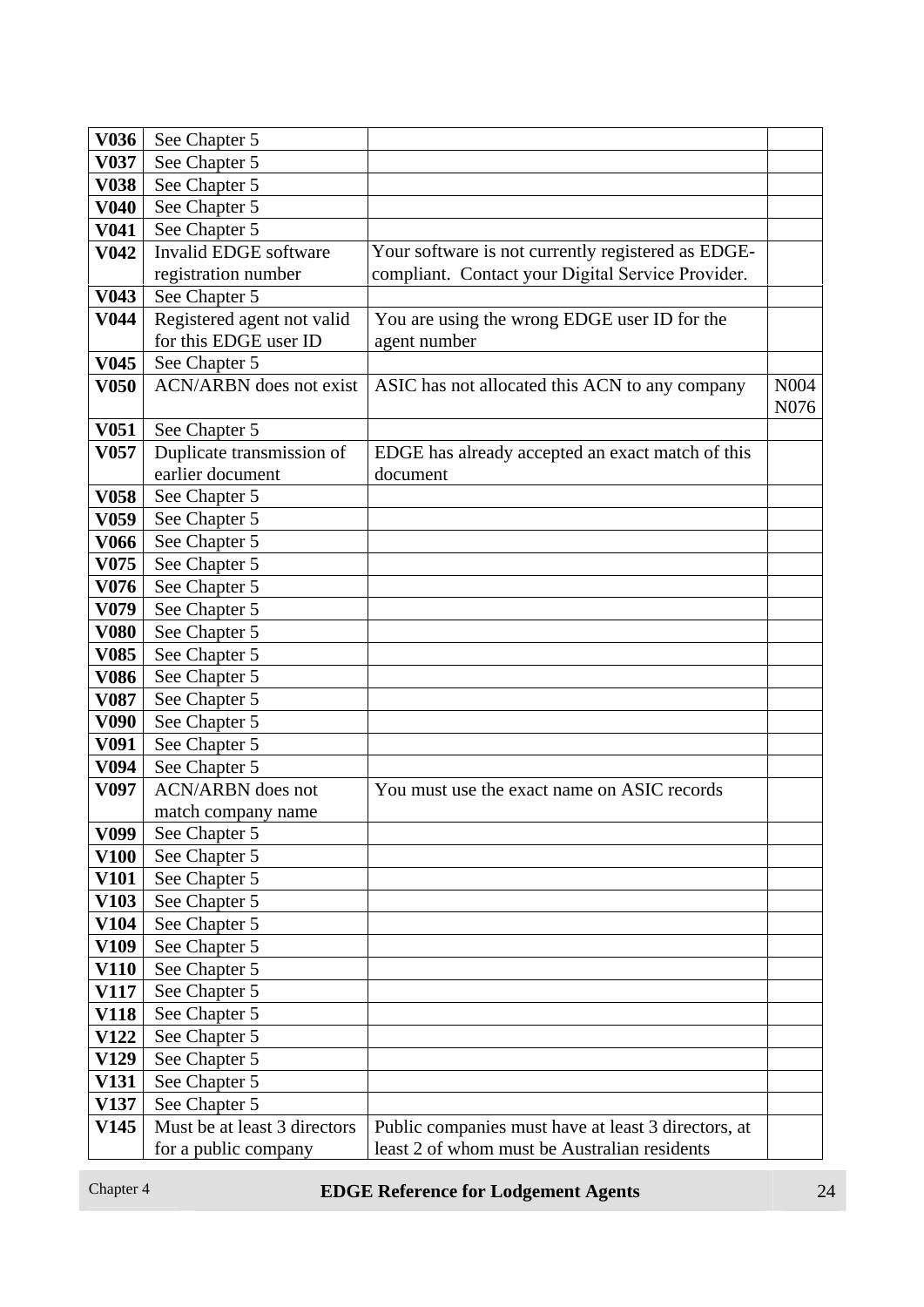| <b>V146</b>      | Must be at least one          | Proprietary companies must have at least one        | N050             |
|------------------|-------------------------------|-----------------------------------------------------|------------------|
|                  | Australian resident director  | Australian resident director                        |                  |
|                  | for a proprietary company     |                                                     |                  |
| V147             | Must be at least one current  | Public companies must have at least one Australian  | N <sub>050</sub> |
|                  | secretary resident in         | resident secretary                                  |                  |
|                  | Australia for a public        |                                                     |                  |
|                  | company                       |                                                     |                  |
| V153             | See Chapter 5                 |                                                     |                  |
| V <sub>157</sub> | See Chapter 5                 |                                                     |                  |
| <b>V162</b>      | See Chapter 5                 |                                                     |                  |
| V <sub>163</sub> | Must be within 6 months of    | You cannot use EDGE if six months have elapsed      |                  |
|                  | signing for electronic        | since signature. Lodge on paper                     |                  |
|                  | lodgement                     |                                                     |                  |
| V164             | See Chapter 5                 |                                                     |                  |
| V <sub>165</sub> | Signing officer name must     | The person signing the form is not recorded by      |                  |
|                  | match office holder name      | ASIC as a current officer of the company            |                  |
| V <sub>166</sub> | See Chapter 5                 |                                                     |                  |
| V168             | See Chapter 5                 |                                                     |                  |
| V <sub>169</sub> | See Chapter 5                 |                                                     |                  |
| <b>V172</b>      | See Chapter 5                 |                                                     |                  |
| V174             | Document, date lodged,        | You have incorrectly defined the previously lodged  |                  |
|                  | form code and company do      | document you are trying to amend                    |                  |
|                  | not match ASIC records        |                                                     |                  |
| V175             | See Chapter 5                 |                                                     |                  |
| V176             | See Chapter 5                 |                                                     |                  |
| V189             | See Chapter 5                 |                                                     |                  |
| V193             | Liquidator appointed to this  | You cannot use EDGE to lodge this document if a     | N107             |
|                  | company, please lodge the     | liquidator is appointed                             |                  |
|                  | paper document                |                                                     |                  |
| V197             | See Chapter 5                 |                                                     |                  |
| V198             | Roles held by organisations   | You cannot appoint an organisation to a new role    | N079             |
|                  | must already be recorded on   |                                                     |                  |
|                  | the ASIC database             |                                                     |                  |
| V199             | See Chapter 5                 |                                                     |                  |
| <b>V200</b>      | See Chapter 5                 |                                                     |                  |
| <b>V201</b>      | See Chapter 5                 |                                                     |                  |
| V203             | Not in correct status or type | ASIC records show that this company is either de-   | N <sub>095</sub> |
|                  | to be an agent                | registered or is not an Australian Public (APUB) or |                  |
|                  |                               | Proprietary (APTY) company                          |                  |
| <b>V205</b>      | See Chapter 5                 |                                                     |                  |
| V219             | See Chapter 5                 |                                                     |                  |
| V228             | See Chapter 5                 |                                                     |                  |
| V229             | See Chapter 5                 |                                                     |                  |
| <b>V230</b>      | See Chapter 5                 |                                                     |                  |
| V231             | See Chapter 5                 |                                                     |                  |
| V232             | See Chapter 5                 |                                                     |                  |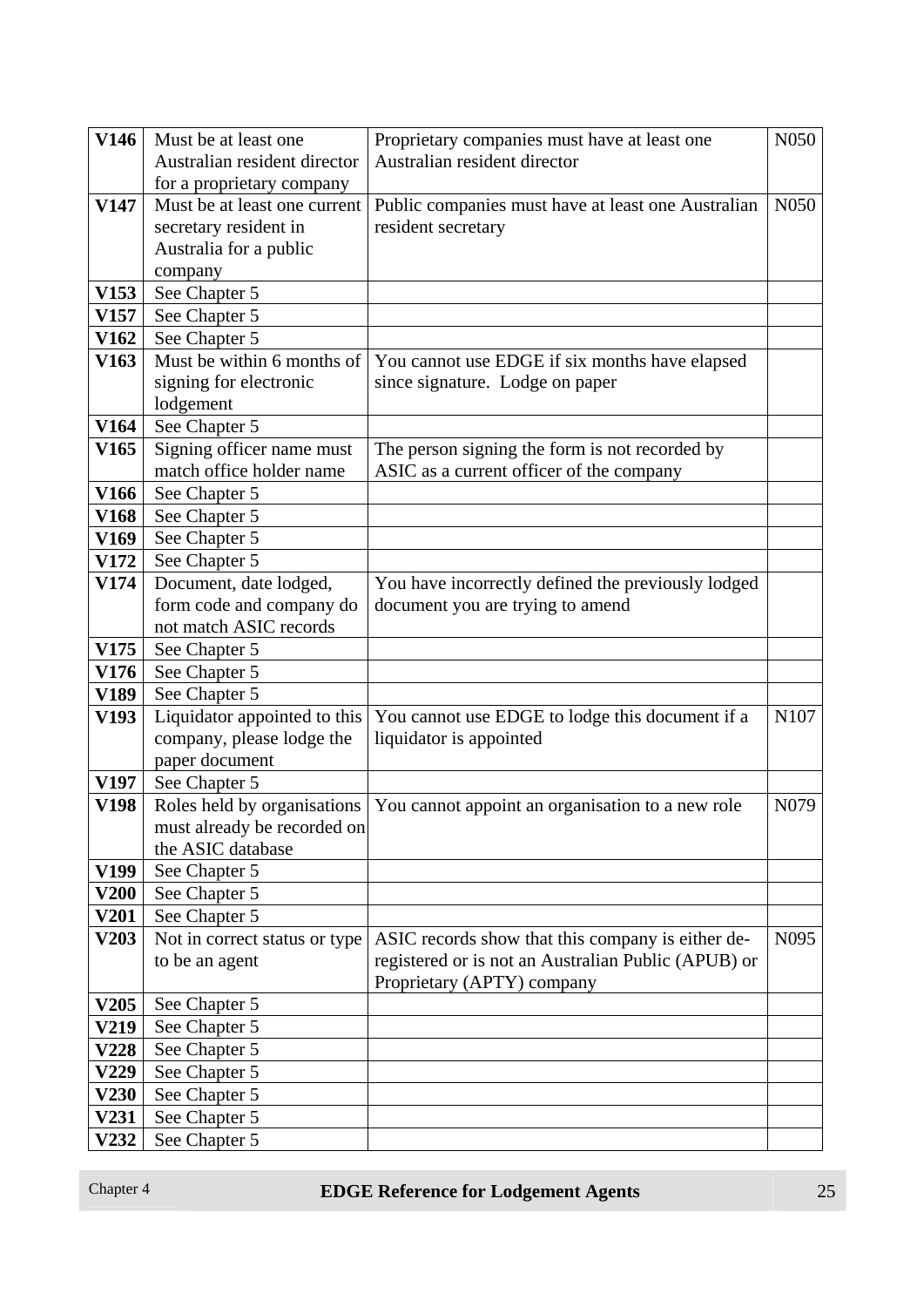| V234        | See Chapter 5               |                                                   |  |
|-------------|-----------------------------|---------------------------------------------------|--|
| V235        | See Chapter 5               |                                                   |  |
| V236        | See Chapter 5               |                                                   |  |
| V237        | See Chapter 5               |                                                   |  |
| V239        | See Chapter 5               |                                                   |  |
| V246        | See Chapter 5               |                                                   |  |
| V247        | See Chapter 5               |                                                   |  |
| V253        | See Chapter 5               |                                                   |  |
| V258        | Must not be completed if    | Issued shares and options must not be entered for |  |
|             | limited by guarantee        | companies limited by guarantee                    |  |
| V261        | See Chapter 5               |                                                   |  |
| V262        | See Chapter 5               |                                                   |  |
| V263        | See Chapter 5               |                                                   |  |
| V265        | See Chapter 5               |                                                   |  |
| V266        | See Chapter 5               |                                                   |  |
| <b>V268</b> | See Chapter 5               |                                                   |  |
| V269        | See Chapter 5               |                                                   |  |
| V270        | Must match reservation      | Details of the proposed company must already be   |  |
|             | details on ASCOT            | recorded by ASIC                                  |  |
| V271        | Company name and            | Details of the proposed company must already be   |  |
|             | type/class/subclass must    | recorded by ASIC                                  |  |
|             | match reservation details   |                                                   |  |
| V272        | See Chapter 5               |                                                   |  |
| V273        | See Chapter 5               |                                                   |  |
| V274        | See Chapter 5               |                                                   |  |
| V275        | No current reservation      | Check that you are using the correct reservation  |  |
|             | exists for this reservation | number, name and expiry date                      |  |
|             | number, name and expiry     |                                                   |  |
|             | date                        |                                                   |  |
| V276        | See Chapter 5               |                                                   |  |
| V277        | See Chapter 5               |                                                   |  |
| V279        | See Chapter 5               |                                                   |  |
| V280        | See Chapter 5               |                                                   |  |
| V282        | See Chapter 5               |                                                   |  |
| V283        | See Chapter 5               |                                                   |  |
| V284        | See Chapter 5               |                                                   |  |
| V285        | See Chapter 5               |                                                   |  |
| V286        | See Chapter 5               |                                                   |  |
| V288        | See Chapter 5               |                                                   |  |
| V291        | See Chapter 5               |                                                   |  |
| V292        | See Chapter 5               |                                                   |  |
| V293        | See Chapter 5               |                                                   |  |
| V294        | See Chapter 5               |                                                   |  |
|             |                             |                                                   |  |
| V295        | See Chapter 5               |                                                   |  |
| V296        | See Chapter 5               |                                                   |  |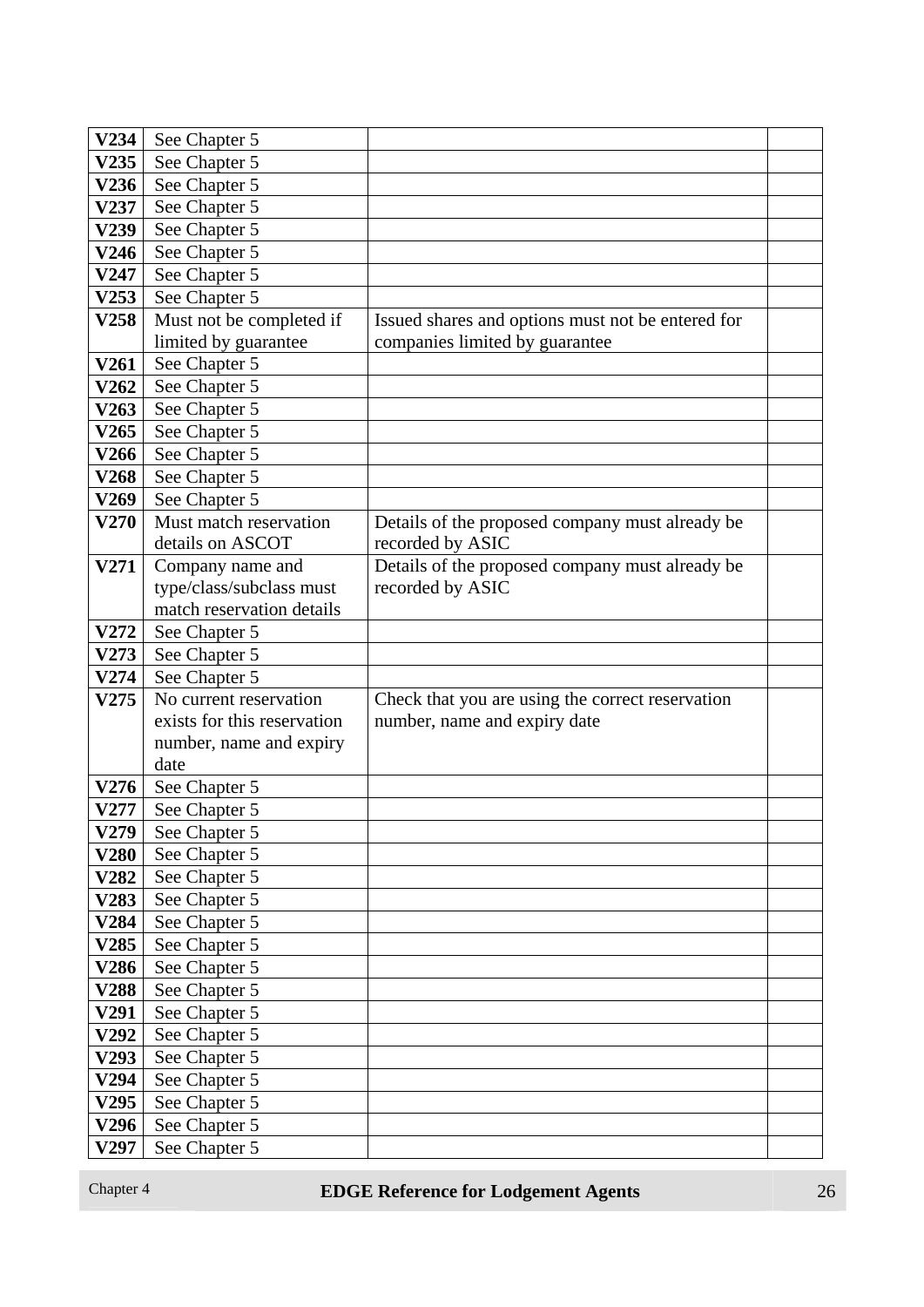| V298        | See Chapter 5             |                                                                           |      |
|-------------|---------------------------|---------------------------------------------------------------------------|------|
| V299        | See Chapter 5             |                                                                           |      |
| <b>V300</b> | See Chapter 5             |                                                                           |      |
| <b>V301</b> | See Chapter 5             |                                                                           |      |
| V302        | See Chapter 5             |                                                                           |      |
| V303        | See Chapter 5             |                                                                           |      |
| V304        | See Chapter 5             |                                                                           |      |
| V307        | See Chapter 5             |                                                                           |      |
| <b>V308</b> | See Chapter 5             |                                                                           |      |
| V310        | See Chapter 5             |                                                                           |      |
| <b>V315</b> | See Chapter 5             |                                                                           |      |
| V316        | Must match an unprocessed | The Form 201 to be withdrawn has already been                             |      |
|             | Form 201 lodged by this   | fully processed                                                           |      |
|             | agent                     |                                                                           |      |
| V317        | See Chapter 5             |                                                                           |      |
| V320        | See Chapter 5             |                                                                           |      |
| V321        | See Chapter 5             |                                                                           |      |
| V322        | See Chapter 5             |                                                                           |      |
| V323        | See Chapter 5             |                                                                           |      |
| V324        | See Chapter 5             |                                                                           |      |
| V325        |                           | Use of this PIN not valid for Check that the PIN you are using is correct | N131 |
|             | this agent                |                                                                           | N137 |
| V326        | Must match ASCOT values   | Details of the company name to be changed do not                          |      |
|             |                           | match details held by ASIC                                                |      |
| V327        | See Chapter 5             |                                                                           |      |
| <b>V328</b> | See Chapter 5             |                                                                           |      |
| V329        | Must match registered     | The business name you are using does not match the                        |      |
|             | business name on ASCOT    | name on ASIC's records                                                    |      |
| V332        | See Chapter 5             |                                                                           |      |
| V333        | See Chapter 5             |                                                                           |      |
| V334        | See Chapter 5             |                                                                           |      |
| V335        | See Chapter 5             |                                                                           |      |
| V336        | Only listed companies may | You must complete whether the shares are                                  | N116 |
|             | leave this blank          | beneficially held or not                                                  |      |
| V337        | Agent not authorised for  | Agent not authorised to lodge company registration                        |      |
|             | company registration      | (ECR) documents                                                           |      |
|             | documents                 |                                                                           |      |
| V338        | Funds not in place to pay | Funds not in place to pay for lodgement. Check the                        |      |
|             | for lodgement             | status of your direct debit or direct credit account                      |      |
| V339        | See Chapter 5             |                                                                           |      |
| V340        | See Chapter 5             |                                                                           |      |
| V341        | See Chapter 5             |                                                                           |      |
| V342        | See Chapter 5             |                                                                           |      |
| V343        | See Chapter 5             |                                                                           |      |
| V345        | See Chapter 5             |                                                                           |      |
| V346        | See Chapter 5             |                                                                           |      |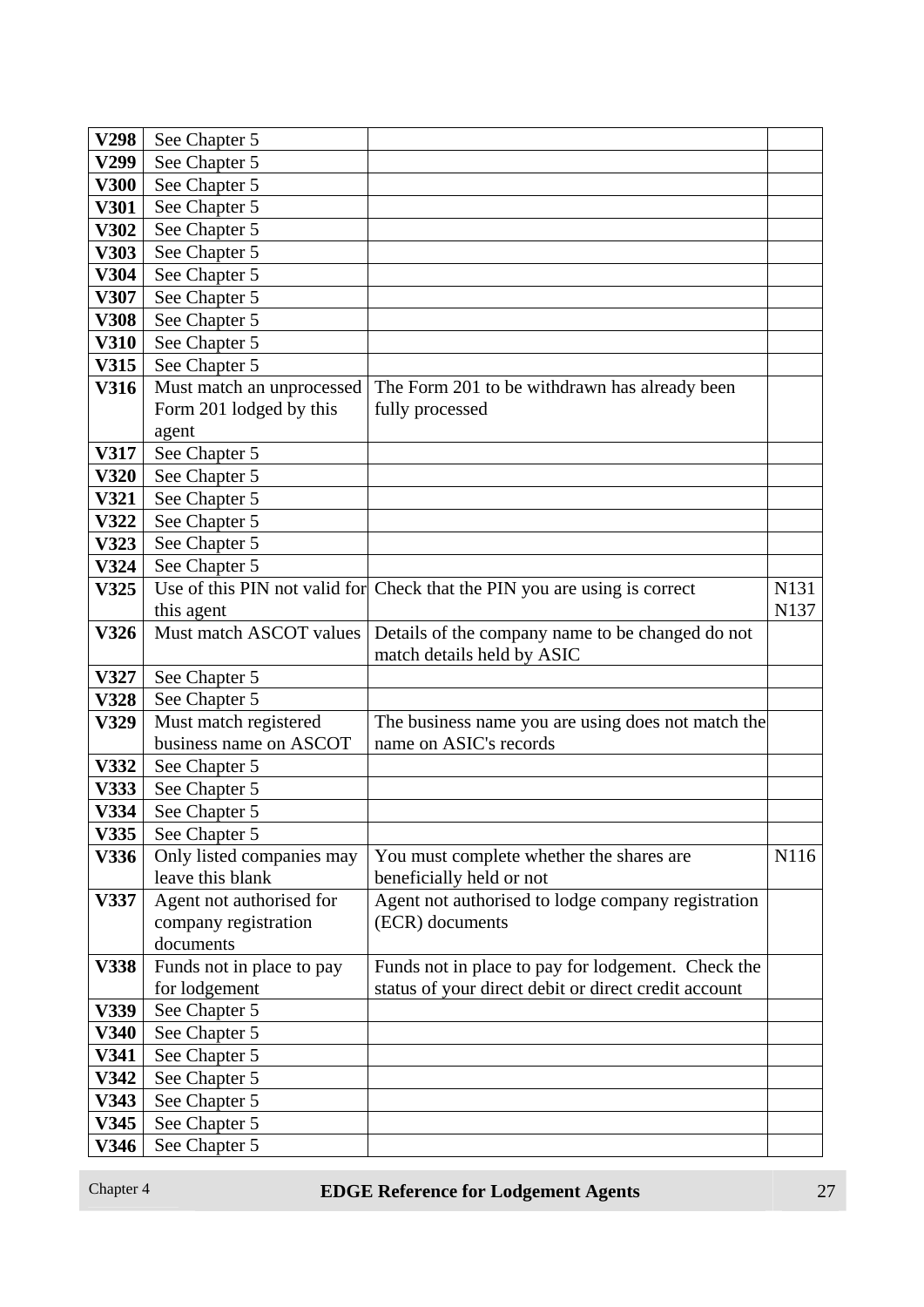| See Chapter 5<br>If one or more secretaries are appointed, at least one<br>V349<br>At least one current<br>of those secretaries must reside in Australia<br>secretary must reside in<br>Australia | N <sub>050</sub> |
|---------------------------------------------------------------------------------------------------------------------------------------------------------------------------------------------------|------------------|
|                                                                                                                                                                                                   |                  |
|                                                                                                                                                                                                   |                  |
|                                                                                                                                                                                                   |                  |
| V350<br>See Chapter 5                                                                                                                                                                             |                  |
| V354<br>See Chapter 5                                                                                                                                                                             |                  |
| V355<br>See Chapter 5                                                                                                                                                                             |                  |
| V360<br>See Chapter 5                                                                                                                                                                             |                  |
| See Chapter 5<br>V361                                                                                                                                                                             |                  |
| V362<br>See Chapter 5                                                                                                                                                                             |                  |
| V363<br>See Chapter 5                                                                                                                                                                             |                  |
| V364<br>See Chapter 5                                                                                                                                                                             |                  |
| See Chapter 5<br>V365                                                                                                                                                                             |                  |
| V366<br>See Chapter 5                                                                                                                                                                             |                  |
| V369<br>See Chapter 5                                                                                                                                                                             |                  |
| V370<br>See Chapter 5                                                                                                                                                                             |                  |
| V375<br>See Chapter 5                                                                                                                                                                             |                  |
| V376<br>See Chapter 5                                                                                                                                                                             |                  |
| V379<br>See Chapter 5                                                                                                                                                                             |                  |
| Changes to protected<br>V381<br>An officer with approval to use an alternate address                                                                                                              | N <sub>145</sub> |
| addresses must be notified<br>cannot change that address on Form 484                                                                                                                              |                  |
| on paper                                                                                                                                                                                          |                  |
| V382<br>A protected address must<br>An officer with approval to use an alternate address                                                                                                          | N <sub>145</sub> |
| not be used<br>must not provide their suppressed address                                                                                                                                          |                  |
| Review date must match<br>The company's review date does not match the<br>V387                                                                                                                    |                  |
| review date recorded by ASIC<br>ASIC record                                                                                                                                                       |                  |
| <b>V388</b><br>See Chapter 5                                                                                                                                                                      |                  |
| See Chapter 5<br>V389                                                                                                                                                                             |                  |
| V390<br>See Chapter 5                                                                                                                                                                             |                  |
| V393<br>See Chapter 5                                                                                                                                                                             |                  |
| V394<br>See Chapter 5                                                                                                                                                                             |                  |
| V395<br>The address override may<br>Only addresses that cannot be validated may be                                                                                                                |                  |
| only be used for certain<br>overridden                                                                                                                                                            |                  |
| addresses                                                                                                                                                                                         |                  |
| The Australian Business Number entered does not<br>V396<br>Must be a current ABN on                                                                                                               |                  |
| the Australian Business<br>match an entry on the Australian Business Register                                                                                                                     |                  |
| Register                                                                                                                                                                                          |                  |
| Form 902 can only amend<br>Form 902 can only be used to amend documents<br>V398                                                                                                                   | N168             |
| documents under requisition<br>under requisition                                                                                                                                                  |                  |
| Form 492 can only be used to amend documents<br>V399<br>Form 492 can only amend                                                                                                                   | N <sub>168</sub> |
| documents that are fully<br>that are fully processed<br>processed                                                                                                                                 |                  |
| Must match existing share<br>V400<br>Shares to be cancelled must already exist on ASIC's                                                                                                          |                  |
| class<br>record                                                                                                                                                                                   |                  |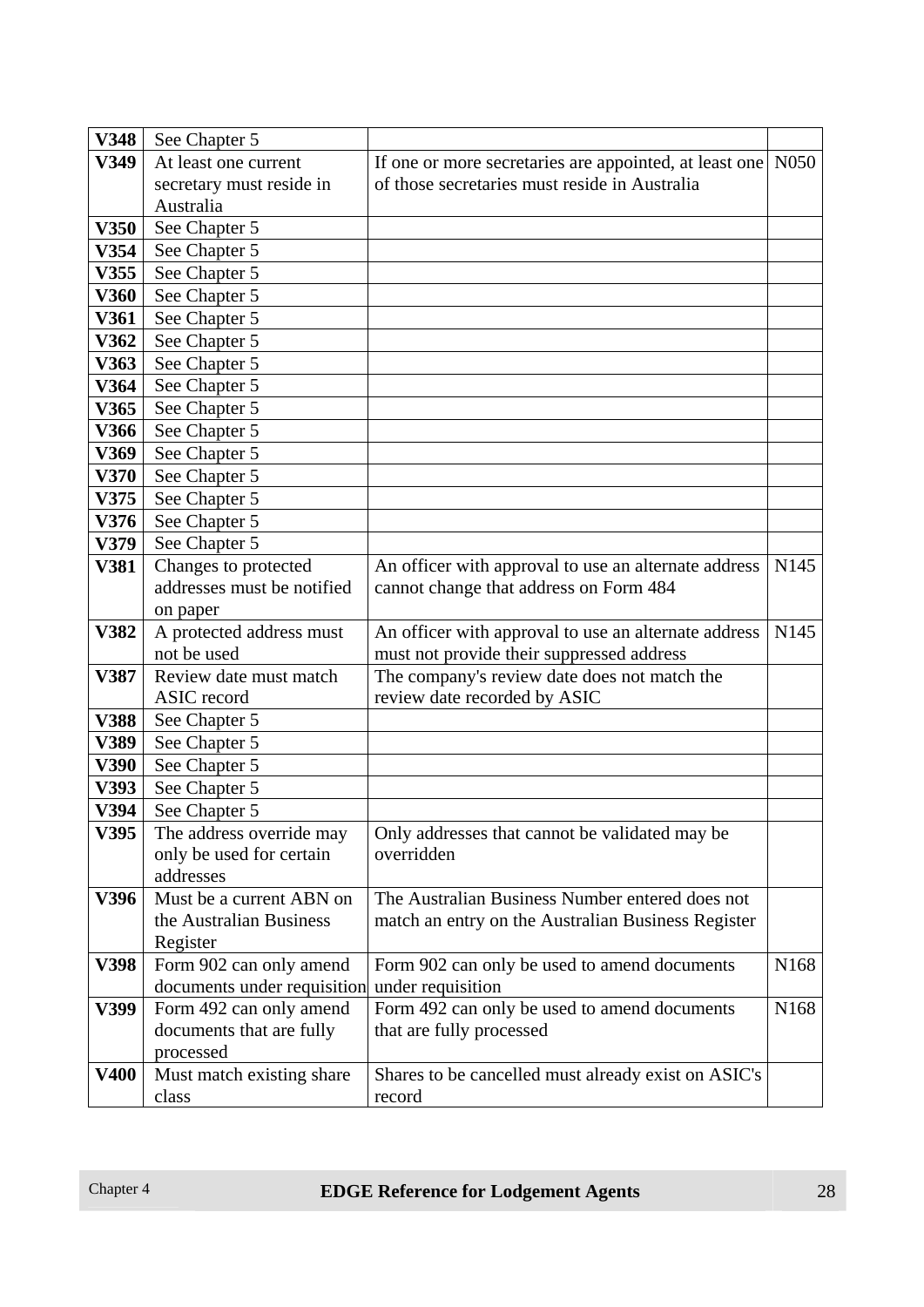| V401             | Number of shares cancelled    | Number of shares cancelled must not exceed           |  |
|------------------|-------------------------------|------------------------------------------------------|--|
|                  | must not exceed number of     | number of shares on issue                            |  |
|                  | shares on issue               |                                                      |  |
| V402             | See Chapter 5                 |                                                      |  |
| V404             | See Chapter 5                 |                                                      |  |
| V405             | See Chapter 5                 |                                                      |  |
| V407             | New address must not be       | The new registered office or principal place of      |  |
|                  | the same as the existing      | business address must not be the same as the         |  |
|                  | address                       | existing address on ASIC's record                    |  |
| V <sub>409</sub> | See Chapter 5                 |                                                      |  |
| V410             | New Ultimate Holding          | The new Ultimate Holding company must not be the     |  |
|                  | company must not be the       | same as the existing UHC on ASIC's record            |  |
|                  | same as the existing UHC      |                                                      |  |
| V413             | New role must not be the      | A newly-appointed director, secretary or alternate   |  |
|                  | same as an existing role      | director must not be the same as an existing role    |  |
| V414             | Name and birth details of     | When changing name or address or ceasing an          |  |
|                  | officer do not match          | officeholder, the name and birth details of the      |  |
|                  |                               | officer do not match ASIC's record                   |  |
| V415             | Name of director for whom     | Name of director for whom alternate is acting must   |  |
|                  | alternate is acting must be a | be a newly-appointed or existing director            |  |
|                  | newly-appointed or existing   |                                                      |  |
|                  | director                      |                                                      |  |
| V416             | See Chapter 5                 |                                                      |  |
| <b>V417</b>      | See Chapter 5                 |                                                      |  |
| <b>V418</b>      | See Chapter 5                 |                                                      |  |
| V419             | See Chapter 5                 |                                                      |  |
| <b>V420</b>      | See Chapter 5                 |                                                      |  |
| V421             | <b>ACN/ARBN</b> does not      | Name or ACN/ARBN of Ultimate Holding                 |  |
|                  | match company name or         | Company is invalid                                   |  |
|                  | type                          |                                                      |  |
| V424             | See Chapter 5                 |                                                      |  |
| V425             | See Chapter 5                 |                                                      |  |
| V426             | See Chapter 5                 |                                                      |  |
| V429             | See Chapter 5                 |                                                      |  |
| V431             | See Chapter 5                 |                                                      |  |
| V432             | See Chapter 5                 |                                                      |  |
| V433             | See Chapter 5                 |                                                      |  |
| V434             | See Chapter 5                 |                                                      |  |
| V435             | See Chapter 5                 |                                                      |  |
| V436             | See Chapter 5                 |                                                      |  |
| V443             | See Chapter 5                 |                                                      |  |
| V444             | Australian address failed to  | Australian address failed to pass matching rules for |  |
|                  | pass matching rules for the   | the Postal Address File                              |  |
|                  | Postal Address File           |                                                      |  |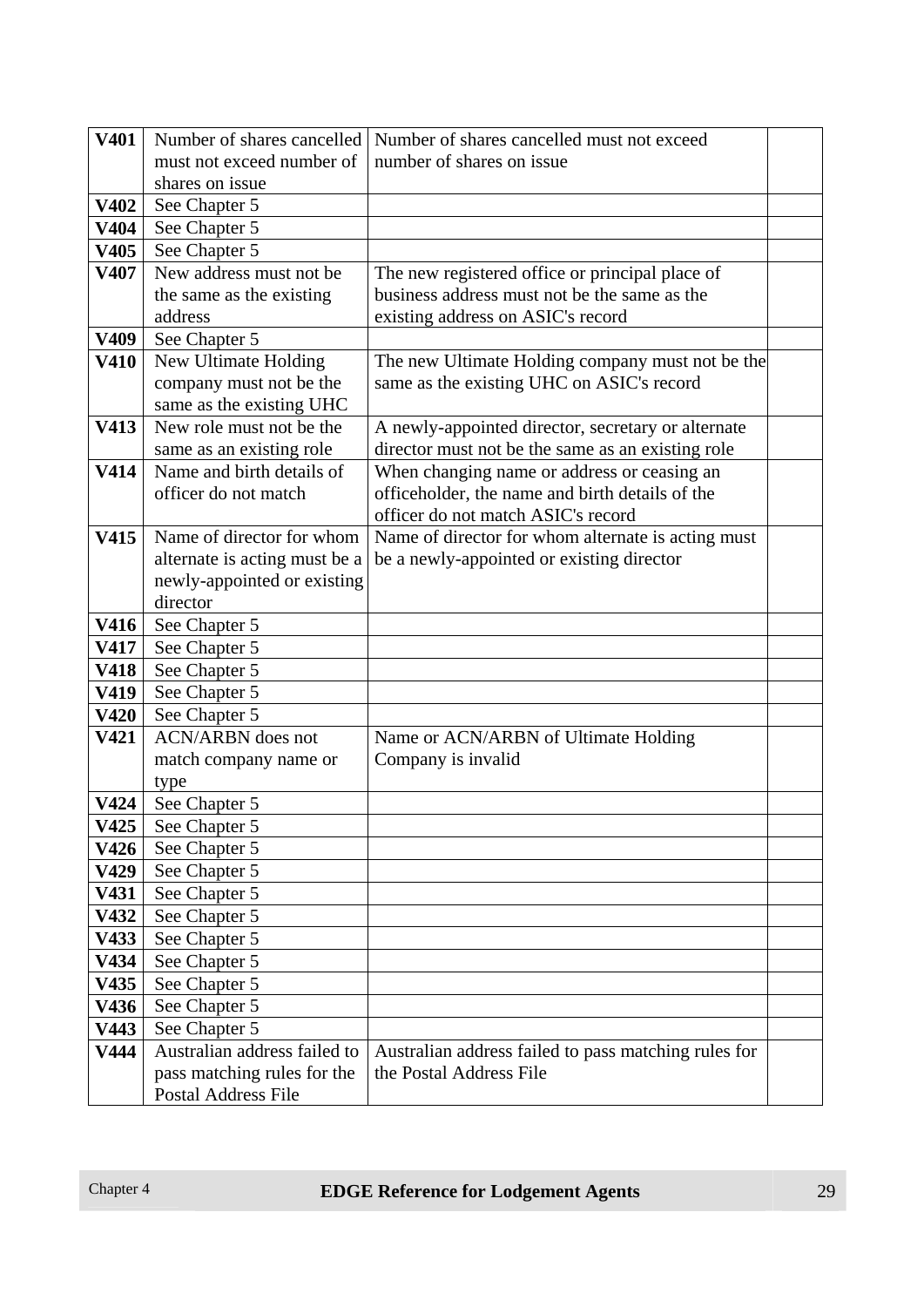| V445        | <b>Ultimate Holding Company</b> | When ceasing the Ultimate Holding Company, the         |                  |
|-------------|---------------------------------|--------------------------------------------------------|------------------|
|             | name must match existing        | name of the company must ASIC's record                 |                  |
|             | <b>Ultimate Holding Company</b> |                                                        |                  |
| V446        | Cease date must be after        | When ceasing the Ultimate Holding Company, the         |                  |
|             | start date of current           | date of cessation cannot be prior to the start date on |                  |
|             | <b>Ultimate Holding Company</b> | ASIC's record                                          |                  |
| V447        | See Chapter 5                   |                                                        |                  |
| V448        | See Chapter 5                   |                                                        |                  |
| V449        | See Chapter 5                   |                                                        |                  |
| V450        | See Chapter 5                   |                                                        |                  |
| V451        | See Chapter 5                   |                                                        |                  |
| V452        | See Chapter 5                   |                                                        |                  |
| V453        | See Chapter 5                   |                                                        |                  |
| V454        | See Chapter 5                   |                                                        |                  |
| V455        | See Chapter 5                   |                                                        |                  |
| V456        | Agent not authorised by         | Agent not authorised by Form 362 to access this        |                  |
|             | Form 362 to access this         | company                                                |                  |
|             | company                         |                                                        |                  |
| V457        | See Chapter 5                   |                                                        |                  |
| V458        | A company licensed to omit      | A company licensed to omit limited from its name       |                  |
|             | limited from its name may       | may not have a special purpose type of "home unit"     |                  |
|             | be a superannuation trustee     | or "non-profit"                                        |                  |
|             | company                         |                                                        |                  |
| V459        | See Chapter 5                   |                                                        |                  |
| <b>V460</b> | Company not already             | A company not already entitled a to concessional       |                  |
|             | entitled to concessional fee    | fee cannot cease to be entitled a to concessional fee  |                  |
| V461        | <b>ACN/ARBN</b> does not        | Ultimate Holding company name and ACN/ARBN             |                  |
|             | match organisation name or      | do not match                                           |                  |
|             | type                            |                                                        |                  |
| V462        | See Chapter 5                   |                                                        |                  |
| V467        | See Chapter 5                   |                                                        |                  |
| V468        | See Chapter 5                   |                                                        |                  |
| V471        | Form 2560 must be               | Form 2560 must be received before this capital         | N <sub>161</sub> |
|             | received before this capital    | reduction can be processed                             |                  |
|             | reduction can be processed      |                                                        |                  |
| V474        | Form 280 or 281 must be         | Form 280 or 281 must be received before this share     | N <sub>162</sub> |
|             | received before this share      | buy-back can be processed                              |                  |
|             | buy-back can be processed       |                                                        |                  |
| V476        | Name and birth details of       | The name and birth details of a ceasing officer must   |                  |
|             | officer do not match            | match an existing officer on ASIC's record             |                  |
| <b>V477</b> | See Chapter 5                   |                                                        |                  |
| V478        | See Chapter 5                   |                                                        |                  |
| V479        | See Chapter 5                   |                                                        |                  |
| <b>V480</b> | See Chapter 5                   |                                                        |                  |
| V481        | See Chapter 5                   |                                                        |                  |
| V482        | See Chapter 5                   |                                                        |                  |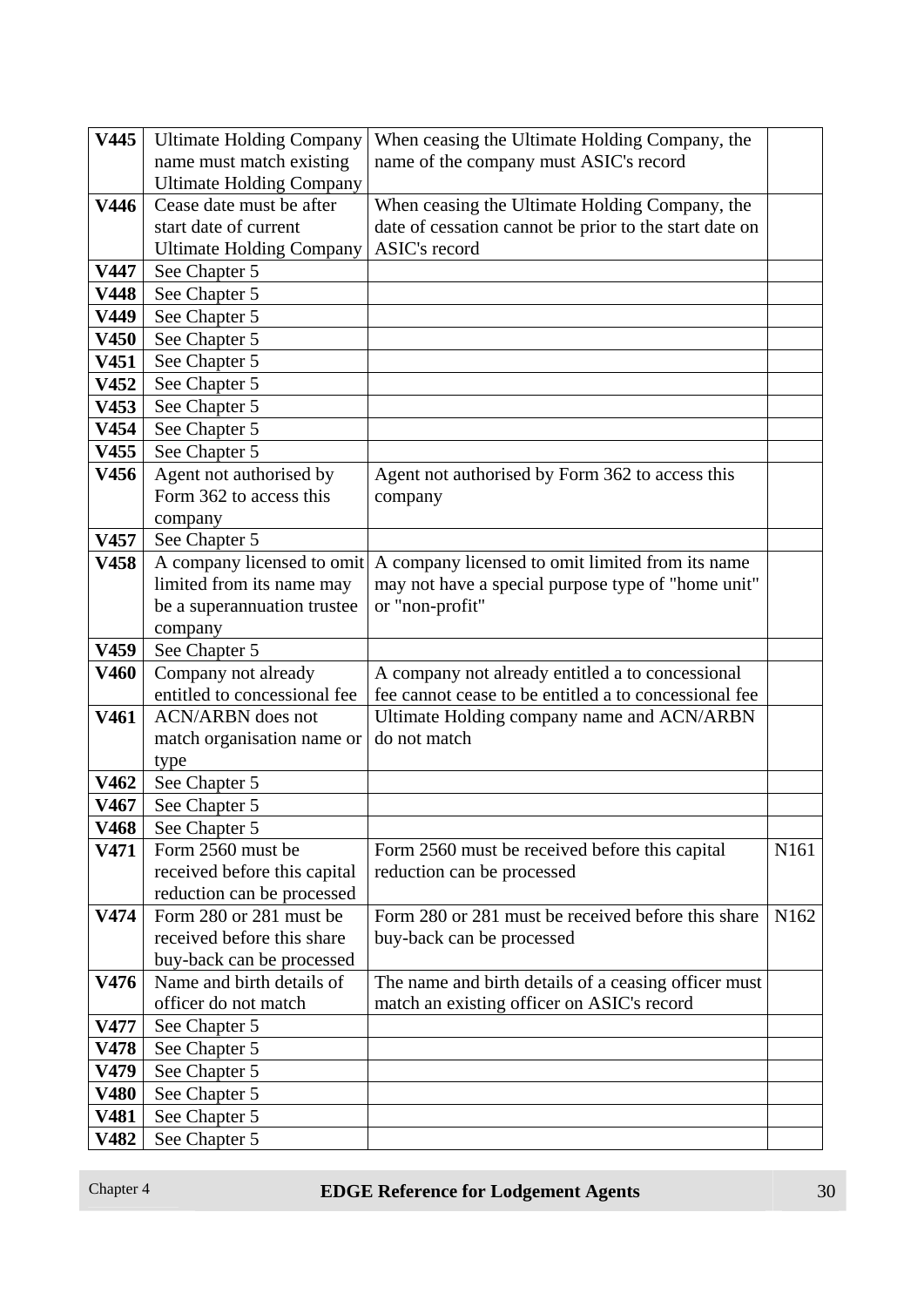| V483        | See Chapter 5                |                                                                         |      |
|-------------|------------------------------|-------------------------------------------------------------------------|------|
| V484        | See Chapter 5                |                                                                         |      |
| V485        |                              | Change in share details does The change in share details must match the |      |
|             | not match number of shares   | difference between the new share structure and the                      |      |
|             | issued                       | existing share structure                                                |      |
| V486        | Class code must already be   | The class of cancelled shares must match an                             |      |
|             | defined                      | existing share class on ASIC's record                                   |      |
| V487        | Class code must already be   | Details of shares issued or cancelled must already                      |      |
|             | defined                      | be defined.                                                             |      |
| V490        | New member details must      | A new member name and holding details must not                          |      |
|             | not be the same as the       | be the same as the details of an existing member on                     |      |
|             | existing details             | ASIC's record                                                           |      |
| V491        | Name of member does not      | When changing the details of a member, no match                         |      |
|             | match                        | can be found with an existing member on ASIC's                          |      |
|             |                              | record                                                                  |      |
| V492        | See Chapter 5                |                                                                         |      |
| V493        | Public companies must state  | Public companies must state whether the 484 is a                        |      |
|             | whether the 484 is a         | response to the annual statement when share details                     |      |
|             | response to the annual       | are amended                                                             |      |
|             | statement                    |                                                                         |      |
| V494        | See Chapter 5                |                                                                         |      |
| V495        | See Chapter 5                |                                                                         |      |
| V496        | See Chapter 5                |                                                                         |      |
| V497        | See Chapter 5                |                                                                         |      |
| V498        | See Chapter 5                |                                                                         |      |
| V499        | See Chapter 5                |                                                                         |      |
| <b>V500</b> | See Chapter 5                |                                                                         |      |
| <b>V501</b> | See Chapter 5                |                                                                         |      |
| <b>V502</b> | See Chapter 5                |                                                                         |      |
| V503        | Two RA67 reports have        | Agents may only request two RA67 reports on any                         | N171 |
|             | already been submitted       | calendar day                                                            |      |
|             | today                        |                                                                         |      |
| <b>V504</b> | See Chapter 5                |                                                                         |      |
| V505        | No annual statement          | Redespatch of an annual statement can only be                           |      |
|             | package despatched           | requested from an RA71 when the original annual                         |      |
|             | electronically to this agent | statement was issued electronically in the last 60                      |      |
|             | for this company in the last | days                                                                    |      |
|             | 60 days                      |                                                                         |      |
| <b>V506</b> | Total amount paid and        | The total amount paid and unpaid must be entered                        |      |
|             | unpaid must be completed     | for all members unless the member is ceasing                            |      |
| <b>V507</b> | Share structure and member   | When proprietary companies are notifying the issue                      |      |
|             | details must be completed    | or cancellation of shares, the updated share structure                  |      |
|             | when notifying the issue or  | and member details must be completed                                    |      |
|             | cancellation of shares       |                                                                         |      |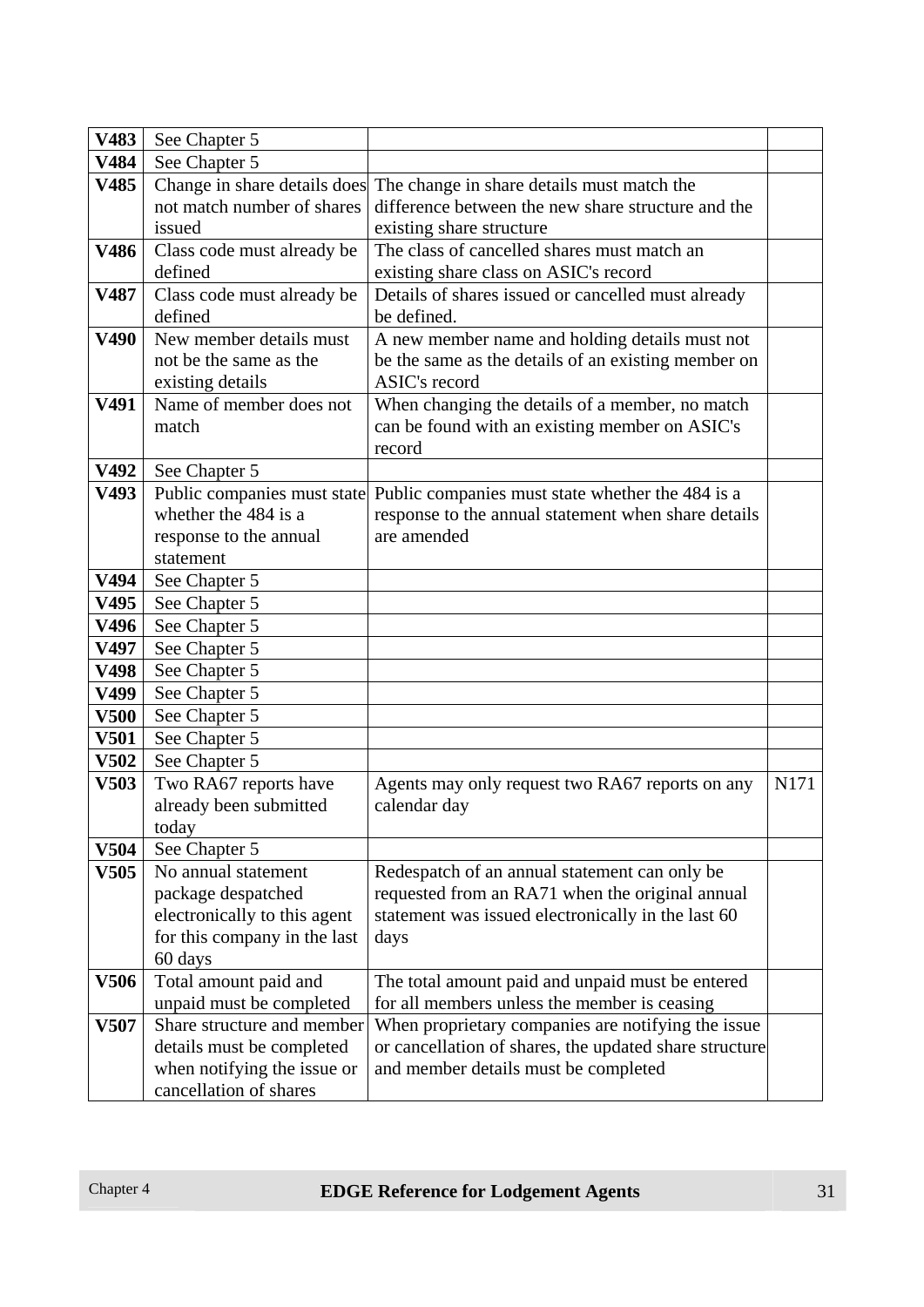| <b>V508</b> | Amendments to member          | When proprietary companies are notifying the issue    |      |
|-------------|-------------------------------|-------------------------------------------------------|------|
|             | details must be completed     | or cancellation of shares, details of the updated     |      |
|             | when the share structure has  | share structure and member details must be            |      |
|             | changed                       | completed                                             |      |
| V509        | Share structure details must  | When public companies are notifying the issue or      |      |
|             | be completed when             | cancellation of shares, details of the updated share  |      |
|             | notifying the issue or        | structure must be completed                           |      |
|             | cancellation of shares        |                                                       |      |
| <b>V511</b> | See Chapter 5                 |                                                       |      |
| V512        | See Chapter 5                 |                                                       |      |
| V513        | Most recent former name       | When changing the name of a company officer, all      |      |
|             | must be the first listed      | former names of the officer must be provided. The     |      |
|             |                               | most recent former name must be listed first on the   |      |
|             |                               | form 484                                              |      |
| V514        | See Chapter 5                 |                                                       |      |
| V515        | See Chapter 5                 |                                                       |      |
| V516        | See Chapter 5                 |                                                       |      |
| V517        | See Chapter 5                 |                                                       |      |
| V518        | See Chapter 5                 |                                                       |      |
| V519        | Do not provide changes to     | From 1 July 2007 public companies no longer need      |      |
|             | member details for public     | to notify ASIC of their members in each share class   |      |
|             | companies                     | as part of their annual review. This change is a      |      |
|             |                               | result of the implementation of the Simpler           |      |
|             |                               | Regulatory System (SRS) Bill Package that includes    |      |
|             |                               | Corporations Amendment Regulations 2007 (No. 5)       |      |
| <b>V520</b> | See Chapter 5                 |                                                       |      |
| V521        | See Chapter 5                 |                                                       |      |
| V522        | Not in correct status to      | The form cannot be lodged because the company is      |      |
|             | lodge this form               | not in a status of "registered"                       |      |
| V523        | Lodge on paper as there is a  | The Form 6010 must be lodged on paper as ther         | N177 |
|             | record of legal proceedings   | eare legal proceedings against this company           |      |
|             | against company               |                                                       |      |
| V524        | Company has outstanding       | The Form 6010 cannot be lodged as it has              | N178 |
|             | fees and penalties            | outstanding fees and penalties                        |      |
| V525        | See Chapter 5                 |                                                       |      |
| <b>V526</b> | Agent not authorised for      | The form cannot be paid by Direct Debit as the        | N179 |
|             | Direct Debit                  | agent is not authorised to pay by Direct Debit. See   |      |
|             |                               | the ASIC website www.asic.gov.au for details of       |      |
|             |                               | how to pay by Direct Debit                            |      |
| V527        | See Chapter 5                 |                                                       |      |
| V528        | The applicant must be a       | The applicant for deregistration must be either a     |      |
|             | current director or alternate | current director or alternate director of the company |      |
|             | director of the company       |                                                       |      |
| V529        | See Chapter 5                 |                                                       |      |
| <b>V530</b> | See Chapter 5                 |                                                       |      |
| V531        | See Chapter 5                 |                                                       |      |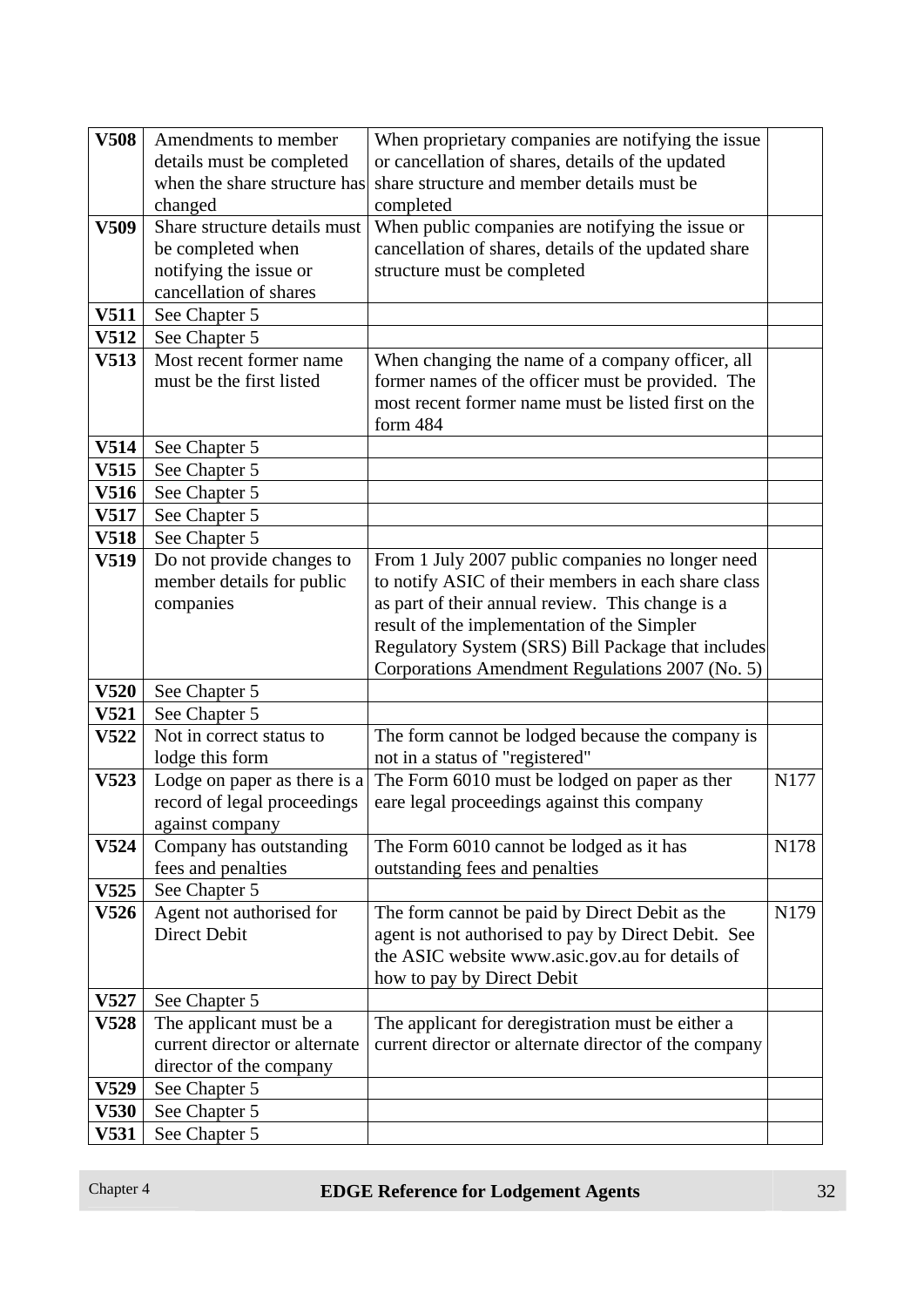| V532             | The signatory must be a      | The signatory must be a current officer of the        | N180             |
|------------------|------------------------------|-------------------------------------------------------|------------------|
|                  | current officer of the       | company applying for deregistration                   |                  |
|                  | applicant company            |                                                       |                  |
| V533             | See Chapter 5                |                                                       |                  |
| V534             | See Chapter 5                |                                                       |                  |
| V536             | See Chapter 5                |                                                       |                  |
| V537             | See Chapter 5                |                                                       |                  |
| <b>V538</b>      | See Chapter 5                |                                                       |                  |
| V539             | See Chapter 5                |                                                       |                  |
| V540             | See Chapter 5                |                                                       |                  |
| V541             | See Chapter 5                |                                                       |                  |
| V542             | See Chapter 5                |                                                       |                  |
| V543             | See Chapter 5                |                                                       |                  |
| V544             | See Chapter 5                |                                                       |                  |
| V545             | See Chapter 5                |                                                       |                  |
| V546             | See Chapter 5                |                                                       |                  |
| V547             | See Chapter 5                |                                                       |                  |
| V548             | See Chapter 5                |                                                       |                  |
| V549             | See Chapter 5                |                                                       |                  |
| V550             | Must be a current officer of | The signatory must be a current officer of the        |                  |
|                  | the company changing         | company applying to extend a reservation for          |                  |
|                  | name                         | change of name                                        |                  |
| V <sub>551</sub> | See Chapter 5                |                                                       |                  |
| V999             | Other rejection reason       | ASIC may need to introduce new edits without the      | N <sub>160</sub> |
|                  |                              | advance notice of a new version of the specification. |                  |
|                  |                              | V999 will enable this. Where a V999 edit is           |                  |
|                  |                              | invoked, we expect to provide sufficient additional   |                  |
|                  |                              | lines of information to make the cause of the error   |                  |
|                  |                              | obvious to the lodging party                          |                  |
| <b>X001</b>      | Various messages that refer  | Make a note of the test number and refer to your      |                  |
| to               | to an invalid file format.   | Digital Service Provider (DSP) if                     |                  |
| X030             |                              | you receive any rejections from the EDGE mailbox      |                  |
|                  |                              | that refer to these validation tests                  |                  |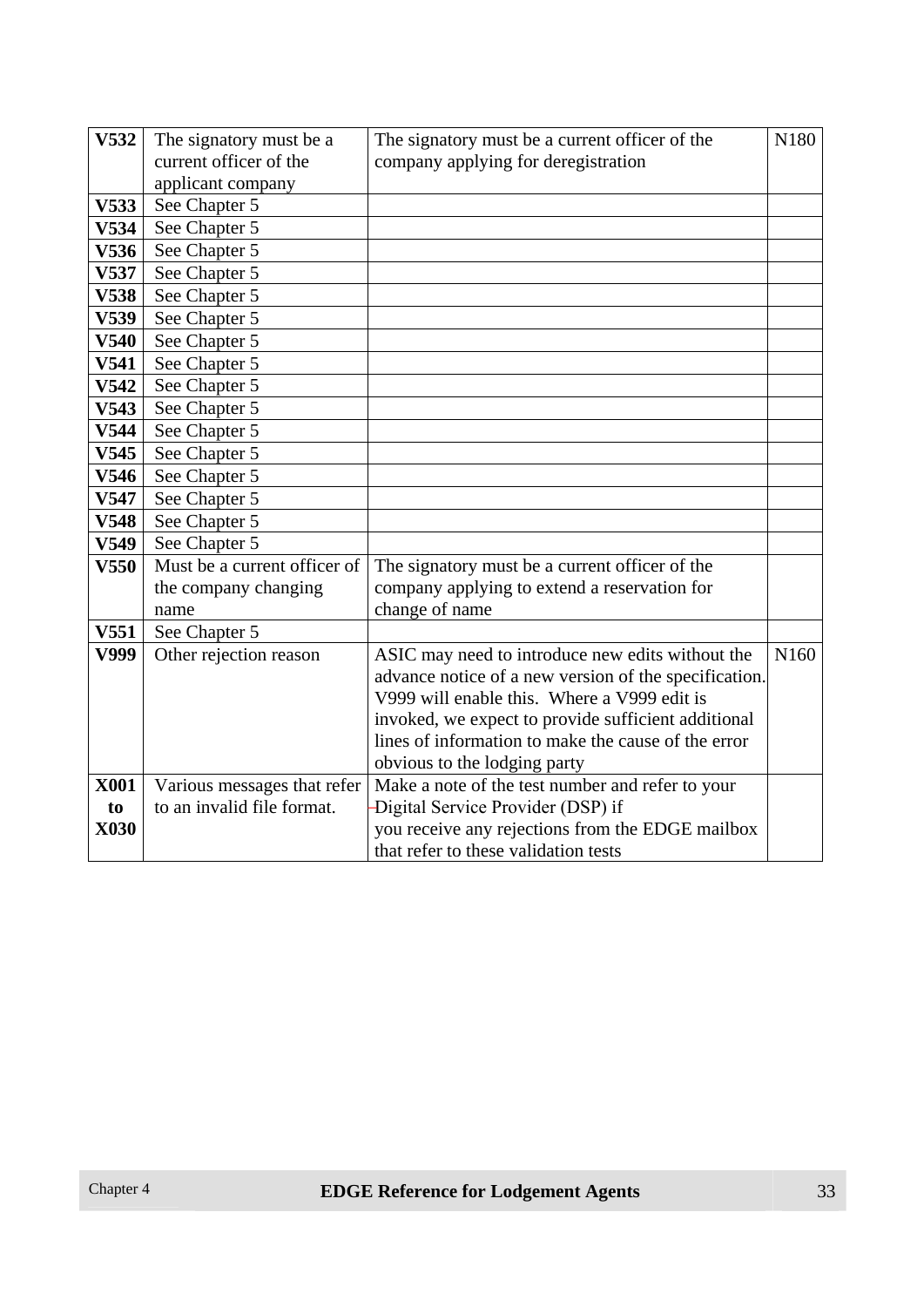# **Chapter 5 – Software validation tests**

This chapter lists those validation tests that your EDGE-compliant software should apply before you transmit a document to EDGE. You should resolve all errors revealed by these tests before you attempt to transmit the document. Consult the documentation provided with your software.

The notes column refers to further detailed information in Chapter 6. Notes explain the reasons for the tests and often refer to the relevant section of *Corporation Law* or associated Regulations.

The EDGE mailbox computer re-applies these validation tests when it receives your document. If EDGE rejects a document due to a validation test in this chapter, you should consult the documentation provided with your software or contact your Digital Service Provider (DSP).

| <b>Test</b> | <b>Message</b>               | <b>Explanation</b>                                    | <b>Notes</b>      |
|-------------|------------------------------|-------------------------------------------------------|-------------------|
|             |                              |                                                       |                   |
| <b>V002</b> | Date must not be later than  | The date of change on the form cannot be later than   |                   |
|             | date declaration signed      | the date the form was signed                          |                   |
| <b>V004</b> | Must be 18 years or older at | A company officer must be at least 18 years old at    | N071              |
|             | date of appointment          | the date of appointment                               |                   |
| <b>V005</b> | See Chapter 4                |                                                       |                   |
| <b>V006</b> | Must be (Y)es                | "Yes" is the only valid answer to this question       |                   |
| <b>V007</b> | Must not be the same as      | A company cannot be the Ultimate Holding              |                   |
|             | company lodging document.    | Company of itself, nor can it be a director of itself |                   |
| <b>V011</b> | Must be DIR or SEC           | Officer role must be either Director or Secretary     | N041              |
| <b>V015</b> | $2nd$ given name must be     | When entering a person's name, the second given       |                   |
|             | entered before $3rd$ given   | name cannot be blank if a third given name is         |                   |
|             | name                         | present                                               |                   |
| V017        | See Chapter 4                |                                                       |                   |
| <b>V019</b> | See Chapter 4                |                                                       |                   |
| <b>V024</b> | See Chapter 4                |                                                       |                   |
| <b>V025</b> | See Chapter 4                |                                                       |                   |
| V026        | See Chapter 4                |                                                       |                   |
| <b>V027</b> | Company class must be a      | The class of the proposed company is not valid        | N <sub>005</sub>  |
|             | valid code                   |                                                       |                   |
| <b>V030</b> | See Chapter 4                |                                                       |                   |
| <b>V032</b> | Invalid date                 | The format of the date is not valid                   |                   |
| <b>V033</b> | Not a valid State code       | Not a valid code for an Australian state              | N014              |
| <b>V036</b> | Country must be entered      | A country name must be entered                        |                   |
| V037        | Name of occupier required    | If the company does not occupy the registered         | N <sub>0</sub> 24 |
|             | if company is not the        | office address, the name of the occupier must be      |                   |
|             | occupier                     | provided                                              |                   |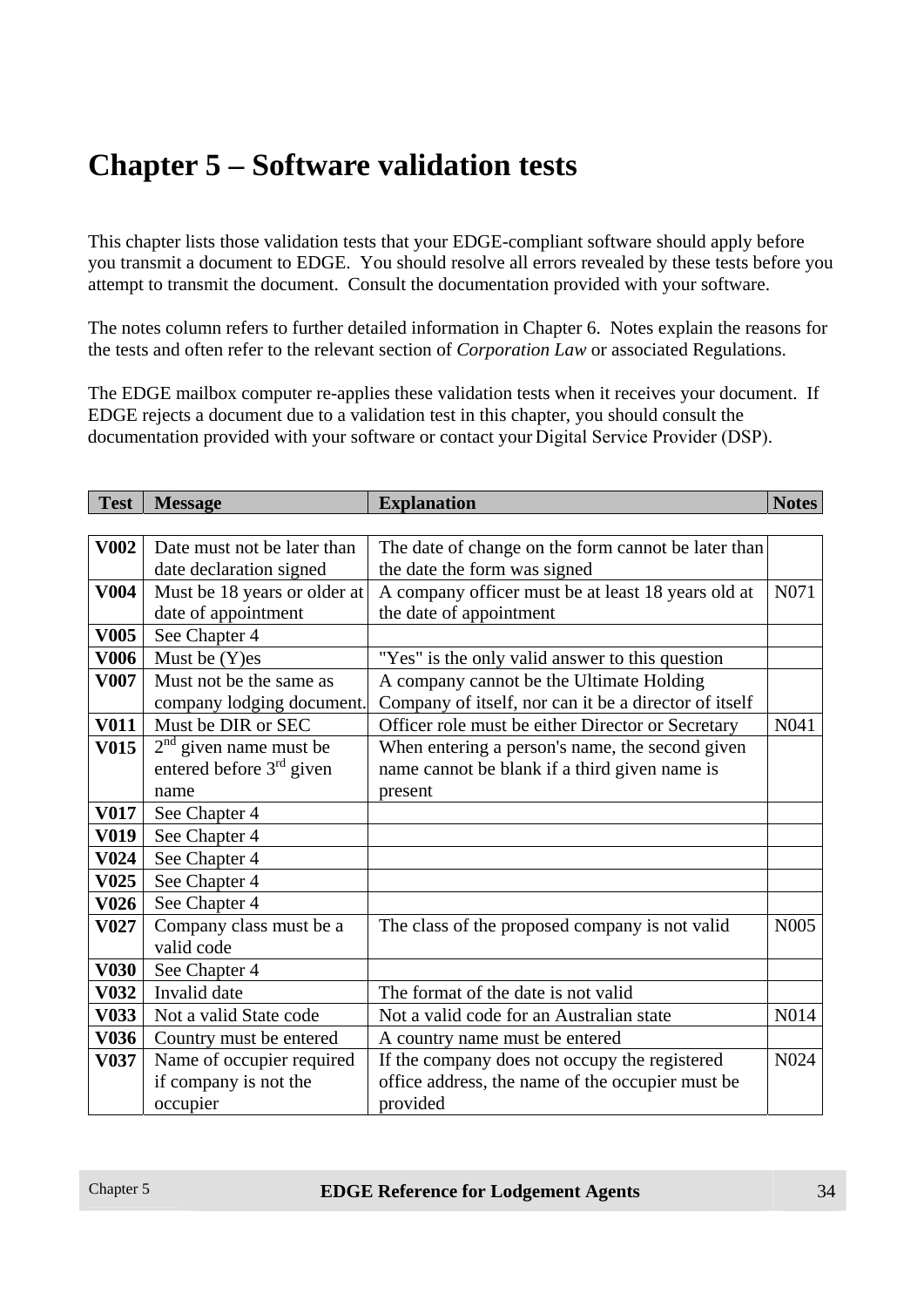| <b>V038</b>       | Occupier's consent required  | The consent of the occupier of the registered office  | N024             |
|-------------------|------------------------------|-------------------------------------------------------|------------------|
|                   | if company is not the        | address must be given if the company does not         |                  |
|                   | occupier                     | occupy the address                                    |                  |
| <b>V040</b>       | An Australian address is     | A valid Australian address is required                | N014             |
|                   | required for this field      |                                                       |                  |
| <b>V041</b>       | Hours open are less than 3   | The registered office must be open for at least three | N <sub>052</sub> |
|                   | hours between 9 am and 5     | hours between 9am and 5pm each business day           |                  |
|                   | pm                           |                                                       |                  |
| V <sub>042</sub>  | See Chapter 4                |                                                       |                  |
| V <sub>043</sub>  | Time closes must be after    | The closing time must be after the opening time       |                  |
|                   | time opens                   |                                                       |                  |
| V <sub>044</sub>  | See Chapter 4                |                                                       |                  |
| V <sub>045</sub>  | Date cannot be before        | Cessation date of officer must not be before the      |                  |
|                   | appointment date             | appointment date                                      |                  |
| <b>V050</b>       | See Chapter 4                |                                                       |                  |
| V <sub>051</sub>  | <b>ACN/ARBN</b> is not valid | The check digit of the ACN or ARBN has been           |                  |
|                   |                              | calculated incorrectly                                |                  |
| V057              | See Chapter 4                |                                                       |                  |
| <b>V058</b>       | Invalid time                 | An invalid time has been entered                      |                  |
| V <sub>059</sub>  | Office holders must be in    | Officeholders must be listed alphabetically by        | N086             |
|                   | alphabetic sequence of       | family name then given names                          |                  |
|                   | name                         |                                                       |                  |
| <b>V066</b>       | Birth details should be      | The date and place of birth must be provided for all  |                  |
|                   | entered for persons          | officers who are persons                              |                  |
| V075              | Either person or             | If the officer is not an organisation, personal name  |                  |
|                   | organisation details must be | details must be entered                               |                  |
|                   | entered                      |                                                       |                  |
| V076              | Either person or             | If the officer is not a person, organisation details  |                  |
|                   | organisation details must be | must be entered                                       |                  |
|                   | entered                      |                                                       |                  |
| V079              | This status is not valid     | The status of the officer is not valid                | N078             |
| V080              | Must be completed if name    | The former name must be entered if the officer's      |                  |
|                   | has changed                  | name has changed                                      |                  |
| V <sub>0</sub> 85 | Member details must be       | Details of issued shares or shareholding members      |                  |
|                   | completed unless the         | of the company must not be provided when the          |                  |
|                   | company is limited by        | company is limited by guarantee                       |                  |
|                   | guarantee                    |                                                       |                  |
| <b>V086</b>       | Birth details must not be    | Birth details must not be entered when the officer is |                  |
|                   | entered for an organisation  | an organisation                                       |                  |
| V <sub>0</sub> 87 | Class codes cannot be        | Share class codes must only be used once              |                  |
|                   | duplicated                   |                                                       |                  |
| V090              | Cease date only allowed if   | Only provide a cease date if an officer has ceased    | N <sub>169</sub> |
|                   | office holder has ceased     |                                                       |                  |
| V091              | If entered, must be Y or N   | Only a Yes or No answer is acceptable                 |                  |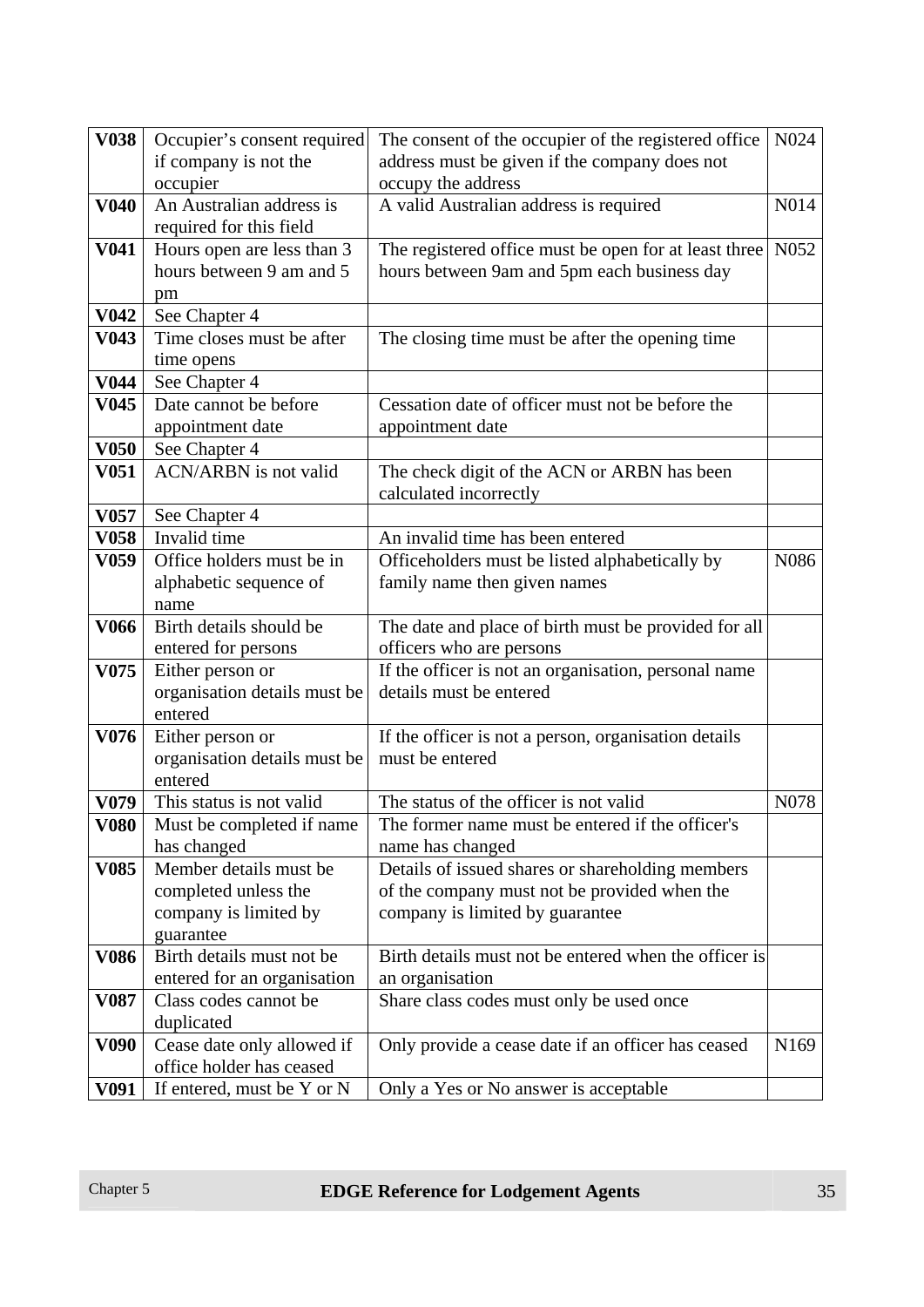| V <sub>094</sub> | Must be $(Y)$ es or $(N)$ o if                          | Public companies must answer whether they are to         |                  |
|------------------|---------------------------------------------------------|----------------------------------------------------------|------------------|
|                  | company type is APUB                                    | be governed by a constitution and whether any            |                  |
|                  |                                                         | shares have been issued for a non-cash<br>consideration  |                  |
| V097             | See Chapter 4                                           |                                                          |                  |
| V099             | Only enter this field if                                | The ACN/ARBN of the officer can only be entered          |                  |
|                  | officeholder is an                                      | when the officer is an organisation                      |                  |
|                  | organisation                                            |                                                          |                  |
| <b>V100</b>      | Either person or                                        | If the member is not an organisation, personal name      |                  |
|                  | organisation details must be                            | details must be entered                                  |                  |
|                  | entered                                                 |                                                          |                  |
| <b>V101</b>      | Either person or                                        | If the member is not a person, organisation details      |                  |
|                  | organisation details must be                            | must be entered                                          |                  |
|                  | entered                                                 |                                                          |                  |
| V103             | Effective date needed for                               | The date an officeholder's name or address changed       |                  |
|                  | change of name and/or<br>address                        | must be entered                                          |                  |
| V104             | Effective date must not be                              | The date an officeholder's name or address changed       |                  |
|                  | before date of appointment                              | must not be before the date of appointment               |                  |
| V109             | Either person or                                        | If the member is not an organisation, personal name      |                  |
|                  | organisation details must be                            | details must be entered                                  |                  |
|                  | entered                                                 |                                                          |                  |
| <b>V110</b>      | Either person or                                        | If the member is not a person, organisation details      |                  |
|                  | organisation details must be                            | must be entered                                          |                  |
|                  | entered                                                 |                                                          |                  |
| V117             | Date must not be a future                               | The date of signing must not be later than today         |                  |
|                  | date                                                    |                                                          |                  |
| <b>V118</b>      | Ceased date must be entered                             | If an officer is ceasing the date of cessation must be   |                  |
| <b>V122</b>      | Do not complete if premises                             | entered<br>Do not complete the occupier's details if the |                  |
|                  | occupied by company                                     | company occupies the registered office address           |                  |
| <b>V129</b>      | Organisations can only be                               | Organisations can only be directors of Australian        |                  |
|                  | directors                                               | companies                                                |                  |
| <b>V131</b>      | If born in Australia, then                              | A valid state code must be entered when an officer       | N <sub>069</sub> |
|                  | state code must be entered                              | was born in Australia                                    |                  |
| V137             | Do not complete unless a                                | Former name must not be completed unless the             |                  |
|                  | person's name has changed                               | officer's name has changed                               |                  |
| V145             | See Chapter 4                                           |                                                          |                  |
| <b>V146</b>      | See Chapter 4                                           |                                                          |                  |
| <b>V147</b>      | See Chapter 4                                           |                                                          |                  |
| V153             | Former name must not                                    | When changing an officer's name the former name          |                  |
|                  | equal current name                                      | must not be the same as the current name                 |                  |
| V157             | Enter both location and                                 | When an officer was born in Australia both the           |                  |
| V162             | state if born in Australia<br>Action must be A (add) or | town and state of birth must be entered                  |                  |
|                  | $C$ (cease)                                             | Companies can only add or cease an agent on form<br>362  |                  |
| V163             | See Chapter 4                                           |                                                          |                  |
|                  |                                                         |                                                          |                  |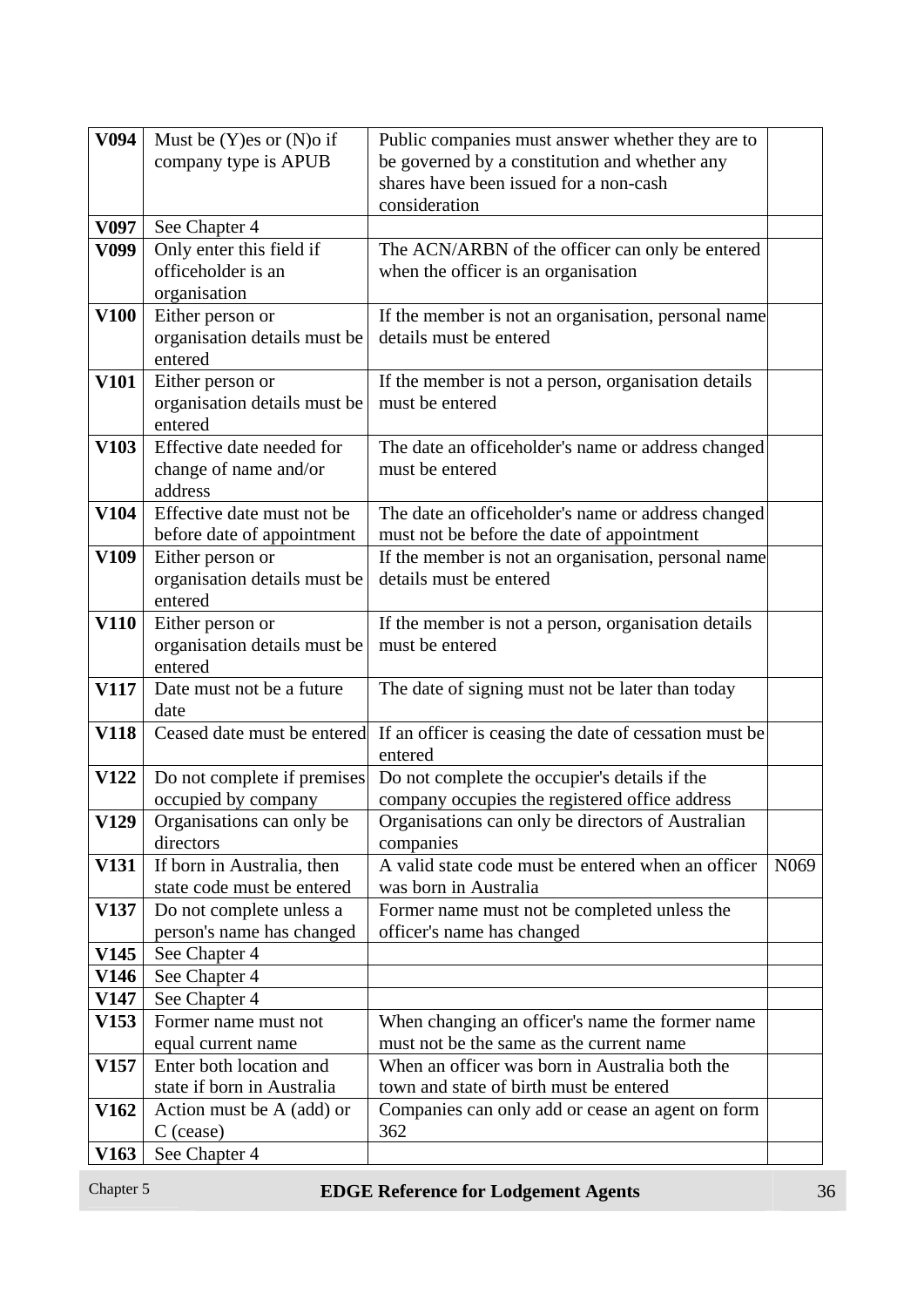| <b>V164</b>      | Must be signed by DIR,                      | The form must be signed by a director, secretary,    | N096 |
|------------------|---------------------------------------------|------------------------------------------------------|------|
|                  | SEC, ALT or agent                           | alternate director or agent                          |      |
| V <sub>165</sub> | See Chapter 4                               |                                                      |      |
| <b>V166</b>      | 902s amending paper                         | 902s amending paper documents must be lodged on N111 |      |
|                  | documents must be lodged                    | paper                                                |      |
|                  | on paper                                    |                                                      |      |
| V168             | Enter both state and                        | Australian addresses must include both a state and a |      |
|                  | postcode for Australian                     | postcode                                             |      |
|                  | address                                     |                                                      |      |
| V169             | Do not enter country for                    | Do not enter the country name when entering          |      |
|                  | Australian addresses                        | Australian addresses                                 |      |
| V172             | Invalid combination of                      | Only certain form types can be combined in a         |      |
|                  | forms in combined                           | transmission. For example, 201s and 484s cannot      |      |
|                  | transmission                                | be lodged in the same transmission                   |      |
| <b>V174</b>      | See Chapter 4                               |                                                      |      |
| V175             | Must be signed by agent                     | The form must be signed by an agent                  |      |
| V176             | Must enter full name (no                    | Initials are not allowed in a personal name          |      |
|                  | initials)                                   |                                                      |      |
| V189             | Officeholders must be in                    | Officeholders must be listed alphabetically (family  |      |
|                  | alphabetic sequence within                  | name then given names) sequence within groupings     |      |
|                  | groupings of cessations,                    | of cessations, appointments and changes              |      |
|                  | appointments and changes                    |                                                      |      |
| V193             | See Chapter 4                               |                                                      |      |
| V197             | Must be a natural person if                 | New officers must be natural persons, they cannot    |      |
|                  | new office holder                           | be organisations                                     |      |
| V198             | See Chapter 4                               |                                                      |      |
| V199             | Must show officer's address                 | The officer's address must be included unless the    |      |
|                  | for new or continuing                       | officer is ceasing                                   |      |
|                  | officeholders                               |                                                      |      |
| <b>V200</b>      | Only notify changes to                      | The role of the officer being appointed, ceased or   |      |
| <b>V201</b>      | director on this form                       | amended on form 490 must be Director                 |      |
|                  | Show classes in alphabetic                  | Share classes must be listed in alphabetic order     |      |
| V203             | order within type of issue<br>See Chapter 4 |                                                      |      |
| V205             | Must not be more than six                   | The date of change of the registered office must not |      |
|                  | months in the future for                    | be more than 6 months after today's date             |      |
|                  | electronic lodgement                        |                                                      |      |
| V219             | Must be greater than zero                   | When issuing or cancelling shares, the number        |      |
|                  |                                             | issued or cancelled must be greater than zero        |      |
| V228             | ACNs must be in ascending                   | List the companies that are ceasing to be            |      |
|                  | numerical sequence                          | represented by the agent in ascending numerical      |      |
|                  |                                             | order                                                |      |
| V229             | A company must appear                       | A company must appear only once on the form 361      |      |
|                  | only once on the document                   |                                                      |      |
| V230             | Do not advise unchanged                     | Do not advise unchanged continuing officers on       |      |
|                  | continuing officers                         | form 484                                             |      |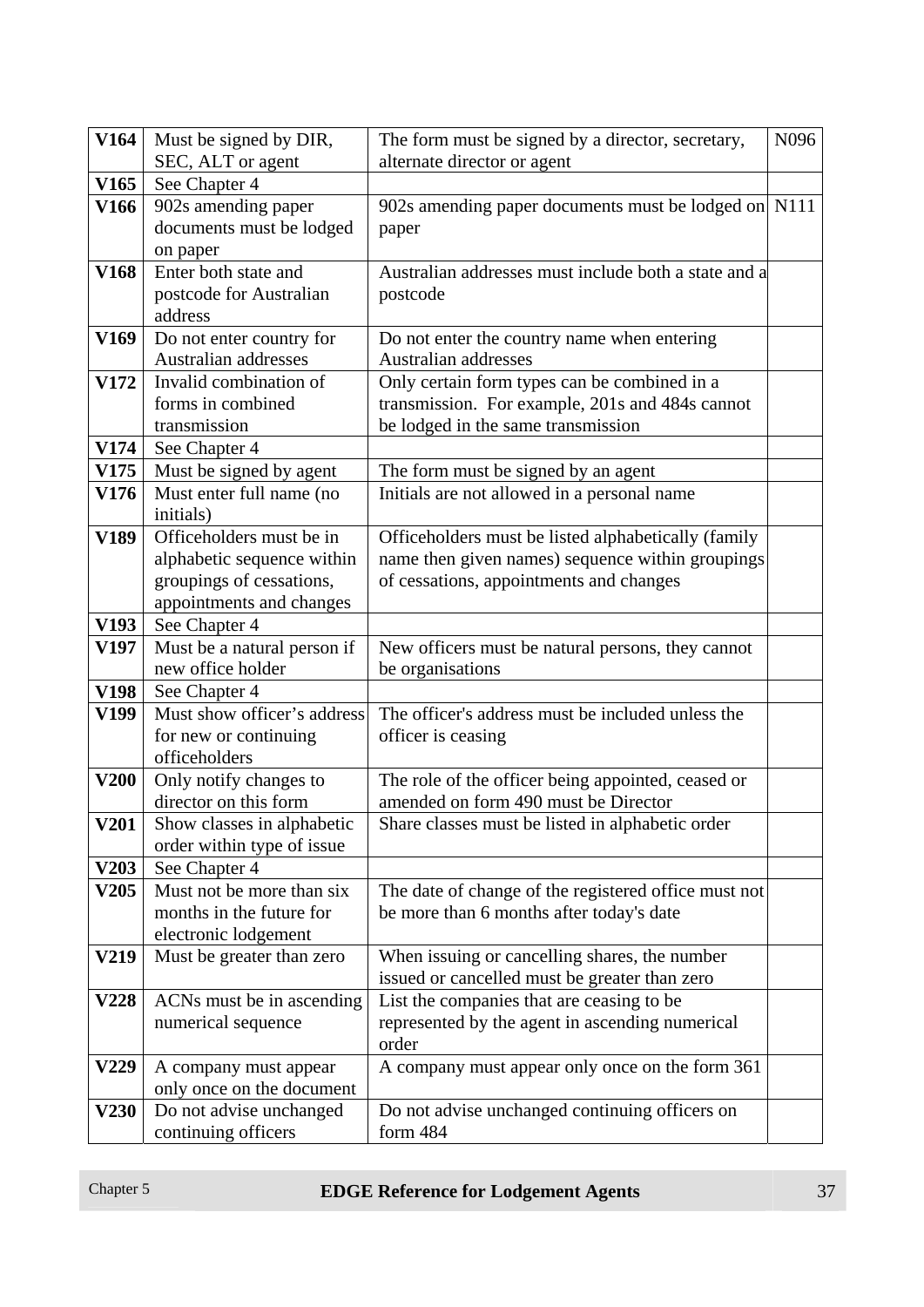| V231             | Document number for           | Document numbers for electronically lodged                  | N111             |
|------------------|-------------------------------|-------------------------------------------------------------|------------------|
|                  | electronically lodged         | documents must include a letter as the second               |                  |
|                  | documents require character   | character                                                   |                  |
|                  | 1 and characters 3 to 9 to be |                                                             |                  |
|                  | numeric                       |                                                             |                  |
| <b>V232</b>      | Must show appointment         | When appointing new officers the appointment date           |                  |
|                  | date for new officeholders    | must be provided                                            |                  |
| V234             | Effective date only           | Only provide the effective date when changing the           |                  |
|                  | applicable for change of      | name or address of an officer                               |                  |
|                  | name and/or address           |                                                             |                  |
| V <sub>235</sub> | Officeholder status must =    | Officers can only cease on a form 370                       |                  |
|                  | N <sub>O</sub>                |                                                             |                  |
| <b>V236</b>      | Annexure type must be         | The annexure on form 370 must be type 370L                  |                  |
|                  | 370L                          |                                                             |                  |
| V237             | Signatory details must equal  | The signatory on the form 370 must be the officer           |                  |
|                  | resigning officer details     | resigning                                                   |                  |
| V239             | Amending form cannot be       | A form 492 or 902 cannot be lodged against this             |                  |
|                  | lodged against this           | document                                                    |                  |
|                  | document                      |                                                             |                  |
| V246             | More than 99 documents in     |                                                             |                  |
|                  | transmission                  | There is a limit of 99 documents in any one<br>transmission |                  |
|                  |                               | Data must be included in this field                         |                  |
| <b>V247</b>      | Please complete this field    |                                                             |                  |
| V253             | The Form 902 cannot be        | The Form 902 cannot be signed before the amended            |                  |
|                  | signed before the amended     | document was lodged                                         |                  |
|                  | document was lodged           |                                                             |                  |
| <b>V258</b>      | See Chapter 4                 |                                                             |                  |
| V261             | Birthdate must be at least    | Officers must be at least 18 years old when                 |                  |
|                  | 18 years before the date of   | appointed                                                   |                  |
|                  | signing                       |                                                             |                  |
| V262             | Do not enter former names     | Former names of an officer must only be entered             |                  |
|                  |                               | when being appointed or when changing name                  |                  |
| V263             | Do not enter appointment      | Appointment date must only be entered when                  | N <sub>169</sub> |
|                  | date                          | appointing an officer                                       |                  |
| V265             | Do not enter opening hours    | If the registered office is open during standard            |                  |
|                  | if using standard hours       | office hours, do not enter the opening hours                |                  |
| V266             | Total opening time must       | The registered office must be open for at least 3           |                  |
|                  | amount to at least 3 hours    | hours between 0900 and 1700                                 |                  |
|                  | between the times of 0900     |                                                             |                  |
|                  | and 1700                      |                                                             |                  |
| V268             | Must be entered for           | Non-shareholding members must be entered on                 |                  |
|                  | companies limited by          | form 201 for a company limited by guarantee                 |                  |
|                  | guarantee                     |                                                             |                  |
| V269             | Must not be entered for       | Non-shareholding members must not be entered on             |                  |
|                  | companies not limited by      | form 201 for a company not limited by guarantee             |                  |
|                  | guarantee                     |                                                             |                  |
| <b>V270</b>      | See Chapter 4                 |                                                             |                  |
| <b>V271</b>      | See Chapter 4                 |                                                             |                  |
|                  |                               |                                                             |                  |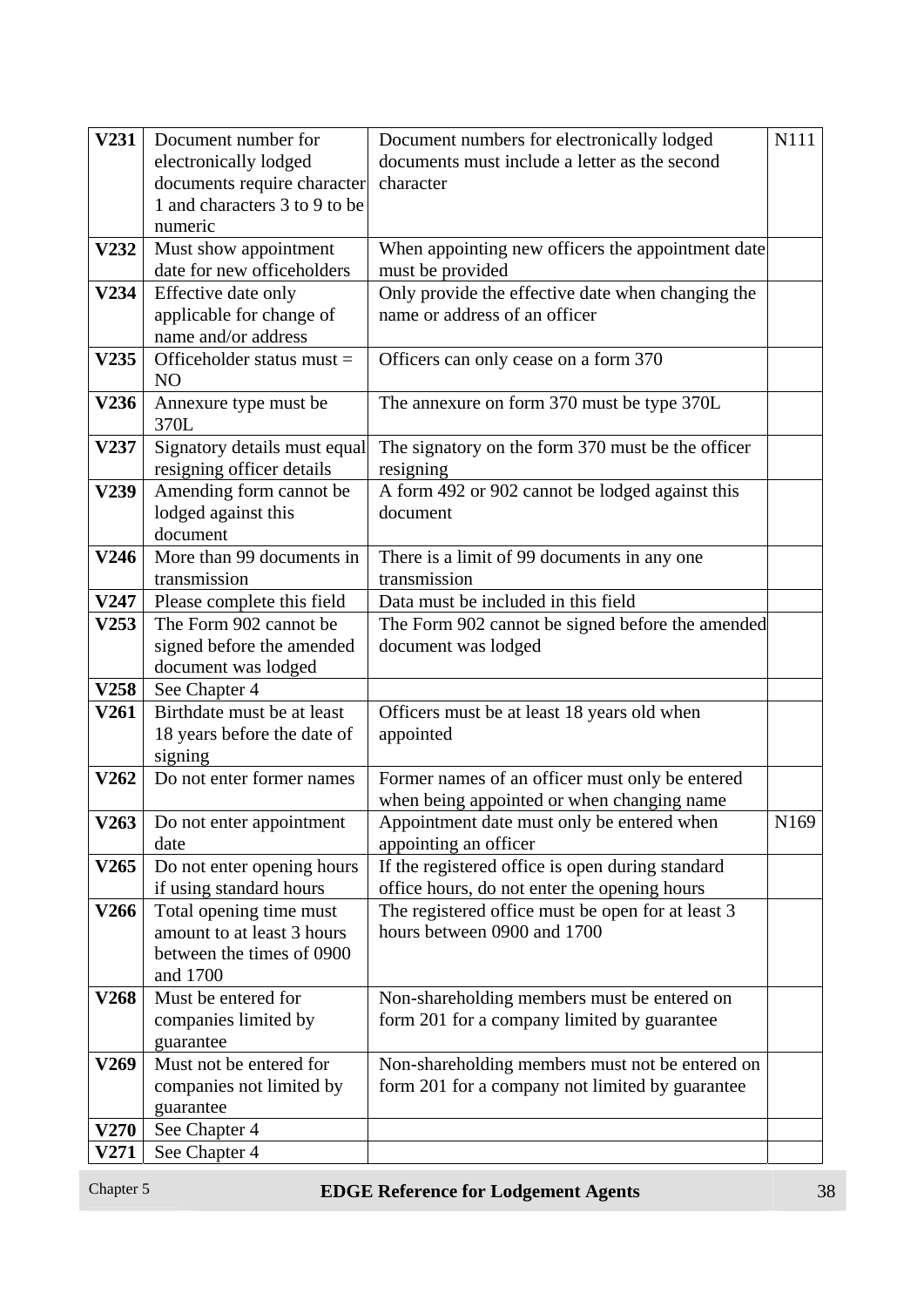| V272 | Date cannot be earlier than                              | The name reservation expiry date cannot be prior to                                                      |      |
|------|----------------------------------------------------------|----------------------------------------------------------------------------------------------------------|------|
|      | today                                                    | the date of lodgement                                                                                    |      |
| V273 | Only enter the business                                  | Only enter the business name details if the name to                                                      |      |
|      | name details if the name is                              | be reserved is identical to a business name                                                              |      |
|      | identical to a business name                             |                                                                                                          |      |
| V274 | Purpose of reservation must                              | The purpose of the name reservation must be                                                              |      |
|      | be either registration, or                               | registration, change of name or extension                                                                |      |
|      | change of name, or                                       |                                                                                                          |      |
|      | extension                                                |                                                                                                          |      |
| V275 | See Chapter 4                                            |                                                                                                          |      |
| V276 | Invalid legal elements for                               | The legal elements entered are not valid for the                                                         |      |
|      | this type of company                                     | type of company                                                                                          |      |
| V277 | This company must have a                                 | This type of company must be governed by a                                                               | N122 |
|      | constitution                                             | constitution                                                                                             |      |
| V279 | Applicant capacity is                                    | Applicant capacity is invalid                                                                            |      |
|      | invalid                                                  |                                                                                                          |      |
| V280 | Company name contains                                    | The proposed company name contains invalid                                                               | N133 |
|      | invalid symbols                                          | symbols                                                                                                  |      |
| V282 | Specify these legal elements                             | Legal elements must only be specified separately                                                         |      |
|      | only when using ACN as                                   | when using the ACN as name                                                                               |      |
|      | name                                                     |                                                                                                          |      |
| V283 | Only public companies<br>enter office hours              | Only public companies specify the hours the                                                              |      |
| V284 | Must be completed if name                                | registered office is open<br>Details of the name reservation must be completed                           |      |
|      | has been reserved                                        | if the name has been previously reserved                                                                 |      |
| V285 | Must be completed                                        | Details of the business names owned must be                                                              |      |
|      | incorporating existing                                   | completed if the proposed name matches an                                                                |      |
|      | business name                                            | existing business name                                                                                   |      |
| V286 | Only enter name reservation                              | Only enter name reservation details if the name has                                                      |      |
|      | details if the name has been                             | been previously reserved                                                                                 |      |
|      | previously reserved                                      |                                                                                                          |      |
|      | V288 Invalid Part and Division                           | Part and Division code under which the name is                                                           |      |
|      | code                                                     | being reserved is invalid                                                                                |      |
| V291 | Must provide either new                                  | The purpose of the name reservation must be                                                              |      |
|      | registration, change of                                  | completed                                                                                                |      |
|      | name, or extension of                                    |                                                                                                          |      |
|      | reservation details                                      |                                                                                                          |      |
| V292 | Invalid message digest                                   | Thr message digest hashing algorithm specified in                                                        |      |
|      | hashing algorithm                                        | the certificate identifier is invalid                                                                    |      |
| V293 | Invalid signature encryption                             | The signature encryption algorithm specified in the                                                      |      |
|      | algorithm                                                | certificate identifier is invalid                                                                        |      |
| V294 | Encryption algorithm does<br>not match X.509 certificate | The signature encryption algorithm specified in the<br>certificate identifier does not match that in the |      |
|      |                                                          | X.509 certificate                                                                                        |      |
| V295 | Digital signature does not                               | Digital signature does not match message content                                                         |      |
|      | match message content                                    |                                                                                                          |      |
|      |                                                          |                                                                                                          |      |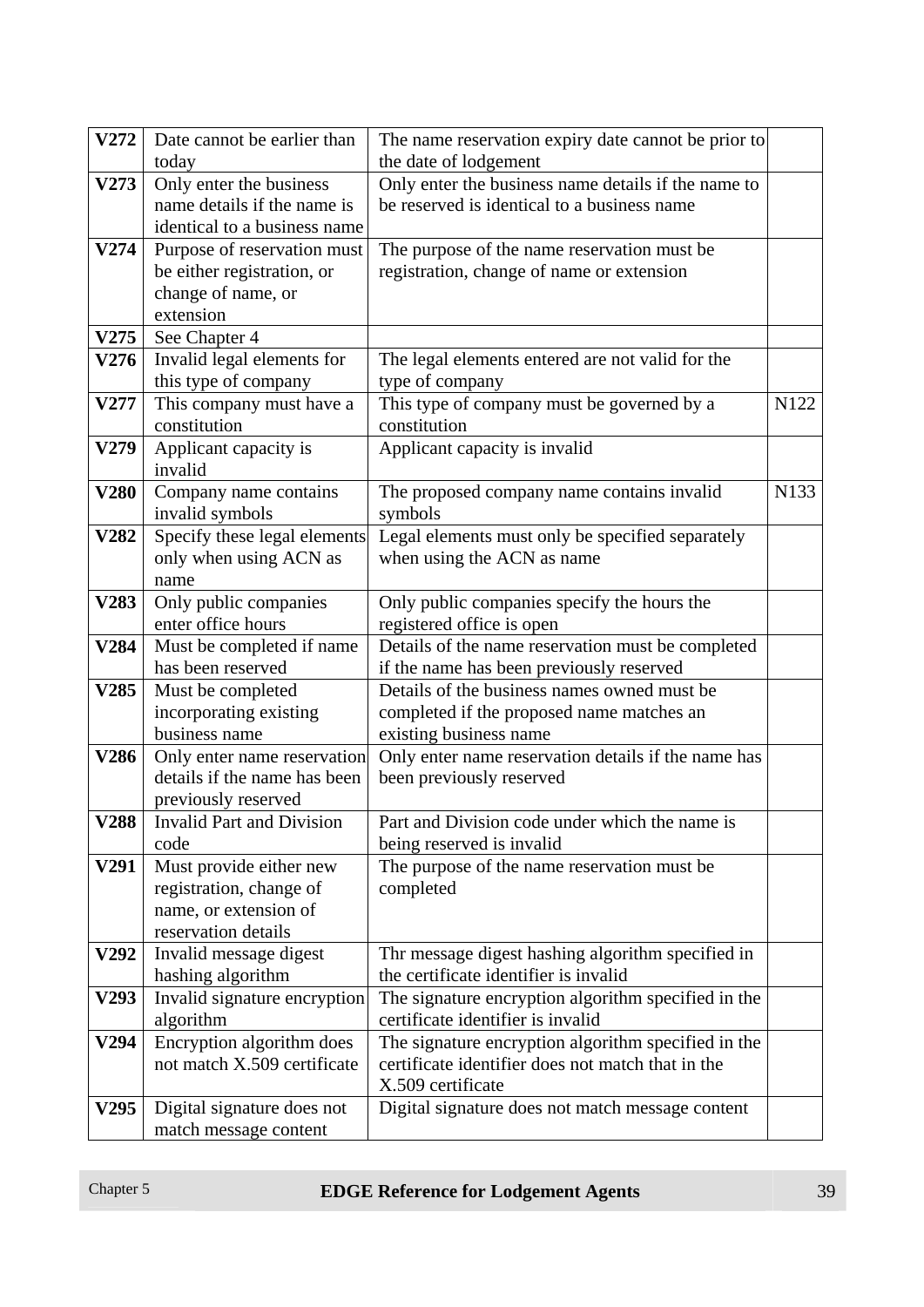| V296        | Enter opening hours if not                          | Opening hours must be entered if the standard                             |                  |
|-------------|-----------------------------------------------------|---------------------------------------------------------------------------|------------------|
|             | using standard hours                                | opening hours are not to be used                                          |                  |
| V297        | Public companies must                               | Public companies must provide the hours the                               |                  |
|             | enter office hours                                  | registered office is open                                                 |                  |
| V298        | Do not provide signatory                            | When the applicant on the 201 or 410 is a person,                         |                  |
|             | role if applicant is a person                       | the role of the signatory should not be provided                          |                  |
| V299        | Must be DIR, SEC or ALT                             | The only valid roles are Director, Secretary or                           | N041             |
|             |                                                     | <b>Alternate Director</b>                                                 |                  |
| <b>V300</b> | The name of the director for                        | The name of the director for whom the alternate is                        |                  |
|             | whom the alternate is acting                        | acting must be completed                                                  |                  |
|             | must be completed                                   |                                                                           |                  |
| V301        | No alternate director has                           | The name of the director for whom an alternate is                         |                  |
|             | been appointed                                      | acting has been notified even though no alternate                         |                  |
|             |                                                     | director has been appointed                                               |                  |
| V302        | A person may only hold one                          | A person may only hold one directorship in a                              |                  |
|             | directorship in a company at                        | company at a time                                                         |                  |
|             | a time                                              |                                                                           |                  |
| V303        | A person may only hold one                          | A person may only hold one secretaryship in a                             |                  |
|             | secretaryship in a company                          | company at a time                                                         |                  |
| V304        | at a time                                           |                                                                           |                  |
|             | Invalid registration<br>certificate delivery option | The company registration certificate delivery<br>option chosen is invalid |                  |
| V307        | Either person or                                    | The applicant must be either a person or an                               |                  |
|             | organisation details must be                        | organisation                                                              |                  |
|             | entered                                             |                                                                           |                  |
| <b>V308</b> | Either person or                                    | The applicant must be either a person or an                               |                  |
|             | organisation details must be                        | organisation                                                              |                  |
|             | entered                                             |                                                                           |                  |
| V310        | Date must not be later than                         | The cessation date of a director or secretary must                        | N <sub>169</sub> |
|             | date declaration signed                             | not be later than the date the declaration is signed                      |                  |
| V315        | Must be manually reviewed                           | If the residential address of the officers has not                        | N130             |
|             | if residential address not                          | been supplied the form 201 must be manually                               |                  |
|             | supplied                                            | reviewed                                                                  |                  |
| <b>V316</b> | See Chapter 4                                       |                                                                           |                  |
| <b>V317</b> | Invalid provision code                              | The share cancellation provision entered is invalid                       |                  |
| <b>V320</b> | X.509 certificate not                               | The X.509 certificate is not authorised to sign this                      | N132             |
|             | authorised to sign this                             | agent's transmissions                                                     |                  |
|             | agents transmissions                                |                                                                           |                  |
| V321        | X.509 certificate not                               | The X.509 certificate is not authorised to sign this                      | N132             |
|             | authorised to sign this                             | document                                                                  |                  |
|             | document                                            |                                                                           |                  |
| V322        | X.509 certificate not                               | The X.509 certificate is not authorised for this                          | N132             |
|             | authorised for this agent                           | agent                                                                     |                  |
| V323        | Company to have either a                            | Companies must elect to have either a proposed                            |                  |
|             | proposed name or to use                             | name or to use the ACN as name                                            |                  |
|             | ACN as name. Cannot be                              |                                                                           |                  |
|             | both.                                               |                                                                           |                  |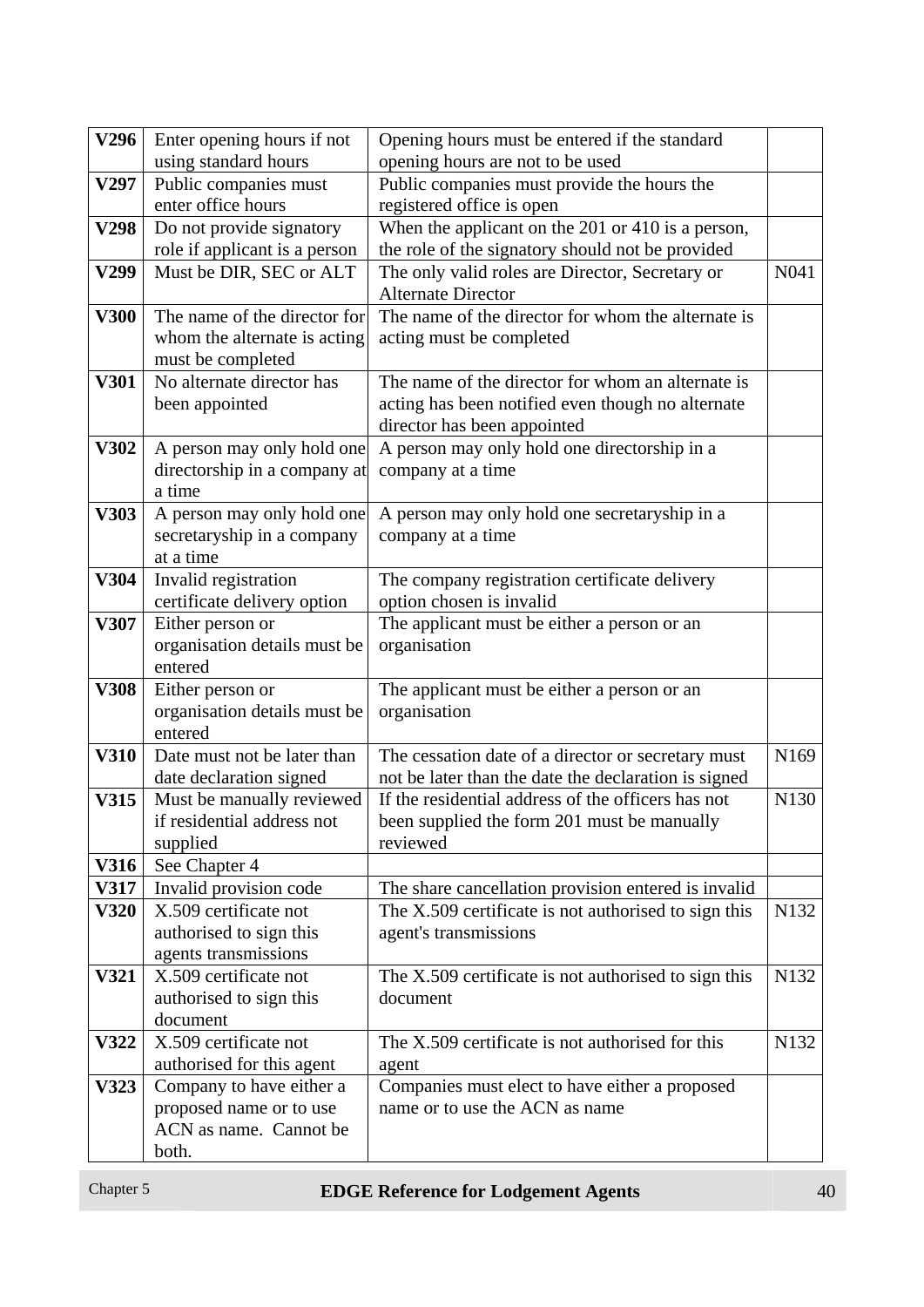| V324        | If the ACN is to be the                            | If the ACN is to be the company name provide the                   |      |
|-------------|----------------------------------------------------|--------------------------------------------------------------------|------|
|             | company name provide the                           | legal elements which are to apply                                  |      |
|             | legal elements which are to                        |                                                                    |      |
|             | apply                                              |                                                                    |      |
| V325        | See Chapter 4                                      |                                                                    |      |
| V326        | See Chapter 4                                      |                                                                    |      |
| V327        | LMSG not valid for new                             | New company registrations cannot be limited by                     |      |
|             | registrations                                      | shares and guarantee                                               |      |
| <b>V328</b> | Opening hours must be                              | Opening hours must be entered if the standard                      |      |
|             | entered if not using standard                      | opening hours are not to be used                                   |      |
|             | hours                                              |                                                                    |      |
| V329        | See Chapter 4                                      |                                                                    |      |
| V332        | Must match company                                 | When requesting the reprint of a company                           |      |
|             | electronically registered by                       | registration certificate the agent making the request              |      |
|             | this agent                                         | must have originally registered the company                        |      |
| V333        | Must be within last 90 days                        | The start and end dates of the account transaction                 |      |
|             |                                                    | listing report must be within the last 90 days                     |      |
| V334        | Self authorised certificate                        | Certificates may only be self authorised when an                   | N135 |
|             | only valid when ASIC PIN                           | ASIC PIN is provided                                               |      |
|             | provided                                           |                                                                    |      |
| V335        | Self authorised certificate                        | The self authorised certificate must match the                     | N135 |
|             | must match ZXI identifier                          | certificate identifier                                             |      |
| V336        | See Chapter 4                                      |                                                                    |      |
| V337        | See Chapter 4                                      |                                                                    |      |
| <b>V338</b> | See Chapter 4                                      |                                                                    |      |
| V339        | Self authorised certificate                        | The self authorised certificate must only sign one                 |      |
| V340        | must only sign one RA53<br>Only enter the business | <b>RA53</b><br>Only enter the business name details if the name is |      |
|             | name details if the name is                        | identical to a business name of which all the                      |      |
|             | identical to a business name                       | proprietors are the members listed                                 |      |
|             | of which all the proprietors                       |                                                                    |      |
|             | are the members listed                             |                                                                    |      |
| V341        | Invalid certificate delivery                       | An invalid certificate delivery option for reprint has             |      |
|             | option for reprint                                 | been selected                                                      |      |
| V342        | Supporting text must be                            | Supporting text must be provided when manual                       |      |
|             | provided for manual review                         | review has been requested                                          |      |
| V343        | Only enter supporting text if                      | Only enter supporting text if manual review has                    |      |
|             | manual review requested                            | been requested                                                     |      |
| V345        | Company registration                               | Company registration transmissions must be                         |      |
|             | transmissions must be                              | digitally signed                                                   |      |
|             | digitally signed                                   |                                                                    |      |
| V346        | ECR documents must be                              | Company registration documents must be signed                      |      |
|             | signed                                             |                                                                    |      |
| V348        | Must change Australian                             | Form 489 must notify a change of Australian                        |      |
|             | address or address in place                        | address or change of address in place of origin or                 |      |
|             | of origin or office hours                          | change of office hours                                             |      |
| <b>V349</b> | See Chapter 4                                      |                                                                    |      |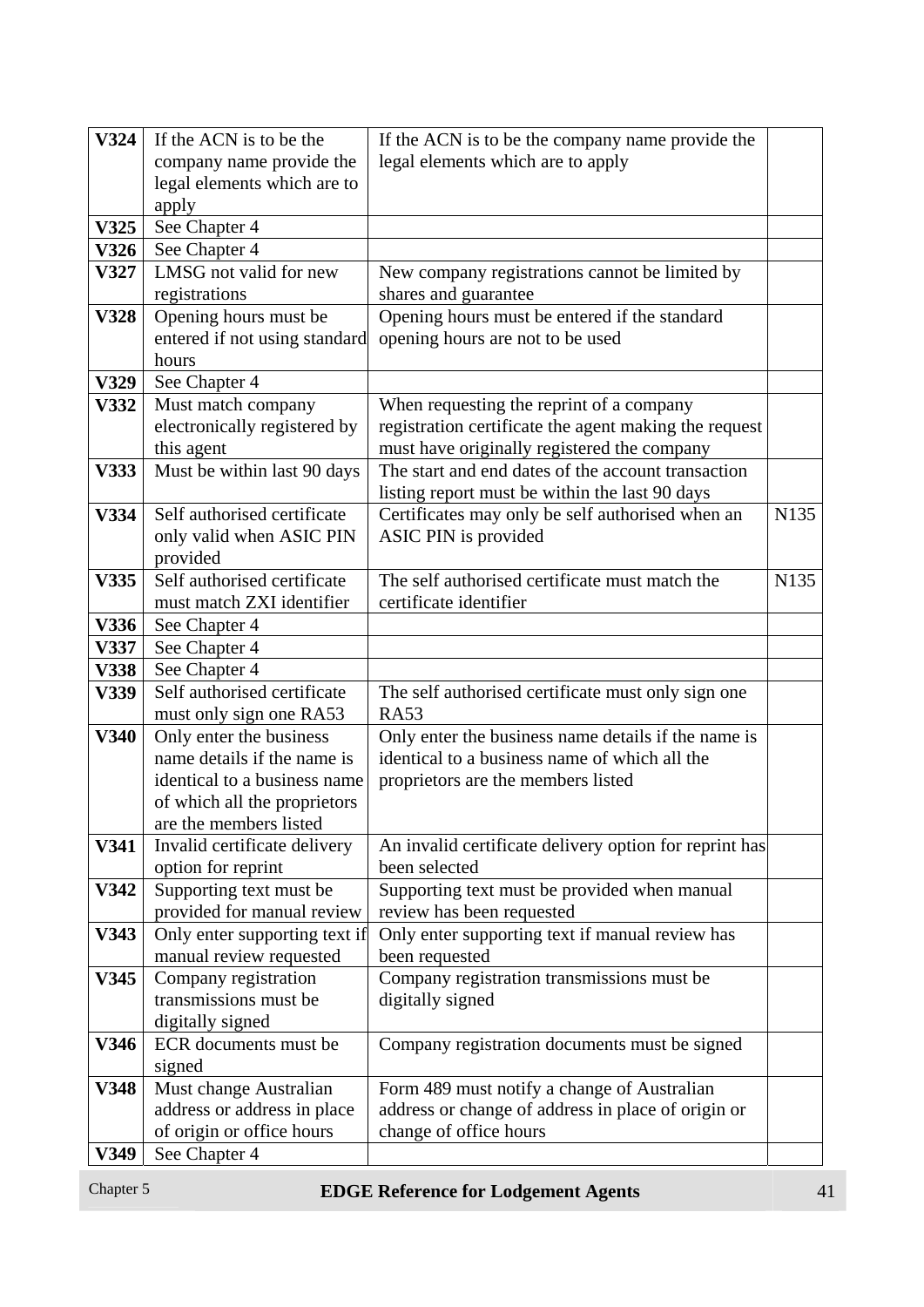| V350 | Terms of appointment of                  | Terms of appointment of alternate directors must be N163                                 |                  |
|------|------------------------------------------|------------------------------------------------------------------------------------------|------------------|
|      | alternate directors must be              | included as an annexure                                                                  |                  |
|      | included as an annexure                  |                                                                                          |                  |
| V354 | Self sign both RA53 and                  | The entire RA53 transmission must be authorised                                          |                  |
|      | <b>TXID</b>                              | by the ASIC PIN                                                                          |                  |
| V355 | <b>Identical business names</b>          | Identical business names must be entered if                                              |                  |
|      | must be entered if                       | registering existing business name                                                       |                  |
|      | registering existing business            |                                                                                          |                  |
|      | name                                     |                                                                                          |                  |
| V360 | Terms of appointment of                  | Terms of appointment of alternate directors must                                         | N <sub>163</sub> |
|      | alternate directors must not             | not be included                                                                          |                  |
|      | be included                              |                                                                                          |                  |
| V361 | Agent name and ACN must                  | Agent name and ACN must both be completed                                                | N104             |
|      | both be completed                        |                                                                                          |                  |
| V362 | Agent name and ACN must                  | Agent name and ACN must both be completed                                                | N104             |
|      | both be completed                        |                                                                                          |                  |
| V363 | Company to have either a                 | When registering a company you must choose                                               |                  |
|      | proposed name or to use                  | either a name for the company or to have the ACN                                         |                  |
|      | ACN as name. Cannot be                   | as the name, but not both                                                                |                  |
|      | both.                                    |                                                                                          |                  |
| V364 | Must not be entered if                   | Only public companies must say whether or not                                            |                  |
|      | company type is APTY                     | they are governed by a constitution                                                      |                  |
| V365 | First date must not be                   | The end date of the report request must not be prior                                     |                  |
|      | greater than last date                   | to the start date                                                                        |                  |
| V366 | Unacceptable word used in                | An unacceptable word has been used in a personal                                         |                  |
| V369 | personal name<br><b>ACN/ARBN</b> must be | name                                                                                     |                  |
|      | entered                                  | If the member is an organisation with an ACN or<br>ARBN, the ACN or ARBN must be entered |                  |
| V370 | Must specify if member is                | If the member is an organisation it must be stated if                                    |                  |
|      | registered in Australia                  | the member is registered in Australia                                                    |                  |
| V375 | Do not specify if member is              | If the member is a person it must not be stated if the                                   |                  |
|      | registered in Australia when             | member is registered in Australia                                                        |                  |
|      | member is a person                       |                                                                                          |                  |
| V376 | Must complete if member                  | If the member is an organisation with an ACN or                                          |                  |
|      | organization is registered in            | ARBN, the ACN or ARBN must be entered                                                    |                  |
|      | Australia                                |                                                                                          |                  |
| V379 | Start date must be within 1              | The start date of the report must not be greater than                                    |                  |
|      | year of request                          | one year before lodgement of the request                                                 |                  |
| V381 | See Chapter 4                            |                                                                                          |                  |
| V382 | See Chapter 4                            |                                                                                          |                  |
| V387 | See Chapter 4                            |                                                                                          |                  |
| V388 | Only foreign companies or                | Only foreign companies registered in Australia or                                        | N154             |
|      | registered bodies may lodge              | registered bodies may lodge form 489 or 490                                              |                  |
|      | this form                                |                                                                                          |                  |
| V389 | Must be an Australian                    | The registered office, principal place of business or                                    |                  |
|      | address                                  | Australian office address must be an Australian                                          |                  |
|      |                                          | address                                                                                  |                  |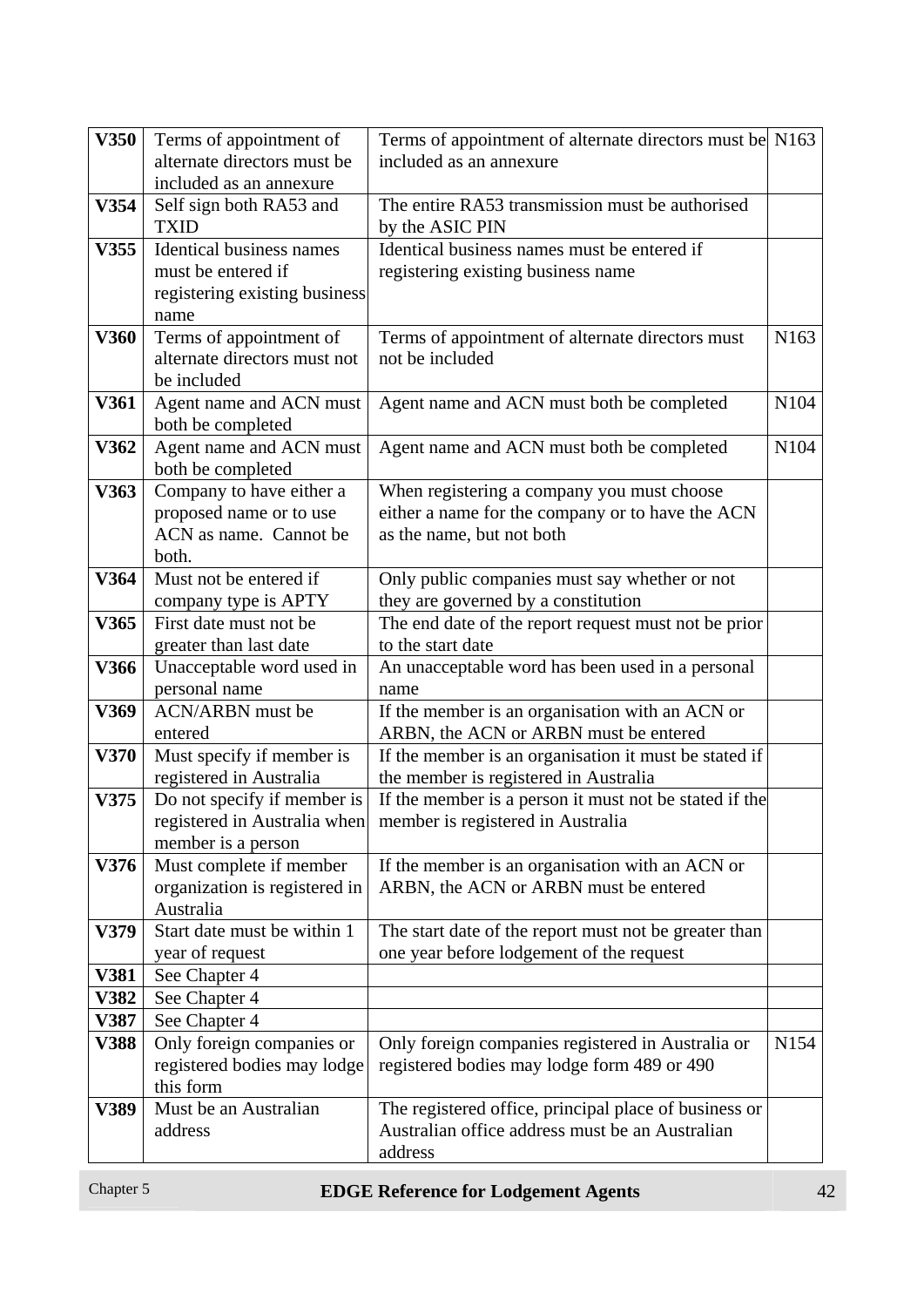| V390        | Address in place of origin      | The address in place of origin must be a foreign      |                  |
|-------------|---------------------------------|-------------------------------------------------------|------------------|
|             | must be entered                 | address                                               |                  |
| V393        | Provide type of                 | If the company is claiming special purpose status,    |                  |
|             | concessional fee                | the type of special purpose company must be           |                  |
|             |                                 | specified                                             |                  |
| V394        | Do not provide type of          | If the company has ceased to have special purpose     |                  |
|             | concessional fee                | status, the type of special purpose company must      |                  |
|             |                                 | not be specified                                      |                  |
| V395        | See Chapter 4                   |                                                       |                  |
| V396        | See Chapter 4                   |                                                       |                  |
| V398        | See Chapter 4                   |                                                       |                  |
| V399        | See Chapter 4                   |                                                       |                  |
| <b>V400</b> | See Chapter 4                   |                                                       |                  |
| V401        | See Chapter 4                   |                                                       |                  |
| V402        | Select either negative          | The company must declare either that it is not        |                  |
|             | solvency or solvency            | solvent, or that no resolution regarding solvency     |                  |
|             | resolution not passed           | has been passed                                       |                  |
| V404        | Provide company review          | If the directors of the company have not passed a     |                  |
|             | date                            | negative solvency declaration, the review date must   |                  |
|             |                                 | be entered                                            |                  |
| V405        | Only provide company            | If the directors of the company have passed a         |                  |
|             | review date if solvency         | negative solvency resolution, the review date must    |                  |
|             | resolution not passed           | not be entered                                        |                  |
| V407        | See Chapter 4                   |                                                       |                  |
| V409        | <b>Invalid Ultimate Holding</b> | Ultimate Holding Companies may only be                | N <sub>157</sub> |
|             | Company status                  | appointed, ceased, or change name                     |                  |
| <b>V410</b> | See Chapter 4                   |                                                       |                  |
| V413        | See Chapter 4                   |                                                       |                  |
| V414        | See Chapter 4                   |                                                       |                  |
| V415        | See Chapter 4                   |                                                       |                  |
| V416        | Invalid share status            | Share classes can only be appointed, ceased or have   |                  |
|             |                                 | their details changed                                 |                  |
| V417        | Invalid request type            | An invalid request for company details has been       |                  |
|             |                                 | made                                                  |                  |
| V418        | Country name must match         | The name of the country must match a name in the      | N <sub>166</sub> |
|             | an entry in ISO 3166-1          | ISO-3166 list of country names                        |                  |
| V419        | Annexure type must be           | The annexure type must be ALT when appointing         |                  |
|             | <b>ALT</b>                      | an alternate director                                 |                  |
| V420        | <b>ACN/ARBN</b> or ABN must     | If the place of incorporation of the ultimate holding |                  |
|             | be completed                    | company is Australia, the ACN, ARBN or ABN            |                  |
|             |                                 | must be completed                                     |                  |
| V421        | See Chapter 4                   |                                                       |                  |
| <b>V424</b> | Provide date of resolution      | If the directors of the company have passed a         | N <sub>156</sub> |
|             |                                 | negative solvency resolution, the date the resolution |                  |
|             |                                 | was made must be entered                              |                  |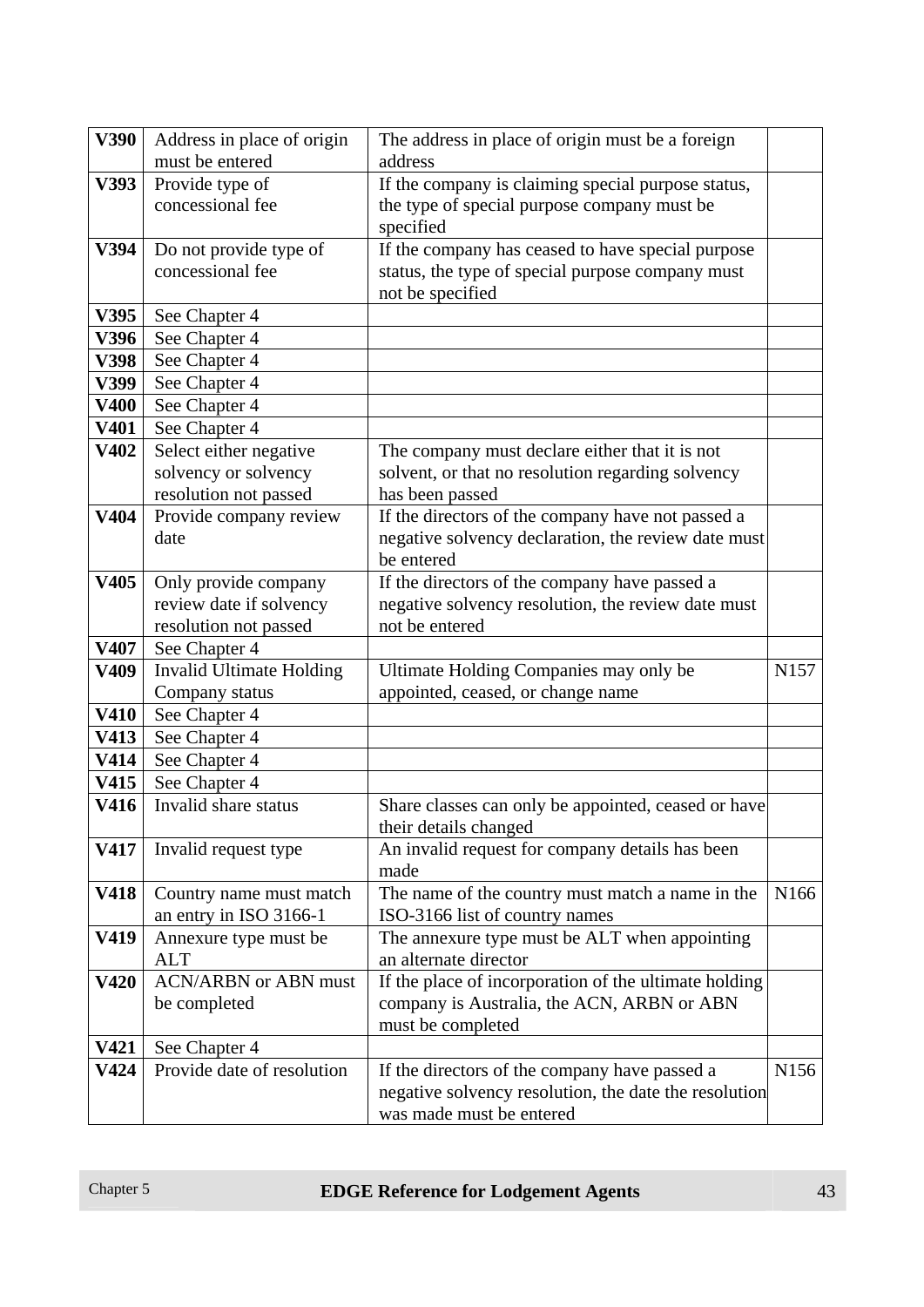| V425 | Only provide date of          | If the directors of the company have not passed a                                                      | N156 |
|------|-------------------------------|--------------------------------------------------------------------------------------------------------|------|
|      | resolution if negative        | negative solvency resolution, the date the resolution                                                  |      |
|      | solvency selected             | was made must not be entered                                                                           |      |
| V426 | Share classes must be listed  | Share classes must be listed alphabetically on the                                                     |      |
|      | alphabetically                | form 201 or 484                                                                                        |      |
| V429 | Shares issued other than for  | Where a public company has issued shares for other                                                     |      |
|      | cash. Please lodge the paper  | than cash the form 484 must be lodged on paper                                                         |      |
|      | document with necessary       | with the necessary attachments                                                                         |      |
|      | attachments                   |                                                                                                        |      |
| V431 | Description of the            | Where a company has not issued shares for other                                                        |      |
|      | consideration is not to be    | than cash the description of the consideration must                                                    |      |
|      | entered if shares issued for  | not be entered                                                                                         |      |
|      | cash only                     |                                                                                                        |      |
| V432 | Description of the            | Where a proprietary company has issued shares for                                                      |      |
|      | consideration must be         | other than cash the description of the consideration                                                   |      |
|      | entered if shares not issued  | must be entered                                                                                        |      |
|      | for cash only                 |                                                                                                        |      |
| V433 | Provide section &             | If the share cancellation provision is OTHER the                                                       |      |
|      | description for provision     | section reference and description must be provided                                                     |      |
|      | <b>OTHER</b>                  |                                                                                                        |      |
| V434 | Only provide section $&$      | The section reference and description must only be                                                     |      |
|      | description for provision     | provided when the cancellation provision is                                                            |      |
|      | <b>OTHER</b>                  | <b>OTHER</b>                                                                                           |      |
| V435 | Must be completed if shares   | If shares have been issued for other than cash it                                                      |      |
|      | issued other than for cash    | must be stated if they are issued under a written                                                      |      |
| V436 | Shares issued other than for  | contract                                                                                               |      |
|      | cash. Please lodge the paper  | If a proprietary company has issued shares under a<br>written contract, the form 484 must be lodged on |      |
|      | document with necessary       | paper with the necessary attachments                                                                   |      |
|      | attachments                   |                                                                                                        |      |
| V443 | Start date must not be        | The start date of the documents Lodged Report                                                          |      |
|      | greater than 3 years prior to | must not be greater than 3 years prio to the date of                                                   |      |
|      | the date of the request       | the request                                                                                            |      |
| V444 | See Chapter 4                 |                                                                                                        |      |
| V445 | See Chapter 4                 |                                                                                                        |      |
| V446 | See Chapter 4                 |                                                                                                        |      |
| V447 | Number issued, amount         | If a member is ceasing the number of shares held,                                                      |      |
|      | paid and amount unpaid        | amount paid and amount unpaid must be zero                                                             |      |
|      | must be zero                  |                                                                                                        |      |
| V448 | Number issued must not be     | If a member is not ceasing, the number of shares                                                       |      |
|      | zero                          | held must not be zero                                                                                  |      |
| V449 | Invalid member status         | The status of the member must New Member,                                                              |      |
|      |                               | Ceased Member, Address Change, Name Change,                                                            |      |
|      |                               | Name and Address Change or No Change                                                                   |      |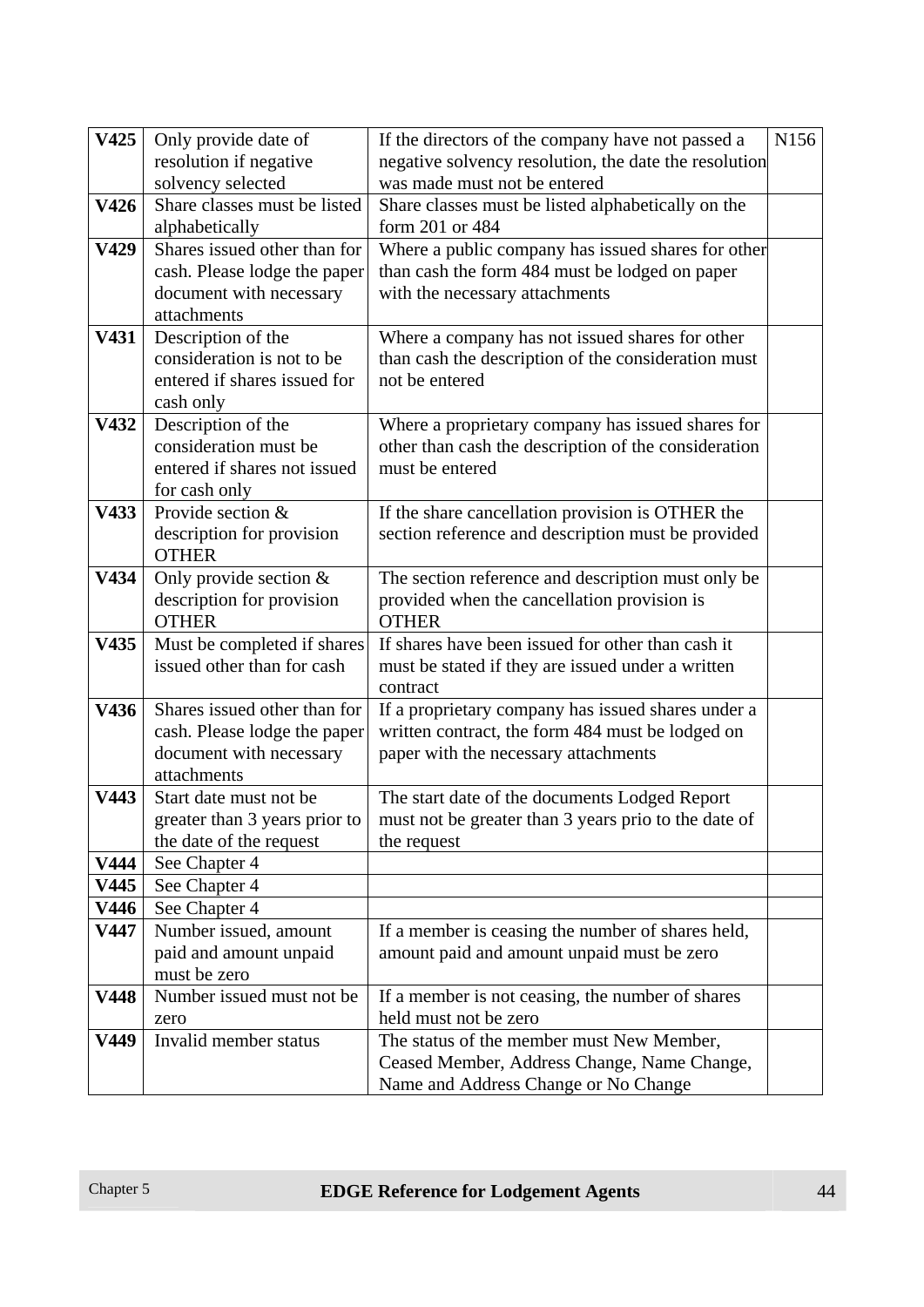| V450        | Invalid holding status         | The status of the shareholding must be New<br>Shareholding, Ceased Shareholding, Change of<br>Details, Add Unchanged Holding to Top 20,<br>Remove Unchanged Holding from Top 20 or No<br>Change |  |
|-------------|--------------------------------|-------------------------------------------------------------------------------------------------------------------------------------------------------------------------------------------------|--|
| V451        | If new member, date            | For new members the date member added to                                                                                                                                                        |  |
|             | member added to register       | register must be provided                                                                                                                                                                       |  |
|             |                                |                                                                                                                                                                                                 |  |
|             | must be provided               |                                                                                                                                                                                                 |  |
| V452        | Provide previously notified    | Provide previously notified personal name when                                                                                                                                                  |  |
|             | personal name when             | changing members name                                                                                                                                                                           |  |
|             | changing members name          |                                                                                                                                                                                                 |  |
| V453        | Provide previously notified    | Provide previously notified organisation name                                                                                                                                                   |  |
|             | organisation name when         | when changing members name                                                                                                                                                                      |  |
|             |                                |                                                                                                                                                                                                 |  |
|             | changing members name          |                                                                                                                                                                                                 |  |
| V454        | Provide previously notified    | Provide previously notified name only when                                                                                                                                                      |  |
|             | name only when changing        | changing members name                                                                                                                                                                           |  |
|             | members name                   |                                                                                                                                                                                                 |  |
| V455        | Share details do not tally for | For each class the number issued, total amount paid                                                                                                                                             |  |
|             | this class                     | and total amount unpaid must equal the sum of all                                                                                                                                               |  |
|             |                                | member holdings in the class                                                                                                                                                                    |  |
| V456        | See Chapter 4                  |                                                                                                                                                                                                 |  |
| V457        | Invalid date format            | Must be valid month/day combination in the format                                                                                                                                               |  |
|             |                                | mmdd                                                                                                                                                                                            |  |
|             |                                |                                                                                                                                                                                                 |  |
| V458        | See Chapter 4                  |                                                                                                                                                                                                 |  |
| V459        | Provide type of change to      | If there is a change to the type of concessional fee                                                                                                                                            |  |
|             | concessional fee               | the company is entitled to, the type of change must                                                                                                                                             |  |
|             |                                | be provided                                                                                                                                                                                     |  |
| <b>V460</b> | See Chapter 4                  |                                                                                                                                                                                                 |  |
| V461        | See Chapter 4                  |                                                                                                                                                                                                 |  |
| V462        | New member details can         | If a new member is being appointed, the member                                                                                                                                                  |  |
|             | only have a new share          | must also have a new shareholding                                                                                                                                                               |  |
|             | holding                        |                                                                                                                                                                                                 |  |
| V467        | Cease date only allowed if     | Only enter the cease date if the officer has ceased                                                                                                                                             |  |
|             |                                |                                                                                                                                                                                                 |  |
|             | office holder has ceased       |                                                                                                                                                                                                 |  |
| V468        | Only foreign companies         | Only foreign companies may change address in the                                                                                                                                                |  |
|             | may change address in          | place of origin of the company                                                                                                                                                                  |  |
|             | place of origin                |                                                                                                                                                                                                 |  |
| V471        | See Chapter 4                  |                                                                                                                                                                                                 |  |
| V474        | See Chapter 4                  |                                                                                                                                                                                                 |  |
| V476        | See Chapter 4                  |                                                                                                                                                                                                 |  |
| V477        | Must not be an Australian      | The address in place of origin must not be an                                                                                                                                                   |  |
|             | address                        | Australian address                                                                                                                                                                              |  |
| V478        | Change must be zero when       | The details of the shares held by a member cannot                                                                                                                                               |  |
|             |                                |                                                                                                                                                                                                 |  |
|             | adding or removing             | be changed when adding or removing an unchanged                                                                                                                                                 |  |
|             | unchanged from top 20          | member from the top 20                                                                                                                                                                          |  |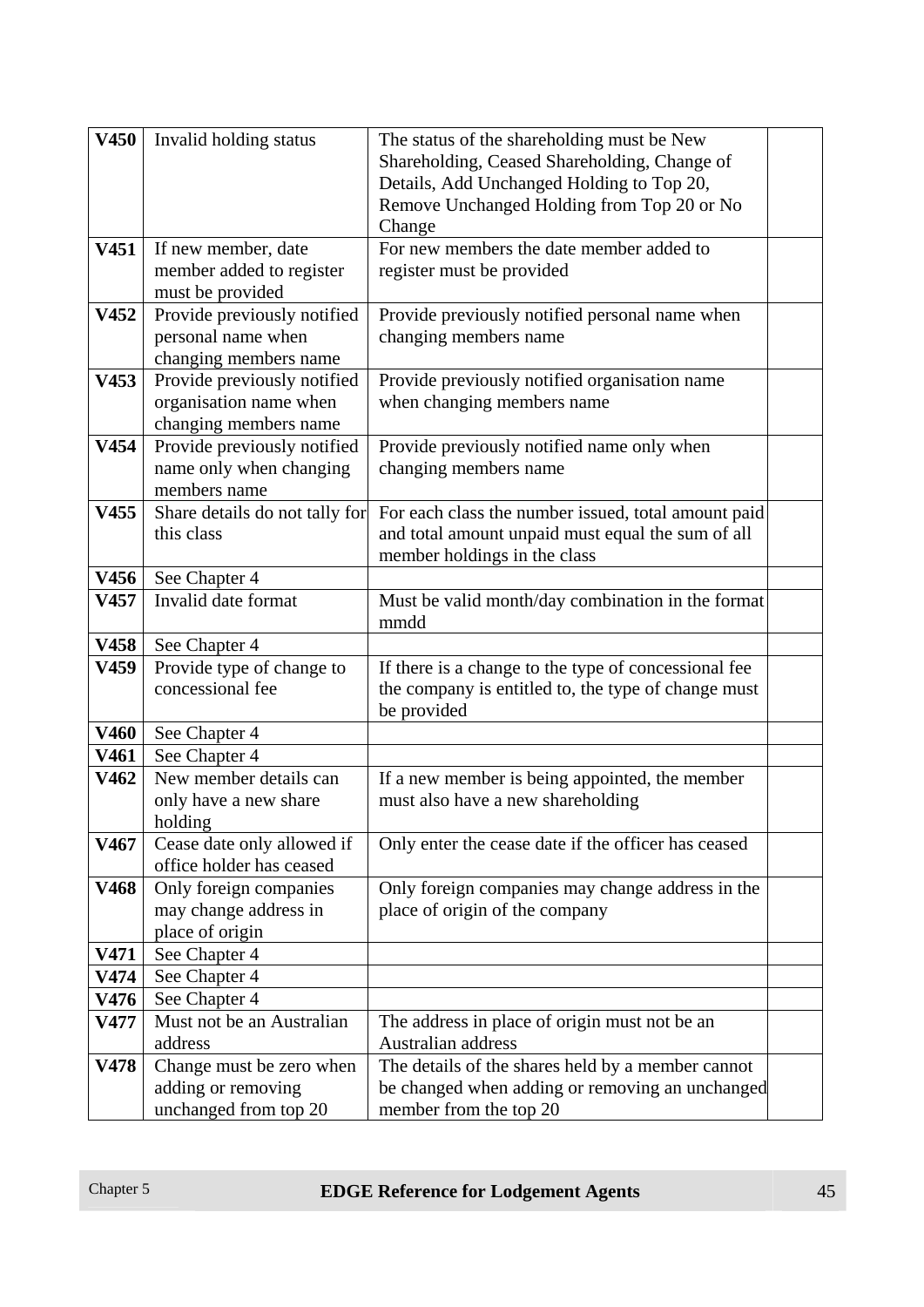| V479        | For new holdings, number                        | For new shareholdings, the number of shares held    |  |
|-------------|-------------------------------------------------|-----------------------------------------------------|--|
|             | held must not be less than                      | must not be less than the increase in the number of |  |
|             | the increase                                    | shares held                                         |  |
| V480        | For changes to holdings,                        | When a shareholding is changing, the number of      |  |
|             | resultant number held must                      | shares held after the change must not be less than  |  |
|             | not be less than the                            | the increase or decrease in the number of shares    |  |
|             | increase/decrease                               |                                                     |  |
| V481        | Only advise members                             | Only advise members register details when they      |  |
|             | register details when they                      | have changed                                        |  |
|             | have changed                                    |                                                     |  |
| V482        | When adding joint<br>members, all owners of the | When adding joint members, all owners of the joint  |  |
|             | joint holding must have a                       | holding must be new members                         |  |
|             | status of AP                                    |                                                     |  |
| V483        | There must not be an                            | When shares are fully paid the amount unpaid must   |  |
|             | amount unpaid when shares                       | be zero                                             |  |
|             | are fully paid                                  |                                                     |  |
| V484        | There must be an amount                         | When shares are not fully paid the amount unpaid    |  |
|             | unpaid when shares are not                      | must be greater than zero                           |  |
|             | fully paid                                      |                                                     |  |
| V485        | See Chapter 4                                   |                                                     |  |
| V486        | See Chapter 4                                   |                                                     |  |
| V487        | See Chapter 4                                   |                                                     |  |
| V490        | See Chapter 4                                   |                                                     |  |
| V491        | See Chapter 4                                   |                                                     |  |
| V492        | An Australian address is                        | An Australian address is required                   |  |
|             | required                                        |                                                     |  |
| V493        | See Chapter 4                                   |                                                     |  |
| V494        | Shares issued other than for                    | When a public company issues shares for other than  |  |
|             | cash. Please lodge the paper                    | cash the form 484 must be lodged on paper with      |  |
|             | document with necessary<br>attachments          | necessary the attachments                           |  |
| V495        | This status is not valid                        | The status of the officer is not valid              |  |
| V496        | No change has been notified                     | No change has been notified on the form 484         |  |
| V497        | Either person or                                | The non-shareholding member must be either a        |  |
|             | organisation details must be                    | person or an organisation                           |  |
|             | entered                                         |                                                     |  |
| V498        | Either person or                                | The non-shareholding member must be either a        |  |
|             | organisation details must be                    | person or an organisation                           |  |
|             | entered                                         |                                                     |  |
| V499        | <b>ACN/ARBN</b> must be                         | If the non-shareholding member has an ACN, the      |  |
|             | entered                                         | ACN must be entered                                 |  |
| <b>V500</b> | Must complete if member is                      | If the non-shareholding member has an ACN, the      |  |
|             | registered in Australia                         | ACN must be entered                                 |  |
| <b>V501</b> | Must specify if member is                       | If the non-shareholding member is an organisation   |  |
|             | registered in Australia                         | it must be specified if the member is registered in |  |
|             |                                                 | Australia                                           |  |

### **Chapter 5 <b>EDGE Reference for Lodgement Agents** 46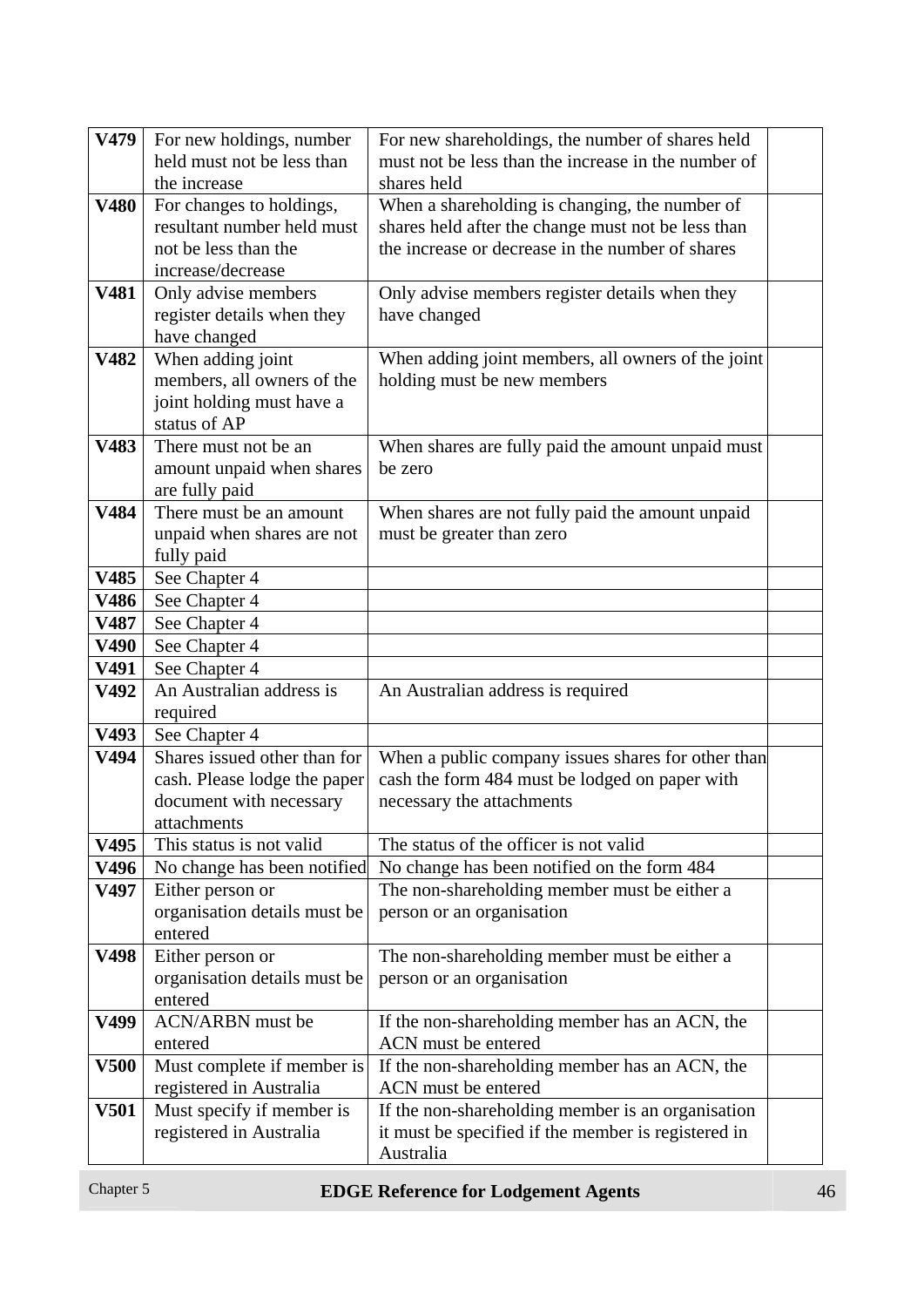| V502        | Do not specify if member is | If the non-shareholding member is a person it must                                                    |      |
|-------------|-----------------------------|-------------------------------------------------------------------------------------------------------|------|
|             | registered in Australia if  | not be specified if the member is registered in                                                       |      |
|             | member is a person          | Australia                                                                                             |      |
| V503        | See Chapter 4               |                                                                                                       |      |
| V504        | Ceasing officer cannot sign | A ceasing officer cannot sign the form 484 or 490                                                     |      |
|             | form                        |                                                                                                       |      |
| V505        | See Chapter 4               |                                                                                                       |      |
| V506        | See Chapter 4               |                                                                                                       |      |
| V507        | See Chapter 4               |                                                                                                       |      |
| <b>V508</b> | See Chapter 4               |                                                                                                       |      |
| V509        | See Chapter 4               |                                                                                                       |      |
| <b>V511</b> | Proposed name must consist  | The proposed company name must consist of more                                                        |      |
|             | of more than legal elements | than legal elements                                                                                   |      |
| V512        | PO Box address not allowed  | PO Box address not allowed                                                                            |      |
| V513        | See Chapter 4               |                                                                                                       |      |
| V514        | Lodgement date must be      | The form 485 must be lodged more than 2 months                                                        |      |
|             | more than 2 months after    | after the review date if the directors have not                                                       |      |
|             | review date                 | passed a solvency resolution                                                                          |      |
| V515        | PKI certificate identifier  | Either the certificate identifier or the serial                                                       |      |
|             | must be provided            | identifier must be provided when digitally signing                                                    |      |
|             |                             | forms                                                                                                 |      |
| V516        | Proposed name must consist  | An attempt to register a name consisting only of                                                      | N133 |
|             | of more than symbols or     | punctuation characters plus the legal elements will                                                   |      |
|             | punctuation marks and legal | be rejected.                                                                                          |      |
|             | elements                    |                                                                                                       |      |
| V517        | Amount paid or unpaid may   | The amount paid or unpaid for shares issued or held                                                   |      |
|             | not be greater than         | cannot be greater than \$999,999,999,999.00                                                           |      |
|             | \$999,999,999,999.00        |                                                                                                       |      |
| <b>V518</b> | Number of shares issued     | The number of shares issued, cancelled or held                                                        |      |
|             | may not be greater than     | cannot be greater than 999,999,999,999                                                                |      |
|             | 999,999,999,999             |                                                                                                       |      |
| V519        | See Chapter 4               |                                                                                                       |      |
| V520        | This subclass cannot be     | For proprietary companies, the subclass on Form                                                       |      |
|             | specified on Form 201       | 201 can only be HUNT (home unit), PNPC                                                                |      |
|             |                             | (proprietary non-profit), PROP (proprietary) or                                                       |      |
|             | This subclass cannot be     | PSTC (proprietary superannuation trustee)                                                             |      |
| V521        |                             | For public companies, the subclass on Form 201 can<br>only be ULSN (non-profit), ULSS (superannuation |      |
|             | specified on Form 201       | trustee) or ULST (unlisted public company)                                                            |      |
| <b>V522</b> | See Chapter 4               |                                                                                                       |      |
| V523        | See Chapter 4               |                                                                                                       |      |
| V524        | See Chapter 4               |                                                                                                       |      |
| V525        | Invalid payment method      | The payment method chosen must be either DDEB                                                         |      |
|             |                             | (Direct Debit) or INV (invoice)                                                                       |      |
| <b>V526</b> | See Chapter 4               |                                                                                                       |      |
| V527        |                             | The applicant must be either The deregistration applicant must be either a person                     |      |
|             | a person or an organisation | or an organisation                                                                                    |      |
|             |                             |                                                                                                       |      |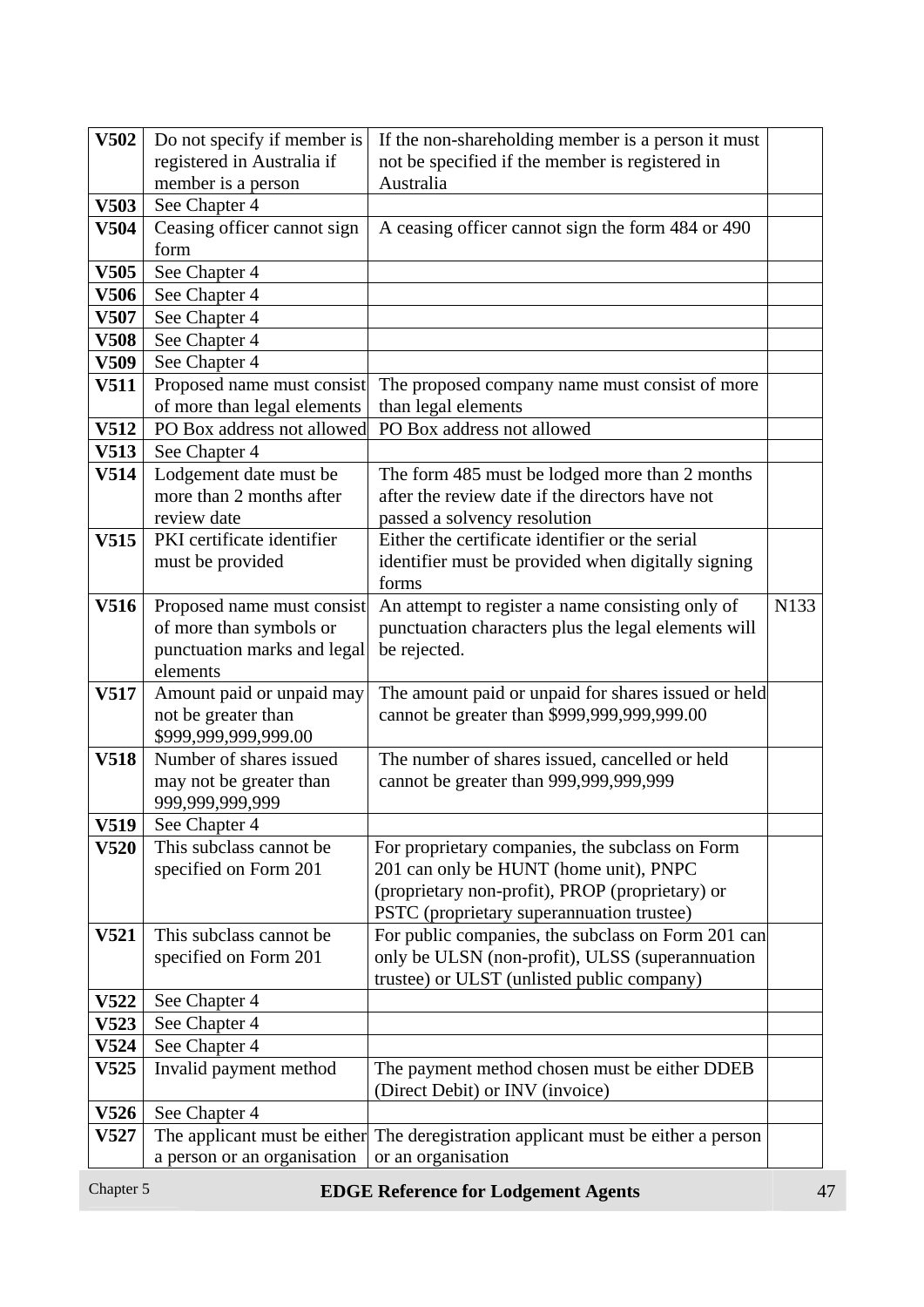| <b>V528</b> | See Chapter 4                                         |                                                                                   |  |
|-------------|-------------------------------------------------------|-----------------------------------------------------------------------------------|--|
| V529        |                                                       | The applicant must be either If the deregistration applicant is a person the name |  |
|             | a person or an organisation                           | and ACN of the applicant as an organisation must                                  |  |
|             |                                                       | not be entered                                                                    |  |
| <b>V530</b> | The applicant organisation                            | If the deregistration applicant is a company, it must                             |  |
|             | must be the same as the                               | be the same name and ACN as the company to be                                     |  |
|             | subject organisation                                  | deregistered                                                                      |  |
| <b>V531</b> | A nominee must be                                     | If the deregistration applicant is a company, the                                 |  |
|             | provided when the applicant                           | name and address of a person who is the nominee                                   |  |
|             | is a company                                          | must be provided                                                                  |  |
| V532        | See Chapter 4                                         |                                                                                   |  |
| V533        | Invalid resolution type                               | For change of company name, the resolution type<br>must be NAME                   |  |
| V534        | Change of name must be a                              | When changing a company name a special                                            |  |
|             | special resolution                                    | resolution must be made                                                           |  |
| V536        | Company to have either a                              | A company changing name must specify either a                                     |  |
|             | proposed name or to use                               | new name or the ACN as the name                                                   |  |
|             | ACN as name, cannot be                                |                                                                                   |  |
|             | both                                                  |                                                                                   |  |
| V537        | Company to have either a                              | A company changing name must specify either a                                     |  |
|             | proposed name or to use                               | new name or the ACN as the name                                                   |  |
|             | ACN as name, cannot be                                |                                                                                   |  |
|             | both                                                  |                                                                                   |  |
| V538        | Legal elements must be<br>entered if the ACN is to be | If the new name is to be the ACN, the legal                                       |  |
|             | the new name                                          | elements must be specified                                                        |  |
| V539        | Specify legal elements only                           | If a new name is specified, it is not necessary to                                |  |
|             | when ACN is new name                                  | separately notify the legal elements                                              |  |
| V540        | Name reservation details                              | If the new company name has been reserved, details                                |  |
|             | must be entered                                       | of the reservation must be provided                                               |  |
| V541        | Only enter the name                                   | Do not provide name reservation details if the new                                |  |
|             | reservation details if the                            | company name has not been previously reserved                                     |  |
|             | proposed name has been                                |                                                                                   |  |
|             | reserved                                              |                                                                                   |  |
| V542        | Business name details must                            | If the new name is identical to a business name,                                  |  |
|             | be entered                                            | details of the business name must be provided                                     |  |
| V543        | Only enter the business                               | Do not provide business name details if the new                                   |  |
|             | name details if the proposed                          | company name is not identical to a business name                                  |  |
|             | name is identical to a                                |                                                                                   |  |
|             | business name                                         |                                                                                   |  |
| V544        | Applicant role must be                                | When the deregistration applicant is a person the                                 |  |
|             | provided when the applicant                           | role of that person must be provided                                              |  |
|             | is a person                                           |                                                                                   |  |
| V545        | Applicant role must not be                            | When the deregistration applicant is an organisation                              |  |
|             | provided when the applicant                           | the role of the applicant must not be provided                                    |  |
|             | is an organisation                                    |                                                                                   |  |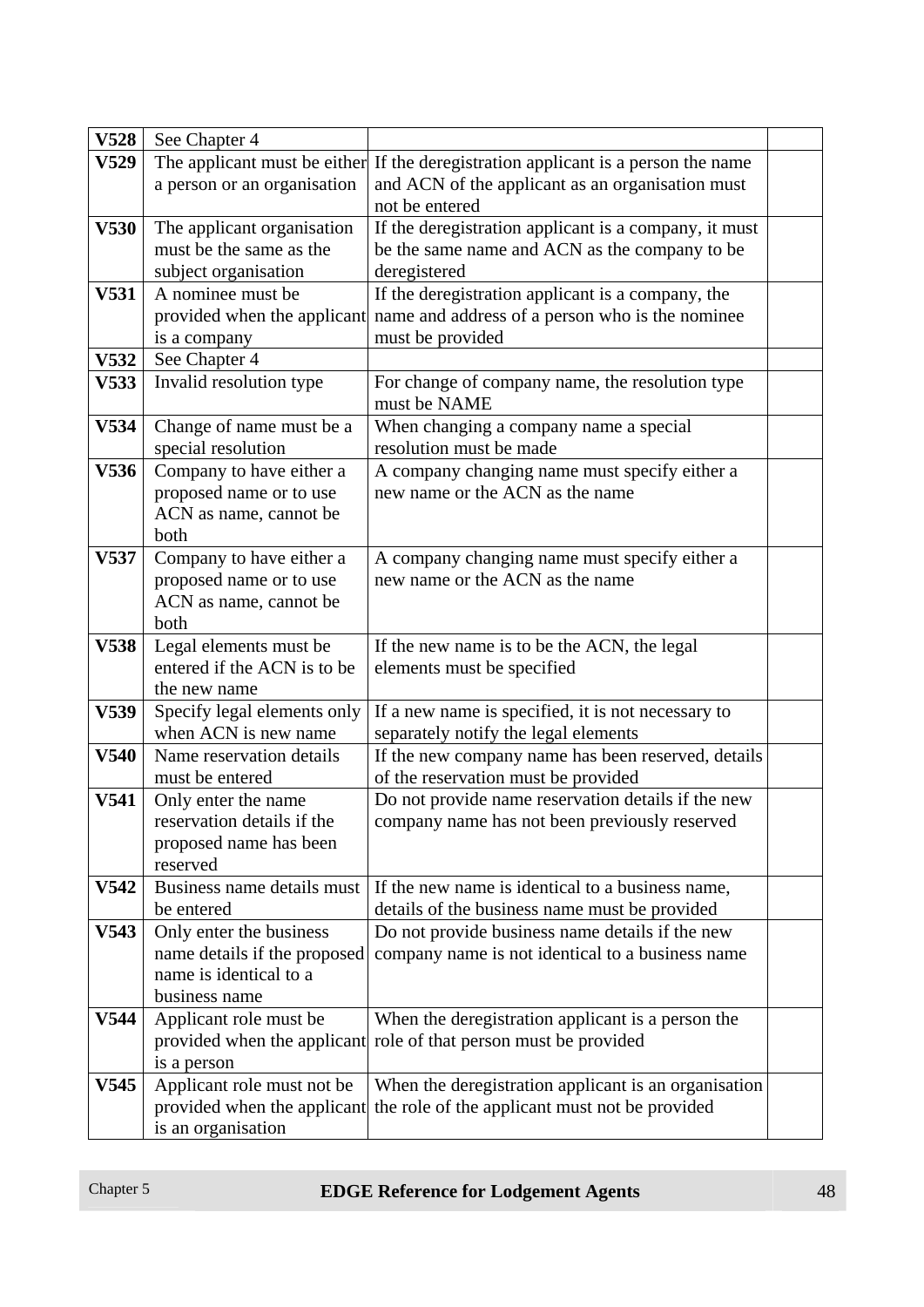| V546             | Applicant role must be a     | The deregistration applicant must be a director or                         |      |
|------------------|------------------------------|----------------------------------------------------------------------------|------|
|                  | director                     | alternate director                                                         |      |
| V547             |                              | Applicant's address must be The deregistration applicant's address must be | N181 |
|                  |                              | provided when the applicant provided when the applicant is a person        |      |
|                  | is a person                  |                                                                            |      |
| V548             | Applicant's address must     | The deregistration applicant's address must not be                         | N181 |
|                  | not be provided when the     | provided when the applicant is an organisation                             |      |
|                  | applicant is an organisation |                                                                            |      |
| V549             | This company must have a     | Public companies that are ULSN (non-profit) or                             | N122 |
|                  | constitution                 | ULSS (superannuation trustee) must have a                                  |      |
|                  |                              | constitution                                                               |      |
| <b>V550</b>      | See Chapter 4                |                                                                            |      |
| V <sub>551</sub> | Manual review is not         | Manual review of a change of company name                                  |      |
|                  | allowed when the new name    | application is not allowed if the new name is to be                        |      |
|                  | is the ACN or is an existing | the same as the ACN or if the new name matches an                          |      |
|                  | reservation                  | existing reservation                                                       |      |
| V999             | See Chapter 4                |                                                                            |      |
| <b>X001</b>      | See Chapter 4                |                                                                            |      |
| to               |                              |                                                                            |      |
| <b>X030</b>      |                              |                                                                            |      |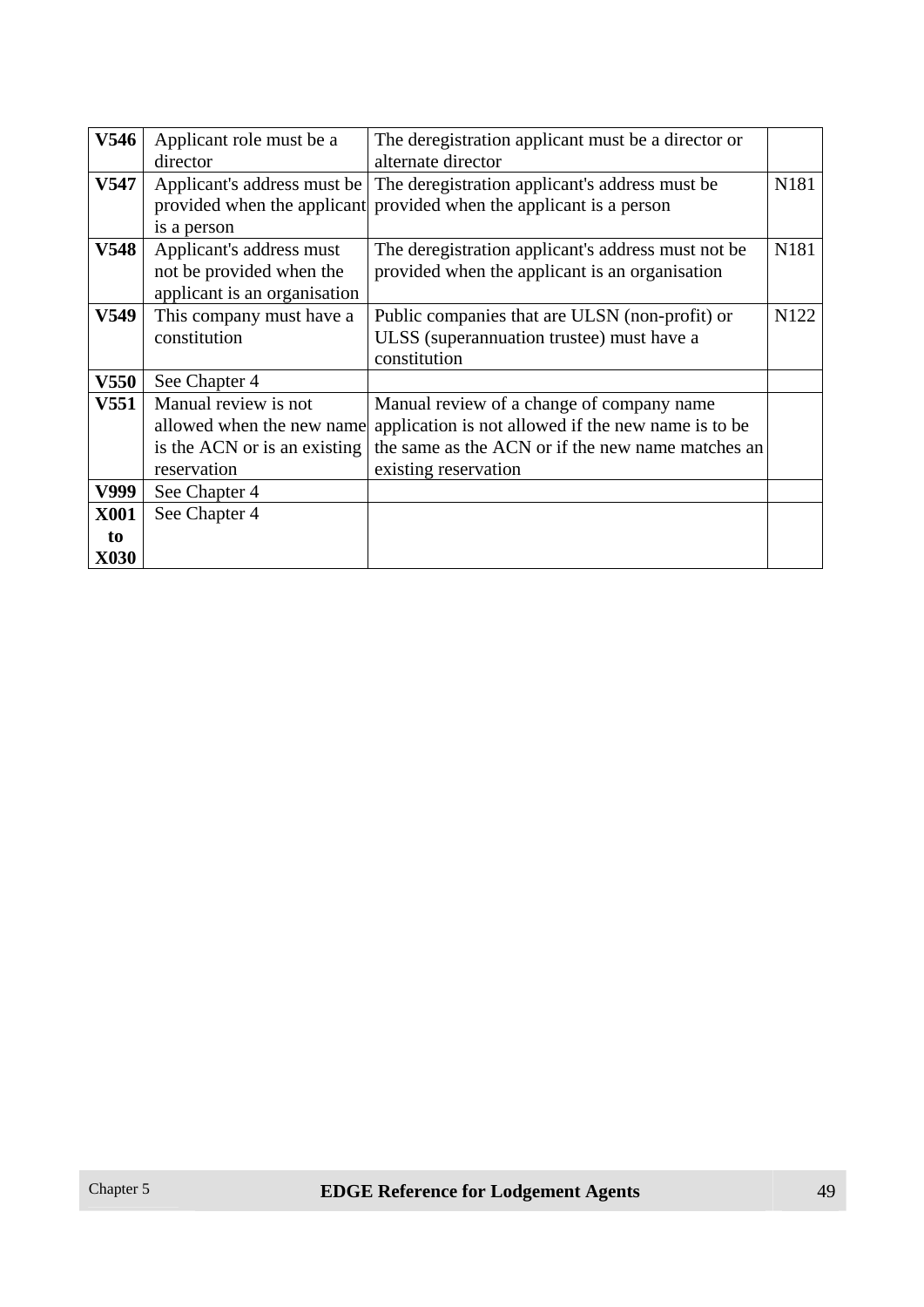## **Chapter 6 – Note references**

This chapter contains the notes referred to in Chapters 4, 5, and 7.

Unless they specify a particular Act of Parliament, all section and regulation numbers in these notes refer to the *Corporations Act 2001* and its associated Regulations.

#### **Note Explanation**

#### **N001 A Home Unit company**:

- Is the proprietor of land upon which a building is erected and divided into individual residential areas
- Is one whose shareholders are entitled to the exclusive occupation of one or more of those residential areas
- Operates solely to facilitate the rights of shareholders in relation to their exclusive occupation of those residential areas and maintenance of the land and building.

Home unit companies are entitled to a reduced annual review fee.

**N002 A non-profit company** is a company formed for the purpose of:

- Providing recreation or amusement
- Promoting commerce, industry, art, science, religion, charity, patriotism, pension or superannuation schemes
- Any other object useful to the community.

The company must apply its profits to promoting its objects and prohibit the payment of dividends to its members. Section  $150(1)(a)$  refers. Non-profit companies are entitled to a reduced annual review fee.

**N003 Company name**. This is the full name and title of the company as shown on the company's current *Certificate of Incorporation*.

Changes to the name of a company require the approval of ASIC. Do not enter a changed name unless you have lodged the relevant documents and ASIC has issued a *Certificate of Incorporation* for a change of name of the company.

**N004 ACN**. Every Australian company has received a nine digit identifying number known as the Australian Company Number (ACN). Quote the ACN in all dealings with ASIC. The ninth digit is a check digit used to validate the number.

#### **N005 Company class codes**

| Code Description                            |
|---------------------------------------------|
| <b>LMGT</b> Limited by guarantee            |
| <b>LMSG</b> Limited by shares and guarantee |
| <b>LMSH</b> Limited by shares               |
| <b>NLIA</b> No liability                    |
| <b>UNLM</b> Unlimited                       |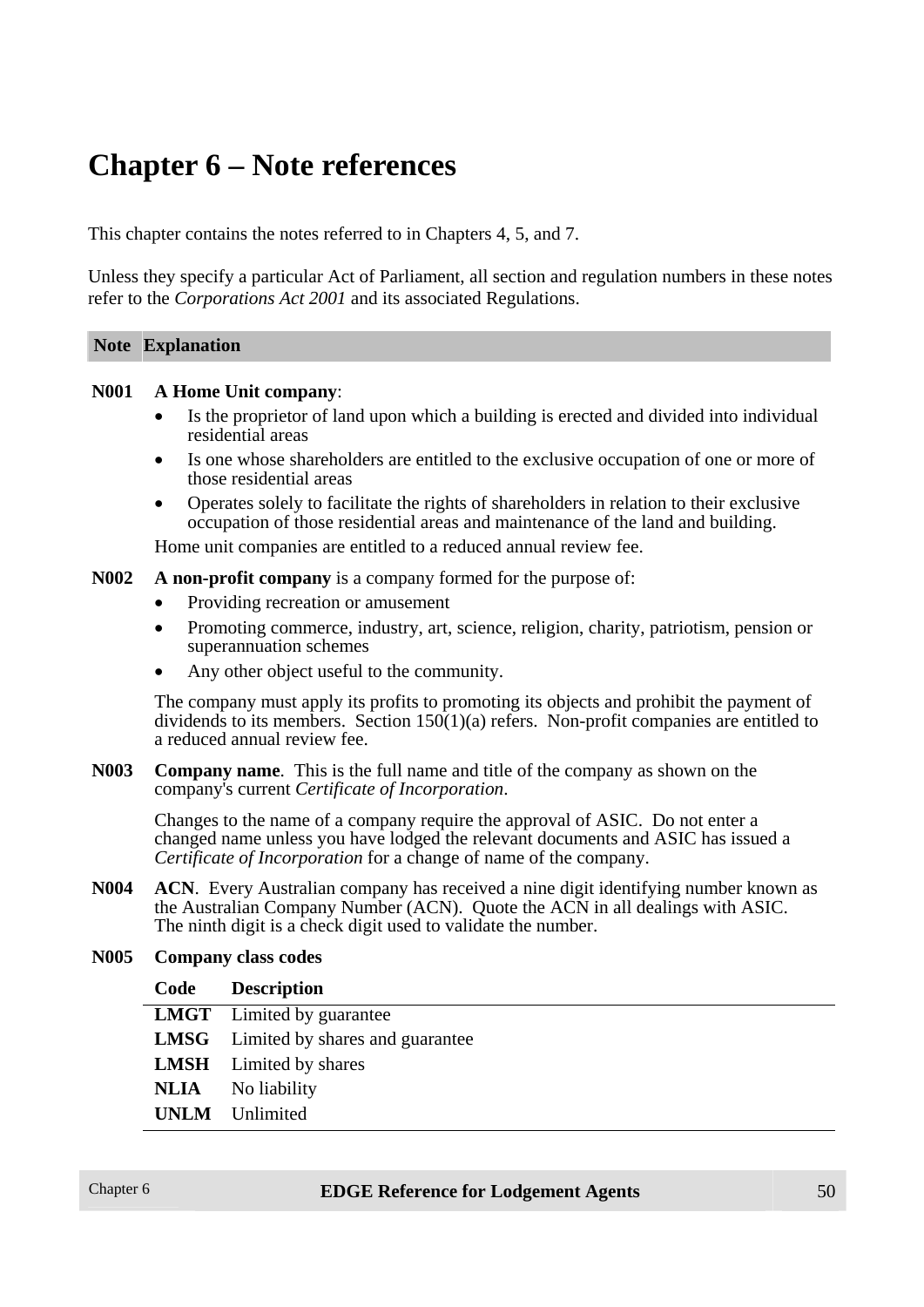#### **N006 Company sub-class codes**

| Code        | <b>Description</b>                                                                                     |
|-------------|--------------------------------------------------------------------------------------------------------|
| <b>HUNT</b> | Proprietary – home unit company                                                                        |
| <b>PNPC</b> | Proprietary – non-profit company                                                                       |
| <b>PSTC</b> | Proprietary – superannuation trustee company                                                           |
| <b>PROP</b> | Proprietary $-$ other                                                                                  |
| <b>LISN</b> | Company licensed under Section 383 to omit 'Limited' from its name                                     |
| <b>LISS</b> | Company licensed under Section 383 to omit 'Limited' from its name<br>- superannuation trustee company |
| <b>LIST</b> | Listed public company                                                                                  |
| <b>NLTD</b> | Non-profit public company registered without 'Limited' in its name under<br>Section 150                |
| <b>ULSN</b> | Unlisted public $-$ non-profit company                                                                 |
| <b>ULSS</b> | Unlisted public – superannuation trustee company                                                       |
| <b>ULST</b> | Unlisted public company                                                                                |

Note that Section 383 of the *Corporations Law* was replaced on 1 July 1998 by Section 150. Companies registered with the subclasses LISN or LISS before this date will retain their subclass codes. Eligible companies registered after this date will have a subclass of NLTD.

#### **Explanation of terms**

**Listed** (or unlisted) means listed (or unlisted) on an Australian securities exchange.

**Home unit** and **non-profit** are defined in notes N001 and N002.

**A superannuation trustee company** is a company that acts solely as the trustee of a regulated superannuation fund within the meaning of Section 19 of the *Superannuation Industry (Supervision) Act 1993* and the company's memorandum prohibits the distribution of its income or property among its members.

- **N007 Changes previously notified**. If a change is a notifiable change which you have previously notified to ASIC, you should also show the date notified.
- **N010 Care of details**. This field identifies a person, firm or corporation that is the actual occupier of the address. Do not use this field when a person's residential address is required (such as for company office holders).
- **N011 Room, floor or building, and PO Box details.** Post Office Box addresses by themselves are not normally sufficient to fully identify an address required on a form.
- **N012 Street number, name and type**. The address should identify the house number and full street name of the address. Unit or flat numbers should be entered in the room, floor, or building field.
- **N013 Locality**. This identifies the suburb or town of the address. For an Australian address the locality must match the postcode.
- **N014 State or Territory**. An Australian State or Territory code must be included in an Australian address. For a non-Australian address, the field must be blank.

#### **Code State or Territory**

#### Chapter 6 **EDGE Reference for Lodgement Agents** 51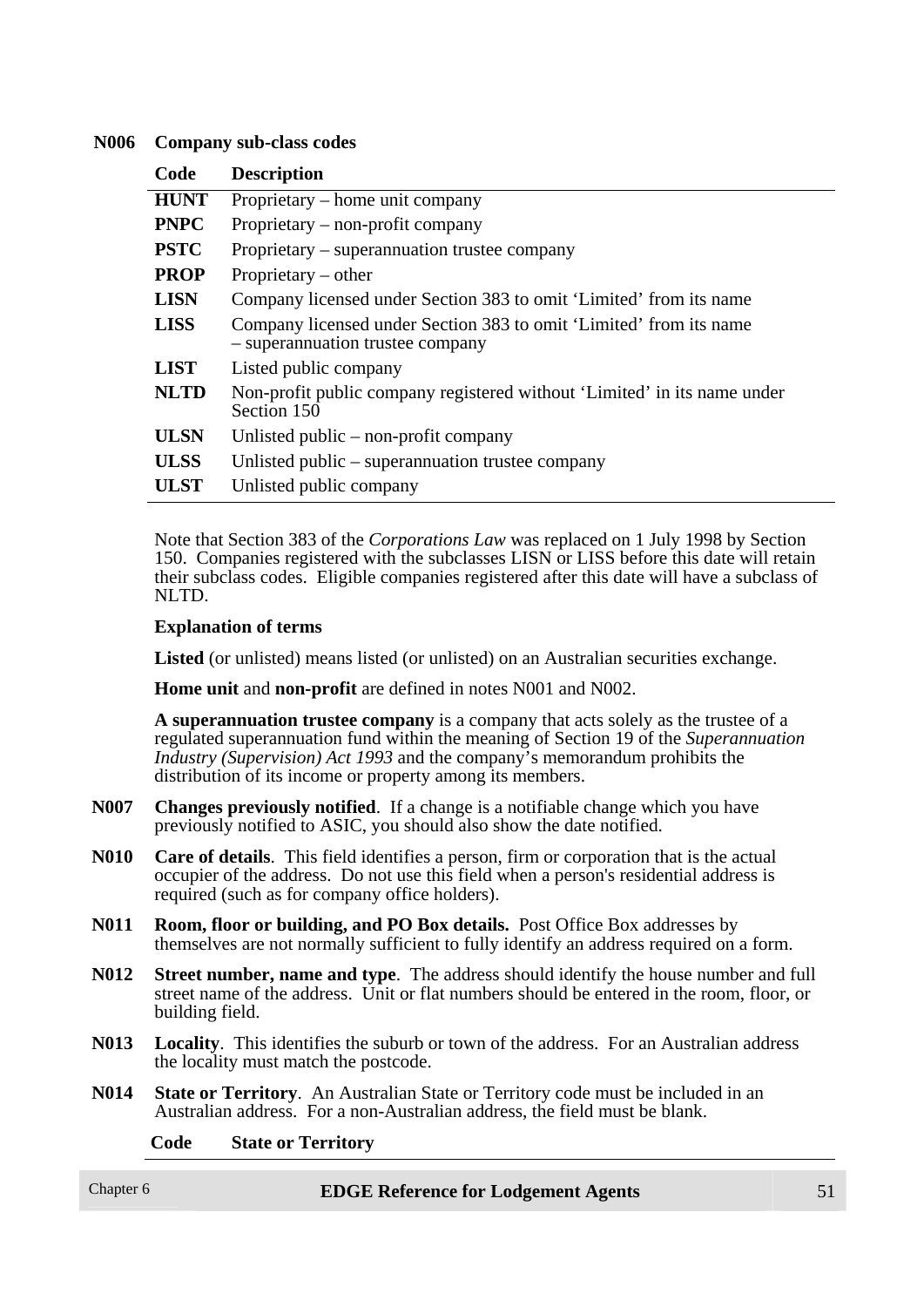| <b>ACT</b> | <b>Australian Capital Territory</b> |
|------------|-------------------------------------|
| <b>NSW</b> | New South Wales                     |
| <b>NT</b>  | Northern Territory                  |
| <b>QLD</b> | Queensland                          |
| <b>SA</b>  | South Australia                     |
| <b>TAS</b> | Tasmania                            |
| <b>VIC</b> | Victoria                            |
| WA         | Western Australia                   |

- **N016 Country**. Use this field only for countries other than Australia. Some addresses must be Australian addresses, therefore this field might not always be available.
- **N023 Registered office**. A company must have a registered office within Australia to which all communications and notices may be addressed.

Section 142 refers.

**N024 Occupancy of registered office**. If the company does not occupy the premises which are its registered office, the occupier of the premises must give written consent for the use of that address as the address of the registered office of the company.

Section 143 refers.

- **N025 Principal place of business**. The principal place of business of the company is the address in Australia where the principal activities of the company are conducted. It may or may not be the address of the registered office.
- **N026 Ultimate Holding Company** means a corporation that is a holding company of the company lodging the form and is itself a subsidiary of no other corporation.
- **N028** The place of incorporation for the Ultimate Holding Company must be entered, even if the UHC is registered in Australia. The country is checked against ISO 3166, an international standard list of country names. Any UHC incorporated in Australia must also provide a valid ACN, ARBN or ABN. A UHC that is not registered in Australia must provide an ARBN if the UHC is recorded by ASIC as a registered foreign company.
- **N040 Office holders**. Details are required for each director, alternate director and secretary of the company.
- **N041** The only permitted office holder codes are shown in the table.

| Code       | <b>Office holder and definition</b>                                                                                                                                                                                                                                         |  |  |  |
|------------|-----------------------------------------------------------------------------------------------------------------------------------------------------------------------------------------------------------------------------------------------------------------------------|--|--|--|
| <b>DIR</b> | <b>Director</b> includes any person who occupies, or acts in, the position of director<br>irrespective of the title they are given. It also includes any person in<br>accordance with whose directions or instructions the directors of a company<br>are accustomed to act. |  |  |  |
| <b>SEC</b> | Secretary is a person appointed by the directors who is present at the<br>registered office in person, or is represented by an agent.                                                                                                                                       |  |  |  |
| <b>ALT</b> | Alternate Director is a person designated to act as a substitute for a person<br>who acts in the position of director.                                                                                                                                                      |  |  |  |
| <b>AGT</b> | Agent is a natural person or a company, resident in Australia and authorised to<br>accept on the foreign company's behalf service of process and notices.                                                                                                                   |  |  |  |
|            |                                                                                                                                                                                                                                                                             |  |  |  |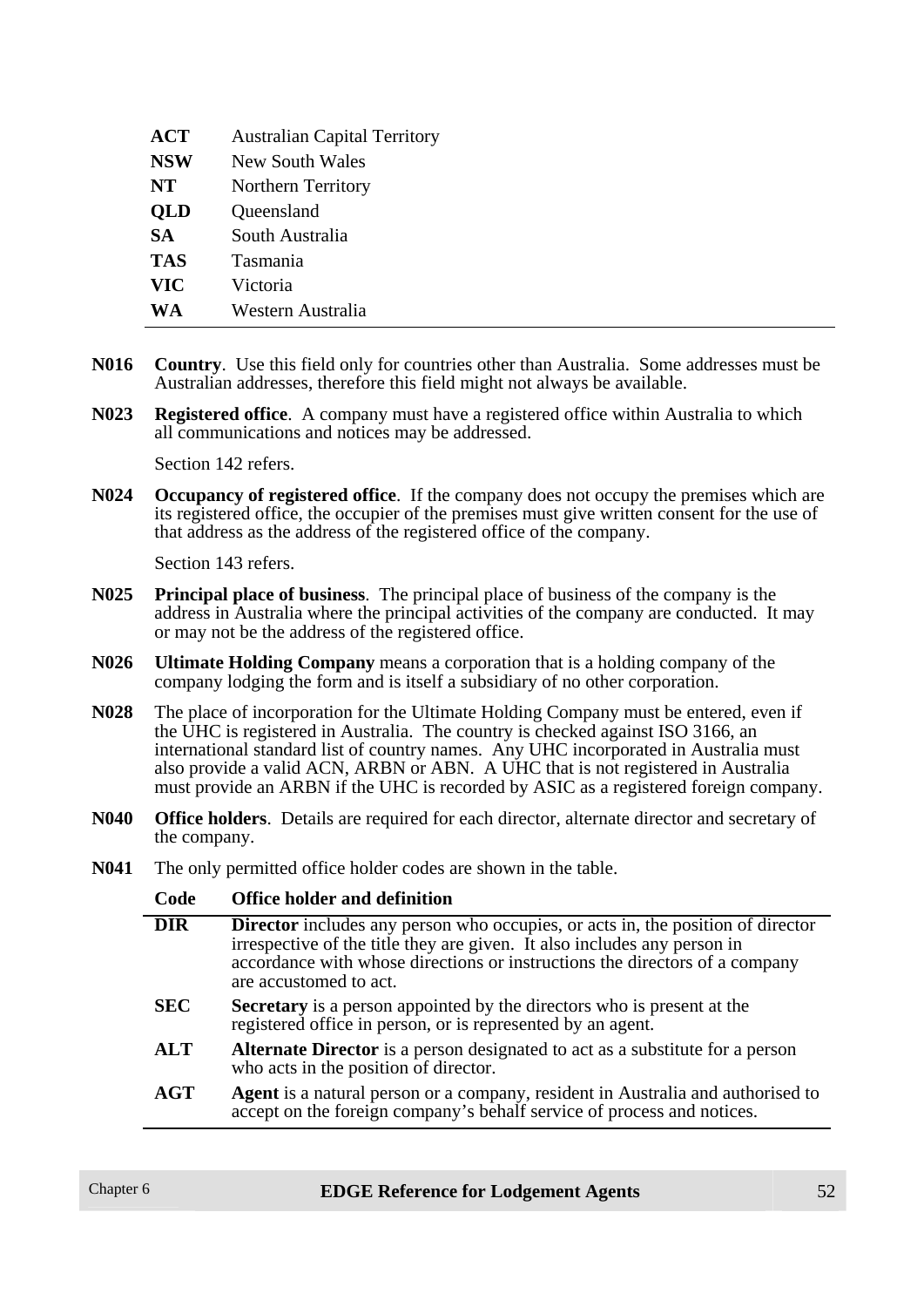| Code               | <b>Description of share class</b>    |
|--------------------|--------------------------------------|
| <b>ORD</b>         | Ordinary                             |
| A, B, C, and so on | Class A, Class B, Class C, and so on |
| <b>MAN</b>         | Management                           |
| LG                 | Life governors                       |
| <b>EMP</b>         | <b>Employees</b>                     |
| <b>FOU</b>         | Founders                             |
| <b>PRF</b>         | Preference                           |
| <b>CUMP</b>        | Cumulative preference                |
| <b>NCP</b>         | Non cumulative preference            |
| <b>REDP</b>        | Redeemable preference                |
| <b>NRP</b>         | Non redeemable preference            |
| <b>CRP</b>         | Cumulative redeemable preference     |
| <b>NCRP</b>        | Non cumulative redeemable preference |
| <b>PARP</b>        | Participative preference             |
| <b>RED</b>         | Redeemable                           |
| <b>SPE</b>         | Special                              |

**N042 Share Class**. Use a code or abbreviation for the class of issued shares or options. No more than 4 characters are permitted. In the share description, give the full title of the class. Some recommended codes are described in the table below.

- **N046 Beneficial owner of shares**. A member who holds shares on behalf of another person or corporation is not the beneficial owner of the shares.
- **N047 Mandatory declaration**. This declaration must be made pursuant to section 348 of the *Corporations Act 2001*.
- **N049 Software registration number**. ASIC allocates a number to a Digital Service Provider (DSP) for either testing a software package or for registering an approved package for production returns.
- **N050 Locality, state, postcode, country**. For an Australian address, the locality, state and postcode must be present and the country must be blank or null. For overseas addresses, the locality and country must be present and state and postcode must be blank or null.
- **N051 Yes/No responses.** Y implies an answer of Yes. N implies an answer of No. A blank or null entry implies that no answer is given.
- **N052 Registered office hours**. The registered office must be open for at least three hours between 9am and 5pm of each business day. Section 145 refers.
- **N057 Signatory**. The signatory to the declaration must be a director or secretary of the company. Section 351 refers.

When an alternate director exercises the director's powers, an alternate director may sign the document. Section 201K refers.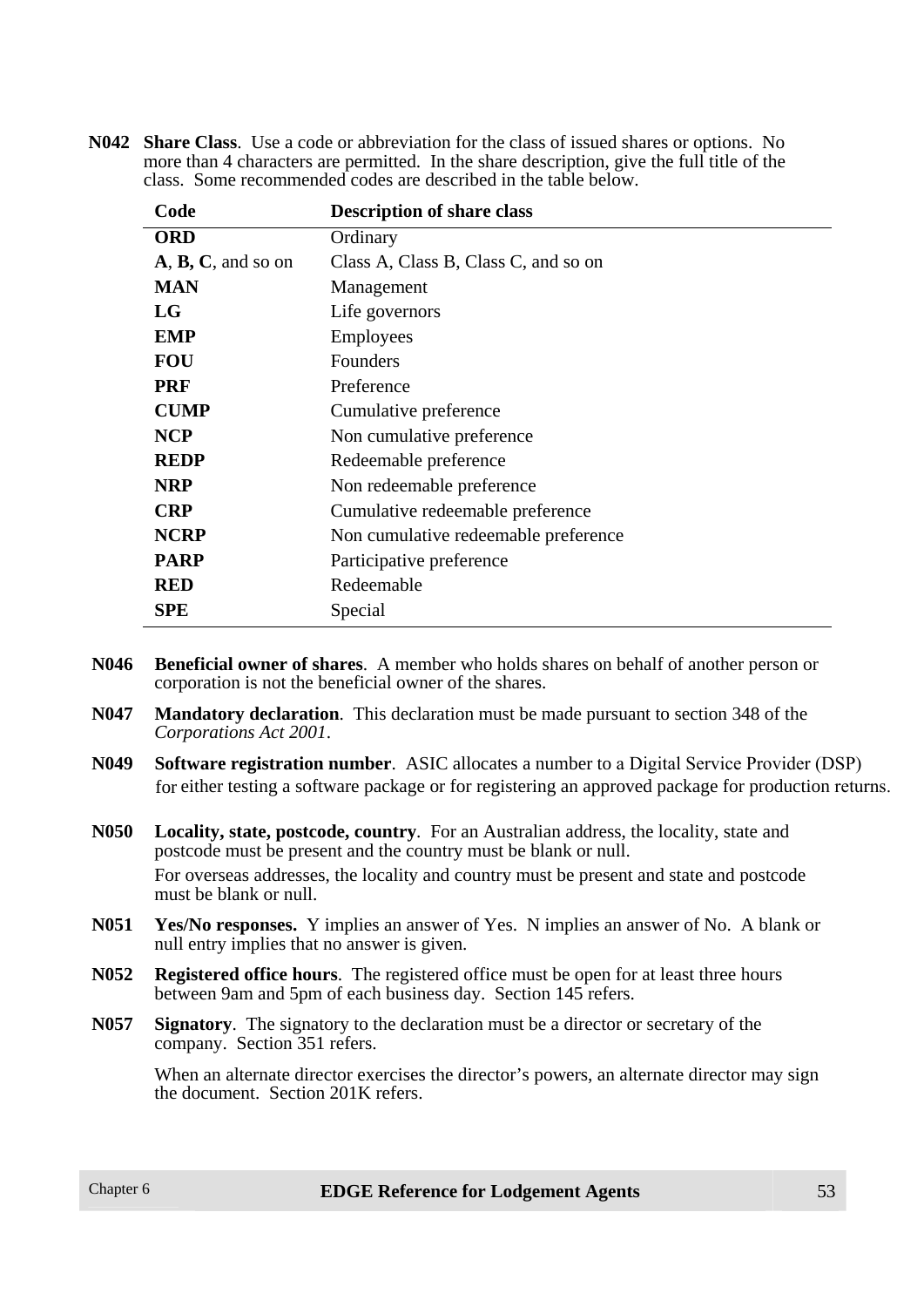- **N063 Organisation identification**. You should include at least the organisation's full name without abbreviations. If you know the organisation's Australian Company Number (ACN) or Australian Registered Body Number (ARBN), then enter it in the separate field provided. If a number is entered, it will be checked against the name and ASIC's database to ensure that it matches.
- **N069 Office holder's birth place and date**. The date and place of birth of each office holder must be entered. Section 205(3) refers. If the officeholder was born in Australia, enter the locality and state of the person's place of birth. If born overseas, at least the country of birth must be entered. The country is validated against the ISO3166 table of countries.
- **N070 Share attributes**. Details of all issued shares and/or options per class must be entered.
- **N071 Age on appointment**. Office holders must be 18 years of age or older before appointment. Section 201B(1) refers.
- **N072 Forms lodged by Australian companies.** The following form types can only be lodged by or on behalf of companies that are currently registered in Australia as a Public (APUB) or a Proprietary (APTY) company:
	- 361 Notification of a registered agent ceasing to act for a company
	- 362 Notification of appointment or cessation of a registered agent by a company
	- 370 Resignation of officeholder
	- 410 Application for reservation of a name
	- 484 Change to company details

New Australian proprietary or public companies are registered by lodgement of a Form 201 Application for registration as an Australian company.

**N073 Company type**. The tables show the combinations of company class and sub-class that are valid for company types APTY (Proprietary) and APUB (Public). Other combinations of class and sub-class are not valid for these company types.

**Valid company class and sub-class combinations for company type APTY**

|           | Class Valid sub-classes  |  |           |
|-----------|--------------------------|--|-----------|
|           | LMSH HUNT PNPC PROP PSTC |  |           |
|           | LMSG HUNT PNPC PROP PSTC |  |           |
| UNLM HUNT |                          |  | PROP PSTC |

#### **Valid company class and sub-class combinations for company type APUB**

| Code        | Valid sub-classes |             |       |                |             |             |  |
|-------------|-------------------|-------------|-------|----------------|-------------|-------------|--|
| LMSH LISN   |                   | <b>LIST</b> |       | NLTD ULSN ULSS |             | <b>ULST</b> |  |
| LMGT LISN   | <b>LISS</b>       |             | NLTD. | <b>ULSN</b>    | <b>ULSS</b> | <b>ULST</b> |  |
| LMSG LISN   |                   | <b>LIST</b> |       | <b>ULSN</b>    | <b>ULSS</b> | <b>ULST</b> |  |
| <b>NLIA</b> |                   | <b>LIST</b> |       |                |             | <b>ULST</b> |  |
| <b>UNLM</b> |                   | <b>LIST</b> |       |                | <b>ULSS</b> | <b>ULST</b> |  |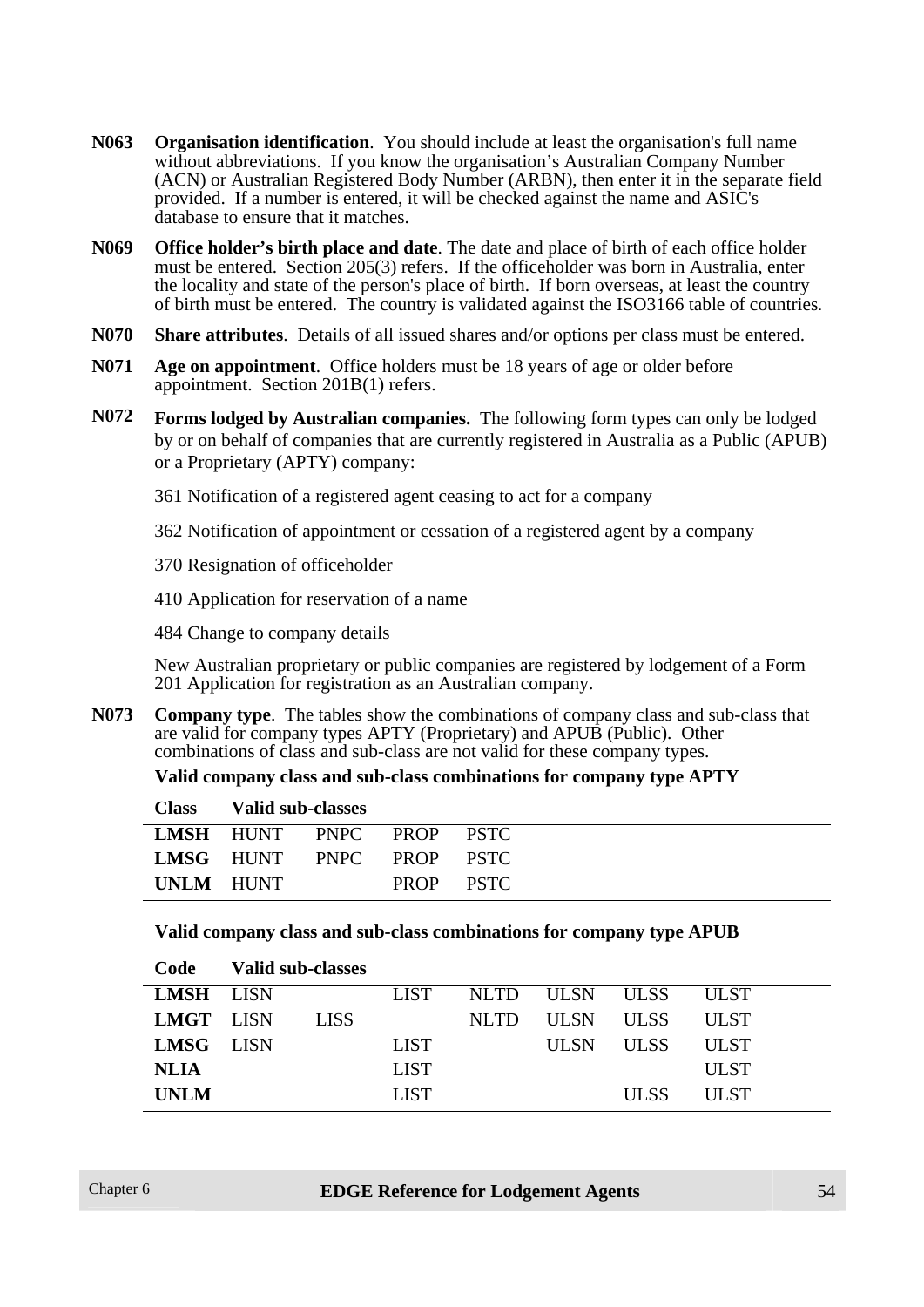**N076 ARBN**. Every Australian Registered Body has received a nine digit identifying number known as the Australian Registered Body Number (ARBN). Quote this number in all dealings with ASIC.

| Code                   | <b>Status</b>                        |
|------------------------|--------------------------------------|
| AP                     | Newly appointed                      |
| CO                     | Continuing $-$ no changes            |
| <b>CA</b>              | Continuing $-$ address change        |
| CN                     | Continuing $-$ name change           |
| $\mathbf{C}\mathbf{X}$ | Continuing – name and address change |
| N <sub>O</sub>         | Ceased                               |

**N078 Office holder status codes.** Each office holder must have a status defined by a code.

- **N079 Office holders as companies**. Office holders appointed after 1 July 1982 must be natural persons. Companies are no longer permitted to be appointed as office holders of another company.
- **N086 Sequence of office holders**. Show office holders in alphabetic sequence of family name, then given names. They must also appear in this sequence on the printed form.
- **N087 Sequence of members**. For each class of share, the twenty members holding the greatest number of shares must be shown first. They must appear in the same sequence on the printed return.
- **N092 Superannuation trustee company**. Answer **Yes** only if the company acts solely as the trustee of a regulated superannuation fund as prescribed by the *Superannuation Industry (Supervision) Act* and prohibits the distribution of income or property among its members.
- **N093 Test transmissions**. Test transmissions allow an agent to test hardware, communications and data without "lodging" a document onto the public record. Transmissions sent as test transmissions will be validated and a validation report produced. The documents included in the test transmission will not be lodged onto the ASCOT or DOCIMAGE databases and no invoice file will be produced.

Validation reports produced from test transmissions are clearly identified as such and no document numbers are allocated to "accepted" documents.

- **N094 Office holder's roles**. An officer can hold multiple roles in a company. The valid roles are Director, Secretary and Alternate Director. An officer can be a Director or Secretary once for a particular company, but may hold more than one Alternate Directorships.
- **N095** Within ASIC's ASCOT database, the following codes are used to describe the status of a company:

| Code        | <b>Company status</b>                      |
|-------------|--------------------------------------------|
| <b>REGD</b> | Registered                                 |
| <b>SOFF</b> | Registered – strike-off action in progress |
| <b>EXAD</b> | Registered – under external administration |
|             | $\bf NOAC$ Registered – not active         |
| <b>DRGD</b> | Deregistered                               |
|             |                                            |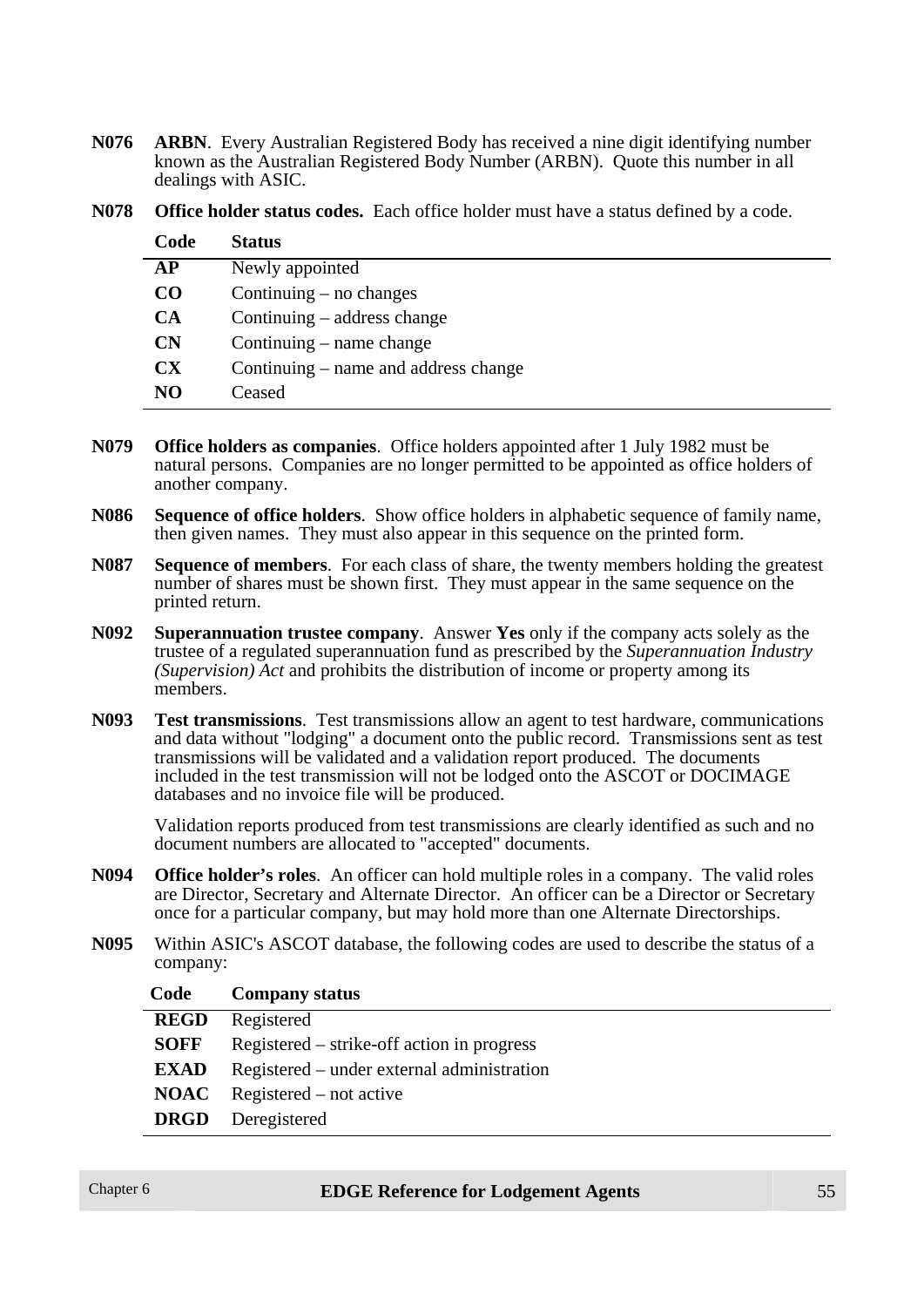**N096 Document signatories**. Signatories for lodged documents should be as shown in the table.

| <b>Company type</b>                                                                            | <b>Required signatory</b>                                                                                                                                                                           |
|------------------------------------------------------------------------------------------------|-----------------------------------------------------------------------------------------------------------------------------------------------------------------------------------------------------|
| Australian company                                                                             | Director or secretary of the company.<br>Section 351 refers. When an alternate<br>director exercises the director's powers, an<br>alternate director may sign the document.<br>Section 201K refers. |
| Foreign company, where a natural person<br>has been appointed as agent                         | Local director or the agent                                                                                                                                                                         |
| Foreign company, where a company has<br>been appointed as agent<br>Registrable Australian Body | Local director or a director or secretary of<br>the company acting as agent<br>Director or equivalent                                                                                               |

- **N098 Effective date**. The date must be the date of change. Section 205B(4) refers.
- **N099 Australian-resident directors**. A public company must have at least three directors. At least two of them shall be persons who ordinarily reside in Australia.

A proprietary company must have at least one director. At least one director must ordinarily reside in Australia.

Section 201A refers.

**N101 Australian-resident secretary**. A proprietary company is not required to have a secretary but, if it does have one or more secretaries, at least one of them must ordinarily reside in Australia.

A public company must have at least one secretary. At least one of them must ordinarily reside in Australia.

Section 204A refers.

**N102 Shares issued for other than cash**. For public companies only, if shares have been issued other than for cash, and the contract has not been reduced to writing, a Form 208 showing the details of the issue is required to accompany the Notice of change to company details (CCD). This could be either a Form 484 for changes throughout the year or a Form 483 if a response to a Return of Particulars.

For public companies only, if the contract has been reduced to writing, a Form 207Z declaring compliance with stamp duty law and accompanied by either the written contract, or a certified copy of the contract, is required to be lodged with the CCD.

Proprietary companies that issue shares other than for cash are not required to lodge accompanying documentation with the CCD, unless the shares are issued under a written contract. In this case, a Form 207Z must be lodged with the CCD.

**N104 Agent company.** A natural person or an Australian company may be appointed as the agent of a foreign company (section 601CG). If a company is appointed as agent, the name and ACN of the Australian company must appear here as the agent. The signing officer must be a current office holder of the Australian company and must state the office that is held.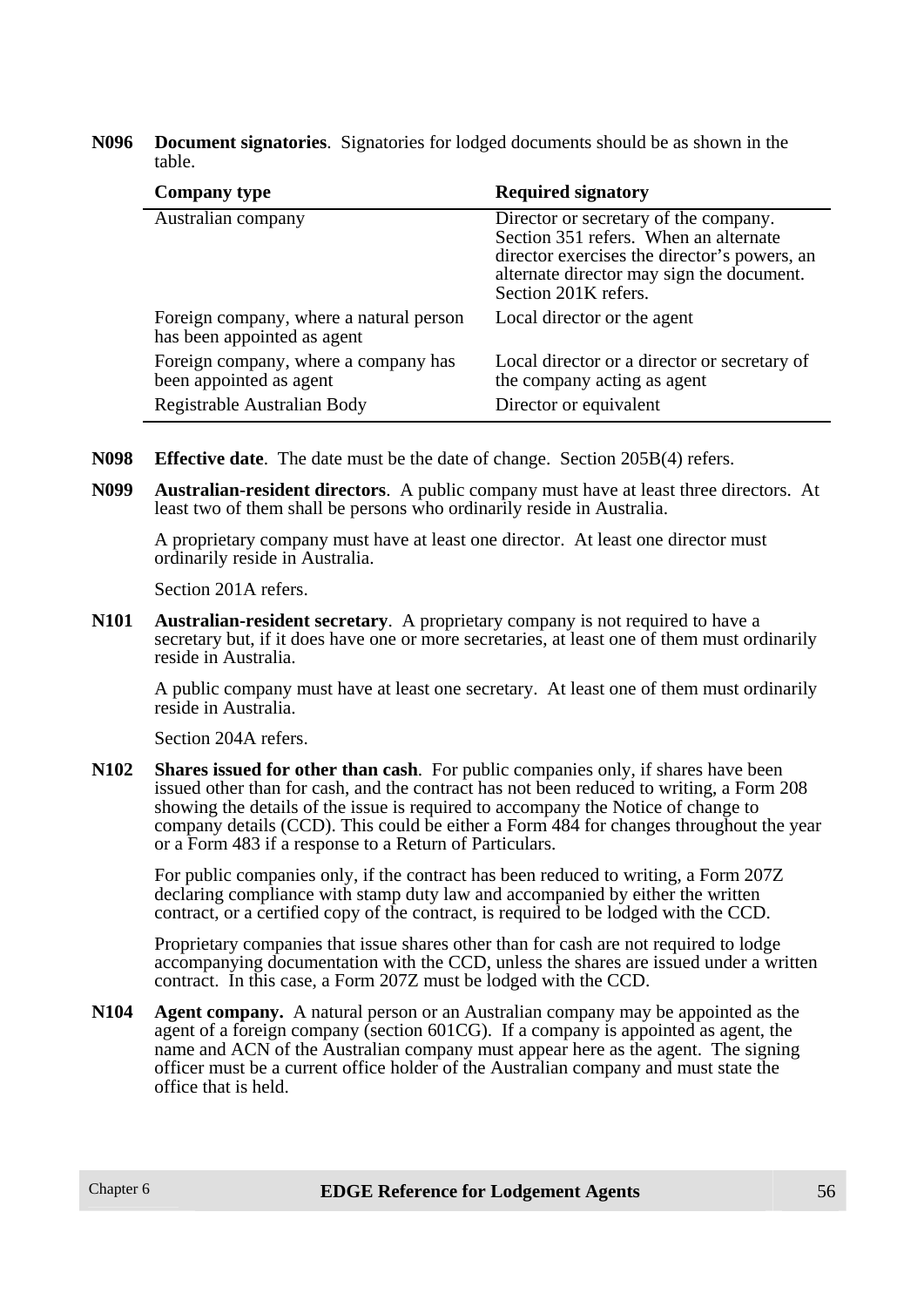- **N107 Company being wound up**. While a company is being wound up, a person cannot perform or exercise a function or power as an officer of the company except with the liquidator's written approval or with the approval of the court. Sections  $471A(1)$  and 506(1) refer.
- **N108 Minimum number of office holders**. Where a company is unable to comply with *Corporations Act 2001* requirements for the minimum number of officeholders, Form 304 should be lodged on paper accompanied by documentation explaining the circumstances.
- **N111 EDGE and ECR document numbers**. All documents lodged with ASIC are allocated a unique nine character document number. The first character of this number is always numeric. For EDGE and ECR documents, the second character is always **E** and characters 3 to 9 are numeric. For paper documents, characters 2 to 9 may be alphabetic or numeric but character 2 is never **E**.
- **N119 Amount of guarantee.** The application must state, for a company limited by guarantee, the proposed amount of the guarantee that each member agrees to in writing. Refer to section  $117(2)$ (m).

| <b>TYPE</b> | <b>CLASS</b>       | <b>LEGAL ELEMENT 1</b> | <b>LEGAL ELEMENT 2</b> |
|-------------|--------------------|------------------------|------------------------|
| <b>APTY</b> | <b>LMSH</b>        | <b>PTY</b>             | <b>LTD</b>             |
|             |                    | PTY.                   | LTD.                   |
|             |                    | <b>PROPRIETARY</b>     | <b>LIMITED</b>         |
| <b>APTY</b> | <b>UNLM</b>        | <b>PTY</b>             |                        |
|             |                    | PTY.                   |                        |
|             |                    | <b>PROPRIETARY</b>     |                        |
| <b>APUB</b> | $LMSH*$            |                        |                        |
|             |                    | <b>LTD</b>             |                        |
|             |                    | LTD.                   |                        |
|             |                    | <b>LIMITED</b>         |                        |
| <b>APUB</b> | $LMGT*$            |                        |                        |
|             |                    | <b>LTD</b>             |                        |
|             |                    | LTD.                   |                        |
|             |                    | <b>LIMITED</b>         |                        |
| <b>APUB</b> | <b>NLIA</b>        | NL                     |                        |
|             |                    | N.L.                   |                        |
|             |                    | <b>NO LIABILITY</b>    |                        |
| <b>APUB</b> | UNLM <sup>**</sup> |                        |                        |

**N120 Legal elements.** Valid legal elements for company types and classes are:

Companies that are APTY LMSH must have one legal element from column "Legal element 1" and one legal element from column "Legal element 2", in that order. \* Companies that are APUB LMGT or LMSH may not have any legal elements in their name, if approved under Sec 150 of the *Corporations Act 2001* \*\* Companies that are APUB UNLM can not have any legal elements in their name.

- 
- **N121 Applicant name.** The applicant may be a natural person or an organisation not necessarily the lodging party. If the applicant is an organisation the signatory may be a representative of that organisation.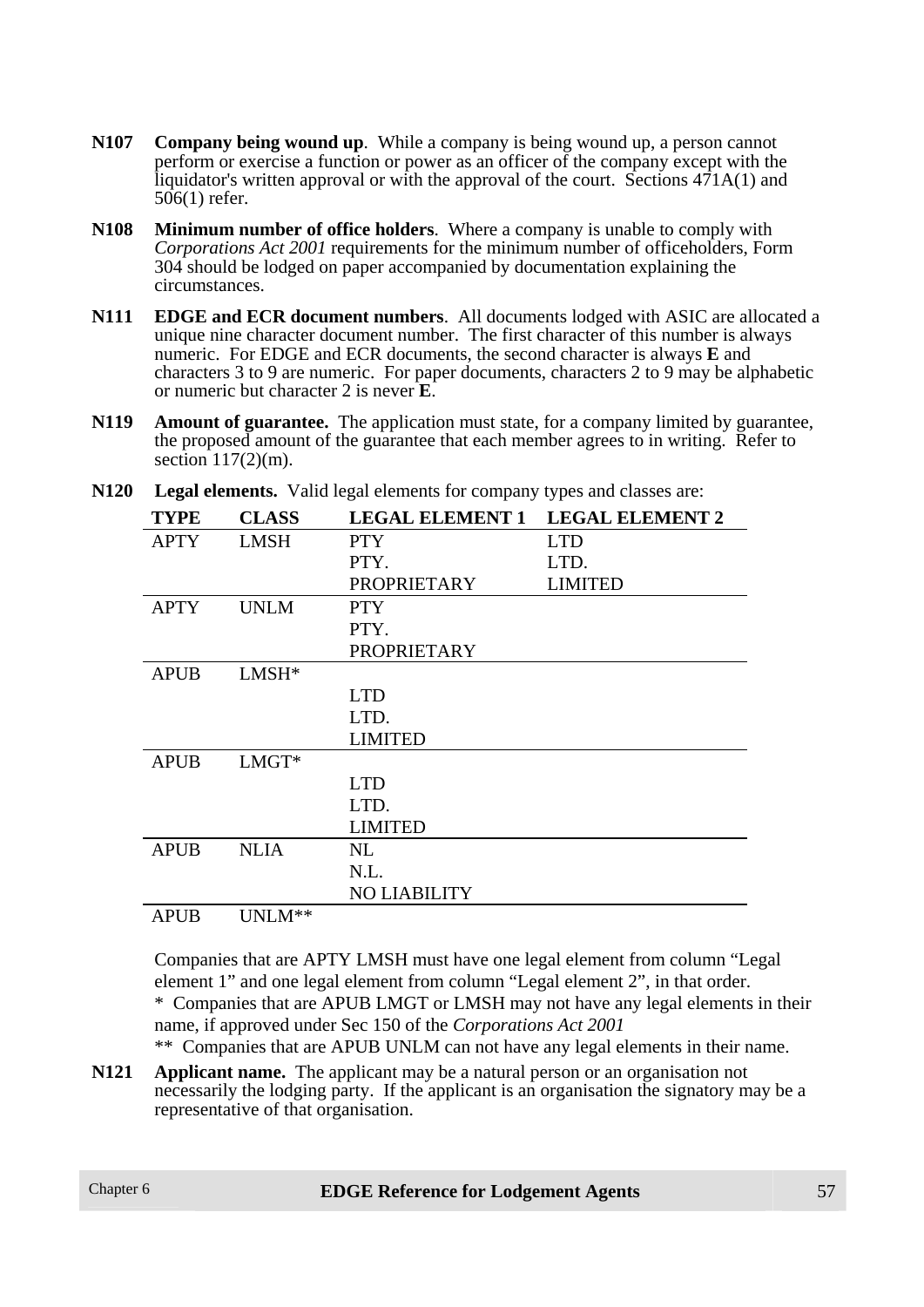- **N122 Constitution.** Public companies that choose not to adopt the Replaceable Rules must lodge a copy of the company's constitution with ASIC. The RA56 generated in response to the Form 201 will advise how to lodge these documents.
- **N123 Ministerial consent.** If the applicant claims that ministerial consent has been granted for the use of the proposed name, the Form 201 will be queued for manual processing.
- **N124 Amount agreed to pay for each share.** The application must state the amount, if any, each member agrees in writing to pay for each share. If that amount is not to be paid in full on registration, the amount, if any, taken to be paid or due and payable on the issue of each share. Refer to section  $117(2)(k)(ii)$ .
- **N125 Types.** Organisation type codes are:

| <b>CODE</b> | <b>DESCRIPTION</b>                    |
|-------------|---------------------------------------|
| <b>APUB</b> | <b>Australian Public Company</b>      |
| <b>APTY</b> | <b>Australian Proprietary Company</b> |
| <b>FNOS</b> | Foreign Company                       |
| <b>RACN</b> | <b>Registered Australian Body</b>     |

**N126 Applicant's declaration.** The applicant must view and assent to the following declaration as part of the affixing of a digital signature to a Form 201.

*I apply for the registration of a company on the basis of the information in this form and any attachments. I have the necessary written consents and agreements referred to in this application concerning the members and officeholders and I shall give the consents and agreements to the company after the company becomes registered. The information provided in this application and in any annexures is true and correct at the time of signing.*

- **N129 Base-64 elements.** A base-64 element must contain data encoded to base-64 according to RFC1421 using ASCII characters A through Z, a through z, 0 through 9, plus + and  $\overline{1}$ In assembling base64 elements into EDGE ZXC & ZXS segments, the newline character required by RFC1421 also acts as the EDGE segment delimiter.
- **N130 Alternate address.** An alternate address for an officeholder may only be used where the Commission approves an application under S205D(2) of the *Corporations Act 2001*. If approval has been given you must give the details including the 'ASIC Approval Number' on this application.
- **N131 Single use PIN.** When a registered agent enters into a trading agreement with ASIC for the lodgement of company registration transmissions, ASIC will issue a single use PIN to the agent. This PIN must be used to authenticate the first RA53 message lodged by the agent to authorise use of an X.509 certificate.

The initial company registration transmission by the agent must be a self-authorised transmission containing a single RA53 document, digitally signed by the certificate being authorised. The RA53 must authorise the certificate for both "transmission" and "document" signing authorities. It must also contain the PIN.

Once the initial X.509 certificate has been authorised in this way, it can be used to authorise "descendant" X.509 certificates.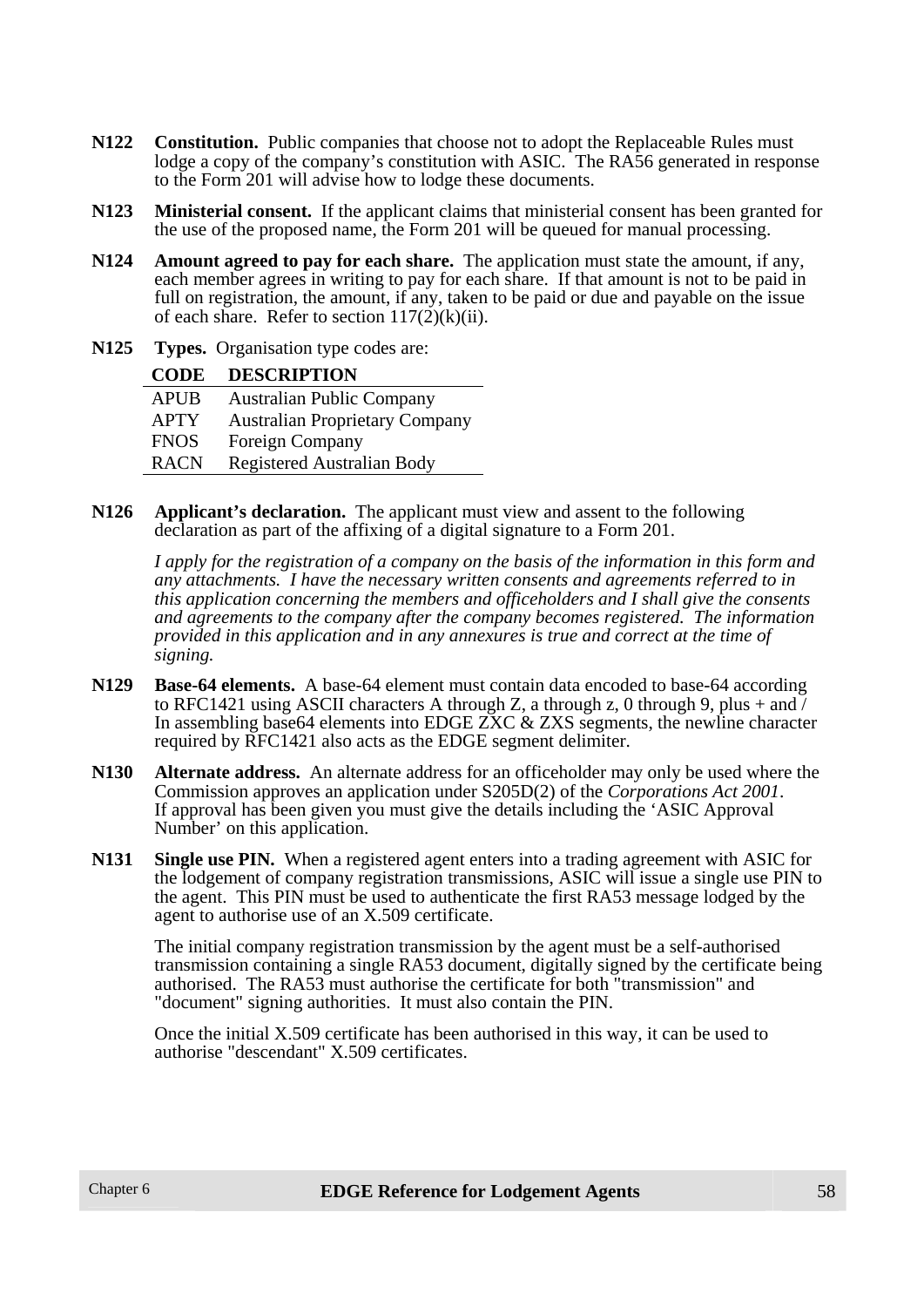**N132 X.509 certificate.** Before an X.509 certificate can be used for EDGE lodgements by an agent, the agent must advise EDGE of the authorities assigned to the certificate. These authorities are assigned using message RA53 and updated by message RA54.

Two levels of authority may be assigned to an X.509 certificate, these being to sign a document, and to sign a transmission. Details of these authorities are defined in the EDGE Agent Agreement and Protocol which controls EDGE participation.

**N133 Acceptable characters.** In processing reservations or registrations of names, only the following characters are acceptable in the proposed company name.

The following characters are regarded as significant when determining whether a proposed name is available or not:

| A to Z     |
|------------|
| $0$ to $9$ |
| ∗          |
| @)         |
| \$         |
| $\equiv$   |
| #          |
| 0/2        |
|            |

For example, A = B PTY LTD and A EQUALS B PTY LTD are regarded as different names.

The following characters are regarded as punctuation, and are not taken into account when determining the availability of a proposed name:

| Full stop               |   |
|-------------------------|---|
| Comma                   |   |
| Hyphen                  |   |
| Round brackets          |   |
| Curled brackets         |   |
| <b>Exclamation mark</b> |   |
| Question mark           | ? |
| Colon                   |   |
| Semi-colon              |   |
| Apostrophe              |   |
| Quotation marks         |   |
| Underscore              |   |
| Slash                   |   |
| Pipe                    |   |
| <b>Backslash</b>        |   |
|                         |   |

For example, XYZ PTY LTD and (XYZ) PTY LTD are regarded as identical names.

An attempt to register a name consisting only of punctuation characters plus the legal elements will be rejected. For example, ? PTY LTD is not a valid company name.

& (ampersand) is regarded as identical to the word "and". Therefore, the name A B AND  $\overline{C}$  PTY LTD is regarded as identical to A B & C PTY LTD. Refer to InFocus Volume 8 Issue 2 (May 1999) for more details.

**N134 Delivery of certificates**. Certificates will be delivered as Postscript of .PDF data, appended to the RA55.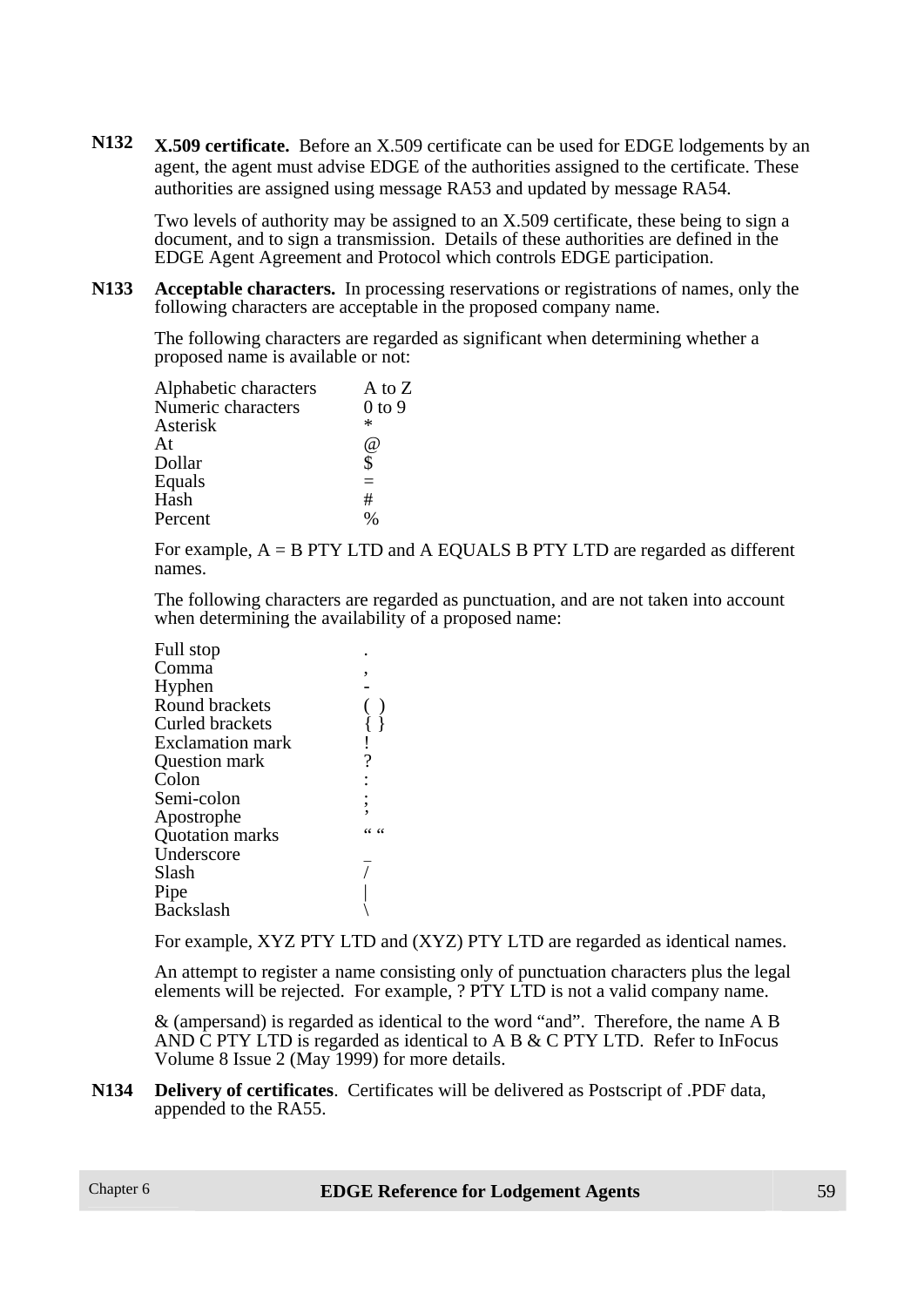**N135 Authorities.** The current implementation of EDGE is a closed trading system, where the lodging agent must advise all X.509 certificates and their authorities to EDGE. This is done using messages RA53 and RA54.

A new X.509 certificate is normally authorised by the transmission of an RA53 message signed by a previously authorised certificate.

On first signing the EDGE Agent Agreement with ASIC to lodge company registration transmissions, an agent will be provided with a single use PIN to authorise the first certificate. This PIN must be sent to ASIC in an RA53 transmission signed using certificate to be initially authorised. This is called a "self authorised" transmission. This method will also be used if a new initial certificate needs to be authorised. This might occur if, for example, the only authorised certificate is lost.

Authorities attached to a certificate may be updated using an RA54 message.

**N136 Authorised declarations.** When preparing RA53 & RA54 messages, authorised users must assent to, or decline to assent to, the following declarations

*I declare that the holder of the attached X.509 certificate is a person authorised to digitally sign transmissions to ASIC on behalf of this lodging agent*

or

*I declare that the holder of the attached X.509 certificate is a person authorised to digitally sign company forms which this lodging agent may transmit to ASIC*

- **N137 Testing.** To allow Digital Service Providers (DSPs) to test the single use PIN facility developerstest environment, V325 will not be applied if the PIN element is equal to the EDGE user id.
- **N141 ACN as company name.** When a company is registered using the ACN as the name, ASIC insists that legal elements be provided. A public company, limited by guarantee and without the word Limited in its name (under s150) may not be registered electronically with the ACN as name.
- **N142 Business names.** Customer software must have the applicant view and assent to the following declaration when completing Form 201 and Form 410 and the name to be reserved or registered is a business name:

*I declare that I make this application for the company name as, or on behalf of and with the authority of, the registered owner(s) of the above identical business name(s).*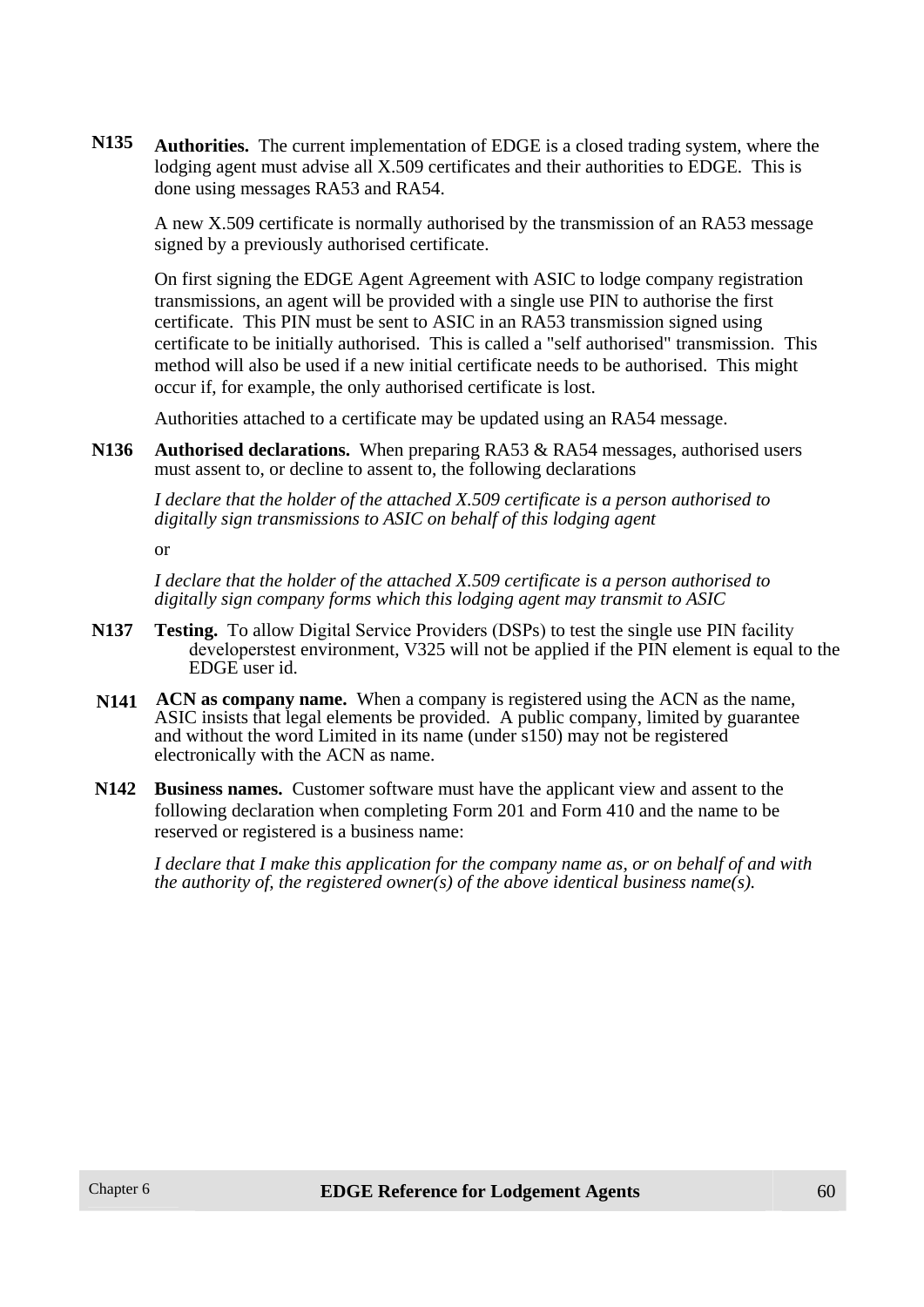**N143 Address Validation.** ASIC validates each address received using the Address Matching Approval System (AMAS).

AMAS has been developed by Australia Post to improve the quality of addressing. It is a software approval program that provides a standard by which to test and measure the quality of address matching software to correct and match addresses against the Postal Address File (PAF).

This validation process may cause the address transmitted to ASIC to be amended to conform with that contained on PAF. Consequently, the address held by ASIC may differ from that on the company records.

To check the address stored on ASIC's records, it is recommended that lodging parties use the Data Download (RA71) facility.

More information on AMAS and PAF may be found at www.auspost.com.au/futurepost/

AMAS and PAF are registered trademarks of the Australian Postal Corporation.

- **N145 Address suppression.** Persons who are entitled to have their usual residential address suppressed under section 205D(2) can only change their usual residential address or alternative address by lodging a paper Form 379 "Notice of change of residential address for persons entitled to use an alternative address". Please advise ASIC in writing if the suppression is no longer required.
- **N146 Correspondence.** Information that is returned by ASIC to the EDGE lodging party is called "correspondence". The correspondence is a PDF document that is attached to an RC05 message. The RC05 describes the type of message:

**BULLETIN** – an information bulletin for registered agents. This bulletin replaces the validation report message.

**CONFIRM** – a confirmation message.

**CS** – a Company Statement.

**INVSTMNT** – an Invoice Statement.

**LETTER** – a letter

**NOTICE** – a notice

**REQ** – a requisition notice.

**N147 Questions on Company Statement or Return of Particulars.** The Company Statement or Return of Particulars may also include specific questions that ASIC requires the company to answer, for example, if the company has fewer than the minimum number of directors a question will be included on the Company Statement to remind the company that this is a matter that needs attending to.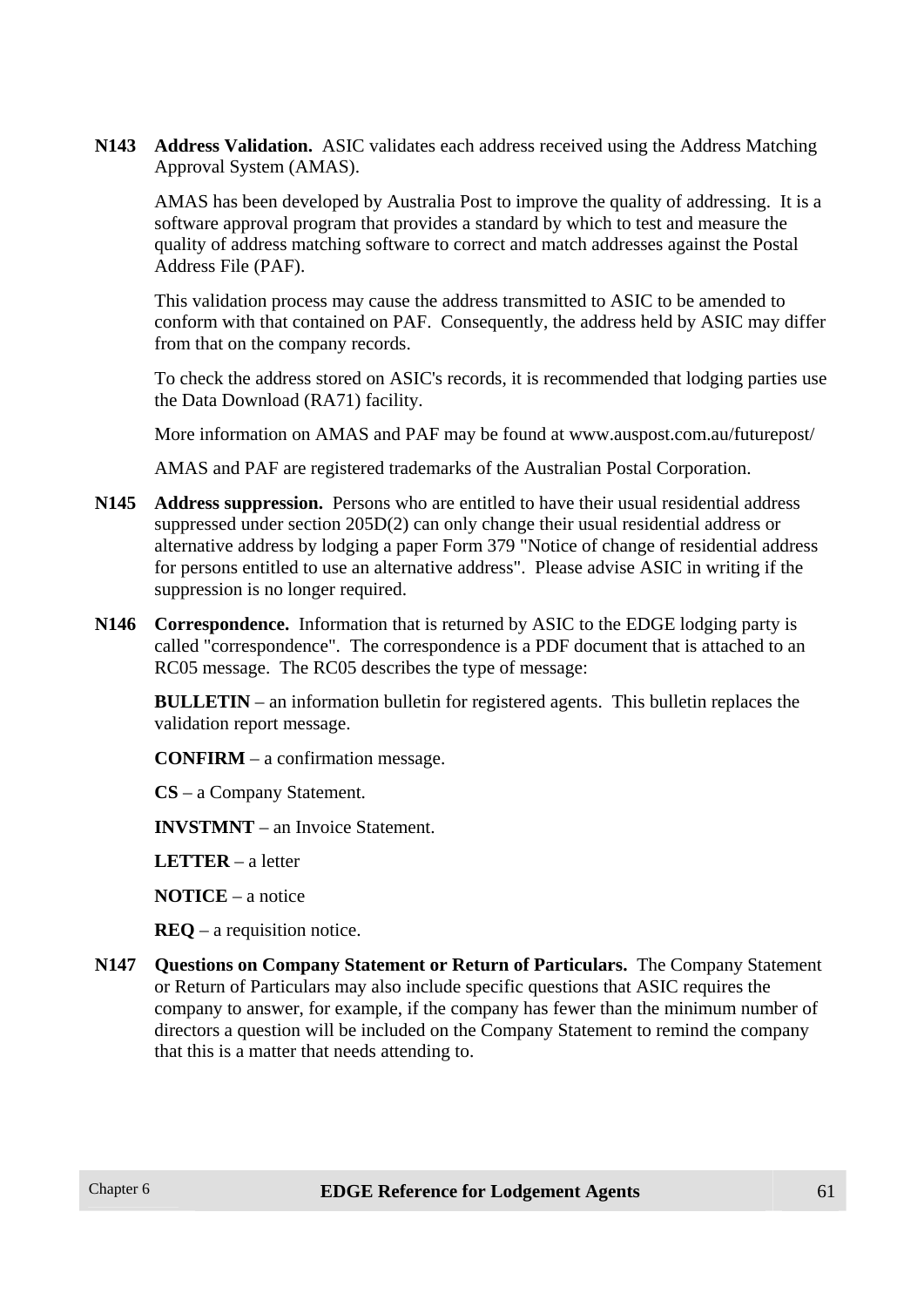**N148 Amendment to previously notified information.** An amendment to data occurs when the data shown on the Company Statement or Return of Particulars is incorrect, and the company wishes to correct ASIC's data. No date of change is entered for an amendment, so there is no late fee.

Whenever an amendment is notified, a freetext segment must be included on the Form explaining the circumstances of the correction.

All documents lodged notifying of an amendment will be queued for manual processing.

**N149 Notifying changes.** Changes to certain items included in the Annual Statement should normally be notified to ASIC on prescribed forms within specified times after they occur. These items are:

**Changes to the Registered Office Address** – Form 484 – 28 days

**Changes to the Principal Place of Business Address** – Form 484 – 28 days

**Changes to concessional fee details** – Form 484 – 28 days

**Changes to the Ultimate Holding Company** – Form 484 – 28 days

**Changes to company officers and particulars** (appointments/cessations, change to officer's address or name.) – Form 484 – 28 days

**Changes to share particulars** – Form 484 – 28 days

- **N150 Ultimate Holding Company registered in Australia.** Do not print on the form whether or not the member or ultimate holding company is registered in Australia.
- **N151 Terms of appointment of alternate directors.** Whenever a new alternate director is appointed, the terms of appointment of that alternate director must be set out in an annexure to the form. The terms of appointment must not be included if an alternate director is being ceased, changing name or address, or continuing.
- **N152 Declaration.** Information given in the Notice must be correct at the date the Notice is signed.
- **N153 Registered bodies.** Only a registered foreign company (FNOS) or registered Australian body (RACN) may lodge Form 489 or 490. Collectively these organisations are known as registered bodies. Registered foreign companies and registered Australian bodies are defined in section 9 of the *Corporations Act 2001*.
- **N154 Address of registered body.** A registered body must have a registered office to which all communications and notices may be addresses. Section 601CT refers.
- **N155 Office hours.** The registered office of a registered body must be open each business day from at least 10 am to 12 noon and from at least 2 pm to 4 pm. If a notice has been lodged specifying the opening hours, the office must be open for at least 3 hours between 9 am and 5 pm on each business day. Section 601CT refers.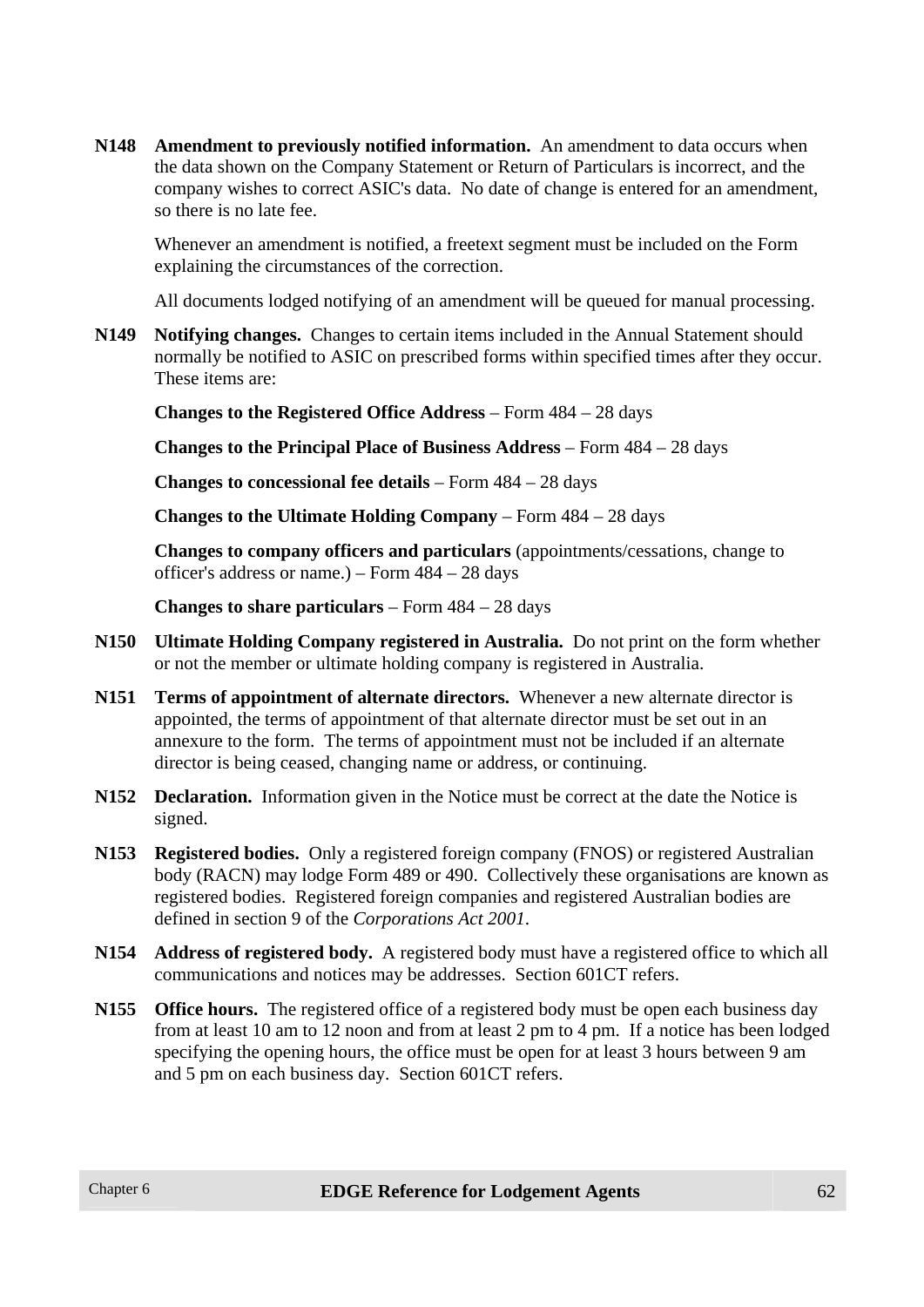- **N156 Solvency declaration.** If applicable, the company must make a declaration regarding solvency. There are three possible answers to the question of solvency:
	- 1. Directors have met and resolved the company is not solvent.
	- 2. Directors have not met and made any resolution as to the solvency of the company.
	- 3. Directors have met and resolved the company is solvent.

Responses 1 and 2 can be made in response to an annual review process.

Responses 1, 2 and 3 can be made in response to a Return of Particulars.

Section 348C refers.

**N157 Ultimate Holding Company.** Ultimate Holding Company (UHC) status codes:

**AP** – When a new UHC is appointed. The appointment date must be entered.

**CN** – When the current UHC changes name. The former name of the UHC must be entered. Note that no late fee is assessed for a change of UHC name.

**NO** – When ceasing the current UHC without appointing a new UHC. The cease date must be entered.

- **N158 Change in number of shares held.** Show the change in the number of shares held in a members holding. Where the number of shares held has increased since the previous notification to ASIC, provide a positive number. Where the number held has decreased, provide a negative number. For new holdings, the change should equal the number held. Where the number held has not changed, the change should be zero.
- **N159 Request for company details.** Valid request types are:

**AS** – Request to re-issue Annual Statement of Details (returned as Form 480)

**CS** – Request for current Company Statement (returned as RC05)

**DATA** – Request for Data Download (returned as RA72)

**ROP** – Request to re-issue Return of Particulars (returned as Form 482)

- **N160 New edits.** ASIC may need to introduce new edits without the advance notice of a new version of the specification. V999 will enable this. Where a V999 edit is invoked, we expect to provide sufficient additional lines of information to make the cause of the error obvious to an agent.
- **N161** Share reduction. Companies with more than one share member must have previously lodged a Form 2560 Notification of Reduction in Share Capital Details before the share cancellation can be processed.
- **N162 Share buy-back.** Either a Form 280 Notice of Meeting and Documents re Buy-back or a Form 281 Notice that Company Intends to Carry Out Buy-back must have been lodged with ASIC at least 14 days and no more than one year before the share buy-back can be processed.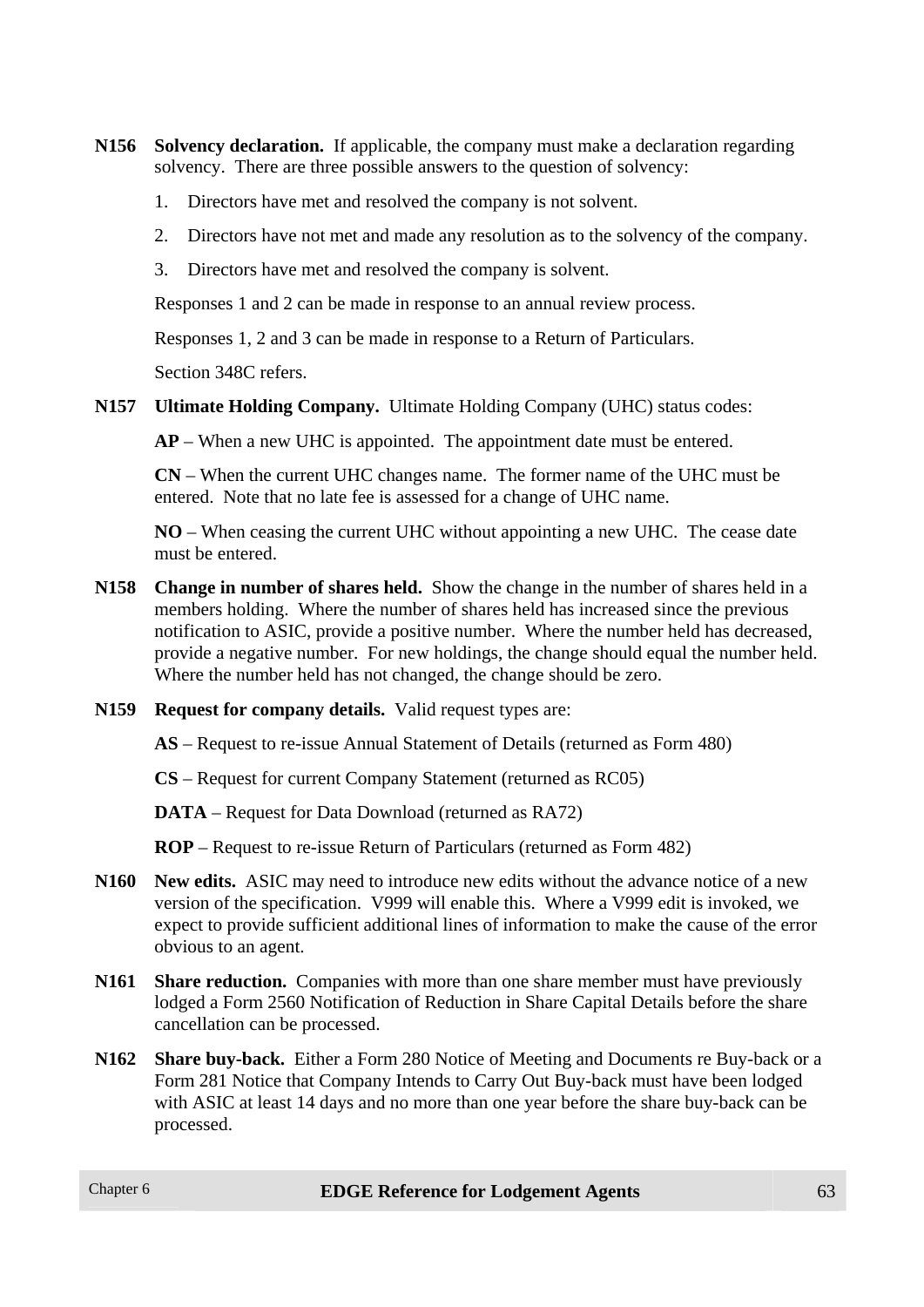- **N163 Extension of appointment of alternate director.** Whenever a new alternate director is appointed or if an alternate director is being appointed and ceased, the terms of appointment of that alternate director must be set out in an annexure to Form. The terms of appointment must not be included if an alternate director is being ceased, changing name or address, or continuing.
- **N164 Review date report.** The review date report will provide agents with information on those companies the agent represents that have a review date in the period entered.

No year is required to be entered since a company with a review date of 13 July 2003 will also have a review date of 13 July 2004, etc. The period entered should not be greater than one year.

Agents who represent a lot of companies should be aware that when the period entered is a full year the report will take longer to prepare.

**N165 Moving members into or out of the top 20.** When printing the paper Form, in the "top twenty" column:

if status  $= TA$  (add unchanged holding to top 20), print "Y"

if status  $= TR$  (remove unchanged holding from top 20), print "N"

otherwise, leave blank

- **N166 Country name.** Where the country name from ISO3166 exceeds 30 characters, it should be truncated to the first 30 characters of the name.
- **N167 Annual Review Invoice.** The annual review package (as a PDF file) includes an invoice/statement which describes the company's debt position. The invoice/statement will always contain the annual fee. It may also contain brought forward balances and line items for other fees.

Details of the annual review fee invoice are provided as structured data to assist customers who wish to export this data into an accounts payable system. If a Digital Service Provider (DSP) chooses to take advantage of this, they should also check whether the total amount owing on the invoice/statement contains other charges. If it does, the customers should be directed to print the invoice/statement and

pay other outstanding amounts immediately. **N168 Requisitions.** A requisitioned document is one received by ASIC (either on paper or electronically) that cannot be fully processed on the basis of the information contained in the Form. A requisition notice is sent to the lodging party describing the deficiencies. Form 902 is lodged to correct these deficiencies. When received by ASIC, the 902 is attached to the original document, and both the 902 and the original document are processed.

Form 492 can only be lodged against documents that have already been fully processed by ASIC.

**N169 Appointment and cessation of an officer.** An officeholder may be appointed and ceased on the same Form. The officeholder status for this action is AC. Unless the officer is an alternate director, the cease date must not be later than the date the Form is signed.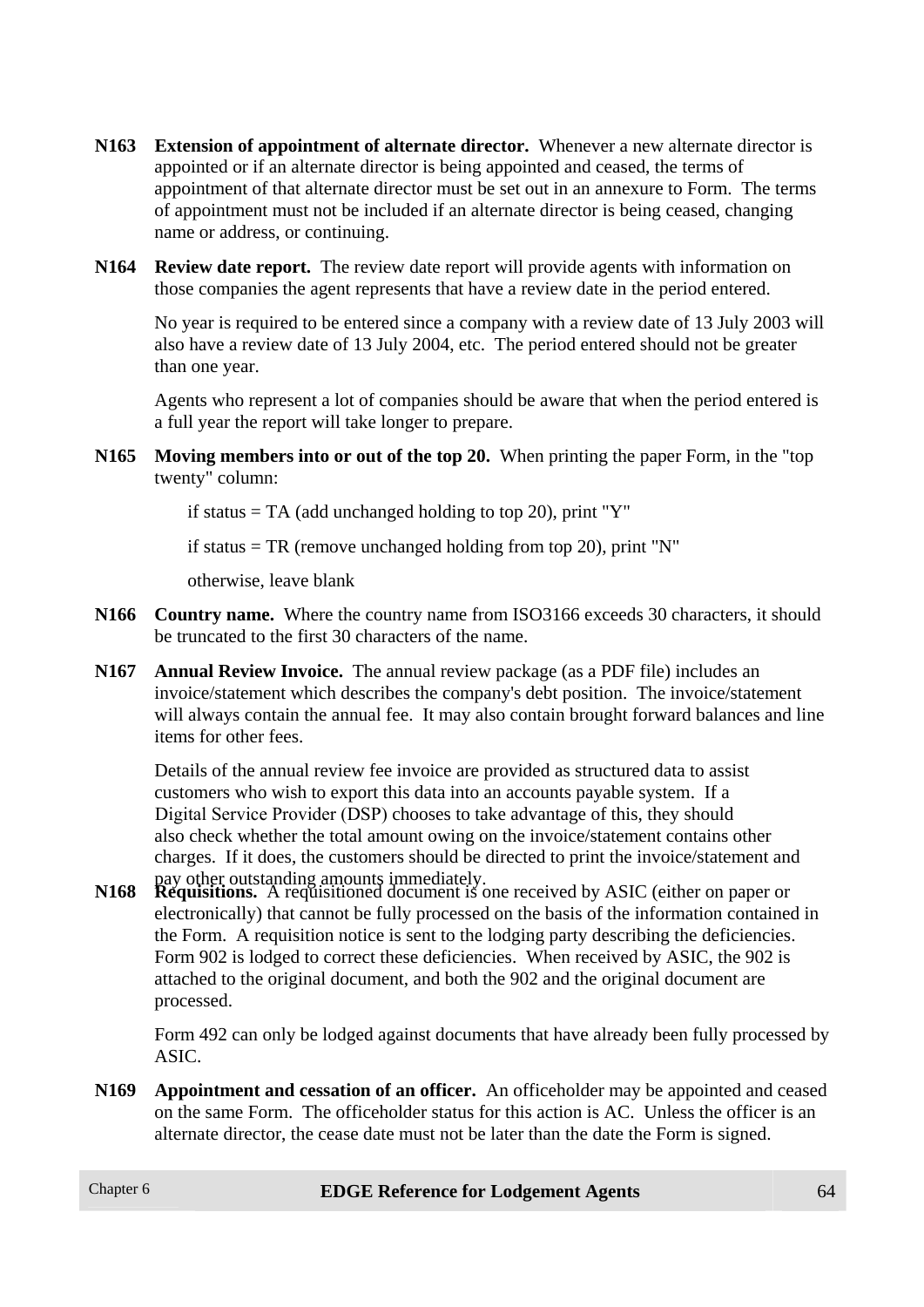**N170 Debt report for a company.** The Company Debt report for an individual company shows the debt details for a company that is linked to the agent requesting the report.

For companies to appear on these reports they must be already linked to the registered agent by either lodgement of form 362 or pre-CLERP7 form 361. ASIC updates customer records after 10 minutes so debt details will not be available if the RA63 is lodged immediately after the form 362.

Linked companies with zero debt balances will *not* appear in the report.

RA63 requests will be processed as they are received.

**N171 Debt report for all companies.** The Company Debt report for all companies shows the debt details for all companies linked to the requesting agent that have debt to ASIC.

For companies to appear on these reports they must be already linked to the registered agent by either lodgement of form 362 or pre-CLERP7 form 361. ASIC updates customer records after 10 minutes so debt details will not be available if the RA67 is lodged immediately after the form 362.

Linked companies with zero debt balances will *not* appear in the report.

RA67 requests will be queued and processed sequentially. There may be some delays in preparing reports if there is a heavy volume of requests at a particular time, especially for large agents

In order to prevent duplicate and unnecessary requests, a limit of two RA67 requests will be acceptable per calendar day.

**N172 Serial identifiers.** The X.509 specification requires each certificate to be uniquely identified with a serial identifier of type unbounded integer, which means the identifier must be numeric without length constraints. Because of the technology available in 1998, the ECR system was implemented with a limit of seventeen digits in the identifier.

ASIC has become aware that Verisign have started to produce some Gatekeeper compliant certificates with serial identifiers that are larger that 17 digits. If an ECR customer purchases such a certificate, then it will not be able to be used with ECR. Where the serial identifier of the certificate is greater than 17 characters long, the identifier must be included in the Serial Identifier 200 element of the ZXI segment.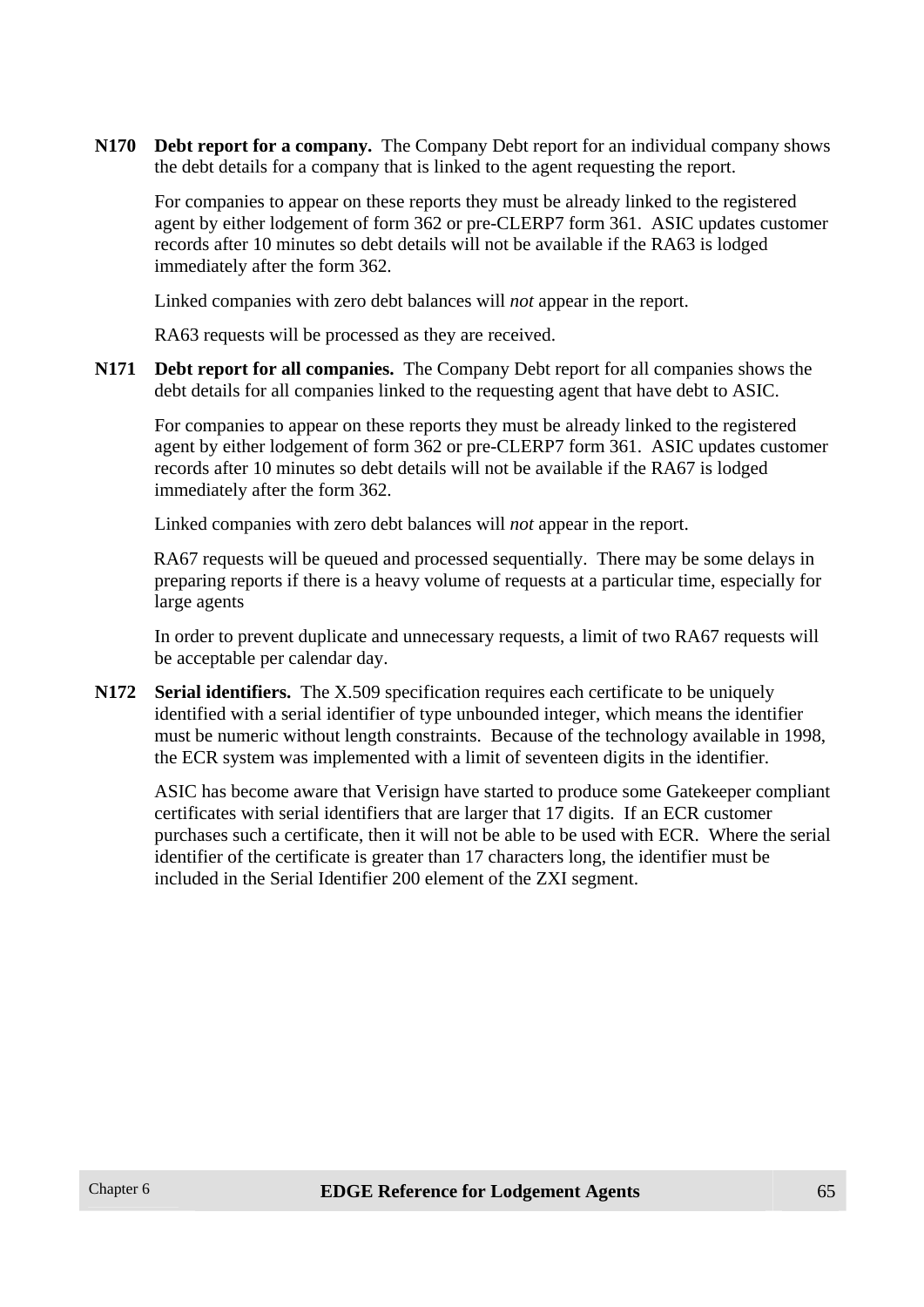**N173 Home unit company.** Software preparing Form 484 where the company commences as home unit company must have users assent to the following declaration:

The following declaration is made to support that this company is a special purpose company as defined in Regulation 3 of the Corporations (Review Fees) Regulations 2003.

(i) The company is the proprietor of land on which a building divided into separate residential areas and areas for common use is erected;

(ii) The members of the company are entitled, because of the shares they hold in the company, to the exclusive occupation of 1 or more of the residential areas and to the use of the common areas; and

(iii) The company only operates to facilitate and enforce the rights of company members in relation to exclusive occupation of the residential areas and to maintain the common areas.

**N174 Superannuation trustee company.** Software preparing Form 484 where the company commences as superannuation trustee company must have users assent to the following declaration:

The following declaration is made to support that this company is a special purpose company as defined in Regulation 3 of the Corporations (Review Fees) Regulations 2003.

(i) The constitution of this company prohibits distribution of the company's income or property to its members; and

(ii) The sole purpose of the company is to act as the trustee of a regulation superannuation fund within the meaning of section 19 of the Superannuation Industry (Supervision) Act 1993.

**N175 Charitable purposes company.** Software preparing Form 484 where the company commences as charitable purposes company must have users assent to the following declaration:

The following declaration is made to support that this company is a special purpose company as defined in Regulation 3 of the Corporations (Review Fees) Regulations 2003.

The constitution of this company:

(i) Requires the company to pursue charitable purposes only and to apply its income in promoting those purposes; and

(ii) Prohibits the company making distribution to its members and paying fees to its directors; and

(iii) Requires its directors to approve all other payments the company makes to them.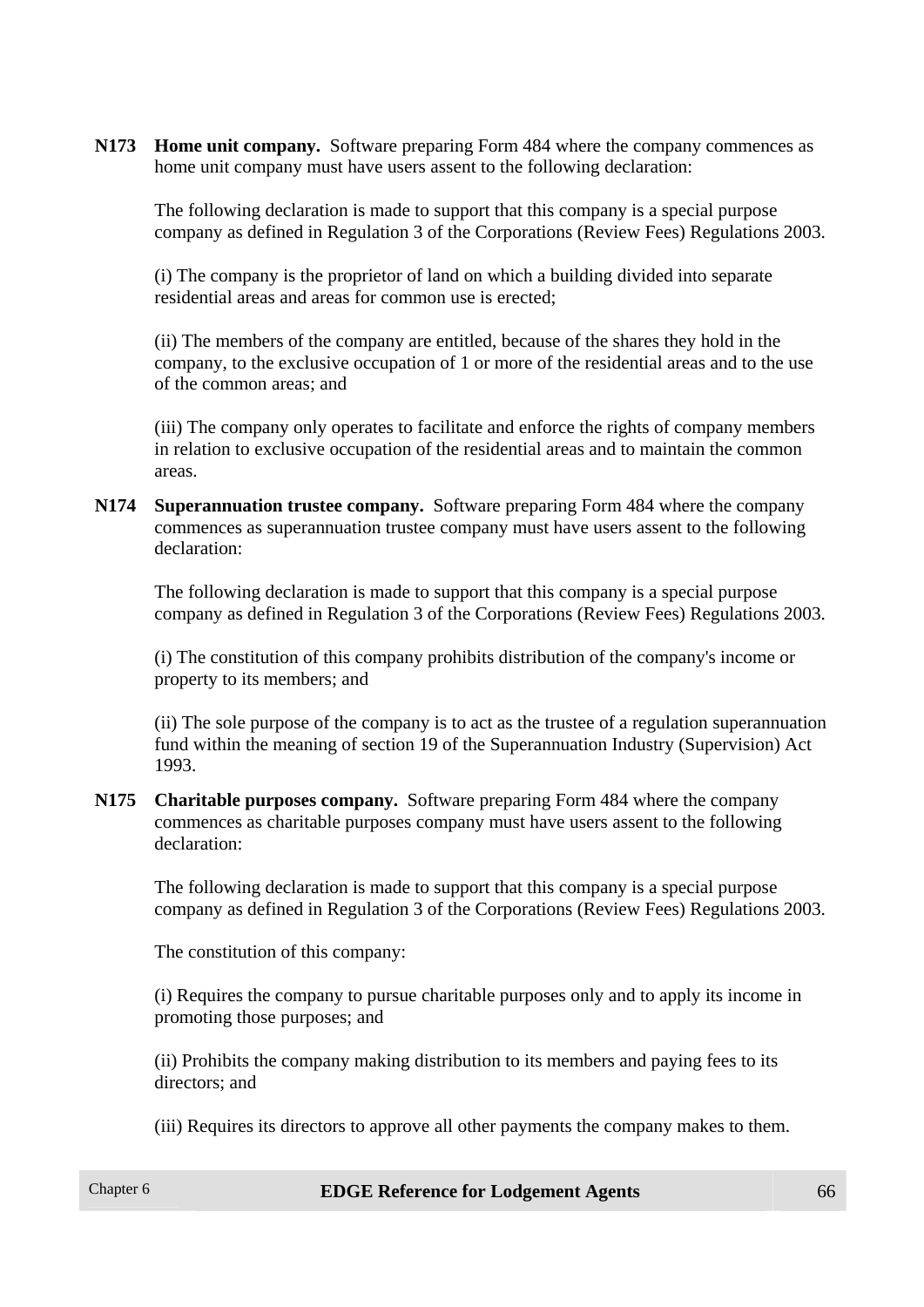- **N176 Cessation of officer.** A company must not lodge a form 484 Change to company details if the cessation of an officeholder has already been notified by lodgement of form 370 Notification by officeholder of resignation or retirement.
- **N177 Voluntary deregistration.** Form 6010 must be lodged on paper if:
	- A Form 519A "Filing of application for winding up order" or 519G "Application to wind up company under s.459P, 462 or 464" has been lodged within the 6 months prior to lodgement of the Form 6010; or
	- A Form CLP1 "Civil legal proceedings issued under s.1274 (11)" has been lodged within the 24 months prior to lodgement of the Form 6010 except where a related form CLPF "Civil Legal Proceedings Finalised" has been processed after the date of registration of Form CLP1.
- **N178 Voluntary deregistration.** The form 6010 cannot be lodged when the company has an outstanding debt with ASIC greater than \$38.00.
- **N179 Payment methods.** When lodging Form 205A, 410B, 410F or 6010 the agent must choose whether payment is by Direct Debit or by invoice. If Direct Debit is chosen the agent lodging the form must have previously arranged with ASIC to pay by this method.

When Direct Debit is chosen an INV message describing the transaction will be delivered to the agent. When the invoice payment method is chosen the Invoice will be issued on paper according to ASIC's regular cycle.

For Forms 205A, 410B and 410F, the RC05 containing the certificate or notice will be delivered separately.

- **N180 Voluntary deregistration.** The Form 6010 must be signed by the applicant for deregistration. For electronic lodgement the applicant must be either the company itself, in which case the signatory must be a current officer of the company, or the applicant may be a current director or alternate director of the company, in which case the director or alternate director must sign the form.
- **N181 Voluntary deregistration.** If the applicant is a person an address must be supplied. If the applicant is the company, no address should be supplied. The registered office address of the company is used as the applicant's address.
- **N182 Special purpose companies.** Software preparing Form 201 where the company nominates that they are a special purpose company must have users assent to the following declaration:

I DECLARE that this company is a special purpose company as defined under Regulation 3 of the Corporations (Fees) Regulations 2003.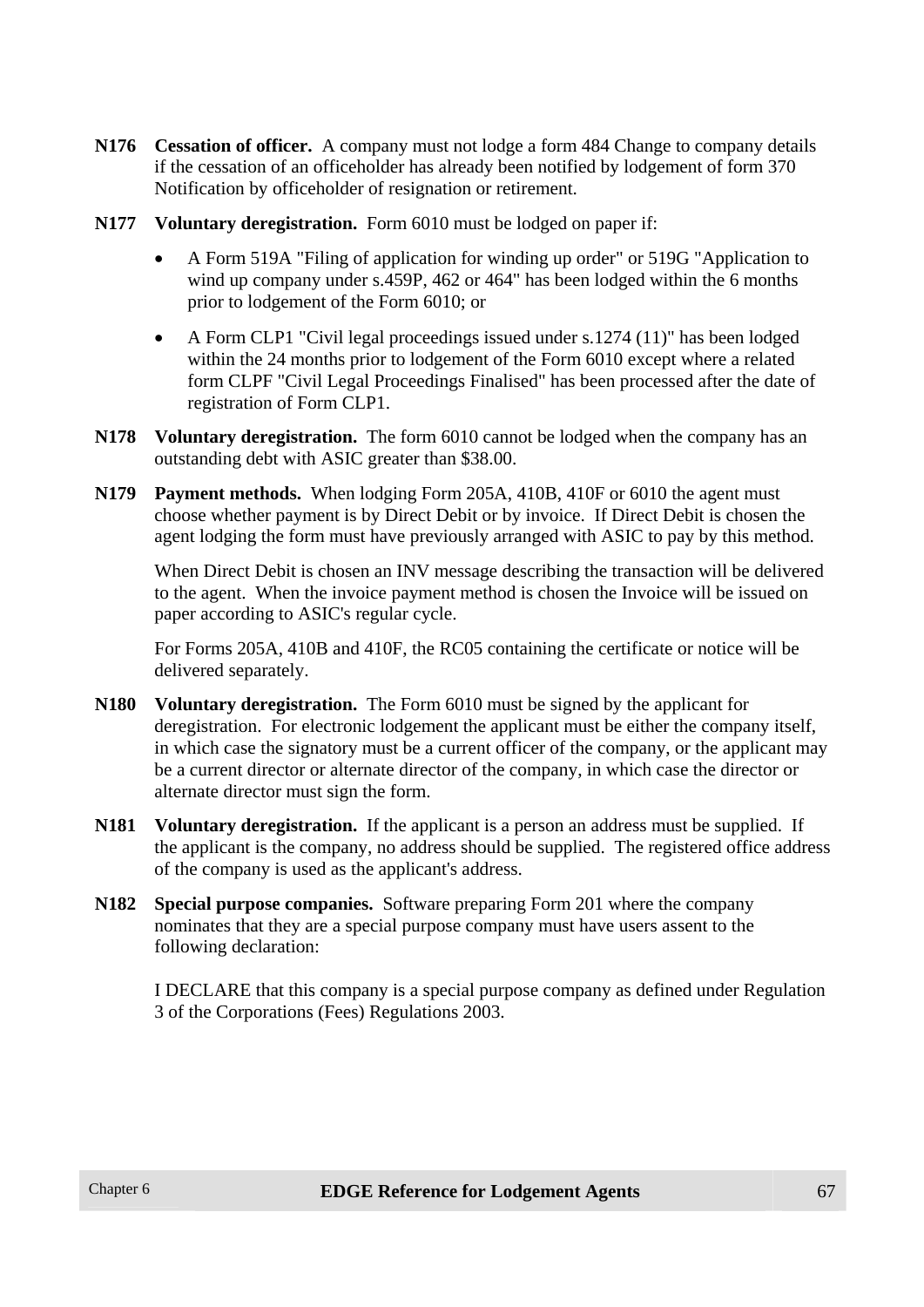**N183 Voluntary deregistration.** Software preparing Form 6010 must display the following text:

If your account shows a credit balance following approval of your Deregistration Application ASIC will issue a refund to your Registered Office or Postal Service address within the next 14 days, you do not need to contact ASIC.

Note that "your" refers to the company being deregistered, not to the agent lodging the form.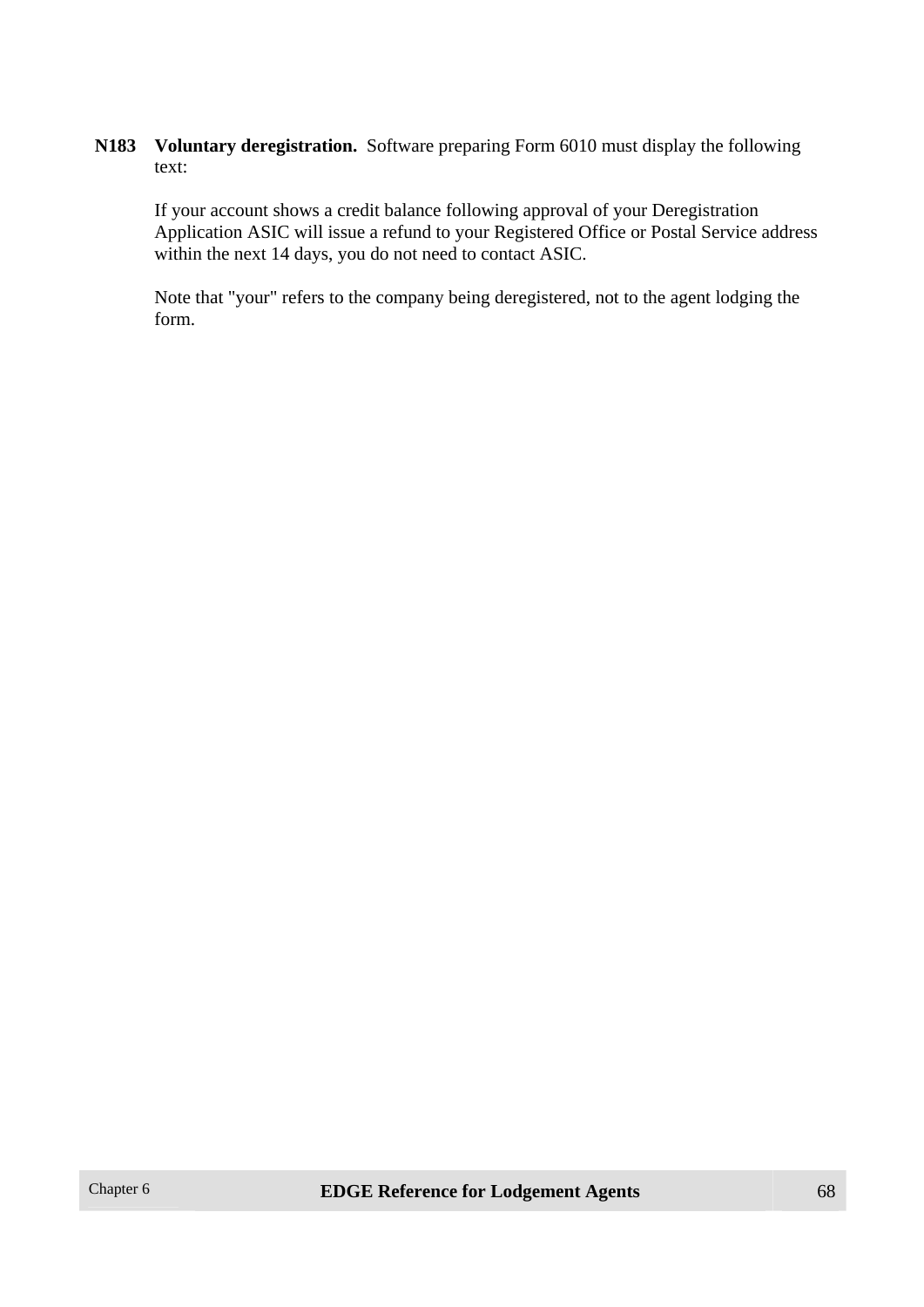# **Chapter 7 – EDGE forms**

#### **Schedule of EDGE forms – forms lodged**

The following message types and versions may be lodged onto the EDGE Mailbox.

| Form<br>code | Form description                                                                       | <b>Message</b><br>version | <b>Comments</b>                                                                         |
|--------------|----------------------------------------------------------------------------------------|---------------------------|-----------------------------------------------------------------------------------------|
| <b>TXID</b>  | Transmission control file                                                              | 5.00                      | Your software transmits a copy of this<br>file with every transmission. See page<br>71. |
| 201          | Application for registration as an<br>Australian company                               | 7.00                      | See page 71 and chapter 8.                                                              |
| 205A         | Notification of resolution - change<br>of name                                         | 1.00                      | See page 74.                                                                            |
| 361          | Registered agent ceasing to act for a<br>company                                       | 6.00                      | See page 75.                                                                            |
| 362          | Notification of appointment or<br>cessation of a registered agent by a<br>company      | 1.00                      | See page 75.                                                                            |
| 370          | Resignation of officeholder                                                            | 3.00                      | See page 76.                                                                            |
| 410          | Application for reservation of a<br>name                                               | 7.00                      | See page 76 and chapter 8.                                                              |
| 410B         | Application for reservation of a<br>name – change of name                              | 1.00                      | See page 77.                                                                            |
| 410F         | Application for reservation of a<br>name – extension of reservation                    | 1.00                      | See page 78.                                                                            |
| 484          | Change to company details                                                              | 2.00                      | See page 79.                                                                            |
| 485          | Statement in relation to company<br>solvency                                           | 2.00                      | See page 83.                                                                            |
| 489          | Notification of change of registered<br>office or office hours of a registered<br>body | 2.00                      | See page 83.                                                                            |
| 490          | Notification of change to<br>officeholders of a registered body                        | 2.00                      | See page 84.                                                                            |
| 492          | Notification of corrections                                                            | 1.00                      | See page 85.                                                                            |
| 902          | Notification of supplementary<br>information                                           | 4.00                      | See page 86.                                                                            |
| 6010         | Application for voluntary<br>deregistration of a company                               | 1.00                      | See page 87.                                                                            |
| <b>RA17</b>  | Request for data amendment report                                                      | 1.00                      | See page 87.                                                                            |
| <b>RA50</b>  | Request withdrawal of Form 201                                                         | 1.00                      | See page 88 and chapter 8.                                                              |
| <b>RA51</b>  | Request reprint of certificate                                                         | 7.00                      | See page 88 and chapter 8.                                                              |
| <b>RA52</b>  | Request account transaction listing                                                    | 3.00                      | See page 88 and chapter 8.                                                              |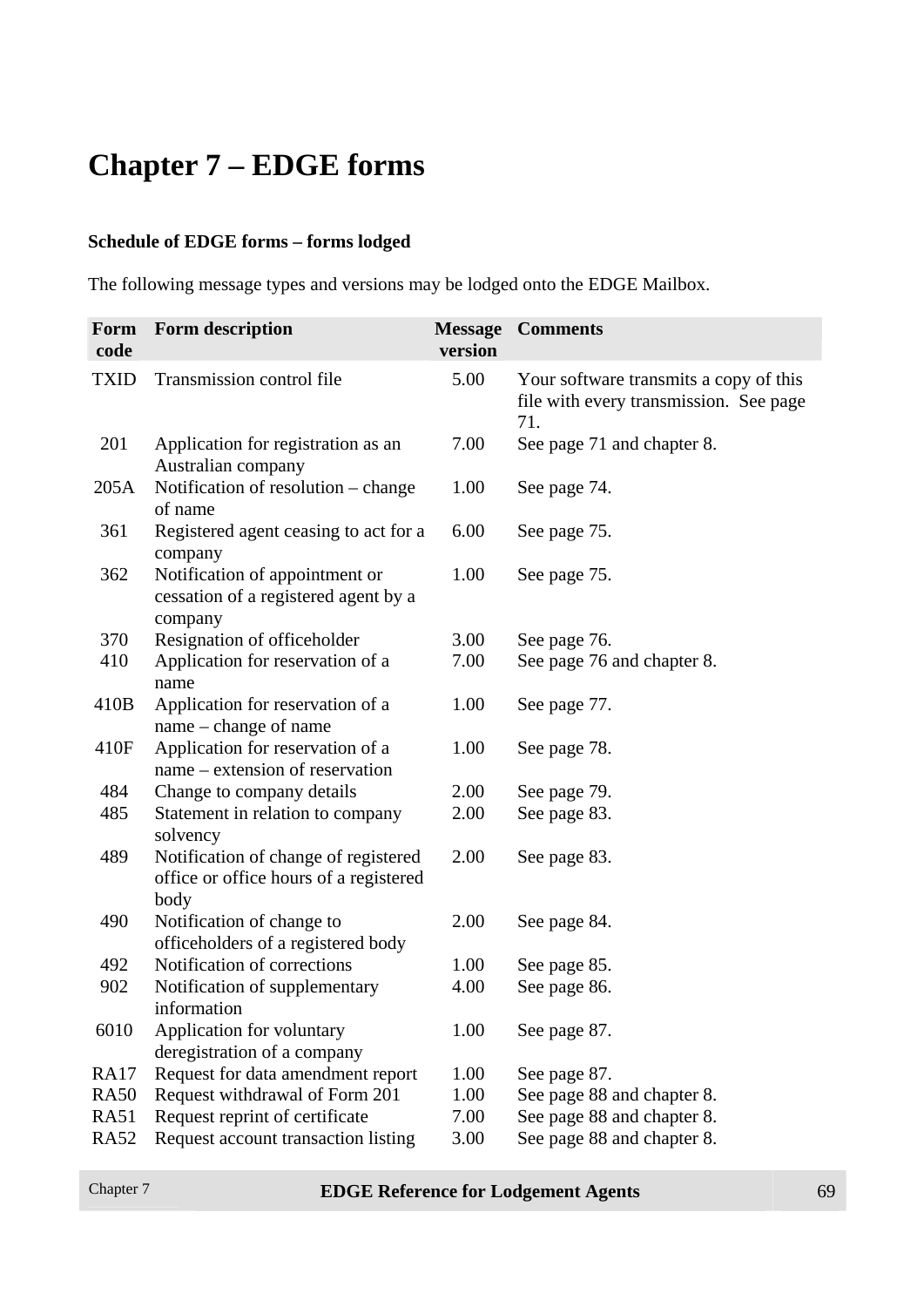| RA53        | Authorise X.509 certificate           | 7.00 | See page 89 and chapter 8. |
|-------------|---------------------------------------|------|----------------------------|
| <b>RA54</b> | Update X.509 certificate authorities  | 7.00 | See page 89 and chapter 8. |
| <b>RA58</b> | Request X.509 certificate authorities | 1.00 | See page 89 and chapter 8. |
|             | list                                  |      |                            |
| RA61        | Request review date report            | 1.00 | See page 90.               |
| <b>RA63</b> | Request company debt report for a     | 1.00 | See page 90.               |
|             | specified company                     |      |                            |
| RA65        | Request documents lodged report       | 1.00 | See page 90.               |
| RA67        | Request company debt report           | 1.00 | See page 91.               |
| <b>RA71</b> | Request for company details           | 3.00 | See page 91.               |
|             |                                       |      |                            |

#### **Schedule of EDGE forms – forms for collection**

The EDGE Mailbox may create the following message types and versions for collection by agents.

| Form<br>code | <b>Form description</b>                                          | <b>Message</b><br>version | <b>Comments</b>            |
|--------------|------------------------------------------------------------------|---------------------------|----------------------------|
| 480          | Annual statement                                                 | 2.00                      | See page 19.               |
| <b>RA18</b>  | Data amendment report                                            | 1.00                      | See page 19.               |
| <b>RA55</b>  | Company registration advice                                      | 7.00                      | See page 20 and chapter 8. |
| <b>RA56</b>  | Advice of ASIC processing status                                 | 7.00                      | See page 20 and chapter 8. |
| <b>RA57</b>  | Agent account transaction listing                                | 3.00                      | See page 20 and chapter 8. |
| <b>RA59</b>  | X.509 certificate authorities list                               | 1.00                      | See page 20 and chapter 8. |
| <b>RA62</b>  | Review date report                                               | 1.00                      | See page 20.               |
| <b>RA64</b>  | Company debt report for a specified<br>company                   | 1.00                      | See page 21.               |
| RA66         | Documents lodged report                                          | 1.00                      | See page 21.               |
| <b>RA68</b>  | Company debt report                                              | 1.00                      | See page 21.               |
| <b>RA72</b>  | Data download                                                    | 3.00                      | See page 21.               |
| <b>RC05</b>  | ASIC-generated correspondence and<br>Direct Debit payment advice | 1.00                      | See page 22.               |

#### **Form definitions**

The item number refers to the data item on the relevant EDGE form. If EDGE rejects a document, the item number and the identifying number of the validation test that failed appear on the *Validation Report.*

Test numbers shown in **bold type** (for example, **V044**) are the validation tests that are applied by the EDGE mailbox computer. Details of these tests are in Chapter 4.

Test numbers shown in plain type (for example, V091) are those that should have been applied by your corporate registry software before you transmitted a document. Details of these tests are in Chapter 5.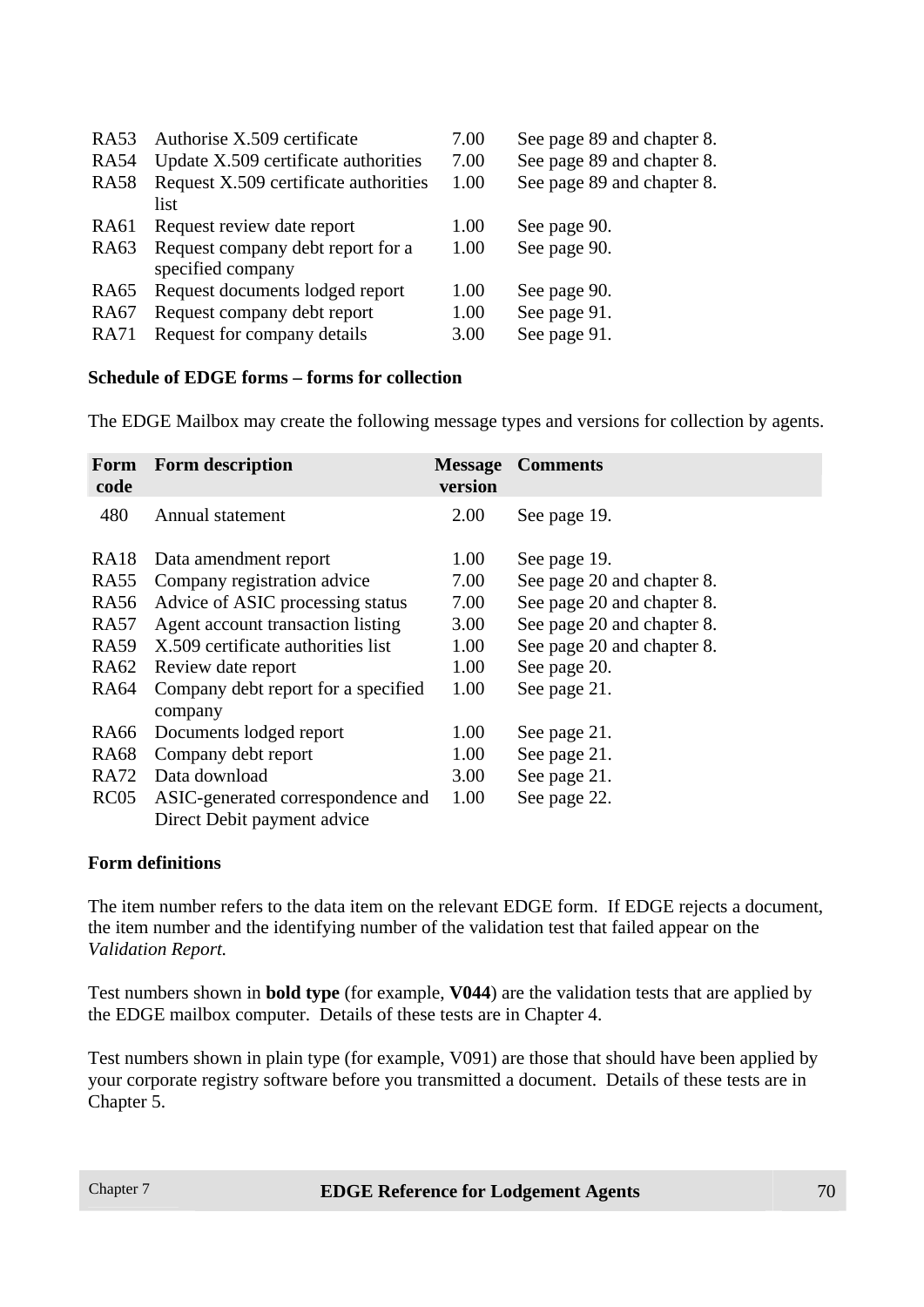If EDGE rejects a document because a test shown in Chapter 5 has failed, you should consult the documentation provided with your software or contact your Digital Service Provider. The notes column in each form refers to further detailed information in Chapter 6. This explains the reasons for the validation tests and often refers to the relevant section of the *Corporations Act 2001* or associated Regulations.

#### **Form TXID – Transmission control file – version 5.00**

The transmission control file is generated by your software and forms part of every transmission you send to EDGE.

|     | <b>Item Description</b>                      | <b>Tests</b> |      | <b>Notes</b>     |
|-----|----------------------------------------------|--------------|------|------------------|
| 01a | Registered agent number                      | V044         |      |                  |
|     | 01b Test transmission $(Y/N)$ ?              | V091         |      | N <sub>093</sub> |
|     | 01c Transmission date                        | V032         |      |                  |
|     | 01d Software registration number             | V024         | V042 | N <sub>049</sub> |
| 01e | Package software version identifier          |              |      |                  |
| 01f | EDGE document messages specification version | V019         |      |                  |
| 01g | Number of documents in transmission          |              |      |                  |

#### **Form 201 – Application for registration as an Australian company– version 7.00**

Details of the company you have registered plus details of the invoice raised is shown on an RA55. If you requested electronic delivery of the Certificate Of Registration, then the RA55 will also contain the Postscript or .PDF print stream containing the Certificate.

If the Form 201 cannot be fully processed automatically then an RA56 will be prepared to advise that the document will be manually processed.

|                 | <b>Item Description</b>                                | <b>Tests</b>      |                  | <b>Notes</b>      |                   |
|-----------------|--------------------------------------------------------|-------------------|------------------|-------------------|-------------------|
| 00a             | Signatory name                                         | V176              |                  |                   |                   |
| 00 <sub>b</sub> | Signatory role when applicant is an organisation       | V <sub>164</sub>  | V298             |                   |                   |
| 00c             | Date signed                                            | V032              | V <sub>163</sub> | N <sub>059</sub>  |                   |
|                 |                                                        | V117              |                  |                   |                   |
| 00d             | Confirms that declaration in N126 has been assented to | V <sub>006</sub>  |                  | N <sub>126</sub>  |                   |
| 01a             | Company name                                           | V276              | V511             | N <sub>0</sub> 03 | N <sub>120</sub>  |
|                 |                                                        | V280              | V516             |                   |                   |
| 01c             | Company type                                           | V <sub>0</sub> 25 | <b>V030</b>      |                   |                   |
| 01d             | Company class                                          | V <sub>0</sub> 27 | V327             | N <sub>005</sub>  | N <sub>0</sub> 73 |
|                 |                                                        | <b>V030</b>       |                  |                   |                   |
| 01e             | Company subclass                                       | <b>V030</b>       | V521             | N182              |                   |
|                 |                                                        | V520              |                  |                   |                   |
| 01f             | Does company wish to use ACN as company name?          | V <sub>091</sub>  | V363             |                   |                   |
|                 |                                                        | V323              |                  |                   |                   |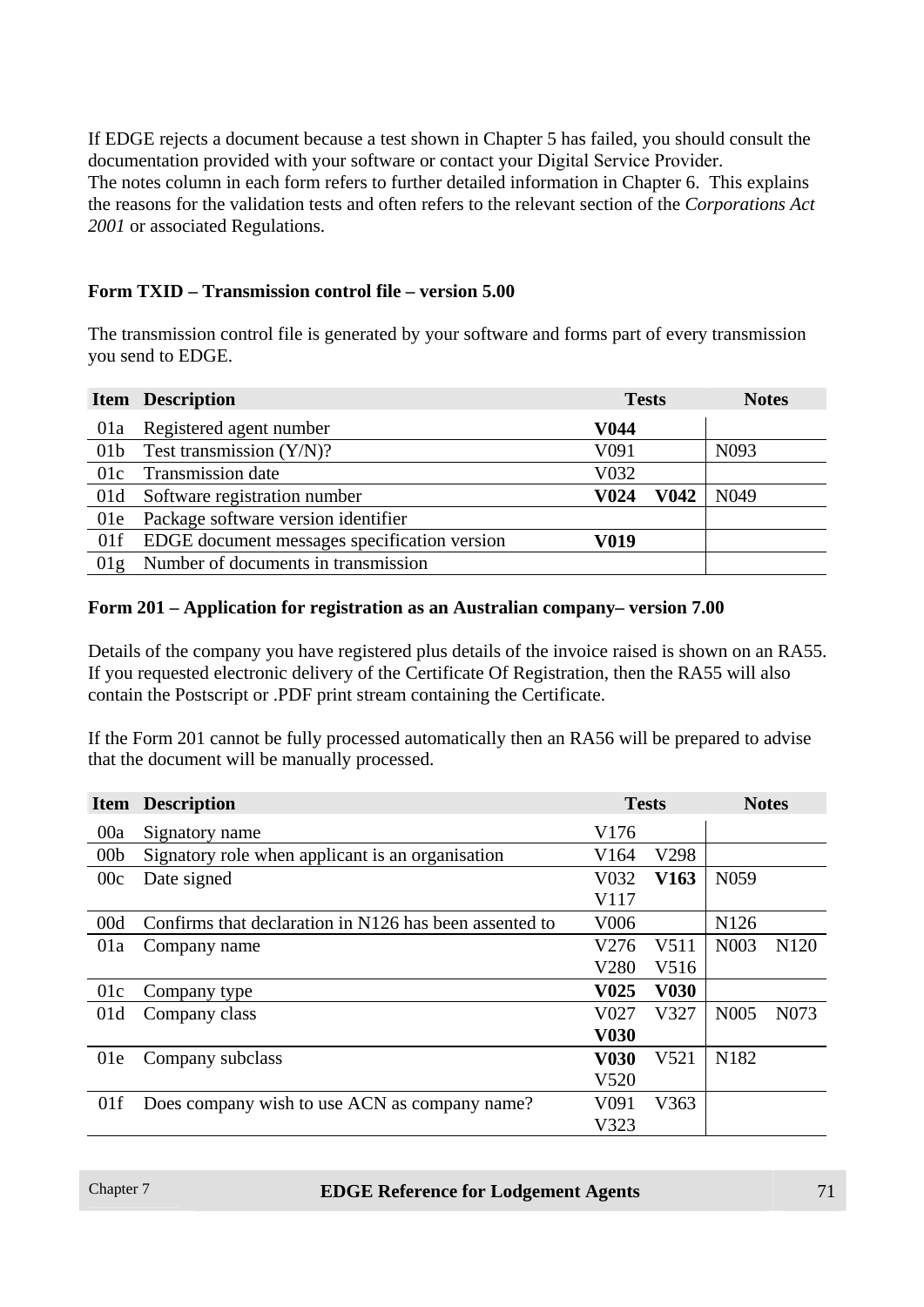| 01g             | Legal elements to be used if ACN is name                                             | V276<br>V282     | V324             | N120              | N <sub>141</sub> |
|-----------------|--------------------------------------------------------------------------------------|------------------|------------------|-------------------|------------------|
| 01 <sub>h</sub> | Will proposed company be governed by a constitution?                                 | V091             | V364             | N122              |                  |
|                 |                                                                                      | V094             | V549             |                   |                  |
|                 |                                                                                      | V277             |                  |                   |                  |
| 01j             | Will any shares be issued for a non-cash consideration?                              | V094             | V494             |                   |                  |
|                 |                                                                                      | V364             |                  |                   |                  |
| 01k             | Has proposed name been reserved by Form 410?                                         | V091             |                  |                   |                  |
| 011             | Is the proposed name identical to a registered business<br>name(s)?                  | V091             |                  |                   |                  |
| 01m             | Jurisdiction of registration                                                         | V033             |                  |                   |                  |
| 01 <sub>o</sub> | Are all officeholder addresses the usual residential address<br>of the officeholder? | V091             | V315             | N130              |                  |
| 02              | Name reserved by Form 410                                                            | V284             | V286             |                   |                  |
| 02              | Details of identical business names                                                  | V285             | V340             | N <sub>142</sub>  |                  |
| 02              | Amount of members guarantee                                                          | V268             | V269             | N119              |                  |
| 02a             | Applicant name if person                                                             | V176             | V270             |                   |                  |
| 02 <sub>b</sub> | Applicant name if organisation                                                       | V270             |                  |                   |                  |
| 02c             | Reservation document number                                                          | <b>V270</b>      | V271             |                   |                  |
| 02d             | Place of registration of business name                                               | V033             | V329             |                   |                  |
| 02e             | Registration number of business name                                                 | V329             |                  |                   |                  |
| 02h             | Amount of members guarantee                                                          |                  |                  |                   |                  |
| 03              | Standard hours (public companies)                                                    | V283             | V297             |                   |                  |
| 03              | Non-standard hours (public companies)                                                | V265             | V283             |                   |                  |
|                 |                                                                                      | V266             | V296             |                   |                  |
| 03c             | Registered office address                                                            | V040             | V492             | N <sub>023</sub>  |                  |
|                 |                                                                                      | V444             | V512             |                   |                  |
| 03d             | Will the company occupy the address?                                                 | V091             |                  | N024              |                  |
| 03e             | If not occupant, name of occupier                                                    | V122             |                  |                   |                  |
| 03f             | If not occupant, occupant consents?                                                  | V038             | V122             | N <sub>024</sub>  |                  |
|                 |                                                                                      | V091             |                  |                   |                  |
| 03g             | Address overridden?                                                                  | V091             | V395             |                   |                  |
| 03p             | Is the registered office open each business day from at                              | V091             |                  |                   |                  |
|                 | least 10 am to 12 noon and 2 pm to 4 pm?                                             |                  |                  |                   |                  |
| 03q             | Office hours time of opening                                                         | V058             |                  | N <sub>009</sub>  | N <sub>052</sub> |
| 03r             | Office hours time of closing                                                         | V043             | V058             | N009              | N052             |
| 04              | Principal place of business address in Australia                                     |                  |                  | N <sub>0</sub> 25 |                  |
| 04c             | Address overridden?                                                                  | V091             | V395             |                   |                  |
| 04d             | Address of principal place of business                                               | V040             | V492             |                   |                  |
|                 |                                                                                      | V444             | V512             |                   |                  |
| 05              | Ultimate holding company                                                             |                  |                  | N026              |                  |
| 05a             | Name of ultimate holding company                                                     | V <sub>097</sub> |                  | N <sub>063</sub>  |                  |
| 05 <sub>b</sub> | ACN/ARBN of ultimate holding company                                                 | <b>V050</b>      | V <sub>051</sub> | N <sub>063</sub>  |                  |
| 05c             | Place of incorporation                                                               | V418             | V421             | N <sub>028</sub>  |                  |
|                 |                                                                                      | V420             |                  |                   |                  |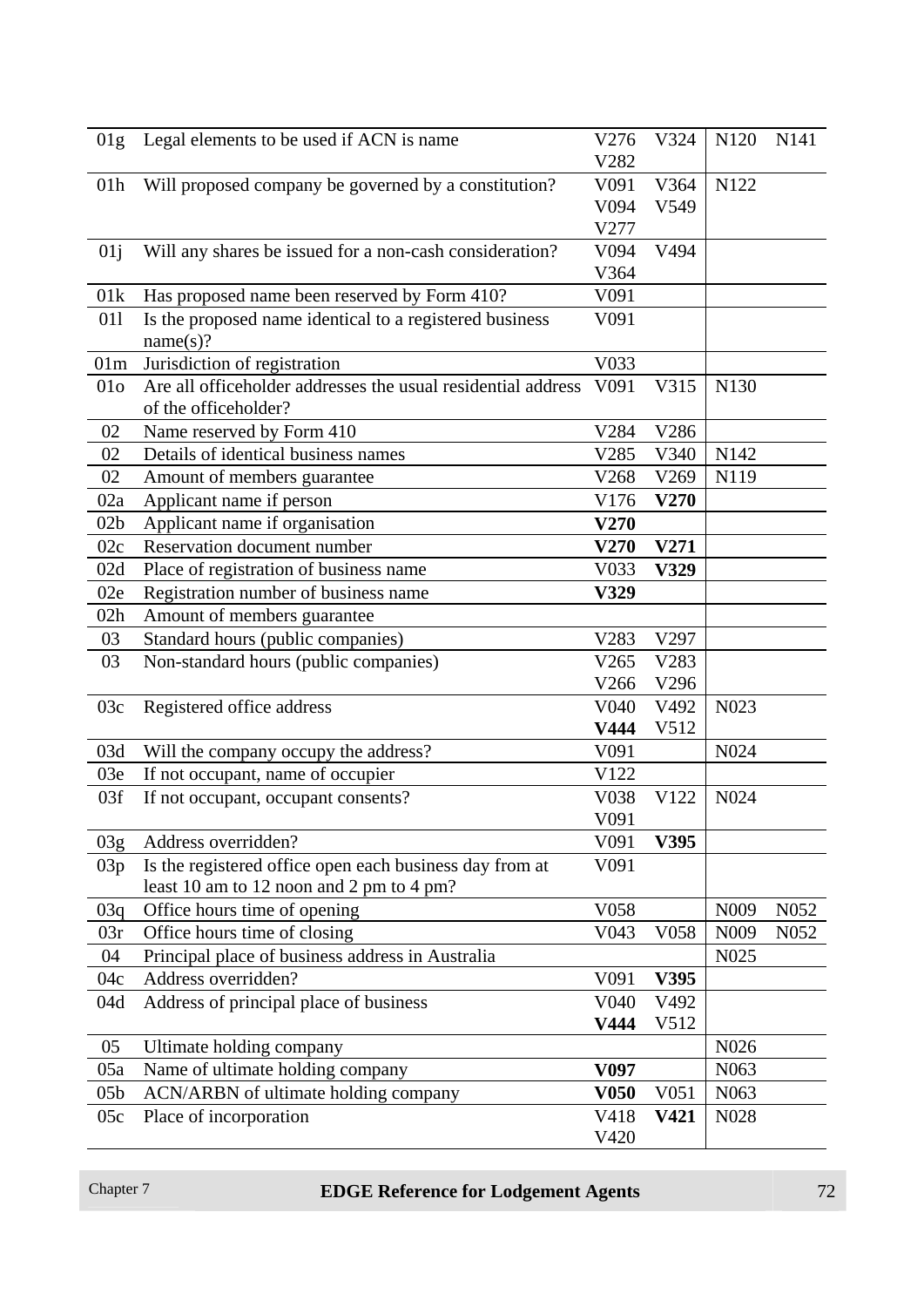| 05d             | ABN of ultimate holding company                                            | V396              |                  |                  |                  |
|-----------------|----------------------------------------------------------------------------|-------------------|------------------|------------------|------------------|
| 06              | Officer details                                                            | V059              | V <sub>147</sub> | N <sub>040</sub> | N <sub>099</sub> |
|                 |                                                                            | V145              | V349             | N086             | N101             |
|                 |                                                                            | V146              |                  | N094             |                  |
| 06              | Offices held                                                               | V302              | V303             |                  |                  |
| 06c             | Name of officer                                                            | V176              |                  |                  |                  |
| 06d             | Birth details of officer                                                   | V066              | V157             | N <sub>069</sub> |                  |
|                 |                                                                            | V131              | V261             |                  |                  |
| 06h             | Officer's address                                                          | V382              | V512             | N010             | N <sub>145</sub> |
|                 |                                                                            | V444              |                  |                  |                  |
| 06i             | Address overridden?                                                        | V091              | V395             |                  |                  |
| 06j             | Former name of officer                                                     | V153              | V176             |                  |                  |
| 06k             | Office to be held - that is, DIR or SEC                                    | V011              |                  | N041             |                  |
| 07              | Share structure                                                            | <b>V085</b>       | V258             | N070             |                  |
| 07a             | Share class code                                                           | V087              | V455             | N042             |                  |
|                 |                                                                            | V426              |                  |                  |                  |
| 07 <sub>b</sub> | Full title of share                                                        |                   |                  | N042             |                  |
| 07d             | Total number issued                                                        | V518              |                  |                  |                  |
| 07f             | Total amount paid                                                          | V517              |                  |                  |                  |
| 07g             | Total amount unpaid                                                        | V517              |                  |                  |                  |
| 08              | Share members                                                              | V <sub>0</sub> 85 | V258             |                  |                  |
| 08a             | Share class code                                                           |                   |                  |                  |                  |
| 08 <sub>b</sub> | Number agreed to be taken up                                               | V518              |                  |                  |                  |
| 08c             | Are shares fully paid?                                                     | V091              |                  |                  |                  |
| 08d             | Is member the beneficial owner?                                            | V091              |                  | N <sub>046</sub> |                  |
| 08f             | Total amount paid/taken to be paid                                         | V517              |                  |                  |                  |
| 08 <sub>g</sub> | Total amount unpaid                                                        | V517              |                  | N124             |                  |
| 08m<br>08n      | Amount paid/taken to be paid per share<br>Amount due and payable per share | V517<br>V517      |                  | N124             |                  |
| 08 <sub>o</sub> |                                                                            | V100              |                  |                  |                  |
| 08p             | Member name (if person)<br>Member name (if organisation)                   | V <sub>097</sub>  | V176<br>V101     | N <sub>063</sub> |                  |
| 08q             | Member ACN/ARBN (if organisation)                                          | V <sub>050</sub>  | V369             | N <sub>063</sub> |                  |
|                 |                                                                            | V <sub>051</sub>  | V376             |                  |                  |
| 08r             | Member's address                                                           | V444              |                  |                  |                  |
| 08s             | Does the member organisation have an ACN or ARBN?                          | V <sub>091</sub>  | V375             | N144             |                  |
|                 |                                                                            | V370              |                  |                  |                  |
| 08u             | Address overridden?                                                        | V091              | V395             |                  |                  |
| 09a             | Name of applicant (if person)                                              | V176              | V307             |                  |                  |
| 09 <sub>b</sub> | Name of applicant (if organisation)                                        | V <sub>097</sub>  | V308             |                  |                  |
| 09c             | ACN/ARBN of applicant (if organisation)                                    | V <sub>050</sub>  | V308             |                  |                  |
|                 |                                                                            | V <sub>051</sub>  |                  |                  |                  |
| 09d             | Applicant's address                                                        |                   |                  |                  |                  |
| 10a             | Request application be manually reviewed                                   | V315              |                  | N <sub>130</sub> |                  |
| 10 <sub>b</sub> | Has ministerial consent been granted for use of proposed                   |                   |                  | N <sub>123</sub> |                  |
|                 | name                                                                       |                   |                  |                  |                  |

# **Chapter 7 EDGE Reference for Lodgement Agents PHS EDGE Reference for Lodgement Agents PHS PHS PHS**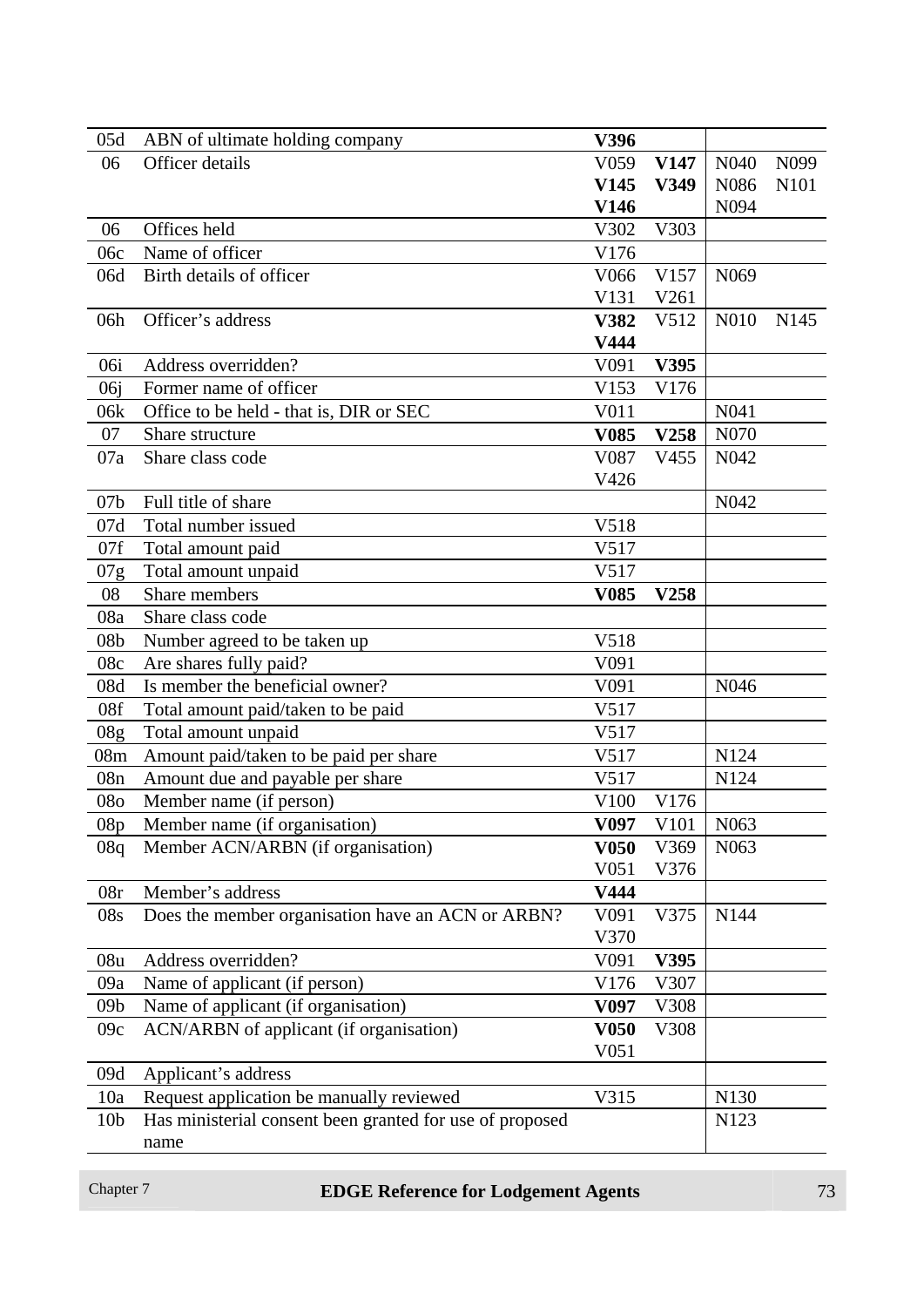| 10c             | Registration Certificate delivery option           | V304             |      |                  |
|-----------------|----------------------------------------------------|------------------|------|------------------|
| 10 <sub>e</sub> | Text in support of application                     | V342             | V343 | N <sub>130</sub> |
| 11              | Non-share members                                  | V268             | V269 |                  |
| 11a             | Non-shareholding member name (if person)           | V176             | V497 |                  |
| 11 <sub>b</sub> | Non-shareholding member name (if organisation)     | V097             | V498 |                  |
| 11c             | Non-shareholding member ACN/ARBN (if organisation) | <b>V050</b>      | V499 |                  |
|                 |                                                    | V <sub>051</sub> | V500 |                  |
| 11d             | Non-shareholding member's address                  | <b>V382</b>      |      | N <sub>145</sub> |
| 11e             | Does the member organisation have an ACN or ARBN?  | V091             | V502 |                  |
|                 |                                                    | V501             |      |                  |
| 11f             | Address overridden?                                | V091             | V395 |                  |

#### **Form 205A – Notification of resolution – change of name – version 1.00**

If the resolution to change company name is accepted, an RC05 ASIC-generated correspondence will be returned. The RC05 will include a PDF of the change of name certificate. If the change of name cannot be accepted or if it has queued for manual processing, the RC05 will include a PDF notice describing this.

If the Direct Debit payment method has been chosen, an INV fee advice notice message will also be returned. This message will confirm the Direct Debit details. If Direct Debit is not chosen, a paper invoice will be issued according to the usual invoice cycle.

|                 | <b>Item Description</b>                                    | <b>Tests</b>      |                  | <b>Notes</b>     |                   |
|-----------------|------------------------------------------------------------|-------------------|------------------|------------------|-------------------|
| 00a             | Signing officer name                                       | V165              |                  |                  |                   |
| 00 <sub>b</sub> | Signing officer company office                             | V299              |                  |                  |                   |
| 00c             | Date signed                                                | V117              | V <sub>163</sub> | N <sub>059</sub> |                   |
| 00d             | Declares that the information provided is true and correct | V006              |                  |                  |                   |
| 01a             | Current registered company name                            | V097              |                  |                  |                   |
| 01 <sub>b</sub> | <b>ACN</b>                                                 | V <sub>0</sub> 25 | V <sub>051</sub> |                  |                   |
|                 |                                                            | <b>V050</b>       | <b>V522</b>      |                  |                   |
| 01c             | Payment method                                             | V <sub>525</sub>  | V526             | N179             |                   |
| 01d             | Subject of resolution                                      | V533              |                  |                  |                   |
| 02a             | Date of meeting                                            | V <sub>0</sub> 02 | V117             |                  |                   |
|                 |                                                            | <b>V005</b>       |                  |                  |                   |
| 02g             | Special resolution                                         | V534              |                  |                  |                   |
| 02h             | Text of special resolution                                 |                   |                  |                  |                   |
| 03a             | New name (including legal elements)                        | V276              | V511             | N <sub>120</sub> | N <sub>1</sub> 33 |
|                 |                                                            | V280              | V516             |                  |                   |
| 03d             | Does company wish to use ACN as new company name?          | V <sub>091</sub>  | V537             |                  |                   |
|                 |                                                            | V536              |                  |                  |                   |
| 03e             | If ACN as name, the legal elements to be used              | V276              | V539             | N120             | N <sub>141</sub>  |
|                 |                                                            | V538              |                  |                  |                   |
| 03f             | Has proposed name been reserved for this body by           | V091              |                  |                  |                   |
|                 | lodgement of Form 410                                      |                   |                  |                  |                   |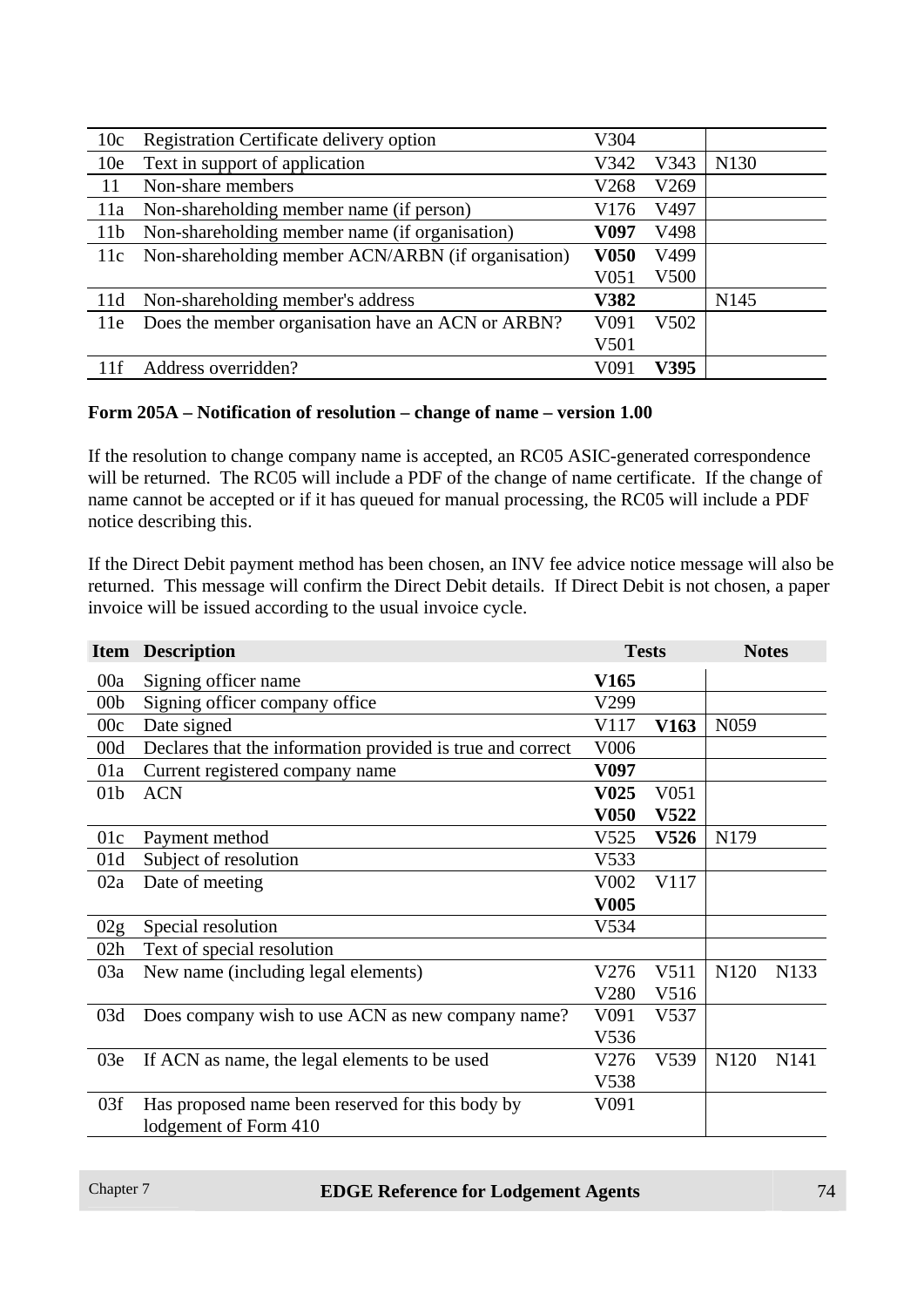| 03g             | Is the proposed name identical to a registered business<br>name(s)? | V <sub>091</sub> |             |                  |
|-----------------|---------------------------------------------------------------------|------------------|-------------|------------------|
| 04              | Name reservation details                                            | V540             | V541        |                  |
| 04c             | Reservation document number                                         | <b>V270</b>      | <b>V271</b> |                  |
| 05              | Identical business names                                            | V542             | V543        | N <sub>142</sub> |
| 05a             | Place of registration of business name                              | V033             | <b>V329</b> |                  |
| 05 <sub>b</sub> | Registration number of business name                                | V329             |             |                  |
| 10a             | Request application be manually reviewed                            | V <sub>551</sub> |             |                  |
| 10 <sub>e</sub> | Text in support of application, to be considered in manual          | V342             | V343        |                  |
|                 | review                                                              |                  |             |                  |

#### **Form 361 – Notification of a registered agent ceasing to act for a company – version 6.00**

A Form 361 enables an agent to cease companies from the list of companies linked to that agent. Form 361 must be signed by the registered agent, not by an officer of the company or companies referred to in the form.

If your software allows it, you can include up to 99 companies on one Form 361.

|                 | <b>Item Description</b>                                | <b>Tests</b>      |                  | <b>Notes</b>      |
|-----------------|--------------------------------------------------------|-------------------|------------------|-------------------|
| 00a             | Signing officer name                                   |                   |                  |                   |
| 00 <sub>b</sub> | Signing officer company office                         | V175              |                  |                   |
| 00c             | Date signed                                            | V117              | V <sub>163</sub> | N <sub>059</sub>  |
| 00d             | Declares agent is authorised to give notice            | V006              |                  |                   |
| 00e             | Declares that the information in this form is true and | V006              |                  |                   |
|                 | complete                                               |                   |                  |                   |
| 02a             | Company name                                           | V097              |                  | N <sub>0</sub> 03 |
| 02 <sub>b</sub> | <b>ACN</b>                                             | <b>V017</b>       | <b>V051</b>      | N004              |
|                 |                                                        | V <sub>0</sub> 25 | <b>V228</b>      |                   |
|                 |                                                        | <b>V050</b>       | V229             |                   |

#### **Form 362 – Notification of appointment or cessation of a registered agent by a company – version 1.00**

A Form 362 enables a company to appoint or cease a registered agent. A current officer of the company must sign this form.

|                 | <b>Item</b> Description                                |                  | <b>Tests</b> | <b>Notes</b>      |
|-----------------|--------------------------------------------------------|------------------|--------------|-------------------|
| 00a             | Signing officer name                                   | V <sub>165</sub> |              |                   |
| 00 <sub>b</sub> | Signing officer company office                         | V299             |              |                   |
| 00c             | Date signed                                            | V117             | V163         | N <sub>059</sub>  |
| 00e             | Declares that the information in this form is true and | V <sub>006</sub> |              |                   |
|                 | complete                                               |                  |              |                   |
| 02a             | Company name                                           | V097             |              | N <sub>00</sub> 3 |
| 02 <sub>b</sub> | <b>ACN</b>                                             | V017             | V050         | N <sub>004</sub>  |
|                 |                                                        | V025             | V051         |                   |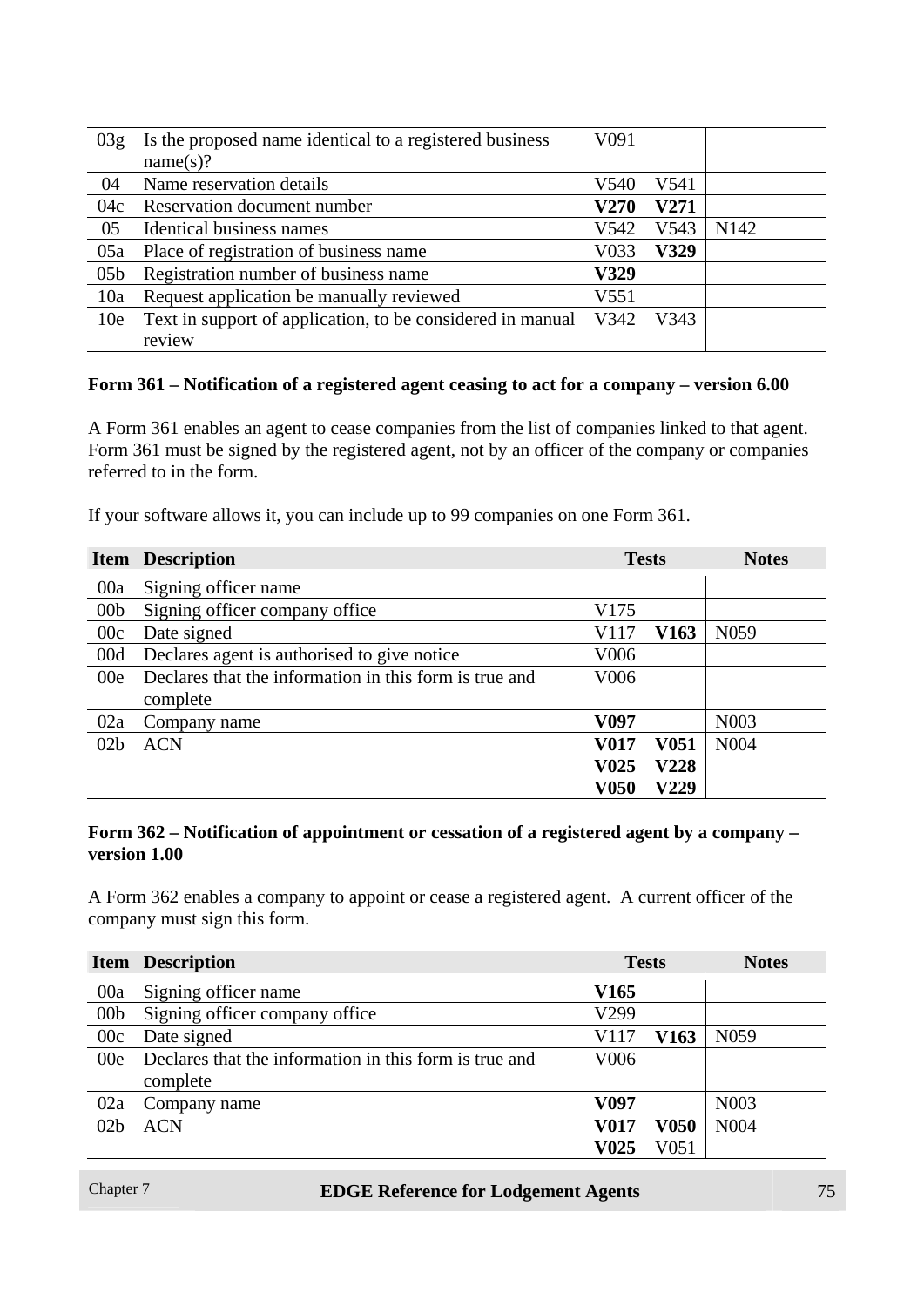| 02c | Add (A) or cease (C) agent for this company | 167<br>.UZ |  |
|-----|---------------------------------------------|------------|--|
|-----|---------------------------------------------|------------|--|

#### **Form 370 – Resignation of office holder – version 3.00**

A resigning or retiring company director, alternate director or secretary has the option to use Form 370 to notify ASIC of their retirement or resignation. Note that Form 370 is lodged by the office holder on his or her own behalf and not by the company for the office holder. The Form 370 does not need to be lodged if a Form 484 has already been lodged notifying the same change. The Form 370 is signed by the retiring officer, and must be accompanied by a copy of the letter of resignation in an annexure.

|                 | <b>Item Description</b>                               | <b>Tests</b>      |                  | <b>Notes</b>      |                  |
|-----------------|-------------------------------------------------------|-------------------|------------------|-------------------|------------------|
| 00a             | Signing officer name                                  | V176              | V237             |                   |                  |
| 00 <sub>b</sub> | Signing officer company office                        | V237              |                  | N <sub>041</sub>  | N <sub>096</sub> |
| 00c             | Date signed                                           | <b>V005</b>       | V117             | N <sub>059</sub>  |                  |
|                 |                                                       | V032              | V <sub>163</sub> |                   |                  |
| 00d             | Declares that the information on the form is true and | V006              |                  |                   |                  |
|                 | correct                                               |                   |                  |                   |                  |
| 01a             | Company name                                          | V <sub>097</sub>  |                  | N <sub>00</sub> 3 |                  |
| 01 <sub>b</sub> | <b>ACN</b>                                            | <b>V017</b>       | <b>V050</b>      | N004              | N <sub>095</sub> |
|                 |                                                       | V <sub>0</sub> 25 | V <sub>051</sub> |                   |                  |
| 06              | Resigning officeholder                                |                   |                  | N094              | N176             |
| 06a             | Status of officer (cease)                             | V235              |                  | N <sub>078</sub>  |                  |
| 06c             | Name of officer                                       | V176              | V476             |                   |                  |
| 06d             | Birth details of officer                              | V <sub>066</sub>  | V <sub>157</sub> |                   |                  |
|                 |                                                       | V131              | V476             |                   |                  |
| 06j             | Former name of officer                                | V153              | V176             |                   |                  |
| 06k             | Office held – that is, DIR, SEC or ALT                | V299              |                  | N041              |                  |
| 06m             | <b>Cessation</b> date                                 | V <sub>0</sub> 02 | V118             |                   |                  |
|                 |                                                       | V032              |                  |                   |                  |
| 17a             | Annexure mark                                         |                   |                  |                   |                  |
| 17 <sub>b</sub> | Annexure type                                         | V236              |                  |                   |                  |
| 17c             | Number of pages on signed copy                        |                   |                  |                   |                  |
| 17e             | Date letter of resignation given to company           | V002              |                  |                   |                  |
| 17f             | Text of resignation letter                            |                   |                  |                   |                  |

#### **Form 410 (ECR) – Application for reservation of a name – version 7.00**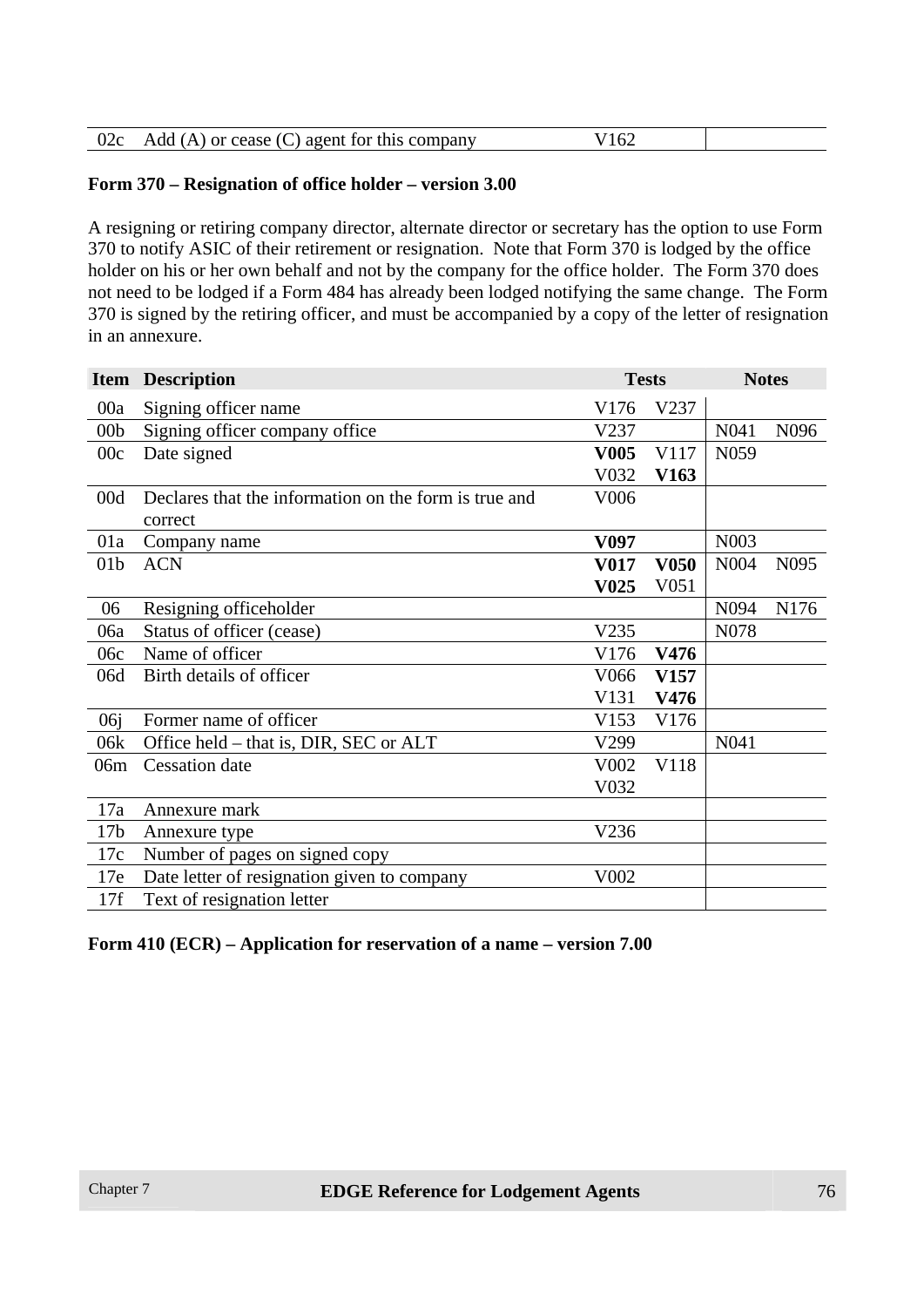Only names reservations for Australian public and proprietary companies may be lodged electronically. Reservations for foreign companies and registered Australian bodies must be lodged as paper documents.

An RA56 Advice of ASIC processing status is used to notify the applicant whether or not the application for a new name reservation has been approved.

Advice of whether or not a change of name reservation (410B) or an extension a name reservation (410F) has been approved will be notified on an RC05, along with an INV notice to confirm the payment of the application fee.

|                 | <b>Item Description</b>                                 | <b>Tests</b>      |                  | <b>Notes</b> |
|-----------------|---------------------------------------------------------|-------------------|------------------|--------------|
| 00a             | Signatory name                                          | V176              |                  |              |
| 00 <sub>b</sub> | Signatory role when applicant is an organisation        | V164              | V298             |              |
| 00c             | Date signed                                             | V032              | V <sub>163</sub> | N059         |
|                 |                                                         | V117              |                  |              |
| 00d             | Declares that information provided is true and complete | V006              |                  |              |
| 01a             | Name reserved/to be reserved                            | V276              | V516             |              |
|                 |                                                         | V280              |                  |              |
| 01c             | Company type                                            | V <sub>0</sub> 25 | V326             |              |
| 01d             | Company class                                           | V027              | V327             | N005         |
|                 |                                                         | V326              |                  |              |
| 01f             | Is the proposed name identical to a registered business | V091              |                  |              |
|                 | name(s)?                                                |                   |                  |              |
| 02              | <b>Identical business names</b>                         | V273              | V355             | N142         |
| 02e             | Place of registration of business name                  | V033              | V329             |              |
| 02f             | Registration number of business name                    | V329              |                  |              |
| 05              | Purpose of reservation                                  | V291              |                  |              |
| 05e             | New reservation - Part and Division                     | V288              |                  |              |
| 06e             | Change of name - Current registered company name        | V097              |                  |              |
| 06f             | Change of name – ACN or ARBN                            | <b>V017</b>       | V <sub>051</sub> |              |
|                 |                                                         | <b>V050</b>       |                  |              |
| 07 <sub>b</sub> | Extension of reservation - Reason for extension of      |                   |                  |              |
|                 | existing reservation                                    |                   |                  |              |
| 07c             | Extension of reservation - Reservation document number  | V275              |                  |              |
| 07d             | Extension of reservation - Existing expiry date         | V272              | V275             |              |
| 09a             | Name of applicant (if person)                           | V176              | V307             |              |
| 09 <sub>b</sub> | Name of applicant (if organisation)                     | V <sub>097</sub>  | V308             |              |
| 09c             | ACN/ARBN of applicant (if organisation)                 | <b>V050</b>       | V308             |              |
|                 |                                                         | V051              |                  |              |
| 09d             | Applicant's address                                     |                   |                  |              |
| 10a             | Request application be manually reviewed                |                   |                  |              |
| 10 <sub>e</sub> | Text in support of application                          | V342              | V343             |              |

#### **Form 410B (EDGE) – Application for reservation of a name – change of name – version 1.00**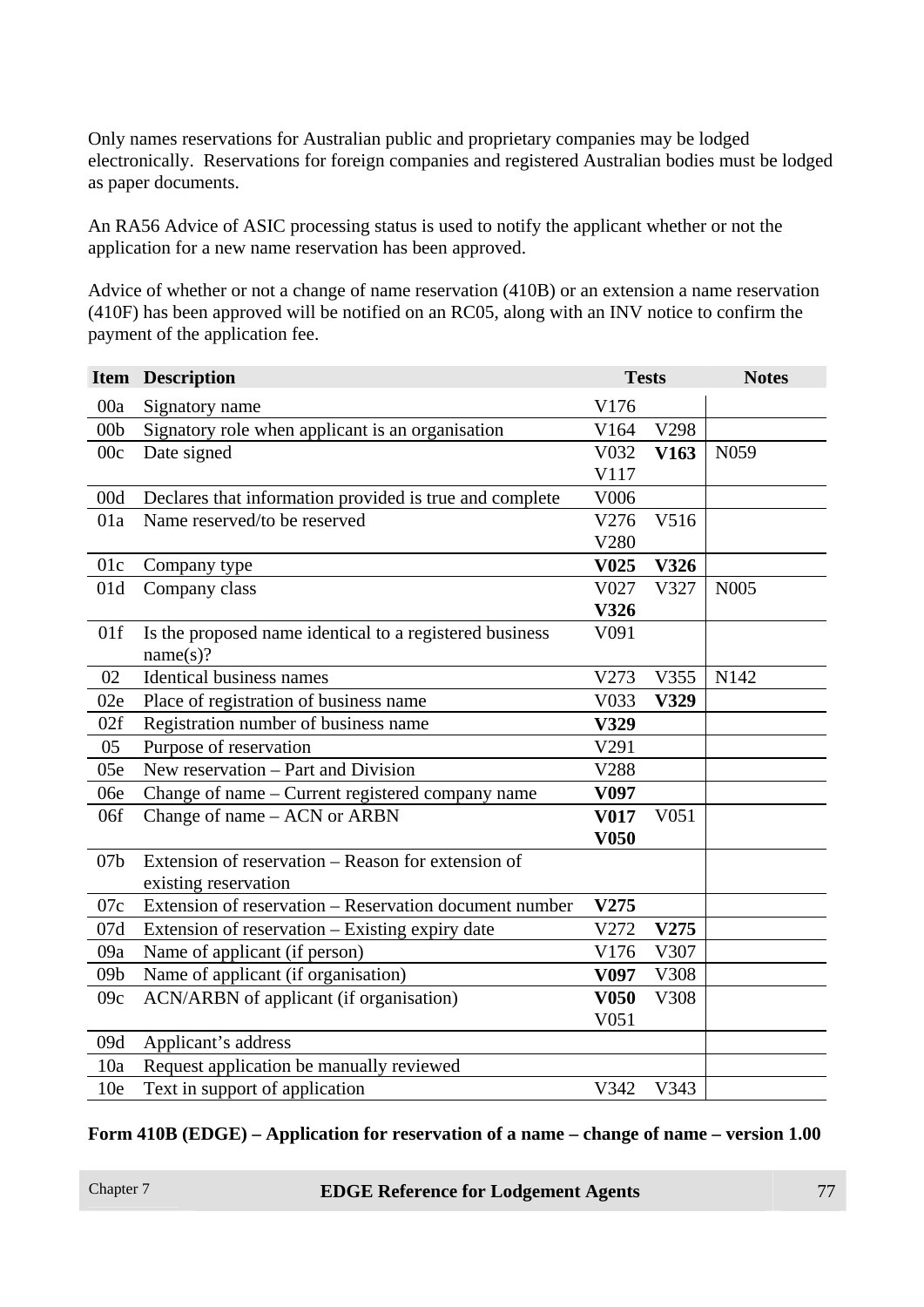If the application to reserve a name is approved, an RC05 ASIC-generated correspondence will be returned. The RC05 will include a PDF of the name reservation notice. If the reservation cannot be accepted or if it has queued for manual processing, the RC05 will include a PDF notice describing this.

If the Direct Debit payment method has been chosen, an INV fee advice notice message will also be returned. This message will confirm the Direct Debit details. If Direct Debit is not chosen, a paper invoice will be issued according to the usual invoice cycle.

|                 | <b>Item Description</b>                                    |             | <b>Tests</b> | <b>Notes</b>     |
|-----------------|------------------------------------------------------------|-------------|--------------|------------------|
| $00\,$          | Signatory                                                  |             |              | N121             |
| 00a             | Signatory name                                             | V176        |              |                  |
| 00 <sub>b</sub> | Signatory role                                             | V299        |              |                  |
| 00c             | Date signed                                                | V032        | V163         | N <sub>059</sub> |
|                 |                                                            | V117        |              |                  |
| 00d             | Declares that the information provided is true and correct | V006        |              |                  |
| 01a             | Name/to be reserved (including legal elements)             | V276        | V511         |                  |
|                 |                                                            | V280        | V516         |                  |
| 01e             | Payment method                                             | V525        | V526         | N179             |
| 01f             | Is the proposed name identical to a registered business    | V091        |              |                  |
|                 | name(s)?                                                   |             |              |                  |
| 02              | <b>Identical business names</b>                            | V273        | V355         | N142             |
| 02e             | Place of registration of business name                     | V033        | V329         |                  |
| 02f             | Registration number of business name                       | V329        |              |                  |
| 06e             | Current registered company name                            | V097        |              |                  |
| 06f             | <b>ACN or ARBN</b>                                         | <b>V025</b> | V051         |                  |
|                 |                                                            | V050        | <b>V522</b>  |                  |

#### **Form 410F (EDGE) – Application for reservation of a name – extension of reservation – version 1.00**

If the application to extend a reservation is approved, an RC05 ASIC-generated correspondence will be returned. The RC05 will include a PDF of the extension notice. If the extension cannot be accepted or if it has queued for manual processing, the RC05 will include a PDF notice describing this.

If the Direct Debit payment method has been chosen, an INV fee advice notice message will also be returned. This message will confirm the Direct Debit details. If Direct Debit is not chosen, a paper invoice will be issued according to the usual invoice cycle.

|                 | <b>Item Description</b>                                 | <b>Tests</b>     | <b>Notes</b>     |
|-----------------|---------------------------------------------------------|------------------|------------------|
| $00\,$          | Signatory                                               |                  | N <sub>121</sub> |
| 00a             | Signatory name                                          | V176             |                  |
| 00 <sub>b</sub> | Signatory role when extending a name change reservation | <b>V550</b>      |                  |
|                 | 00c Date signed                                         | $V032$ V163 N059 |                  |
|                 |                                                         | V117             |                  |

| Chapter 7 |  |
|-----------|--|
|-----------|--|

#### **EDGE Reference for Lodgement Agents 78**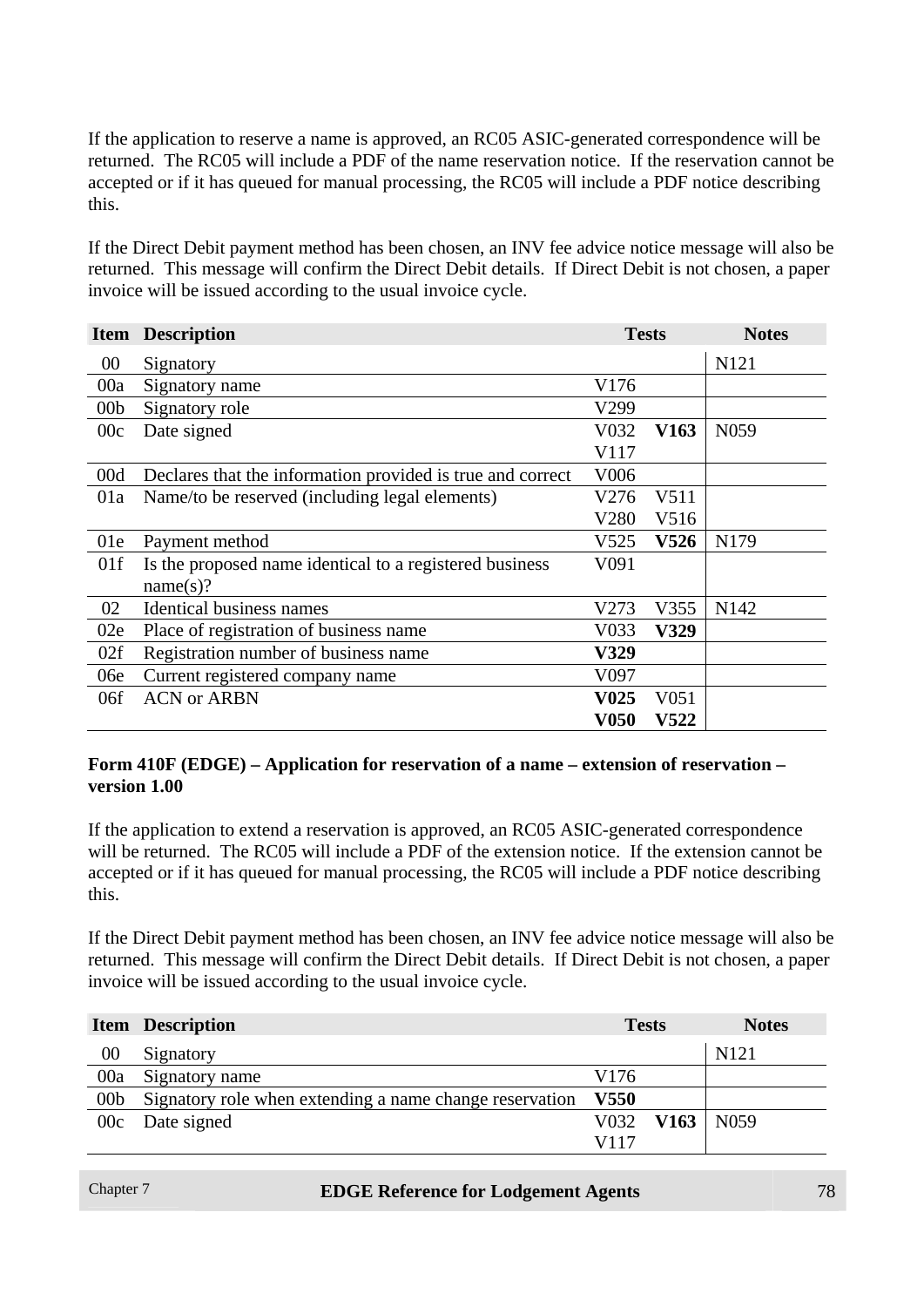| 00d | Declares that the information provided is true and correct | V <sub>006</sub> |                      |  |
|-----|------------------------------------------------------------|------------------|----------------------|--|
|     | 01a Name reserved (including legal elements)               |                  | V276 V516            |  |
|     |                                                            | V280             |                      |  |
|     | 01e Payment method                                         |                  | $V525$ $V526$   N179 |  |
| 07b | Reason for extension                                       |                  |                      |  |
|     | 07c Reservation document number                            | V275             |                      |  |
|     | 07d Existing expiry date                                   | V272             | V275                 |  |

#### **Form 484 – Change to company details – version 2.00**

Form 484 is used to notify changes to company details. Only those portions of the form required to be completed to notify the change need to be completed.

When notifying members' details, there are some important points that need to be noted:

- When a member is an organization, it must be stated whether or not that organization has an ACN or ARBN. See N004 and N076 for details of ACN and ARBN. Where members have an ACN or ARBN, it must be entered on the Form 484.
- Care should be taken when entering details of joint members. When two or more persons or organisations hold shares jointly, name and address details of each joint shareholder should be entered. Refer to your software documentation for details of how to format joint members.

Consult your software documentation for details of how to properly format member details.

|                 | <b>Item Description</b>                                            | <b>Tests</b>      |                  | <b>Notes</b>      |                  |
|-----------------|--------------------------------------------------------------------|-------------------|------------------|-------------------|------------------|
| 00a             | Signing officer name                                               | V165              | V504             | N057              |                  |
| 00 <sub>b</sub> | Signing officer company office                                     | V299              | V504             | N041              | N <sub>057</sub> |
| 00c             | Date signed                                                        | <b>V005</b>       | V117             | N <sub>057</sub>  | N <sub>059</sub> |
|                 |                                                                    | V032              | V <sub>163</sub> |                   |                  |
| 00d             | Declares that the information in this form is true and<br>complete | V006              |                  | N <sub>047</sub>  | N <sub>152</sub> |
| 01a             | Company name                                                       | V097              |                  | N <sub>00</sub> 3 |                  |
| 01 <sub>b</sub> | <b>ACN</b>                                                         | <b>V017</b>       | <b>V050</b>      | N <sub>004</sub>  |                  |
|                 |                                                                    | V <sub>0</sub> 25 | V <sub>051</sub> |                   |                  |
| 01f             | Is this a response to an Annual Statement?                         | V091              |                  |                   |                  |
| 02              | Change to special purpose company status                           | V496              |                  |                   |                  |
| 02a             | Date of change to special purpose company status                   | V002              | V032             |                   |                  |
|                 |                                                                    | <b>V005</b>       |                  |                   |                  |
| 02 <sub>b</sub> | Has the company commenced to be a special purpose<br>company?      | V006              | V459             |                   |                  |
| 02c             | Has the company ceased to be a special purpose company?            | V <sub>006</sub>  | <b>V460</b>      |                   |                  |
|                 |                                                                    | V459              |                  |                   |                  |
| 02d             | Is the company a home unit company?                                | V <sub>006</sub>  | V394             | N173              |                  |
|                 |                                                                    | V393              | V458             |                   |                  |
| 02e             | Is the company a superannuation trustee company?                   | V <sub>006</sub>  | V394             | N174              |                  |
|                 |                                                                    | V393              |                  |                   |                  |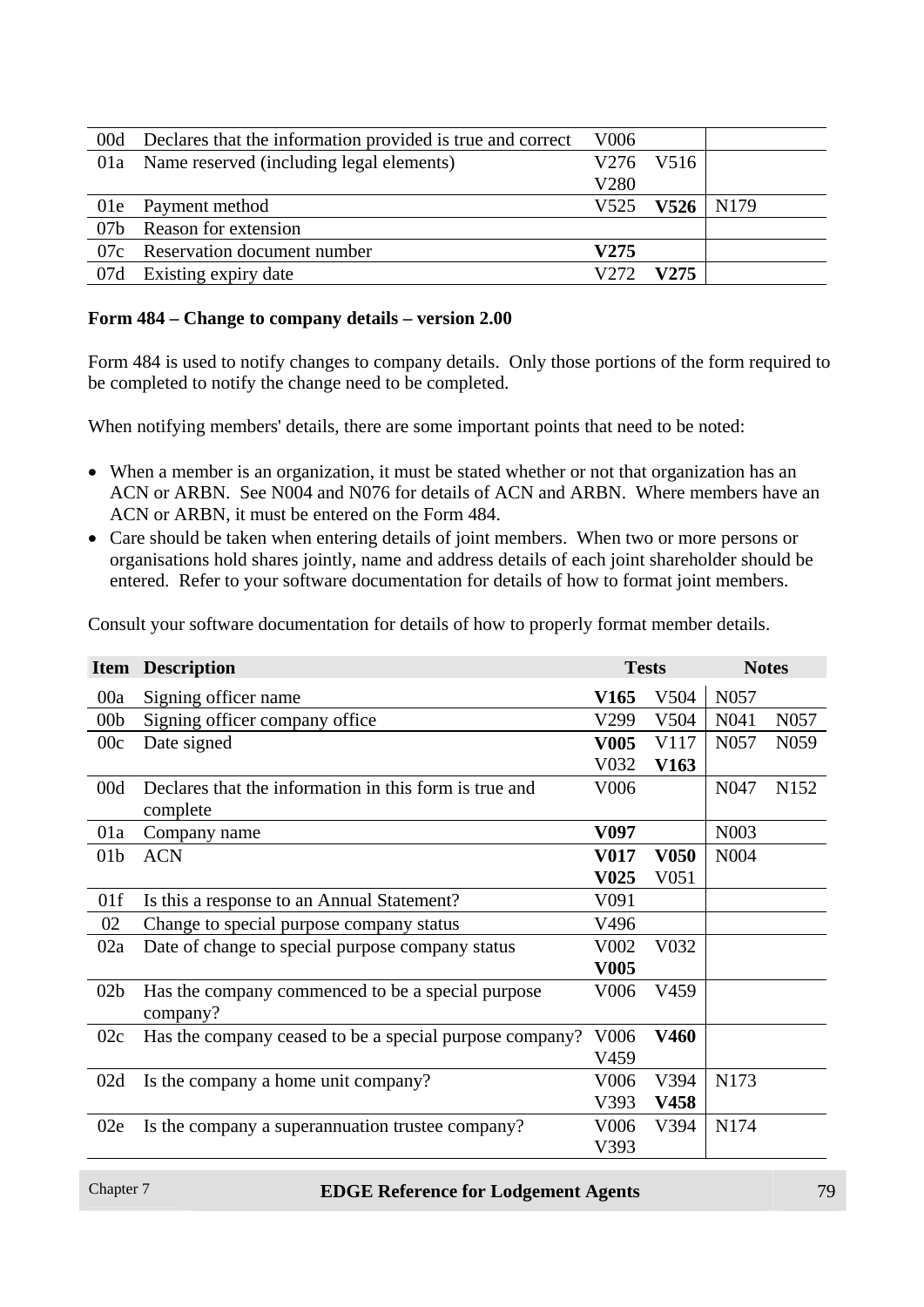| 02f             | Is the company for charitable purposes?                  | V006                | V394             | N175              |                  |
|-----------------|----------------------------------------------------------|---------------------|------------------|-------------------|------------------|
|                 |                                                          | V393                | V458             |                   |                  |
| 03 <sub>b</sub> | Date of change of registered office address              | <b>V005</b><br>V032 | V205             | N149              |                  |
| 03c             | Registered office address                                | V040                | V492             | N023              |                  |
|                 |                                                          | V407                | V512             |                   |                  |
|                 |                                                          | V444                |                  |                   |                  |
| 03d             | Does company occupy address?                             | V091                |                  | N <sub>0</sub> 24 |                  |
| 03e             | If not occupant, name of occupier                        | V037                | V247             |                   |                  |
|                 |                                                          | V122                |                  |                   |                  |
| 03f             | If not occupant, occupant consents?                      | V038                | V122             | N024              |                  |
|                 |                                                          | V091                |                  |                   |                  |
| 03g             | Address overridden?                                      | V091                | V395             |                   |                  |
| 04              | Principal place of business address in Australia         |                     |                  | N025              |                  |
| 04 <sub>b</sub> | Date of change of principal place of business address    | V005                | V032             | N <sub>149</sub>  |                  |
| 04c             | Address overridden?                                      | V091                | V395             |                   |                  |
| 04d             | Address of principal place of business                   | V040                | V492             |                   |                  |
|                 |                                                          | V407                | V512             |                   |                  |
|                 |                                                          | V444                |                  |                   |                  |
| 05              | Ultimate holding company                                 |                     |                  | N026              | N <sub>157</sub> |
| 05a             | Name of ultimate holding company                         | V <sub>097</sub>    | V410             | N <sub>063</sub>  |                  |
| 05 <sub>b</sub> | ACN/ARBN of ultimate holding company                     | V007                | V <sub>051</sub> | N <sub>063</sub>  |                  |
|                 |                                                          | V <sub>050</sub>    |                  |                   |                  |
| 05c             | Place of incorporation                                   | V418                | V421             | N028              |                  |
|                 |                                                          | V420                | V461             |                   |                  |
| 05d             | ABN of ultimate holding company                          | V396                |                  |                   |                  |
| 05g             | Ultimate holding company status                          | V409                | V445             |                   |                  |
|                 |                                                          | V410                | V446             |                   |                  |
| 05h             | Date of change                                           | V002                | V032             |                   |                  |
|                 |                                                          | <b>V005</b>         |                  |                   |                  |
| 06              | Officer details                                          | V496                |                  | N <sub>099</sub>  | N176             |
|                 |                                                          |                     |                  | N101              |                  |
| 06              | Offices held                                             | V302                | V303             |                   |                  |
| 06              | Former names                                             | V513                |                  |                   |                  |
| 06a             | Status of officer (new, cease, change of name, change of | V <sub>0</sub> 79   | V381             | N145              |                  |
|                 | address)                                                 | V197                |                  |                   |                  |
| 06 <sub>b</sub> | Date of change of officer details                        | V002                | V103             | N <sub>098</sub>  | N <sub>149</sub> |
|                 |                                                          | V032                | V234             |                   |                  |
| 06c             | Name of officer (if person)                              | V075                | V414             |                   |                  |
|                 |                                                          | V176                | V476             |                   |                  |
|                 |                                                          | V413                |                  |                   |                  |
| 06d             | Birth details of officer (if person)                     | V066                | V261             | N <sub>069</sub>  |                  |
|                 |                                                          | V086                | V414             |                   |                  |
|                 |                                                          |                     |                  |                   |                  |
|                 |                                                          |                     |                  |                   |                  |
|                 |                                                          | V131                | V476             |                   |                  |
| 06f             | Name of officer (if organisation)                        | V157<br>V076        | V <sub>097</sub> | N <sub>063</sub>  |                  |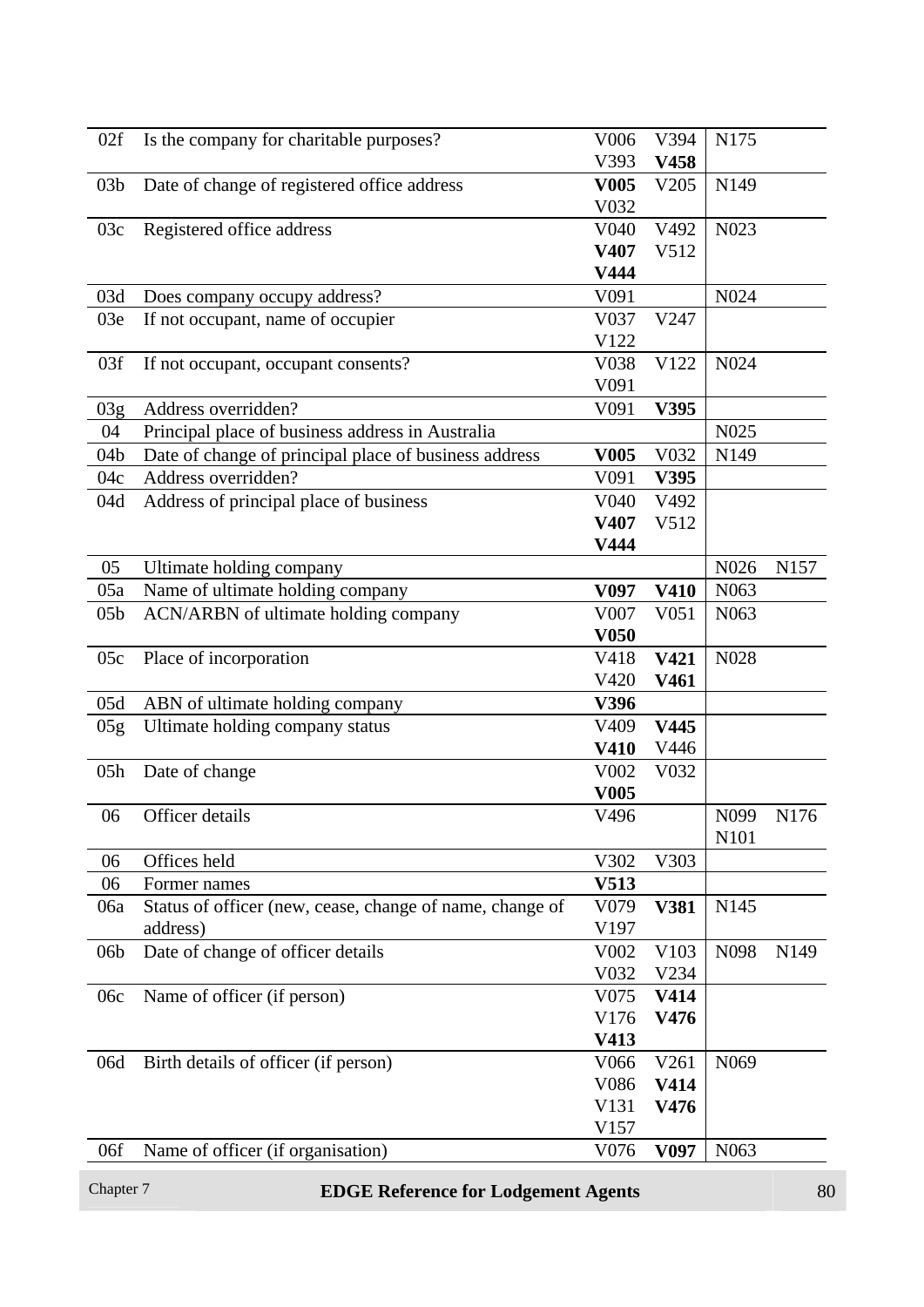| 06g             | ACN/ARBN of officer (if organisation)         | V007             | V <sub>099</sub>  | N <sub>063</sub> |                  |
|-----------------|-----------------------------------------------|------------------|-------------------|------------------|------------------|
|                 |                                               | V <sub>050</sub> | V198              |                  |                  |
|                 |                                               | V <sub>051</sub> |                   |                  |                  |
| 06h             | Officer's address                             | V199             | V444              | N010             | N <sub>145</sub> |
|                 |                                               | V382             | V512              |                  |                  |
| 06i             | Address overridden?                           | V091             | V395              |                  |                  |
| 06j             | Former name of officer                        | V080             | V176              |                  |                  |
|                 |                                               | V137             | V262              |                  |                  |
|                 |                                               | V153             |                   |                  |                  |
| 06k             | Office held - that is, DIR, SEC or ALT        | V129             | V300              | N041             |                  |
|                 |                                               | V299             | V301              |                  |                  |
| 061             | Appointment date                              | V002             | V <sub>0</sub> 32 | N071             | N <sub>149</sub> |
|                 |                                               | V004             | V232              | N <sub>079</sub> | N <sub>169</sub> |
|                 |                                               | <b>V005</b>      | V263              |                  |                  |
| 06m             | <b>Cessation</b> date                         | V032             | V118              | N149             | N <sub>169</sub> |
|                 |                                               | V045             | <b>V310</b>       |                  |                  |
|                 |                                               | V090             |                   |                  |                  |
| 060             | Name of director for whom alternate is acting | V176             | V350              |                  |                  |
|                 |                                               | V300             | V415              |                  |                  |
|                 |                                               | V301             |                   |                  |                  |
| 07              | Share structure                               | V258             | V507              | N070             |                  |
|                 |                                               | V493             | V509              |                  |                  |
|                 |                                               | V496             |                   |                  |                  |
| 07a             | Share class code                              | V087             | V426              | N042             |                  |
| 07 <sub>b</sub> | Full title of share                           |                  |                   | N <sub>042</sub> |                  |
| 07d             | Total number issued                           | V518             |                   |                  |                  |
| 07f             | Total amount paid                             | V517             |                   |                  |                  |
| 07g             | Total amount unpaid                           | V517             |                   |                  |                  |
| 071             | Class status                                  | V416             | V448              |                  |                  |
|                 |                                               | V447             |                   |                  |                  |
| 07m             | Earliest date of change                       | V002             |                   |                  |                  |
| 08              | Share members                                 | V258             | <b>V508</b>       |                  |                  |
|                 |                                               | V493             | V509              |                  |                  |
|                 |                                               | V496             | V519              |                  |                  |
|                 |                                               | V507             |                   |                  |                  |
| 08              | Details of shares held                        | V490             |                   | N087             |                  |
| 08a             | Share class code                              | V486             |                   |                  |                  |
| 08 <sub>b</sub> | Total number held                             | V518             |                   |                  |                  |
| 08c             | Are shares fully paid?                        | V091             |                   |                  |                  |
| 08d             | Is member the beneficial owner?               | V091             | V336              | N <sub>046</sub> |                  |
| 08f             | Total amount paid                             | V506             | V517              |                  |                  |
| 08 <sub>g</sub> | Total amount unpaid                           | V483             | V506              |                  |                  |
|                 |                                               | V484             | V517              |                  |                  |
| 08h             | Increase/decrease in holding                  | V485             |                   | N <sub>158</sub> |                  |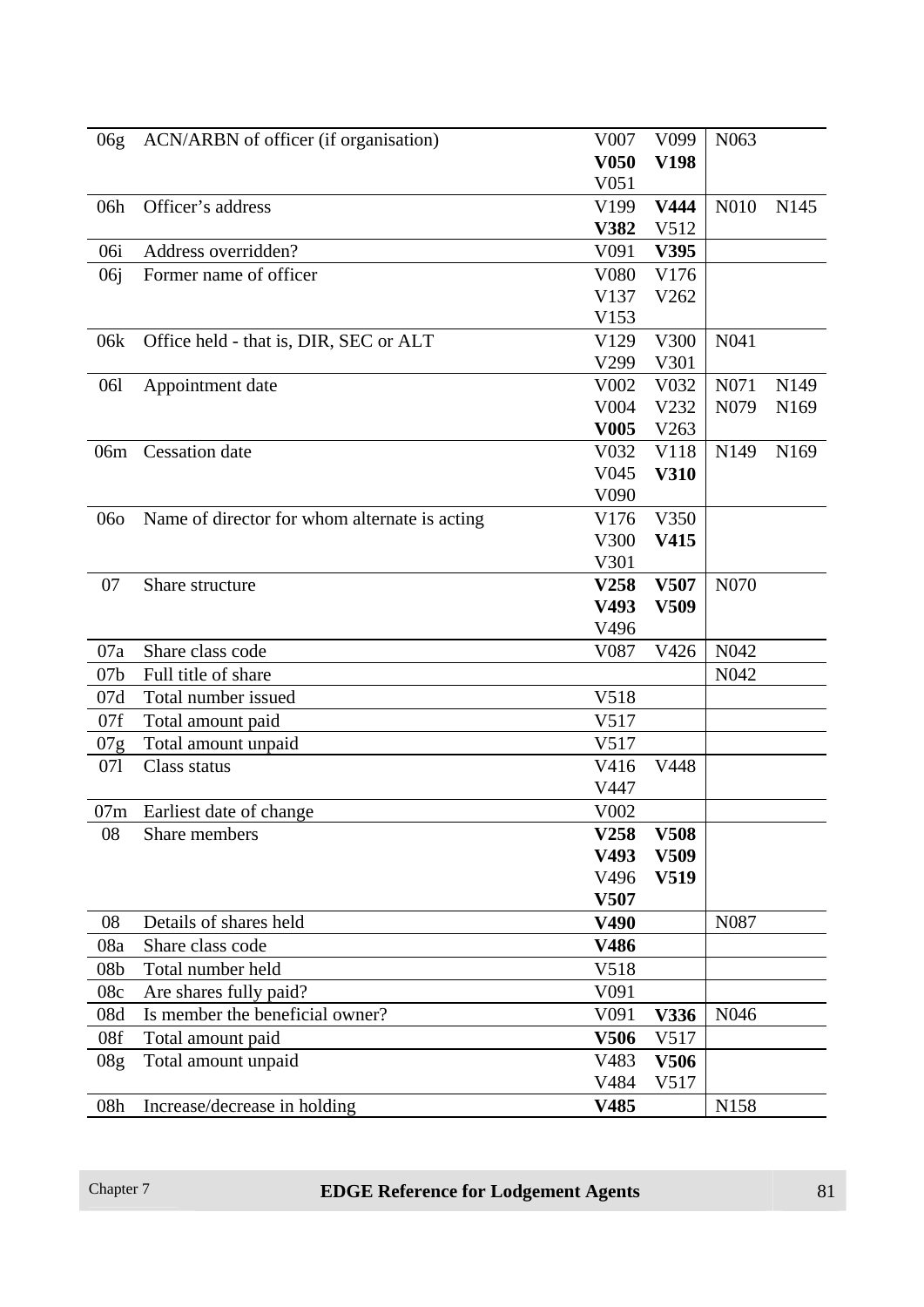| 08i             | Holding status                                        | V450             | V480 |                   |
|-----------------|-------------------------------------------------------|------------------|------|-------------------|
|                 |                                                       | V478             | V481 |                   |
|                 |                                                       | V479             |      |                   |
|                 |                                                       |                  |      |                   |
| 08j             | Date of change to register                            | V002             | V032 |                   |
|                 |                                                       | <b>V005</b>      |      |                   |
| 08k             | Date member's name added to register                  | V002             | V032 |                   |
|                 |                                                       | <b>V005</b>      | V451 |                   |
| 080             | Member name (if person)                               | V100             | V490 |                   |
|                 |                                                       | V176             | V491 |                   |
| 08p             | Member name (if organisation)                         | V097             | V490 | N <sub>063</sub>  |
|                 |                                                       | V101             | V491 |                   |
| 08q             | Member ACN/ARBN (if organisation)                     | <b>V050</b>      | V369 | N <sub>063</sub>  |
|                 |                                                       | V <sub>051</sub> | V376 |                   |
| 08r             | Member's address                                      | V444             |      |                   |
| 08s             | Does the member company have an ACN or ARBN?          | V091             | V375 | N150              |
|                 |                                                       | V370             |      |                   |
| 08t             | Member status                                         | V449             | V454 |                   |
|                 |                                                       | V451             | V462 |                   |
|                 |                                                       | V452             | V481 |                   |
|                 |                                                       | V453             | V482 |                   |
| 08u             | Address overridden?                                   | V091             | V395 |                   |
| 08v             | Former name of member (if person)                     | V176             | V454 |                   |
|                 |                                                       | V452             |      |                   |
| 08w             | Former name of member (if organisation)               | V453             | V454 | N <sub>063</sub>  |
| 09              | Annexures                                             | V350             | V360 | N151              |
| 09a             | Annexure mark                                         |                  |      |                   |
|                 |                                                       | V419             |      |                   |
| 09 <sub>b</sub> | Annexure type                                         |                  |      |                   |
| 09c             | Number of pages on signed copy                        |                  |      |                   |
| 09d             | Annexure text                                         |                  |      |                   |
| 10              | Share issue                                           | V258             | V496 |                   |
|                 |                                                       | V493             |      |                   |
| 10              | Share classes                                         | V201             |      |                   |
| 10a             | Earliest date of issue                                | V002             | V032 |                   |
|                 |                                                       | V <sub>005</sub> |      |                   |
| 10 <sub>b</sub> | Have the shares been issued for cash only?            | V429             |      | N102              |
| 10c             | Have the shares been issued under a written contract? | V435             | V436 | N <sub>1</sub> 02 |
| 10d             | Share class code                                      | V426             | V487 | N <sub>042</sub>  |
| 10 <sub>e</sub> | Full title of share                                   |                  |      | N <sub>042</sub>  |
| 10 <sub>g</sub> | Number of shares in this issue                        | V219             | V518 |                   |
| 10i             | Amount paid or taken to be paid on each share         | V517             |      |                   |
| 10j             | Amount due and payable on each share                  | V517             |      |                   |
| 10 <sub>o</sub> | Description of consideration for other than cash      | V431             | V432 |                   |
| 11              | Share cancellation                                    | V258             | V496 |                   |
|                 |                                                       | V493             |      |                   |
| 11a             | Earliest date of registration of cancellation         | V002             | V032 |                   |
|                 |                                                       | <b>V005</b>      |      |                   |
|                 |                                                       |                  |      |                   |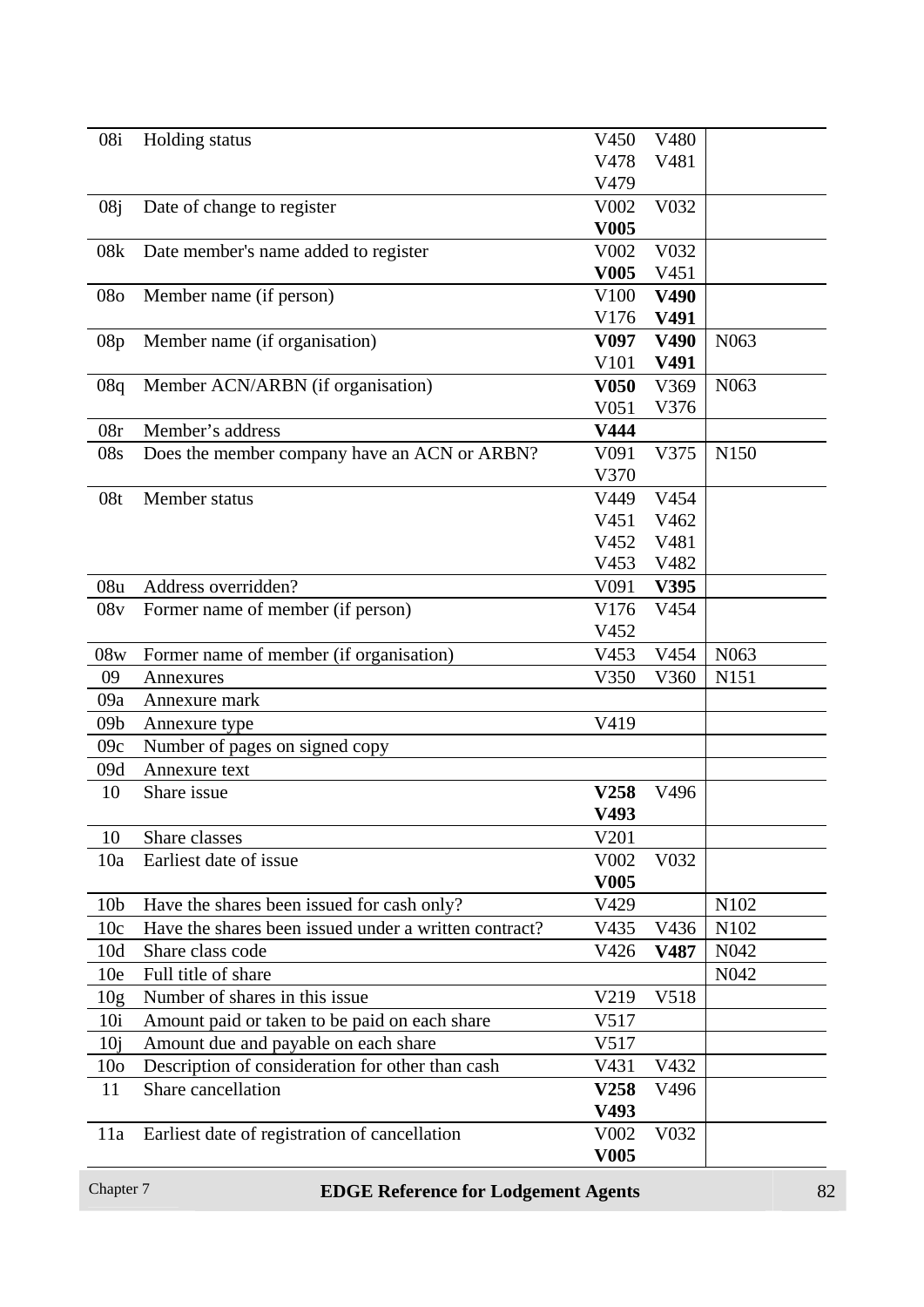| 11d | Cancellation provision               | V317        | V474 |                  |
|-----|--------------------------------------|-------------|------|------------------|
|     |                                      | V471        |      |                  |
| 11e | Section reference if provision other | V433        | V434 |                  |
| 11f | Description if provision other       | V433        | V434 |                  |
| 11g | Share class code                     | <b>V400</b> | V486 | N <sub>042</sub> |
|     |                                      | V426        | V487 |                  |
| 11h | Full title of share class            |             |      |                  |
| 11j | Number of shares cancelled           | V219        | V518 |                  |
|     |                                      | V401        |      |                  |
|     | Total consideration paid             | V517        |      |                  |

#### **Form 485 – Statement in relation to company solvency – version 2.00**

|                 | <b>Item Description</b>                                     | <b>Tests</b>      |                   | <b>Notes</b>      |                  |
|-----------------|-------------------------------------------------------------|-------------------|-------------------|-------------------|------------------|
| 00a             | Signatory name                                              | V <sub>165</sub>  |                   | N057              |                  |
| 00 <sub>b</sub> | Signatory role when applicant is an organisation            | V299              |                   | N <sub>041</sub>  | N <sub>057</sub> |
| 00c             | Date signed                                                 | <b>V005</b>       | V117              | N <sub>057</sub>  | N <sub>059</sub> |
|                 |                                                             | V032              | V <sub>163</sub>  |                   |                  |
| 00d             | Declares that the information in this form is true and      | <b>V006</b>       |                   | N <sub>047</sub>  | N152             |
|                 | complete                                                    |                   |                   |                   |                  |
| 01a             | Company name                                                | V097              |                   | N <sub>00</sub> 3 |                  |
| 01 <sub>b</sub> | <b>ACN</b>                                                  | V017              | V <sub>051</sub>  | N004              |                  |
|                 |                                                             | <b>V050</b>       |                   |                   |                  |
| 01f             | Under section 347A the directors of the company, in their   | V006              | V424              | N156              |                  |
|                 | opinion, believe that there are NOT reasonable grounds to   | V402              | V425              |                   |                  |
|                 | think that the company will be able to pay its debts as and |                   |                   |                   |                  |
|                 | when they become due and payable                            |                   |                   |                   |                  |
| 01 <sub>h</sub> | The directors of the company have not passed a solvency     | V006              | V404              | N156              |                  |
|                 | resolution under section 347A within the statutory two      | V402              | V <sub>405</sub>  |                   |                  |
|                 | month period after the review date                          |                   |                   |                   |                  |
| 01n             | Review date                                                 | V032              | V <sub>4</sub> 05 |                   |                  |
|                 |                                                             | V387              | V514              |                   |                  |
|                 |                                                             | V404              |                   |                   |                  |
| 01q             | Date of resolution                                          | V <sub>0</sub> 02 | V424              |                   |                  |
|                 |                                                             | <b>V005</b>       | V425              |                   |                  |
|                 |                                                             | V032              |                   |                   |                  |

#### **Form 489 – Change of address or office hours of registered body – version 2.00**

|                 | <b>Item Description</b>        | <b>Tests</b>     |                  | <b>Notes</b>     |                  |
|-----------------|--------------------------------|------------------|------------------|------------------|------------------|
| 00a             | Signatory name                 |                  | V165 V193   N107 |                  |                  |
|                 |                                | V <sub>176</sub> |                  |                  |                  |
| 00 <sub>b</sub> | Signing officer company office | V164             |                  | N <sub>041</sub> | N <sub>096</sub> |
| 00c             | Date signed                    |                  | $V005$ V117      | N <sub>059</sub> |                  |
|                 |                                | V032             | V163             |                  |                  |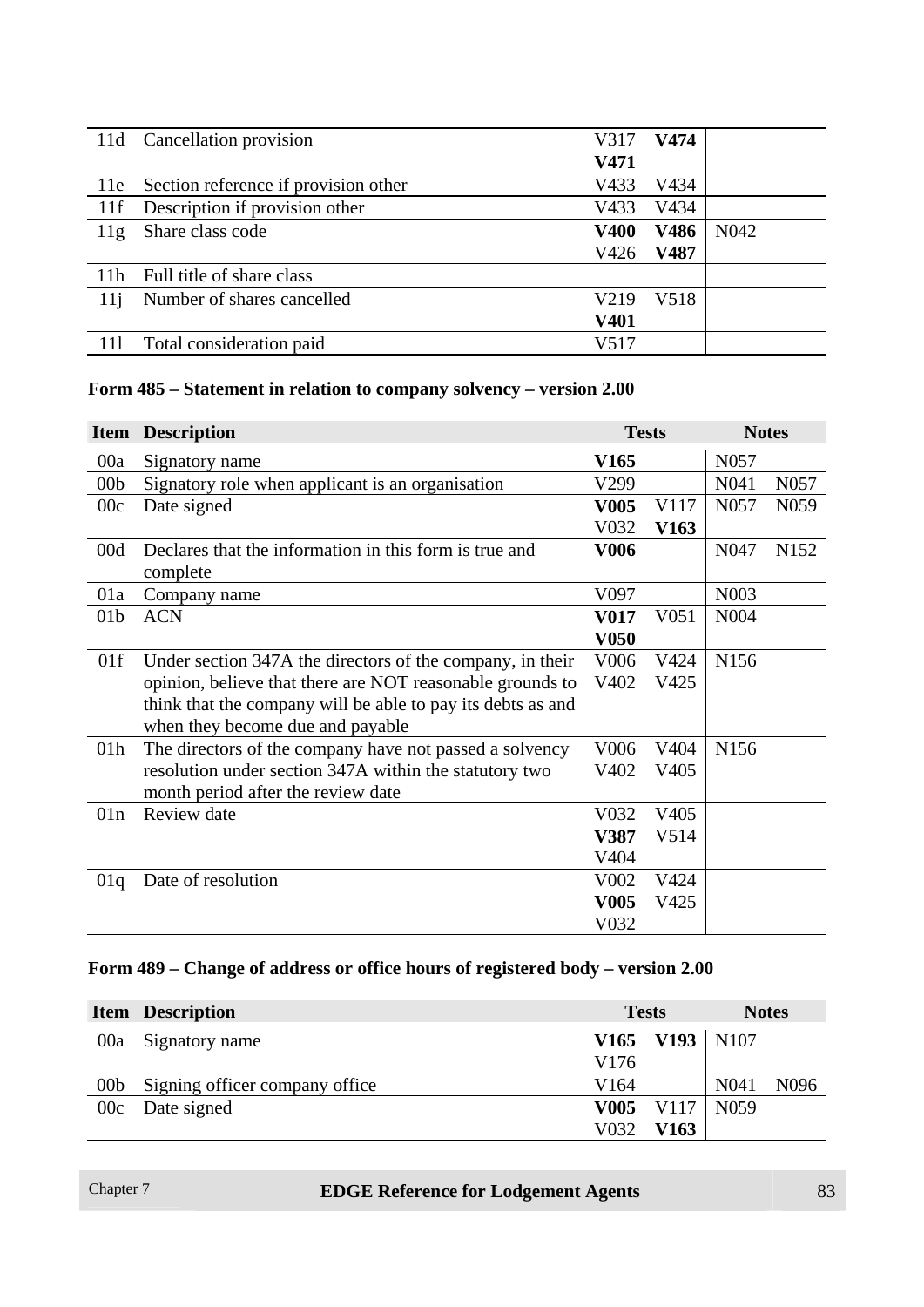| 00e             | Declares that the information in this form is true and<br>complete   | <b>V006</b>         |                  |                  |                  |
|-----------------|----------------------------------------------------------------------|---------------------|------------------|------------------|------------------|
| 00j             | Company name of company which is agent for foreign<br>company        | V097                | V362             | N003             | N104             |
| 00k             | ACN of company which is agent for foreign company                    | <b>V050</b><br>V051 | V203<br>V361     | N004             | N <sub>095</sub> |
| 01a             | Company name                                                         | V <sub>097</sub>    |                  | N003             |                  |
| 01 <sub>b</sub> | <b>ARBN</b>                                                          | <b>V017</b>         | V <sub>051</sub> | N076             | N <sub>095</sub> |
|                 |                                                                      | <b>V050</b>         |                  |                  |                  |
| 01c             | Company type                                                         | V <sub>026</sub>    | V388             | N153             |                  |
| 03              | Office address in Australia                                          | V348                |                  |                  |                  |
| 03              | Office address in place of origin                                    | V348                | V468             |                  |                  |
| 03              | Office hours                                                         | V348                |                  | N <sub>155</sub> |                  |
| 03              | Opening hours                                                        | V041                | V328             |                  |                  |
|                 |                                                                      | V265                |                  |                  |                  |
| 03a             | Has there been a change in the office address in Australia?          | <b>V006</b>         |                  |                  |                  |
| 03 <sub>b</sub> | Effective date of office address change                              | V002                | <b>V032</b>      |                  |                  |
|                 |                                                                      | <b>V005</b>         |                  |                  |                  |
| 03c             | <b>Address</b>                                                       | V389                | V512             | N154             |                  |
| 03d             | Does company occupy address?                                         | V091                |                  | N024             |                  |
| 03e             | If not occupant, name of occupier                                    | V037                | V247             |                  |                  |
|                 |                                                                      | V122                |                  |                  |                  |
| 03f             | If not occupant, occupant consents?                                  | V038                | V122             | N024             |                  |
|                 |                                                                      | V091                |                  |                  |                  |
| 03g             | Address overridden?                                                  | V091                | V395             |                  |                  |
| 03h             | Has there been a change in the office address in place of<br>origin? | V006                |                  |                  |                  |
| 03i             | Effective date of office address change                              | V002                | V032             |                  |                  |
|                 |                                                                      | V <sub>005</sub>    |                  |                  |                  |
| 03k             | Address                                                              | V390                | V512             | N154             |                  |
|                 |                                                                      | V477                |                  |                  |                  |
| 03n             | Has there been a change of registered office hours?                  | <b>V006</b>         |                  |                  |                  |
| 03 <sub>o</sub> | Effective date of office hours change                                | V032                | V205             |                  |                  |
|                 |                                                                      | <b>V005</b>         |                  |                  |                  |
| 03p             | Is the registered office open each business day from at              | V091                |                  |                  |                  |
|                 | least 10 am to 12 noon and 2 pm to 4 pm?                             |                     |                  |                  |                  |
| 03q             | Office hours time of opening                                         | V058                |                  |                  |                  |
| 03r             | Office hours time of closing                                         | V043                | V058             |                  |                  |

## **Form 490 – Change of officeholders of registered body – version 2.00**

|                 | <b>Item</b> Description        | <b>Tests</b> |                      | <b>Notes</b> |                  |
|-----------------|--------------------------------|--------------|----------------------|--------------|------------------|
|                 | 00a Signatory name             |              | V165 V193 N107       |              |                  |
|                 |                                |              | V176 V504            |              |                  |
| 00 <sub>b</sub> | Signing officer company office |              | $V164$ $V504$ $N041$ |              | N <sub>096</sub> |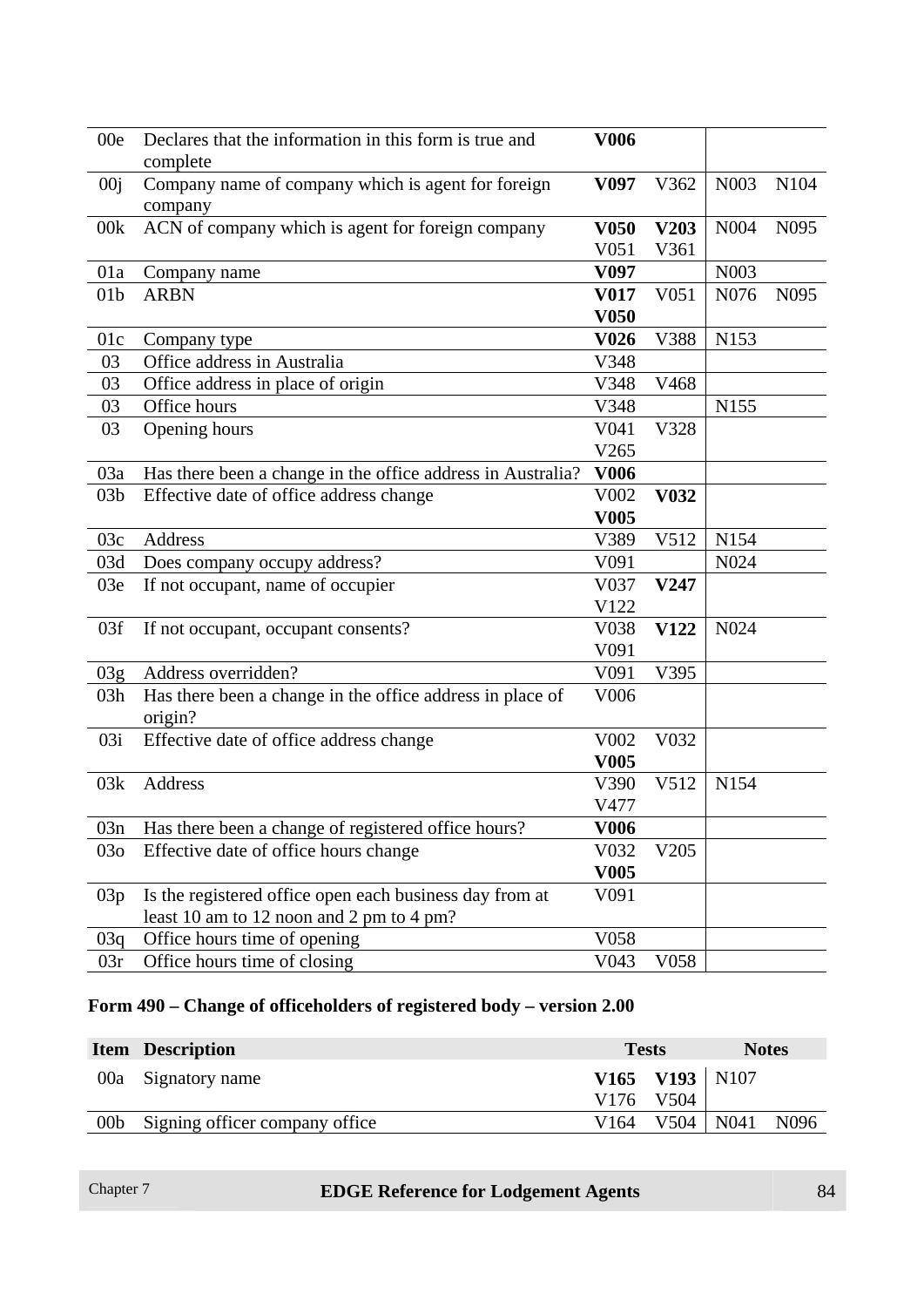| 00c             | Date signed                                                        | V <sub>005</sub>         | V117             | N059              |                  |
|-----------------|--------------------------------------------------------------------|--------------------------|------------------|-------------------|------------------|
|                 |                                                                    | V032                     | V163             |                   |                  |
| 00e             | Declares that the information in this form is true and<br>complete | <b>V006</b>              |                  |                   |                  |
| 00 <sub>j</sub> | Company name of company which is agent for foreign<br>company      | V <sub>097</sub>         | V362             | N003              | N104             |
| 00k             | ACN of company which is agent for foreign company                  | V <sub>050</sub>         | V203             | N004              | N <sub>095</sub> |
|                 |                                                                    | V <sub>051</sub>         | V361             |                   |                  |
| 01a             | Company name                                                       | V097                     |                  | N003              |                  |
| 01 <sub>b</sub> | <b>ARBN</b>                                                        | V017<br>V <sub>050</sub> | V051             | N076              | N095             |
| 01c             |                                                                    | V <sub>026</sub>         | V388             | N153              |                  |
| 06              | Company type<br>Officer details                                    | V189                     |                  | N094              | N101             |
|                 |                                                                    |                          |                  | N099              | N <sub>108</sub> |
| 06              | Former name                                                        | V513                     |                  |                   |                  |
| 06a             | Status of officer (new, cease, change of name, change of           | V197                     | V381             | N078              | N <sub>145</sub> |
|                 | address)                                                           | V230                     | V495             |                   |                  |
| 06 <sub>b</sub> | Date of change of officer details                                  | V002                     | V104             | N098              |                  |
|                 |                                                                    | V032                     | V234             |                   |                  |
|                 |                                                                    | V103                     |                  |                   |                  |
| 06c             | Name of officer (if person)                                        | V075                     | V176             |                   |                  |
| 06d             | Birth details of officer (if person)                               | V066                     | V157             |                   |                  |
|                 |                                                                    | V086                     | V261             |                   |                  |
|                 |                                                                    | V131                     |                  |                   |                  |
| 06f             | Name of officer (if organisation)                                  | V076                     | V198             | N <sub>063</sub>  |                  |
|                 |                                                                    | V <sub>097</sub>         |                  |                   |                  |
| 06g             | ACN/ARBN of officer (if organisation)                              | V007                     | V <sub>099</sub> | N004              | N076             |
|                 |                                                                    | V <sub>050</sub>         | <b>V198</b>      | N <sub>063</sub>  |                  |
|                 |                                                                    | V051                     |                  |                   |                  |
| 06h             | Officer's address                                                  | V199                     | V444             | N011              | N <sub>145</sub> |
|                 |                                                                    | V382                     | V512             |                   |                  |
| 06j             | Former name of officer                                             | V080                     | V176             |                   |                  |
|                 |                                                                    | V137                     | V262             |                   |                  |
|                 |                                                                    | V153                     |                  |                   |                  |
| 06k             | Office held                                                        | V200                     |                  | N <sub>041</sub>  |                  |
| 061             | Appointment date                                                   | V002                     | V032             | N <sub>0</sub> 71 | N079             |
|                 |                                                                    | V004<br><b>V005</b>      | V232<br>V263     |                   |                  |
| 06m             | Cessation date                                                     | V002                     | V118             |                   |                  |
|                 |                                                                    | V032                     | V467             |                   |                  |
|                 |                                                                    | V045                     |                  |                   |                  |
|                 |                                                                    |                          |                  |                   |                  |

#### **Form 492 – Notification of corrections – version 1.00**

Form 492 may be lodged electronically only if it amends a document that is not under requisition. Form 902 is used to respond to a requisition.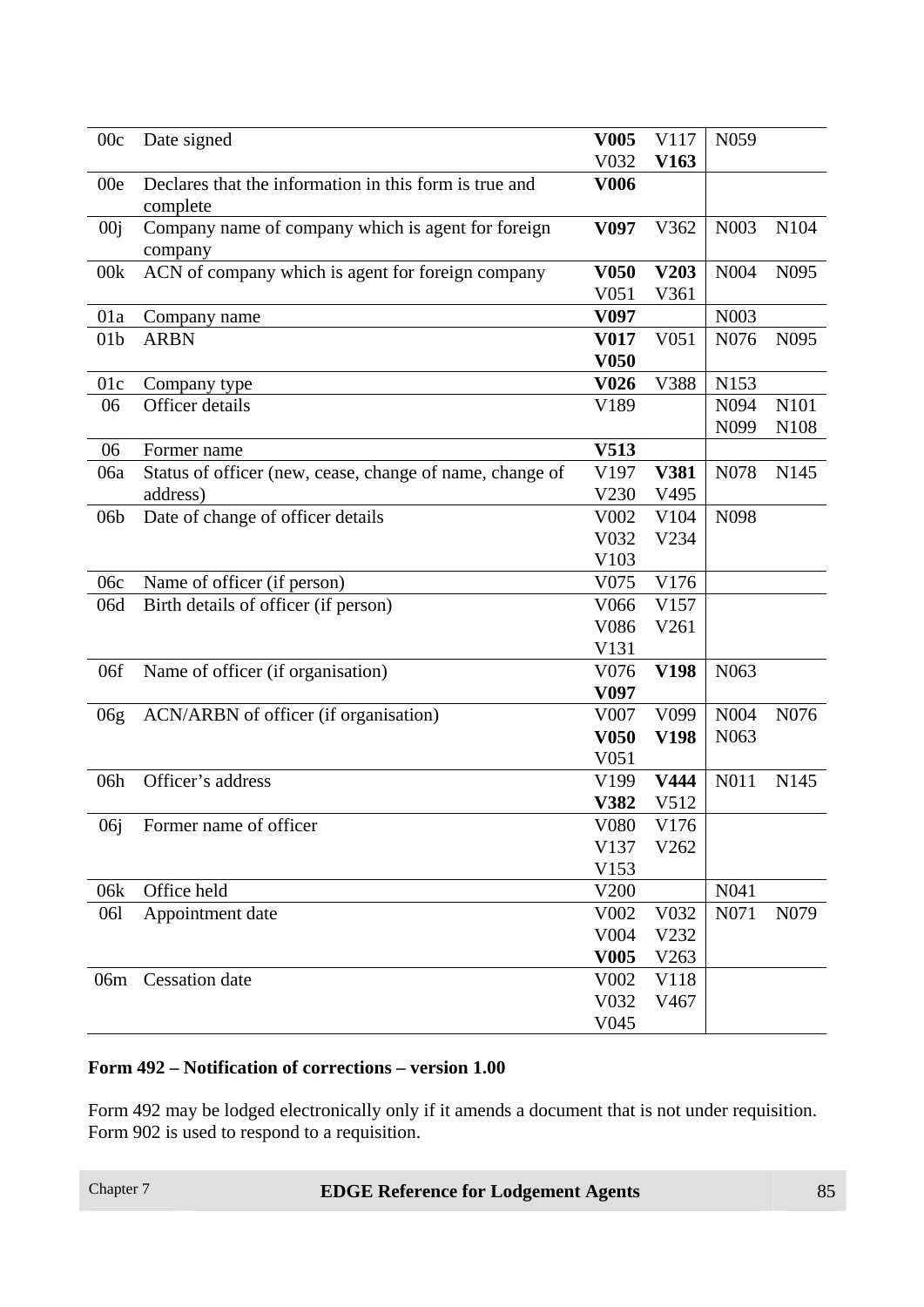| <b>Item</b>     | <b>Description</b>                                    | <b>Tests</b>     |      | <b>Notes</b>      |                  |
|-----------------|-------------------------------------------------------|------------------|------|-------------------|------------------|
| 00a             | Signing officer name                                  | V165             |      |                   |                  |
| 00 <sub>b</sub> | Signing officer company office                        | V299             |      |                   |                  |
| 00c             | Date signed                                           | V117             | V253 | N <sub>059</sub>  |                  |
|                 |                                                       | V <sub>163</sub> |      |                   |                  |
| 00d             | Declares that the information on the form is true and | V <sub>006</sub> |      |                   |                  |
|                 | complete                                              |                  |      |                   |                  |
| 01a             | Document number of document being amended             | V174             | V399 | N111              | N <sub>168</sub> |
| 01 <sub>b</sub> | Date of lodgement of document being amended           | V117             | V253 |                   |                  |
|                 |                                                       | V174             |      |                   |                  |
| 01c             | Form code of document being amended                   | <b>V174</b>      | V239 |                   |                  |
| 01d             | Document title of document being amended              |                  |      |                   |                  |
| 01f             | Name of company for which document was lodged         | V097             |      | N <sub>00</sub> 3 |                  |
| 01g             | ACN/ARBN of company for which document was lodged     | <b>V017</b>      | V051 | N <sub>004</sub>  |                  |
|                 |                                                       | <b>V050</b>      | V174 |                   |                  |
| 02a             | Amendment text                                        |                  |      |                   |                  |

#### **Form 902 – Amendment to previously lodged document – version 4.00**

A Form 902 may be lodged only in response to a requisitioned, electronically lodged document. Form 492 is used to notify corrections.

If the 902 refers to a document which was lodged on paper, the 902 must be lodged on paper.

|                 | <b>Item Description</b>                               |                  | <b>Tests</b><br><b>Notes</b> |                   |                  |
|-----------------|-------------------------------------------------------|------------------|------------------------------|-------------------|------------------|
| 00a             | Signing officer name                                  | V165             |                              |                   |                  |
| 00 <sub>b</sub> | Signing officer company office                        | V299             |                              |                   |                  |
| 00c             | Date signed                                           | V117             | V253                         | N <sub>059</sub>  |                  |
|                 |                                                       | V <sub>163</sub> |                              |                   |                  |
| 00d             | Declares that the information on the form is true and | V006             |                              |                   |                  |
|                 | complete                                              |                  |                              |                   |                  |
| 01a             | Document number of document being amended             | V166             | V231                         | N111              | N <sub>168</sub> |
|                 |                                                       | V174             |                              |                   |                  |
| 01 <sub>b</sub> | Date of lodgement of document being amended           | V117             | V253                         |                   |                  |
|                 |                                                       | V174             | V398                         |                   |                  |
| 01c             | Form code of document being amended                   | V174             | V239                         |                   |                  |
| 01d             | Document title of document being amended              |                  |                              |                   |                  |
| 01f             | Name of company for which document was lodged         | V097             |                              | N <sub>0</sub> 03 |                  |
| 01g             | ACN/ARBN of company for which document was lodged     | <b>V017</b>      | V <sub>051</sub>             | N <sub>004</sub>  |                  |
|                 |                                                       | <b>V050</b>      | V174                         |                   |                  |
| 02a             | Amendment text                                        |                  |                              |                   |                  |

#### **Form 6010 – Application for voluntary deregistration of a company – version 1.00**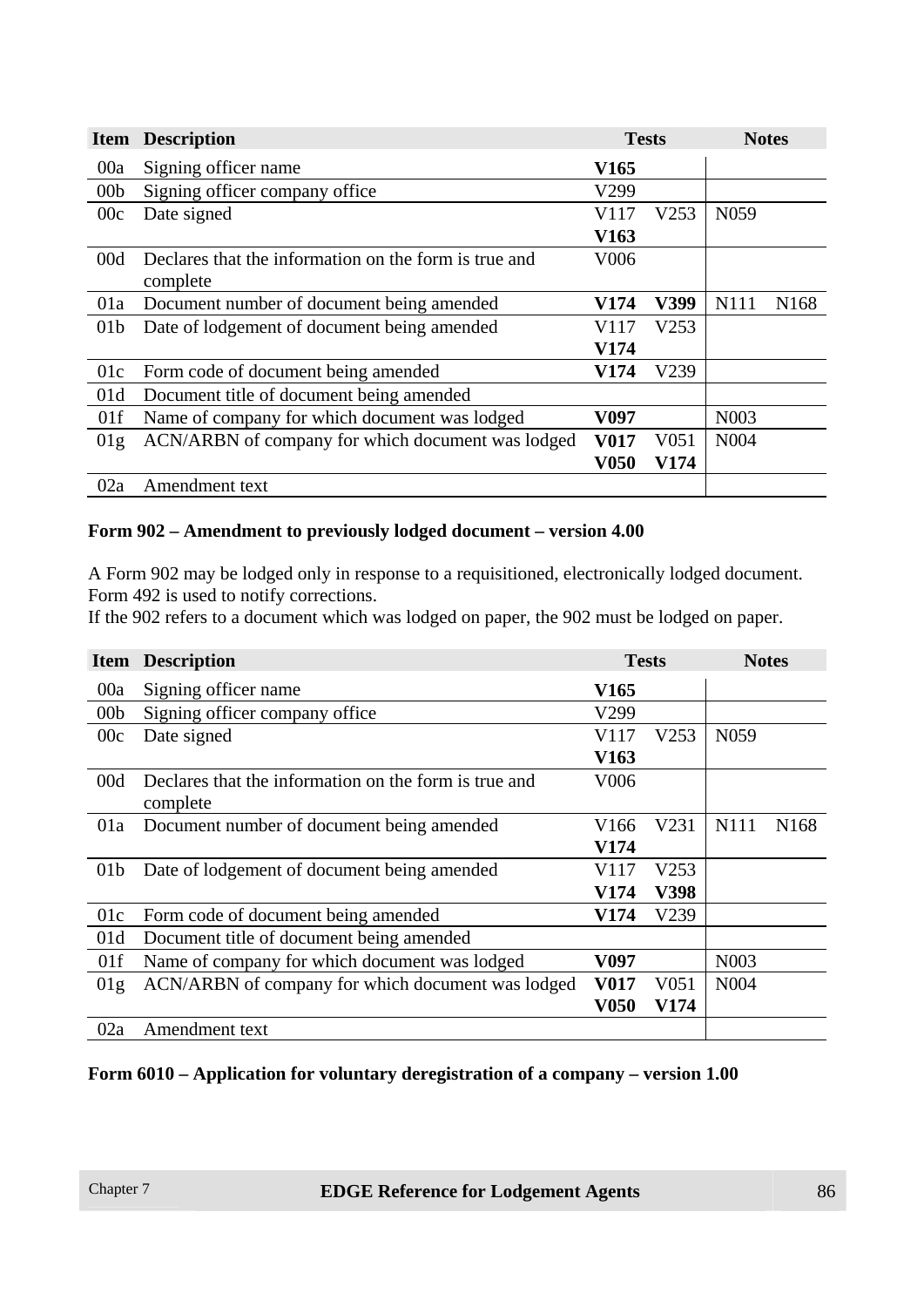No notice is delivered electronically in response to the lodgement of a Form 6010. The deregistration advice notice is delivered on paper to the applicant, or to the nominee if the applicant is the company.

If the Direct Debit payment method has been chosen, an INV fee advice notice message will also be returned. This message will confirm the Direct Debit details. If Direct Debit is not chosen, a paper invoice will be issued according to the usual invoice cycle.

|                 | <b>Item Description</b>                                               | <b>Tests</b>      |             | <b>Notes</b>      |
|-----------------|-----------------------------------------------------------------------|-------------------|-------------|-------------------|
| 00              | Signature of applicant                                                |                   |             | N121              |
| 00a             | Signatory name                                                        | V176              | V532        | N180              |
| 00 <sub>b</sub> | Signatory role                                                        | V299              |             | N180              |
| 00c             | Date signed                                                           | V032              | V163        | N <sub>059</sub>  |
|                 |                                                                       | V117              |             |                   |
| 00d             | Declares that the information on the form is true and<br>complete     | V006              |             |                   |
| 01a             | Company name                                                          | V097              |             | N <sub>00</sub> 3 |
| 01 <sub>b</sub> | <b>ACN</b>                                                            | V <sub>0</sub> 25 | V522        | N004              |
|                 |                                                                       | <b>V050</b>       | V523        |                   |
|                 |                                                                       | V051              | V524        |                   |
| 01c             | Payment method                                                        | V525              | V526        | N179              |
| 02 <sub>b</sub> | All members of the company agree to the deregistration                | V006              |             |                   |
| 02c             | The company is not carrying on business                               | V006              |             |                   |
| 02d             | The company's assets are worth less than \$1000                       | V006              |             |                   |
| 02e             | The company has paid all fees and penalties payable under<br>this Act | V006              |             |                   |
| 02f             | The company has no outstanding liabilities                            | V006              |             |                   |
| 02g             | The company is not a party to any legal proceedings                   | V006              |             |                   |
| 03a             | Name of applicant (if person)                                         | V176              | <b>V528</b> |                   |
|                 |                                                                       | V527              |             |                   |
| 03 <sub>b</sub> | Name of applicant (if organisation)                                   | V097              | V530        |                   |
|                 |                                                                       | V529              |             |                   |
| 03c             | ACN of applicant (if organisation)                                    | <b>V050</b>       | V529        |                   |
|                 |                                                                       | V051              | V530        |                   |
| 03d             | Applicant's address                                                   | V547              | V548        | N181              |
| 03e             | Applicant's role                                                      | V544              | V546        |                   |
|                 |                                                                       | V545              |             |                   |
| 04              | Details of nominee                                                    | V531              |             |                   |
| 04a             | Nominee name                                                          | V176              |             |                   |
| 04d             | Nominee's address                                                     |                   |             |                   |

#### **RA17 – Request for data amendment report – version 1.00**

An RA17 is a request for a report on all amendments made by ASIC to data on forms previously lodged by the agent.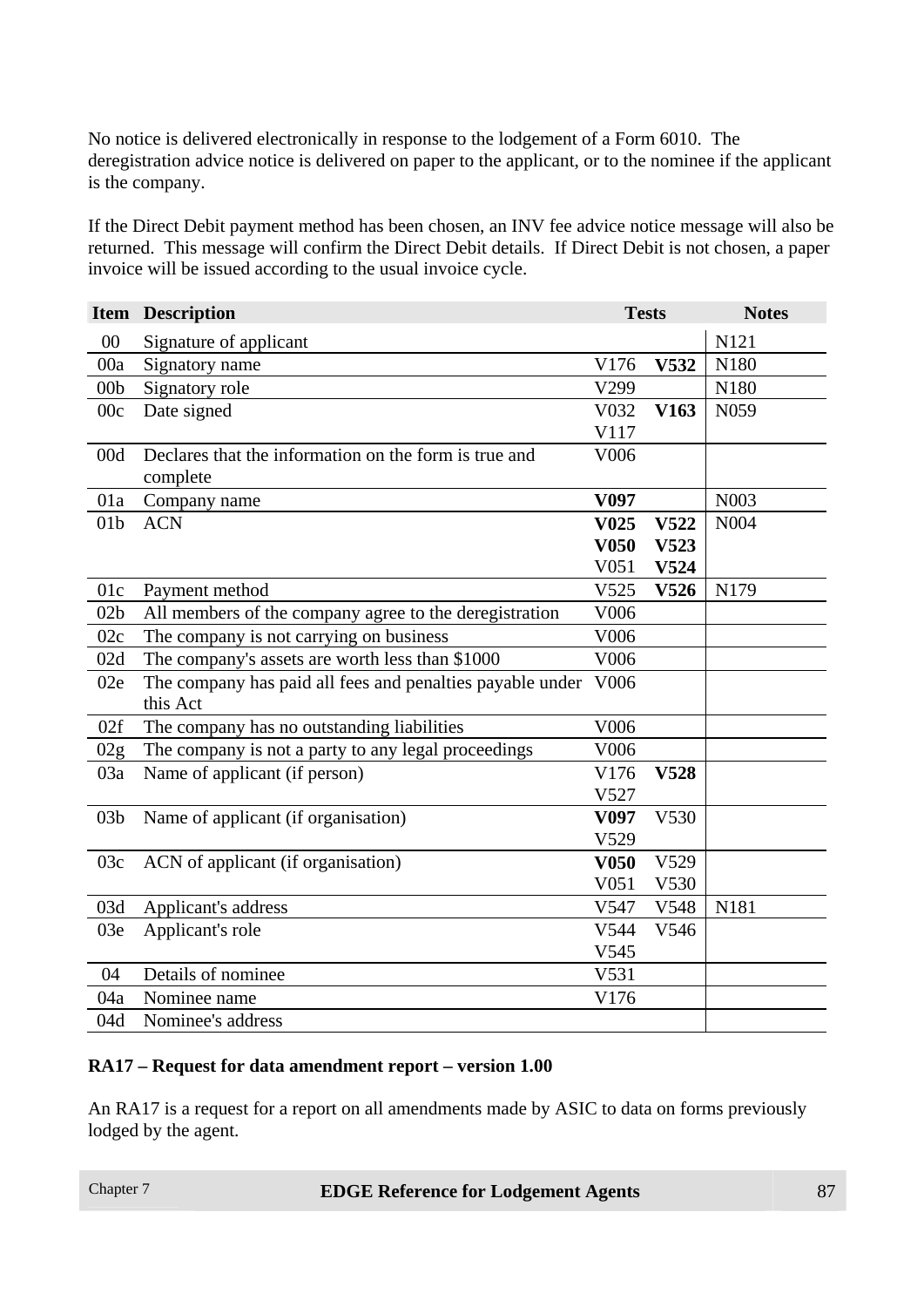It is not necessary to produce a paper copy of the RA17.

|                 | <b>Item</b> Description      | <b>Tests</b> | <b>Notes</b> |
|-----------------|------------------------------|--------------|--------------|
| 00a             | Signing agent name           |              |              |
| 00 <sub>b</sub> | Signing agent company office | V175         |              |
|                 | 00c Date requested           | V032 V163    |              |
|                 |                              | V117         |              |

#### **RA50 – Request withdrawal of Form 201 – version 1.00**

|                 | <b>Item Description</b>                            | <b>Tests</b>     |                  | <b>Notes</b>     |
|-----------------|----------------------------------------------------|------------------|------------------|------------------|
| 00a             | Signing agent name                                 | V <sub>176</sub> |                  |                  |
| 00c             | Date signed                                        | V032             | V <sub>163</sub> | N <sub>059</sub> |
|                 |                                                    | V117             |                  |                  |
| 00d             | Declares that the information provided is true and | V <sub>006</sub> |                  |                  |
|                 | complete                                           |                  |                  |                  |
| 01 <sub>b</sub> | Proposed company name                              | <b>V316</b>      |                  |                  |
| 03a             | Document number of Form 201                        | <b>V316</b>      |                  |                  |

#### **RA51 – Request reprint of registration certificate – version 7.00**

An agent may request a reprint of a certificate within 30 days of the registration of the company, where the agent registered the company and the original certificate was delivered electronically. Lodgement of a valid RA51 will result in the preparation of a RA55 reply.

| <b>Item</b> Description                      | <b>Tests</b> | <b>Notes</b> |
|----------------------------------------------|--------------|--------------|
| 01a Name of company                          | V332         |              |
| 01b ACN of company                           | V332         |              |
| 10c Registration certificate delivery option | V341         |              |

#### **RA52 – Request account transaction listing – version 3.00**

An agent may request an account transaction listing for a specified period. Lodgement of a valid RA52 will result in the preparation of a RA57 reply. In deciding the period of the request, agents should consider their processing volumes and the consequent effects on the size of the reply message.

|     | <b>Item Description</b>                | <b>Tests</b> |           | <b>Notes</b> |
|-----|----------------------------------------|--------------|-----------|--------------|
|     | 17e Start date of transaction details  |              | V032 V365 |              |
|     |                                        | V333         |           |              |
|     | 17f End date of transaction details    |              | V032 V365 |              |
|     |                                        | V333         |           |              |
| 17g | Display prior outstanding transactions | V091         |           |              |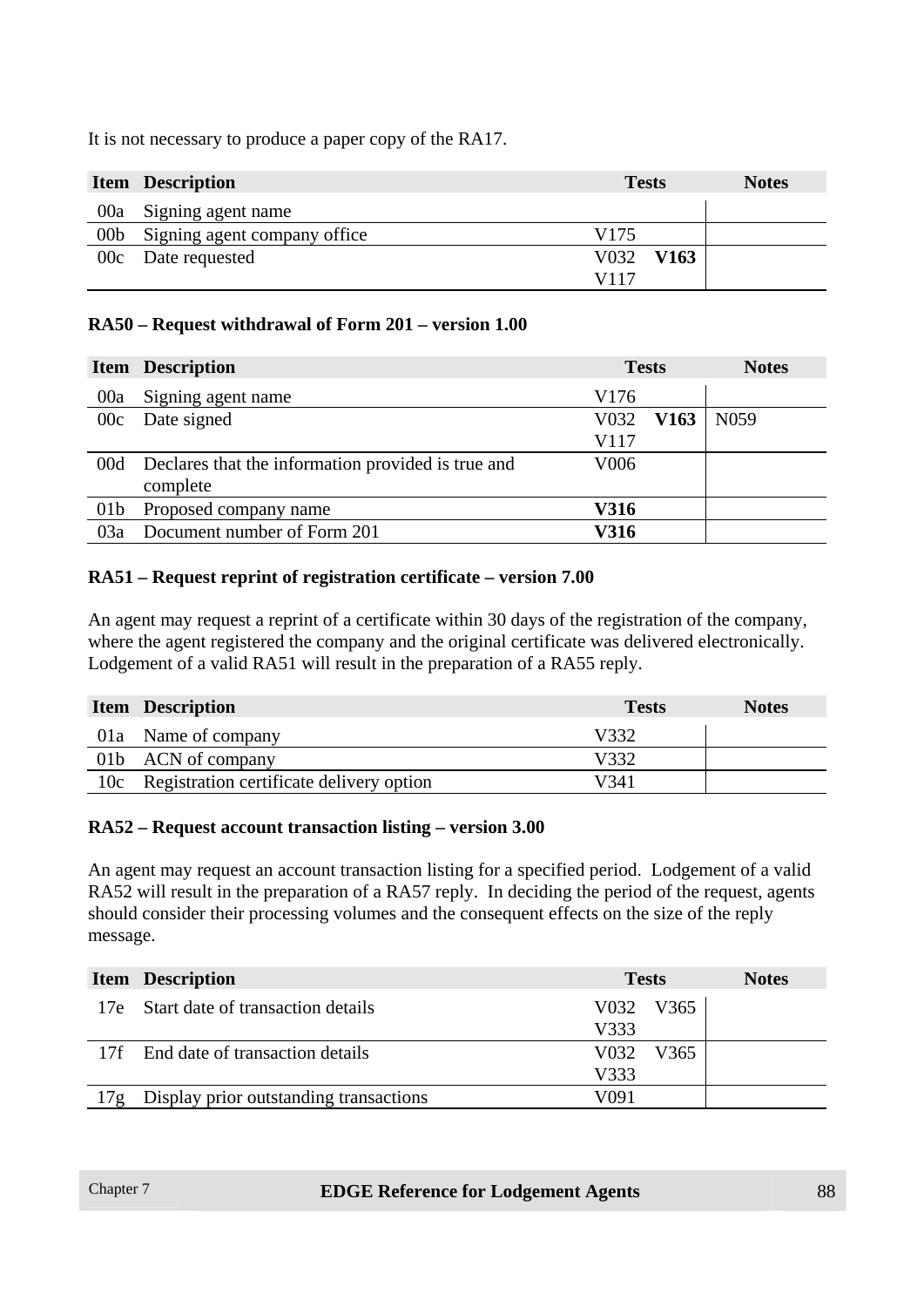#### **RA53 – Authorise X.509 certificate – version 7.00**

Use of all X.509 certificates must be authorised with ASIC using an RA53 message before documents signed by the private key associated with the certificate can be lodged. Authorisation will be confirmed by an RA56 message.

The RA54 message allows an agent to alter the authorities attached to a certificate.

| <b>Item Description</b>                                             |                  | <b>Tests</b> | <b>Notes</b>      |                  |
|---------------------------------------------------------------------|------------------|--------------|-------------------|------------------|
| 00a Signatory name                                                  | V <sub>176</sub> |              |                   |                  |
| 00c Date signed                                                     | V032             | V163         | N <sub>059</sub>  |                  |
|                                                                     | V117             |              |                   |                  |
| 00d Declares that the holder of the attached X.509 certificate is   |                  |              | N <sub>1</sub> 36 |                  |
| a person authorised to digitally sign transmissions to ASIC         |                  |              |                   |                  |
| on behalf of this lodging agent                                     |                  |              |                   |                  |
| 00e Declares that the holder of the attached $X.509$ certificate is |                  |              | N <sub>136</sub>  |                  |
| a person authorised to digitally sign company forms which           |                  |              |                   |                  |
| this lodging agent may transmit to ASIC                             |                  |              |                   |                  |
| 001 Single use ASIC allocated PIN                                   | V325             |              | N <sub>1</sub> 31 | N <sub>137</sub> |
| 03a Certificate, base-64 encoded                                    | V335             |              | N <sub>129</sub>  |                  |

#### **RA54 – Update X.509 certificate authorities – version 7.00**

An agent may update the authorities attached to a certificate by lodging an RA54 identifying the certificate involved. This update will be confirmed by an RA56 message.

|     | <b>Item Description</b>                                       |                  | <b>Tests</b>     | <b>Notes</b>      |
|-----|---------------------------------------------------------------|------------------|------------------|-------------------|
| 00a | Signatory name                                                | V <sub>176</sub> |                  |                   |
|     | 00c Date signed                                               | V032             | V <sub>163</sub> | N <sub>059</sub>  |
|     |                                                               | V117             |                  |                   |
| 00d | Declares that the holder of the attached X.509 certificate is |                  |                  | N <sub>1</sub> 36 |
|     | a person authorised to digitally sign transmissions to ASIC   |                  |                  |                   |
|     | on behalf of this lodging agent                               |                  |                  |                   |
| 00e | Declares that the holder of the attached X.509 certificate is |                  |                  | N <sub>136</sub>  |
|     | a person authorised to digitally sign company forms which     |                  |                  |                   |
|     | this lodging agent may transmit to ASIC                       |                  |                  |                   |

#### **RA58 – Request X.509 certificate authorities list – version 1.00**

An agent may request a list of certificates authorised for use by the agent by lodging an RA58 request. Lodgement of a valid RA58 will result in the preparation of an RA59 reply.

| <b>Item Description</b> | <b>Tests</b> |                      | <b>Notes</b> |
|-------------------------|--------------|----------------------|--------------|
| 00a Signatory name      | V176         |                      |              |
| 00c Date signed         |              | $V032$ $V163$ $N059$ |              |
|                         | V117         |                      |              |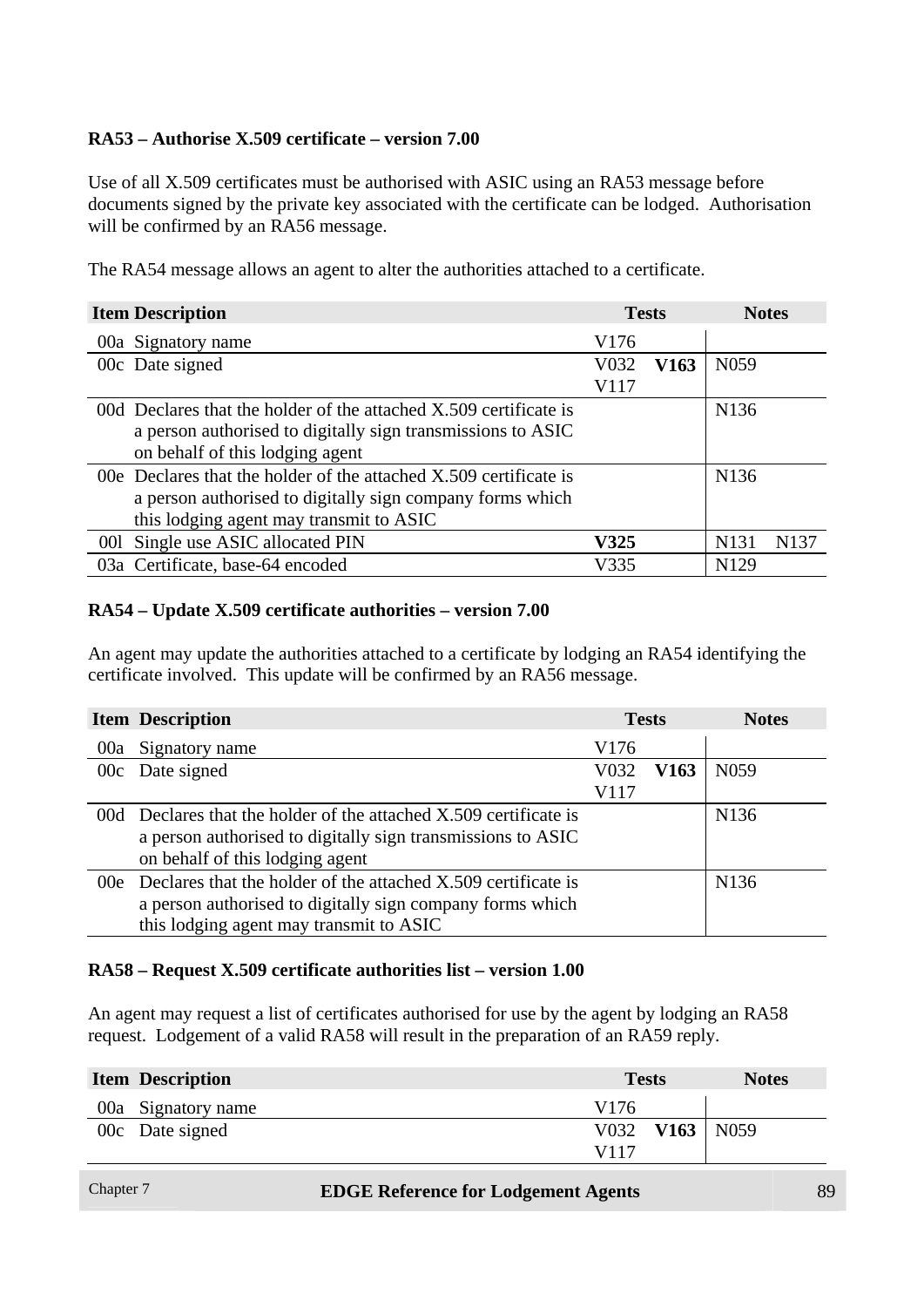#### **RA61 – Request review date report – version 1.00**

|                 | <b>Item Description</b>                                      | <b>Tests</b>     | <b>Notes</b>     |
|-----------------|--------------------------------------------------------------|------------------|------------------|
| 00a             | Signing agent name                                           |                  |                  |
| 00 <sub>b</sub> | Signing agent company office                                 | V <sub>175</sub> |                  |
| 00c             | Date signed                                                  | V163<br>V117     |                  |
|                 | 00d Declares that agent is authorised to request this report | V <sub>006</sub> |                  |
| 01a             | Report start date                                            | V457             | N <sub>164</sub> |
| 01c             | Report end date                                              | V457             | N <sub>164</sub> |

#### **RA63 – Request company debt report for a specified company – version 1.00**

The Company Debt report for a specified company shows the debt details for a company that is linked to the agent requesting the report.

For companies to appear on these reports they must be already linked to the registered agent by either lodgement of Form 362. ASIC updates customer records after 10 minutes so debt details will not be available if the RA63 is lodged immediately after the form 362.

Linked companies with zero debt balances will *not* appear in the report.

RA63 requests will be processed as they are received.

|                 | <b>Item</b> Description                                  | <b>Tests</b>     |                  |                   | <b>Notes</b>     |
|-----------------|----------------------------------------------------------|------------------|------------------|-------------------|------------------|
| 00a             | Signing agent name                                       |                  |                  |                   |                  |
| 00 <sub>b</sub> | Signing agent company office                             | V175             |                  |                   |                  |
| 00c             | Date signed                                              | V032             | V <sub>163</sub> |                   |                  |
|                 |                                                          | V117             |                  |                   |                  |
| 00d             | Declares that agent is authorised to request this report | V <sub>006</sub> |                  |                   |                  |
| 01a             | Company name                                             | V097             |                  | N <sub>00</sub> 3 |                  |
| 01c             | <b>ACN</b>                                               | V017             | V051             | N <sub>0</sub> 04 | N <sub>170</sub> |
|                 |                                                          | V050             | V456             |                   |                  |

#### **RA65 – Request documents lodged report – version 1.00**

|                 | <b>Item Description</b>                                  |                  | <b>Tests</b>     | <b>Notes</b>      |
|-----------------|----------------------------------------------------------|------------------|------------------|-------------------|
| 00a             | Signing agent name                                       |                  |                  |                   |
| 00 <sub>b</sub> | Signing agent company office                             | V175             |                  |                   |
| 00c             | Date signed                                              | V032             | V <sub>163</sub> |                   |
|                 |                                                          | V117             |                  |                   |
| 00d             | Declares that agent is authorised to request this report | V <sub>006</sub> |                  |                   |
| 01a             | Company name                                             | V <sub>097</sub> |                  | N <sub>00</sub> 3 |
| 01c             | ACN                                                      | V017             | V <sub>051</sub> | N <sub>004</sub>  |
|                 |                                                          | <b>V050</b>      | V456             |                   |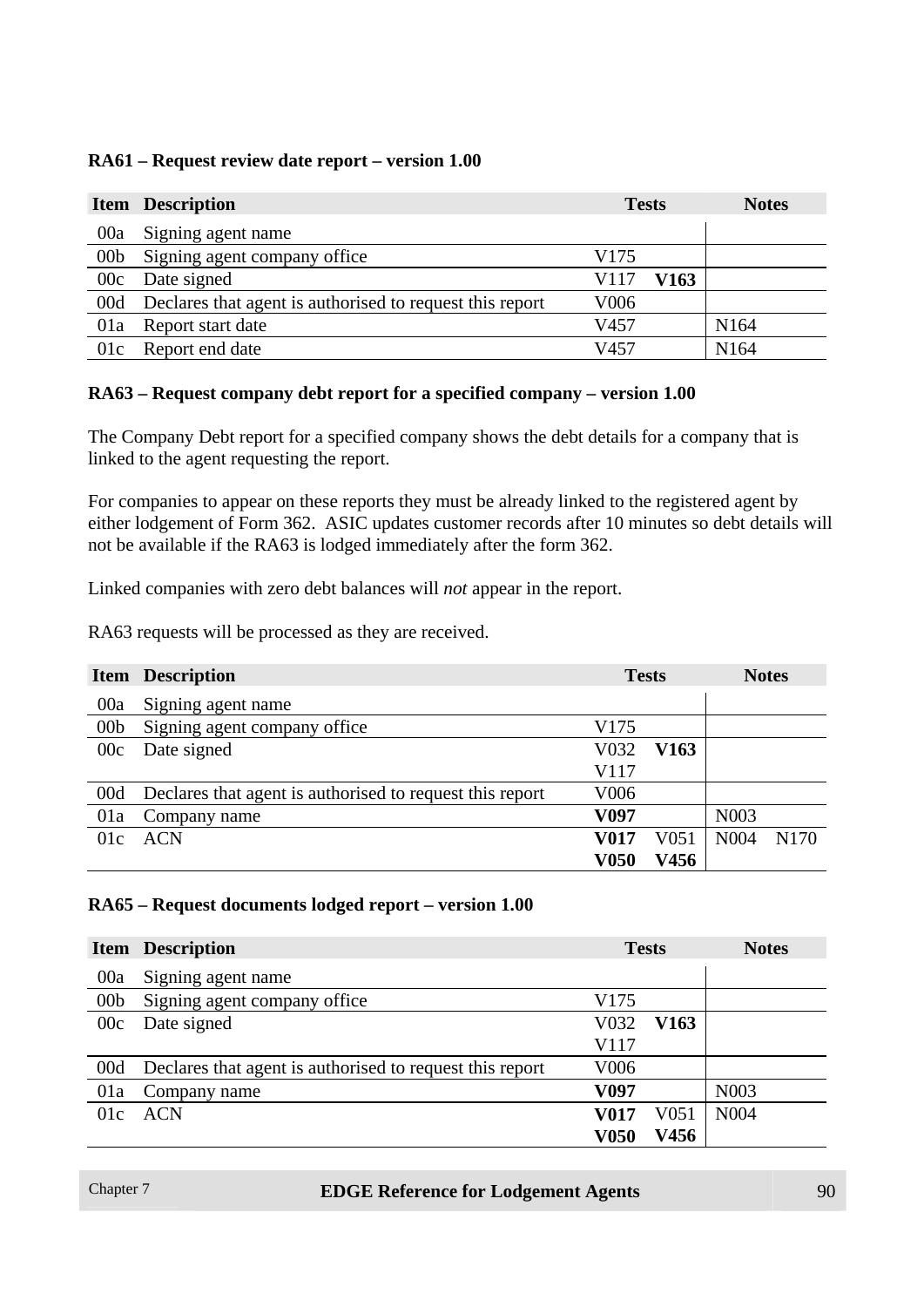| 01m Start date of lodgement period | $V005$ $V117$ |
|------------------------------------|---------------|
|                                    | V032 V443     |

#### **RA67 – Request company debt report – version 1.00**

The Company Debt report for all companies shows the debt details for all companies linked to the requesting agent that have debt to ASIC.

For companies to appear on these reports they must be already linked to the registered agent by either lodgement of form 362. ASIC updates customer records after 10 minutes so debt details will not be available if the RA63 is lodged immediately after the form 362.

Linked companies with zero debt balances will *not* appear in the report.

RA67 requests will be queued and processed sequentially. There may be some delays in preparing reports if there is a heavy volume of requests at a particular time, especially for large agents.

In order to prevent duplicate and unnecessary requests, a limit of two RA67 requests will be acceptable per calendar day.

|                 | <b>Item Description</b>                                  | <b>Tests</b>             | <b>Notes</b> |
|-----------------|----------------------------------------------------------|--------------------------|--------------|
| 00a             | Signing agent name                                       |                          |              |
| 00 <sub>b</sub> | Signing agent company office                             | V <sub>175</sub>         |              |
| 00c             | Date signed                                              | V032<br>V <sub>163</sub> |              |
|                 |                                                          | V117                     |              |
| 00d             | Declares that agent is authorised to request this report | V006                     | N171         |

#### **RA71 – Request for company details – version 3.00**

The RA71 can be used to extract a variety of different types of information. These are specified in the request type field. Valid request types are described in N159. Company data will only be extracted for delivery to the agent if a Form 362 has already established a link between the registered agent and the company.

The data provided is drawn from ASIC's ASCOT database which reflects the data captured from documents lodged with ASIC. ASIC does not warrant the completeness or accuracy of this data.

Receipt of company data downloaded from ASIC in no way alters the obligations on company record keepers to maintain complete and accurate registers as required by the *Corporations Act 2001*.

|                 | <b>Item Description</b>                                | <b>Tests</b> | <b>Notes</b> |
|-----------------|--------------------------------------------------------|--------------|--------------|
| 00a             | Signing agent name                                     |              |              |
| 00 <sub>b</sub> | Signing agent company office                           | V175         |              |
| 00c             | Date signed                                            | V117<br>V163 |              |
| 00d             | Declares that agent is authorised to make this request | V006         |              |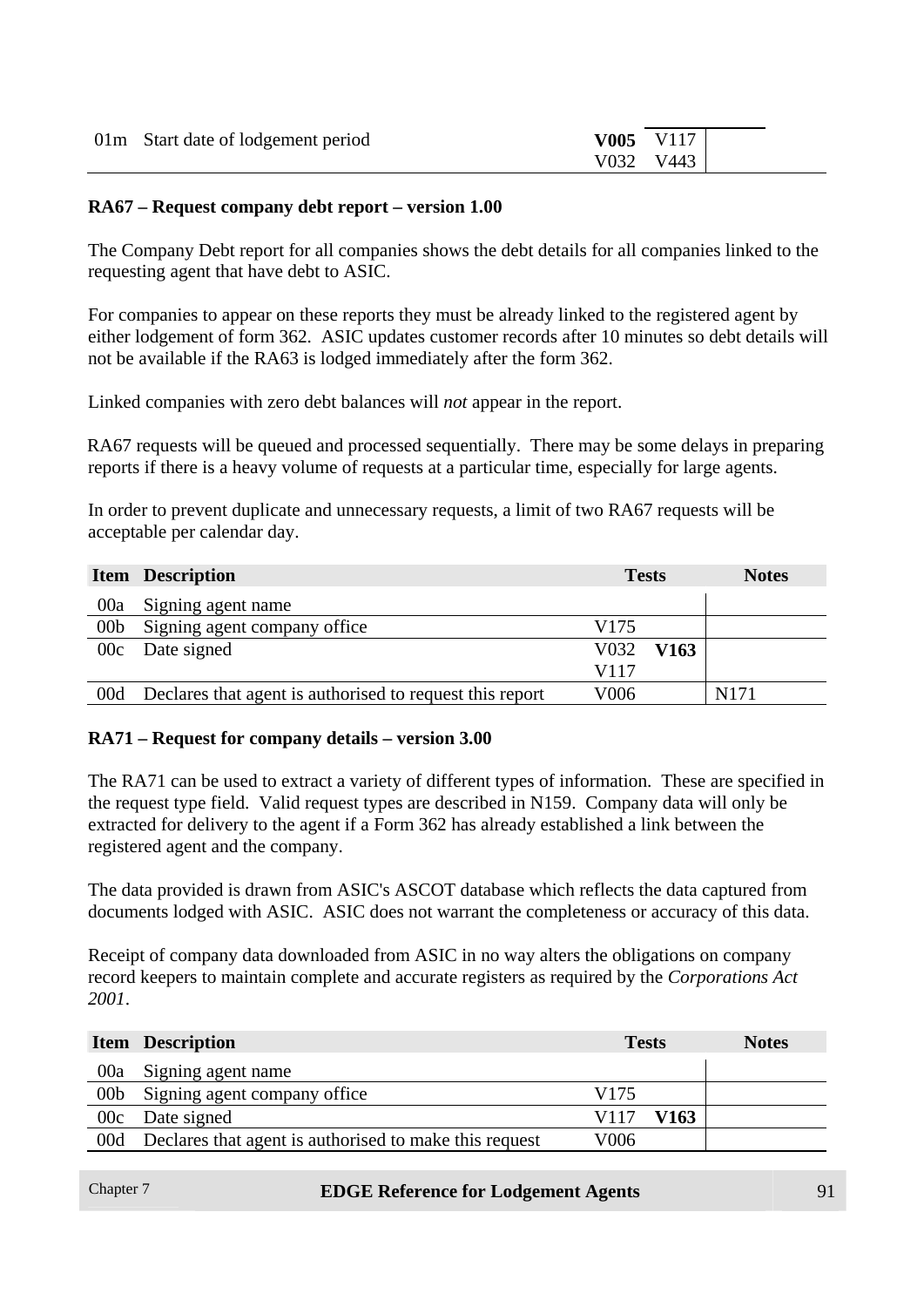|                 | 01a Company name | V097        |                         | N <sub>0</sub> 03 |
|-----------------|------------------|-------------|-------------------------|-------------------|
| 01 <sub>b</sub> | ACN              |             | <b>V017</b> V051   N004 |                   |
|                 |                  | <b>V050</b> | V456                    |                   |
|                 | 01c Request type | V417        |                         | $V505$   N159     |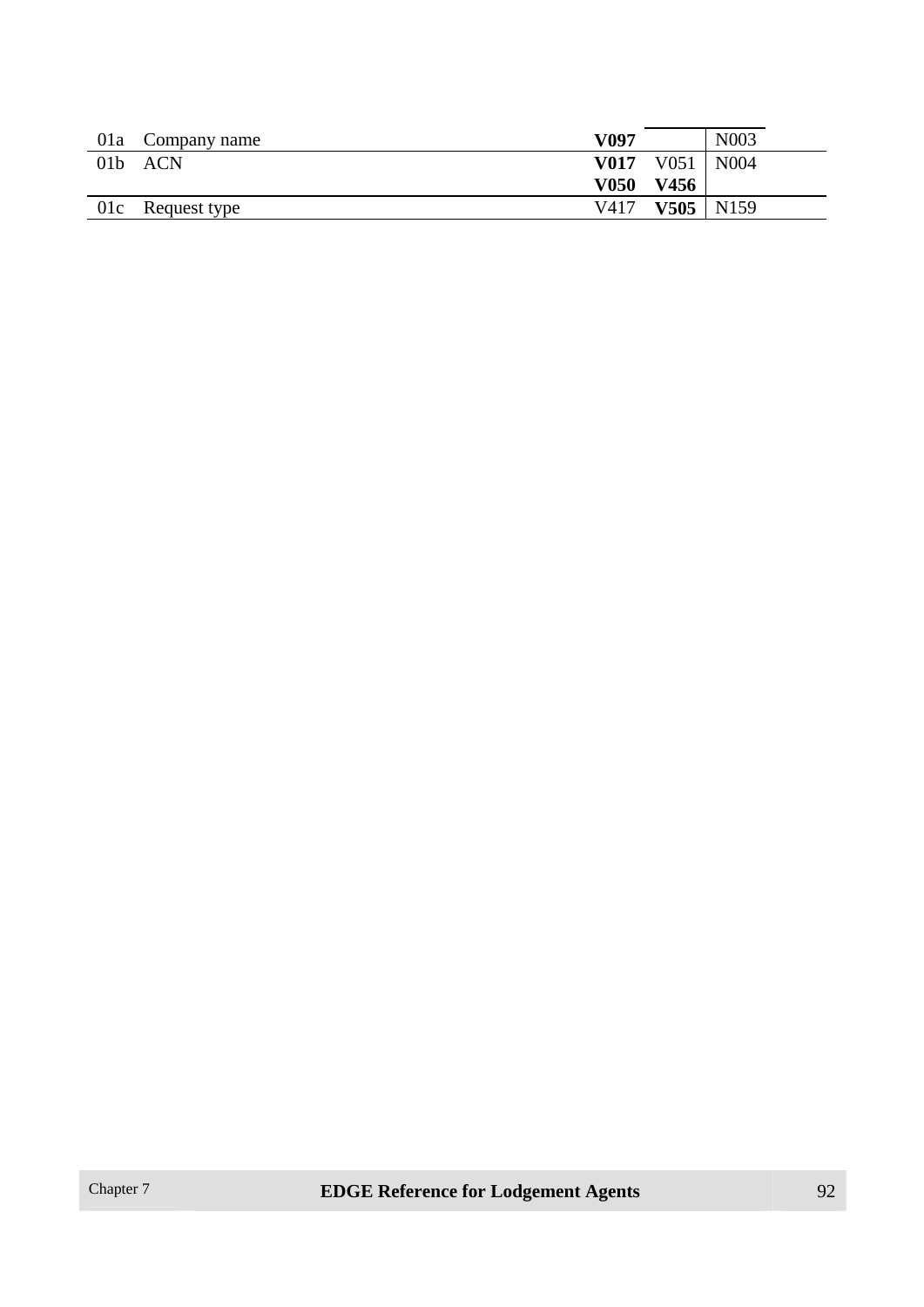# **Chapter 8 – Electronic Company Registrations (ECR)**

#### **Background**

ECR is Stage 3 of ASIC's EDGE system and enables the registration of Australian companies and the reservation of names to be made electronically. ECR is linked to an electronic payments facility.

The EDGE mailbox has been programmed to provide editing, validation and acceptance of digitally signed company registration and name reservation requests, in addition to the change documents that are already available. Once requests have been accepted, the data will pass through a series of automatic filters that will check for names availability, names acceptability, data completeness and funds availability. At this stage the company registration or name reservation data will be registered, rejected or queued for manual review.

#### **Digital Signatures**

A digital signature links a particular person to an electronic document. It allows the receiver of the document to verify the identity of the person transmitting the document and confirms that the document has not been altered since it was transmitted. A digital signature is **not** a scanned image of a person's hand-written signature. That is a "digitised" signature.

An approved X.509 Certificate is used to enable documents to be digitally signed. The X.509 Certificate is stored on either a smartcard or a diskette and is obtained from a Certification Authority.

A Certification Authority takes on the responsibility for authenticating the link between an X.509 Certificate and its owner.

Digital signatures are required on all electronic company registration and name reservation documents lodged electronically. The transmission that contains these documents must be digitally signed.

Other documents **can** be digitally signed if the holder of the approved X.509 Certificate is the correct signatory for the form. Any data transmission over the Internet or data transmission containing digitally signed documents **must** be digitally signed.

#### **Payments**

The two electronic payment modes that are available for ECR are direct debit and pre-paid trading accounts using direct credit. These payment options are available for ECR documents only and **not** for other EDGE documents, such as annual returns or change forms.

The applicant is responsible for payment of fees owing due to the lodgement of ECR documents. In ECR, the applicant is the lodging party.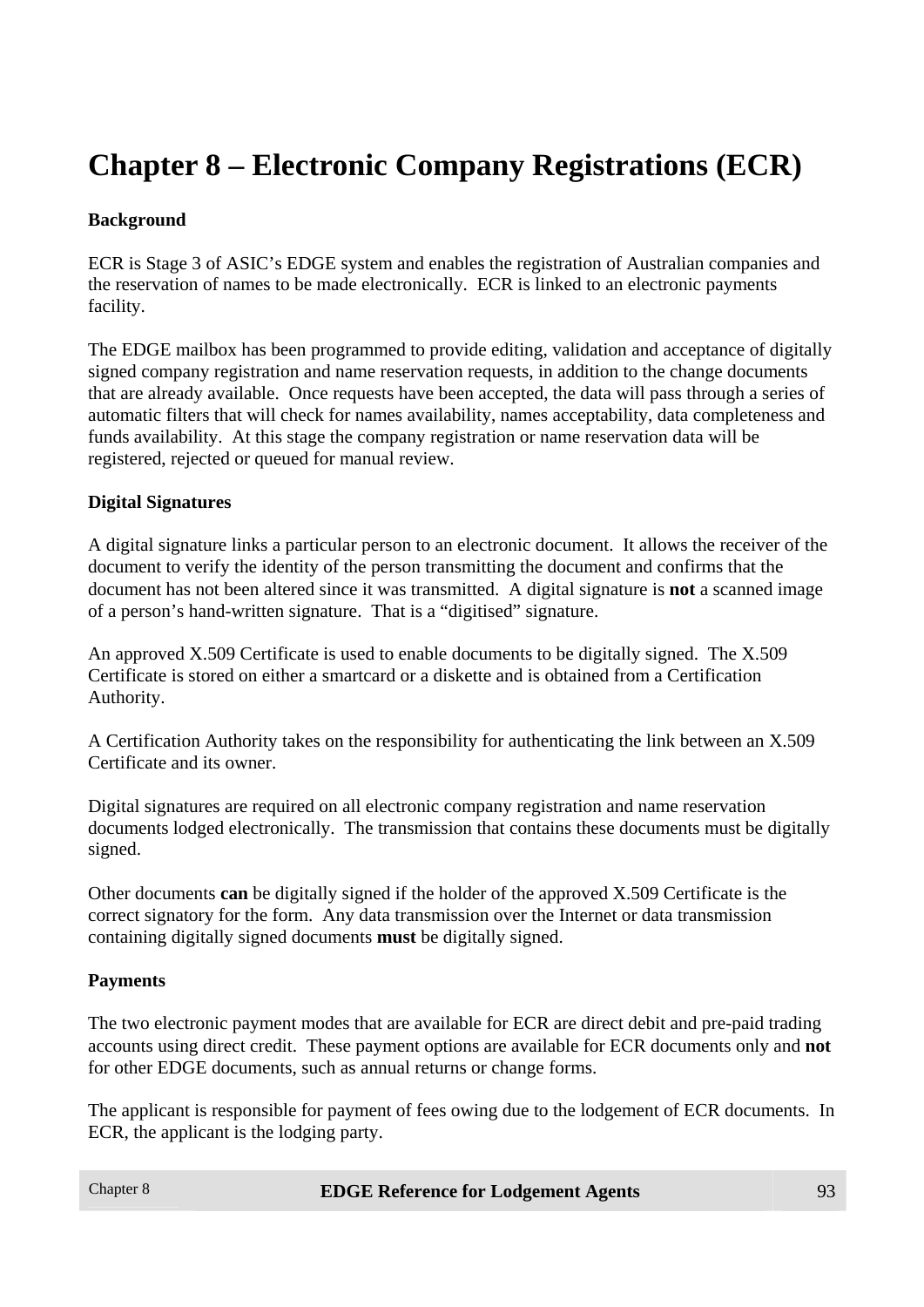If the proposed name on a Form 201 is not available or acceptable, or the application is unable to be registered due to insufficient data being supplied, no fee is assessed. However, if a Form 410 is received, the prescribed fee is due and payable regardless of whether the name is available or acceptable.

#### **Direct Debit**

If you are using the direct debit payment mode your nominated financial institution account will be debited for the total amount of fees owing due to the lodgement of ECR documents.

The amount debited will not exceed your agreed daily credit limit, unless one or more of your direct debit transactions have failed and an arrangement has been negotiated between you and ASIC, allowing you to exceed the agreed daily credit limit for a period of time.

The EDGE mailbox does a check of the available credit at the time it receives ECR documents. If there is insufficient credit remaining the documents will not be accepted for lodgement.

If a Form 201 is transmitted, the prescribed fees will be debited from your account the next business night after the company is **registered**.

If an ECR Form 410 is transmitted, the prescribed fees will be assessed and debited from your account the next business night after the document is **lodged**.

#### **Direct Credit**

If you have chosen a pre-paid trading account using direct credit as your preferred payment option, you must ensure that you have made sufficient prepayments into an ASIC nominated bank account, before transmitting ECR documents. Prepayments are made using electronic funds transfer.

Your prepayments are recorded as a credit in ASIC's accounts receivable system and prescribed fees owing will be offset against that account.

The EDGE mailbox does a check of available funds at the time it receives ECR documents. If there are insufficient funds remaining the documents will not be accepted for lodgement.

Funds will usually be available the next Business Day after a prepayment is made.

#### **Document Lodgements**

Lodgement of an ECR Form 410 may request:

• the reservation of a new name. If the name is available and acceptable, it will be reserved for a period of 2 months. Notification of the acceptance or rejection of the request is made on the RA56 reply message; or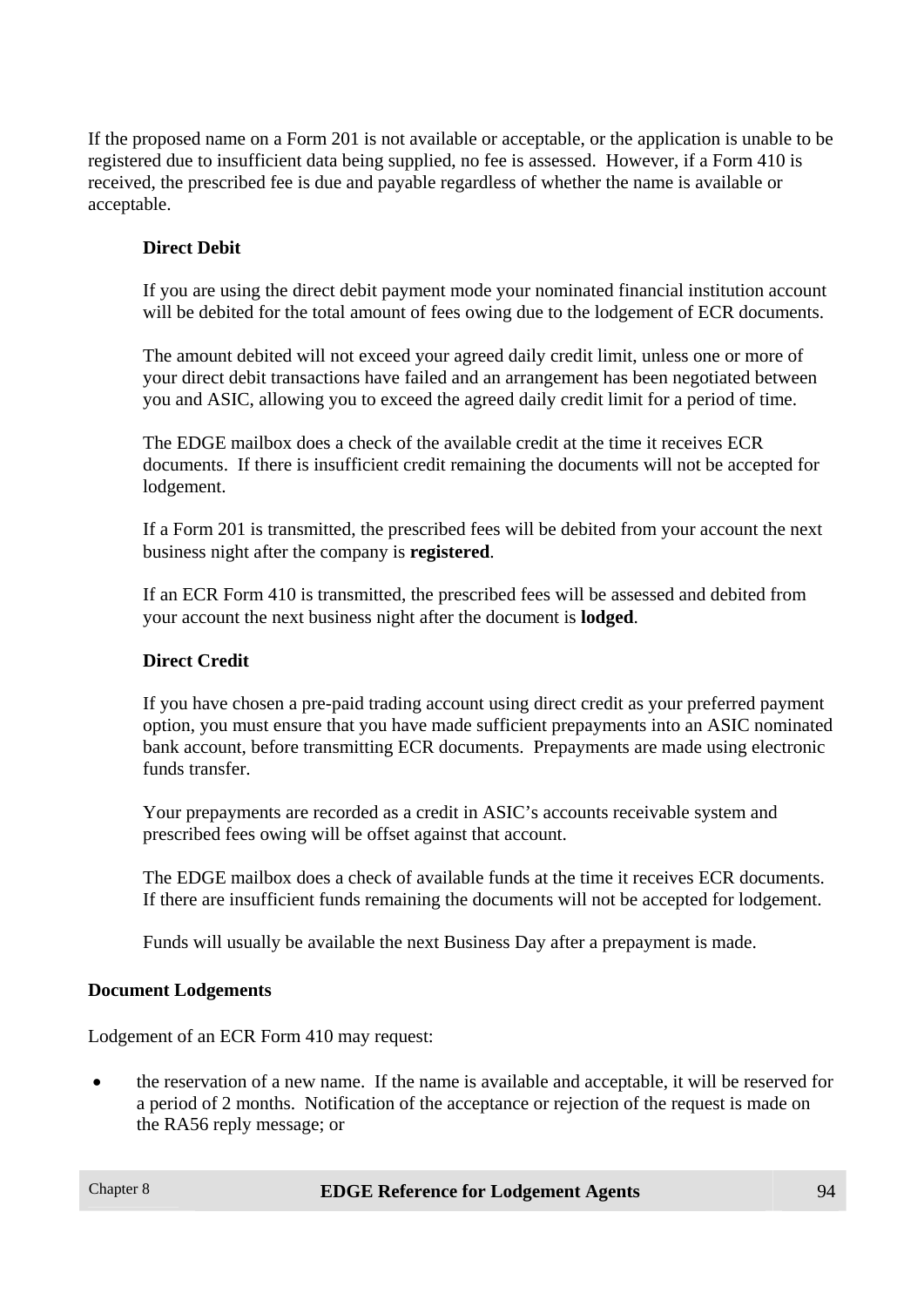- the extension of a name reservation. The reservation will be extended for a further 2 months. Notification of the acceptance or rejection of the request is made on an RC05 reply message; or
- the reservation of a name for the purpose of changing a company name. If the name is available and acceptable, it will be reserved for a period of 2 months. Notification of the acceptance or rejection of the request is made on an RC05 reply message.

Lodgement of a Form 201 requests the registration of an Australian company. If the proposed name is available and acceptable, and the application contains the required data, the company will be registered. In this case, an RA55 will advise you of the registration of the company. The RA55 also includes details of the invoice raised and, if electronic delivery of the certificate was requested, the Postscript or .PDF print stream containing the certificate.

If the proposed name is not available or acceptable, or the application does not contain sufficient data, the application will either be rejected or queued for manual inspection. In this case, notification of the status of a company registration request is made on the RA56 reply message.

The status of a request can be:

#### **Registered**

The request has been accepted by the EDGE mailbox and either the company registered (Form 201) or the name reserved (Form 410).

#### **Rejected**

The request has failed a compulsory compliance filter, or has been withdrawn by the lodging agent after it has queued for manual inspection.

#### **Inspection**

The automatic system could not make a decision on the data and the request has been queued for manual inspection. If a request is referred for manual inspection the name is protected until a decision is made. Manual inspection is available during AEST office hours only.

The lodging agent has the facility to withdraw a Form 201 from the manual inspection queue, up to the point of registration. This will result in the application being automatically rejected and the document being fully processed. No fee will be charged.

#### **Reserve pending**

Further documentation is required before the company can be registered. The name is reserved pending receipt of the required documents.

#### **Reserved subject to ASIC decision**

If an ECR documents queues for manual inspection the name is protected pending a formal ASIC decision on whether the request should be registered or rejected.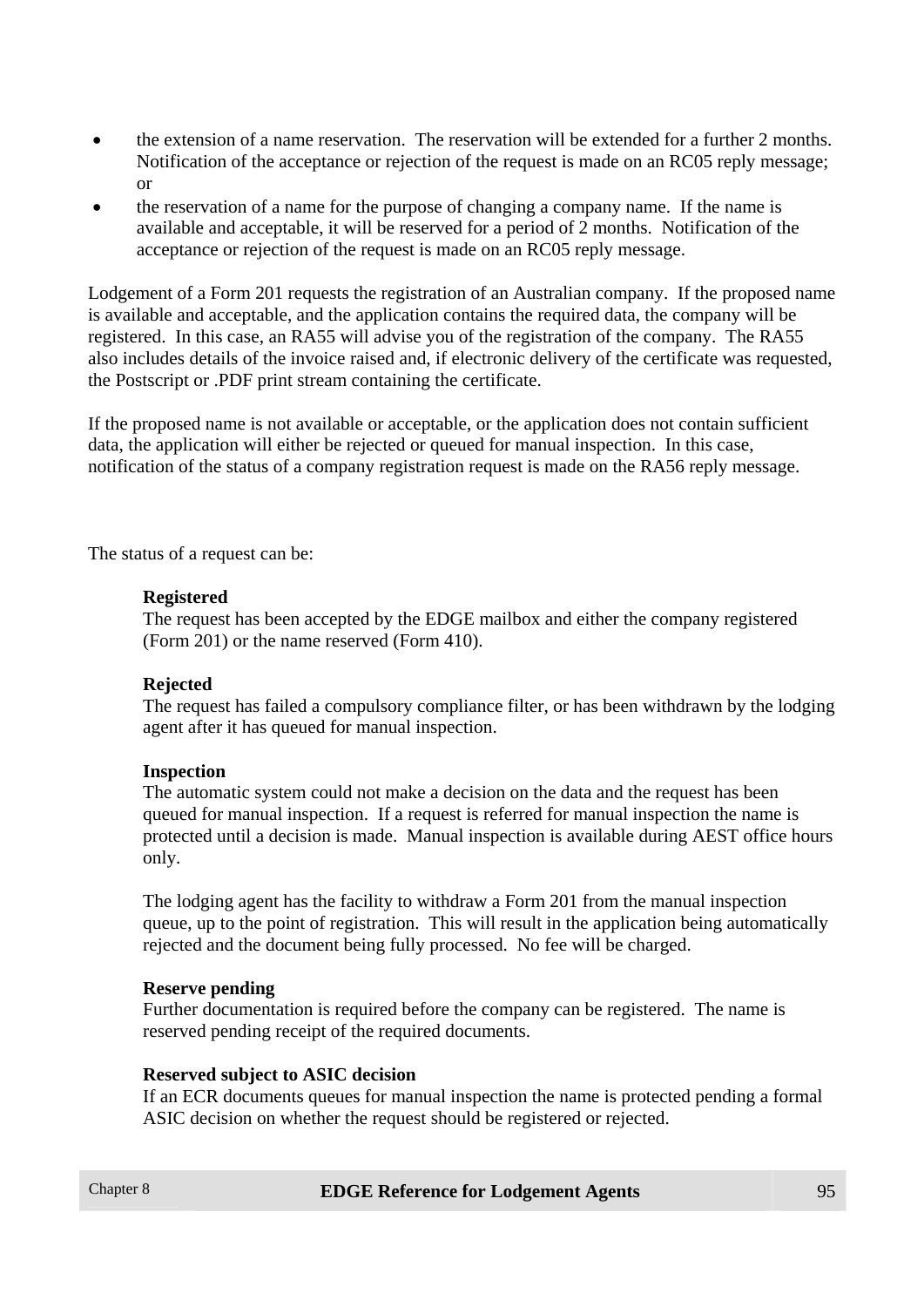#### **Certificate of Registration**

If the Form 201 is accepted and the company registered, a Certificate of Registration is made available for printing, in a self-contained ASIC generated print string, from the EDGE mailbox. There is also a "print and post" option for clients who wish the certificate to be printed by ASIC and posted to a specified address.

A reprint facility is available for the Certificate of Registration for thirty days from the date of registration of the company and can be requested using an RA51. This is only available to the agent who lodged the Form 201 and the certificate must have originally been electronically delivered.

#### **Registered Agent Services**

#### **RA50 - Request Withdrawal of Form 201**

If the system cannot make an automatic decision on whether or not the proposed name on a Form 201 is available or acceptable, or if insufficient data is supplied on the application, the document will queue for manual inspection.

In this instance, if you do not wish to wait for manual processing of the application you can lodge an RA50 that will automatically reject your application and show the document as fully processed. No fees will be assessed. Another application can then be submitted with a different proposed name or sufficient data.

#### **RA51 - Request Reprint of Registration Certificate**

You may request a reprint of a certificate within 30 days of registration of the company. You must be the registered agent who transmitted the Form 201 that registered the company and the original certificate must have been electronically delivered.

#### **RA52 - Request Account Transaction Listing**

An account transaction listing, which provides details of line item transactions from the lodging party's debtor's ledger, can be requested for a specified period within the last three months. In deciding the period of the request, you should consider your processing volumes and the consequent effects on the size of the RA57 (transaction listing).

It is possible to reconcile the details of payments made with details of documents lodged by matching the Reference Number found on the RA57 with the Reference Number from the RA55 or RA56.

#### **RA53 - Authorise X.509 Certificate**

All X.509 Certificates must be authorised with ASIC before they can be used to digitally sign documents transmitted to the EDGE mailbox.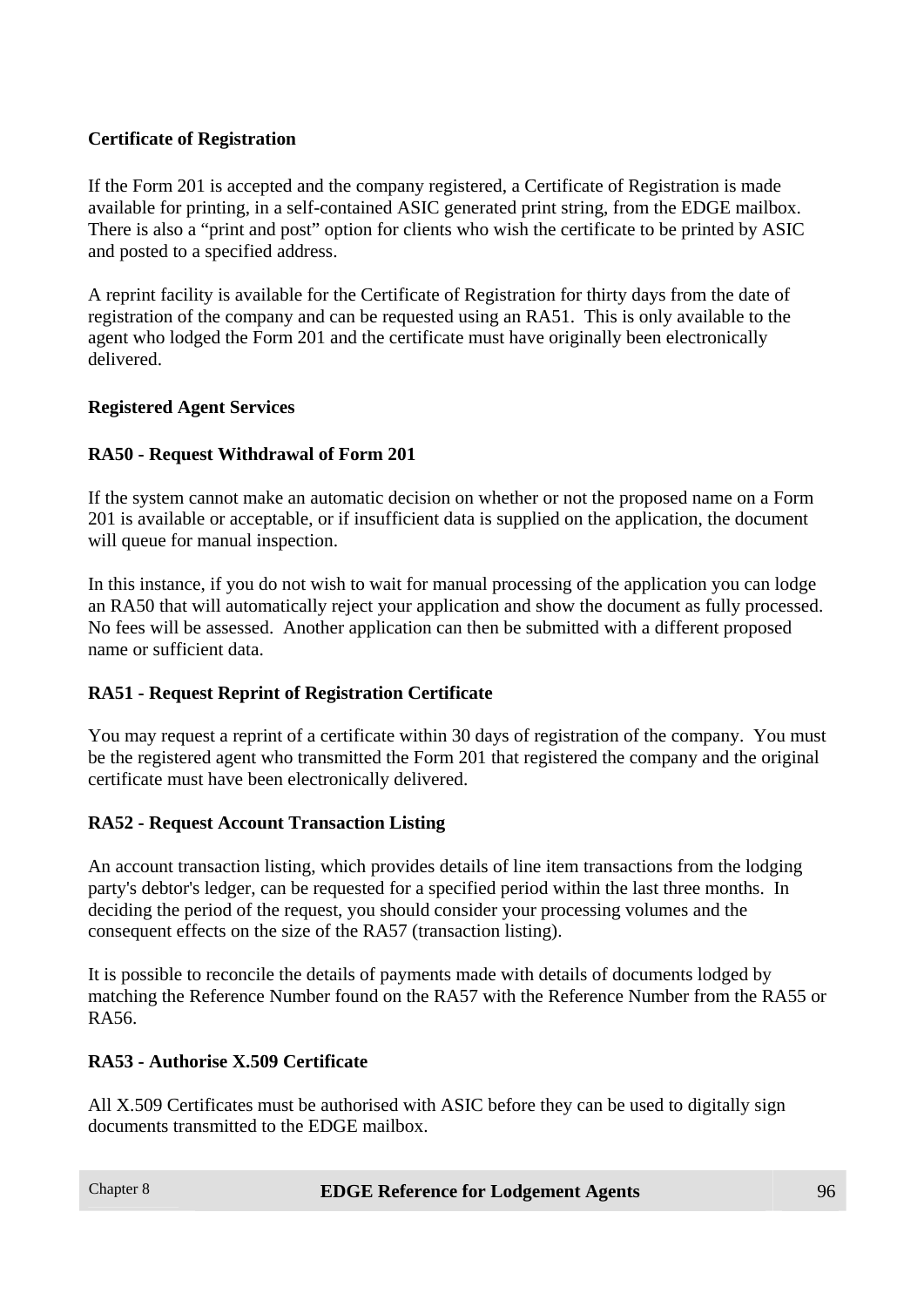The initial X.509 Certificate (and possibly some future ones) will be registered as a self authorised transmission containing only an RA53 message containing a single use ASIC issued PIN.

#### **RA54 - Update X.509 Certificate Authorities**

You may update the authorities attached to a certificate by lodging this Form identifying the certificate involved.

#### **RA58 - Request X.509 Certificate Authorities List**

A list of the certificates authorised for use by your registered agent number may be requested by lodging this Form. An RA59 is prepared in response to an RA58.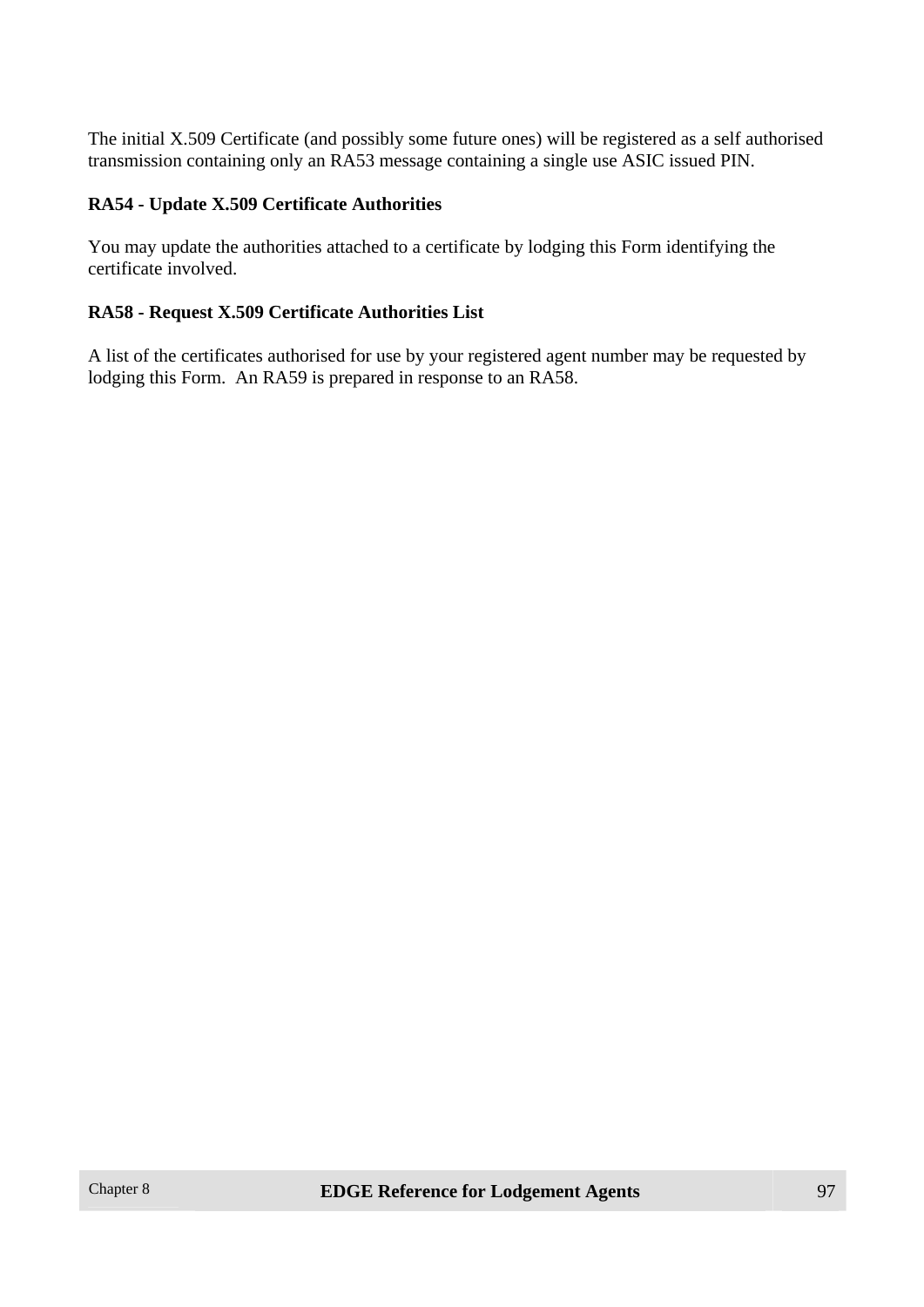# **Chapter 9 – Frequently Asked Questions**

Note that in this chapter, unless otherwise stated, any reference to EDGE also implies a reference to ECR.

## **Joining EDGE**

#### **How do I become registered as an EDGE or ECR lodger?**

To be an EDGE or ECR lodger you must be a Registered Agent with ASIC and complete the Application for EDGE Participation, which is part of the Electronic Lodgement Protocol. The Protocol is available through ASIC's home page at www.asic.gov.au.

To access the Protocol open the ASIC home page and enter "edge" in the Search box. Click on the magnifying glass symbol, and a list of matching results appears. Click on the first matching result and the following screen will appear:

| 45<br>File<br>Edit<br>Favorites<br>Tools<br>Help<br>View                                                                                                                                                                                                                                                                                                                                                                                                                                        |                                                                                                                                                                                                                |  |  |  |
|-------------------------------------------------------------------------------------------------------------------------------------------------------------------------------------------------------------------------------------------------------------------------------------------------------------------------------------------------------------------------------------------------------------------------------------------------------------------------------------------------|----------------------------------------------------------------------------------------------------------------------------------------------------------------------------------------------------------------|--|--|--|
| $\overline{P}$ Search $\sqrt{2}$ Favorites $\overline{Q}$ $\overline{Q}$ $\cdot$ $\overline{Q}$ $\overline{W}$ $\cdot$ $\overline{Q}$<br><b>Back</b>                                                                                                                                                                                                                                                                                                                                            |                                                                                                                                                                                                                |  |  |  |
| http://www.asic.gov.au/asic/asic.nsf/byheadline/Edge?openDocument<br>Address                                                                                                                                                                                                                                                                                                                                                                                                                    | Links $\rightarrow$<br>Ⅰ→<br>×<br>Go                                                                                                                                                                           |  |  |  |
| ASIC<br>Australian Securities & Investments Commission                                                                                                                                                                                                                                                                                                                                                                                                                                          | skip to content   how to complain   media centre   job vacancies   contact us<br>O<br>» Advanced search<br>Search                                                                                              |  |  |  |
| For financial<br>For managed<br>For<br>service professionals<br>liquidators<br>investment schemes<br><b>Publications</b><br>For companies<br>For auditors<br>Home                                                                                                                                                                                                                                                                                                                               | About ASIC                                                                                                                                                                                                     |  |  |  |
| How to<br>⇔<br>lodge with ASIC<br>Lodge documents using EDGE<br>Our EDGE electronic document lodgement system is suited to large volume lodgers, such as accountants or legal firms and helps you<br>manage your companies and transmit change notifications to ASIC electronically.<br><b>Lodge online</b><br>Log in to:<br>This service is accessed through a TCP/IP internet connection and requires the purchase of dedicated software.<br>  <sub>Co</sub>  <br>M<br>-- Select an option -- |                                                                                                                                                                                                                |  |  |  |
| If you already use EDGE but want details of its functions, the EDGE reference guide is downloadable in PDF format.<br>Did you know, you can also register Australian companies electronically? Find out more from our electronic company registrations<br>page.<br><b>Benefits of EDGE</b><br>٠<br><b>Documents you can lodge</b><br>٠                                                                                                                                                          | » Register for online access<br><b>Download forms</b><br>Top 15 forms (pdf):<br>$\vee$ Go<br>-- Select a form --<br>» Search ASIC forms                                                                        |  |  |  |
| Data you can receive<br>٠<br><b>How to join EDGE</b><br><b>How to use EDGE</b><br>Software you need<br>٠<br><b>ASIC Electronic Lodgement Protocol</b><br>٠<br><b>EDGE reference guide</b><br>٠<br>Other ways of lodging changes to company details                                                                                                                                                                                                                                              | <b>Search ASIC registers</b><br><b>Company and business names</b><br>Number:<br>$-0R -$<br>$ G_0 $<br>Name:<br>» Search Options<br>Other Registers:<br>Go<br>$\checkmark$<br>-- Select a register to search -- |  |  |  |
| 目                                                                                                                                                                                                                                                                                                                                                                                                                                                                                               | Trusted sites                                                                                                                                                                                                  |  |  |  |

The Protocol is opened from the link "ASIC Electronic Lodgement Protocol". The client must sign and return the application to ASIC. ASIC will send the client an EDGE user ID and password.

i) The lodging party should also download a copy of the EDGE Reference Guide. To do this, click on the "EDGE reference guide" link on the screen above.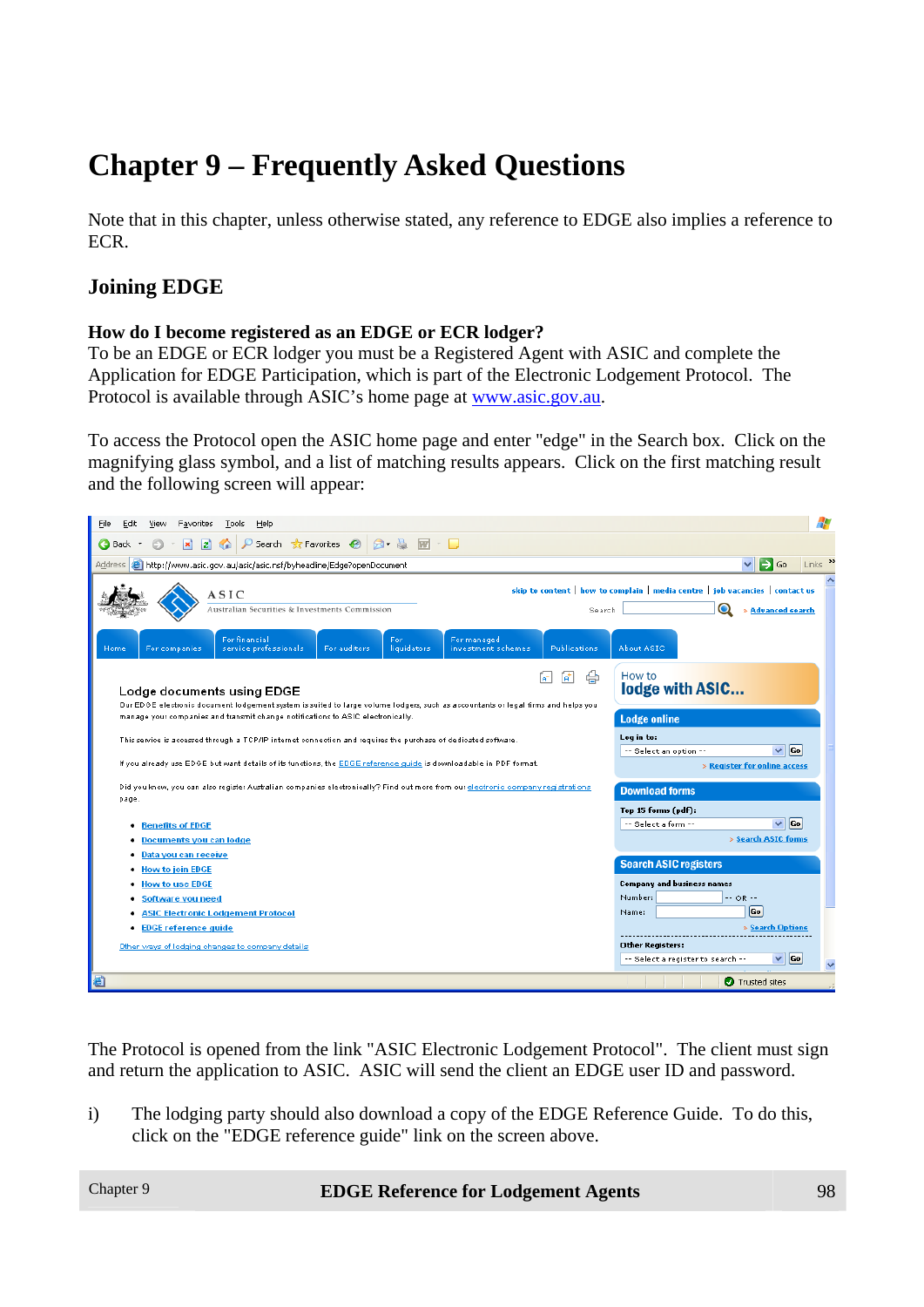#### **Can ASIC recommend which software to use?**

No, but a list of registered EDGE Digital Service Provider (DSP) is available from ASIC's home page – see the screen above. Click on "Software you need".

#### **How much does it cost to lodge electronically with ASIC?**

There is no cost to lodge electronically with ASIC except for your set up costs of software and hardware and the normal lodgement fees as prescribed in the *Corporations (Fees) Regulations 2001*.

#### **What equipment do I need?**

Choice of software will determine PC, printer and modem requirements and is best answered by the DSP.

#### **Where should I look for further information?**

| Telephone            | 1300 300 630     |
|----------------------|------------------|
| ASIC's internet site | www.asic.gov.au. |
| Your EDGE DSP.       |                  |

#### **Passwords and lodging documents**

#### **Password resetting.**

ASIC staff can reset EDGE and ECR passwords. Passwords are automatically reset to your EDGE user ID. You must also set the password in your package to be the same as the EDGE user ID.

You MUST configure your software so that it will use the NEW password on the next login attempt, not the old password. ASIC cannot advise the action required to do this for your specific software package, however we can advise that where packages provide options for specifying the type of password change, you should select the CORRECTION option, and not an option which requests that the password be changed at next login.

#### **My screen states invalid ID and invalid password.**

You may be typing the letter O instead of the number zero. This may occur if there has been a change to the password or software recently.

#### **I have sent a document by mistake and want it deleted off ASIC's system.**

The Tax Office offers this facility, ASIC does not. To withdraw a lodged document you must lodge a Form 106 on paper.

#### **How do I log on to EDGE using my new software?**

If you are unsure how to log on you should be referred to your DSP.

#### **Validation Reports**

#### **Missing reports**

The most common causes of people not having received EDGE or ECR reports are:

• You have not logged on to EDGE since the reports were sent;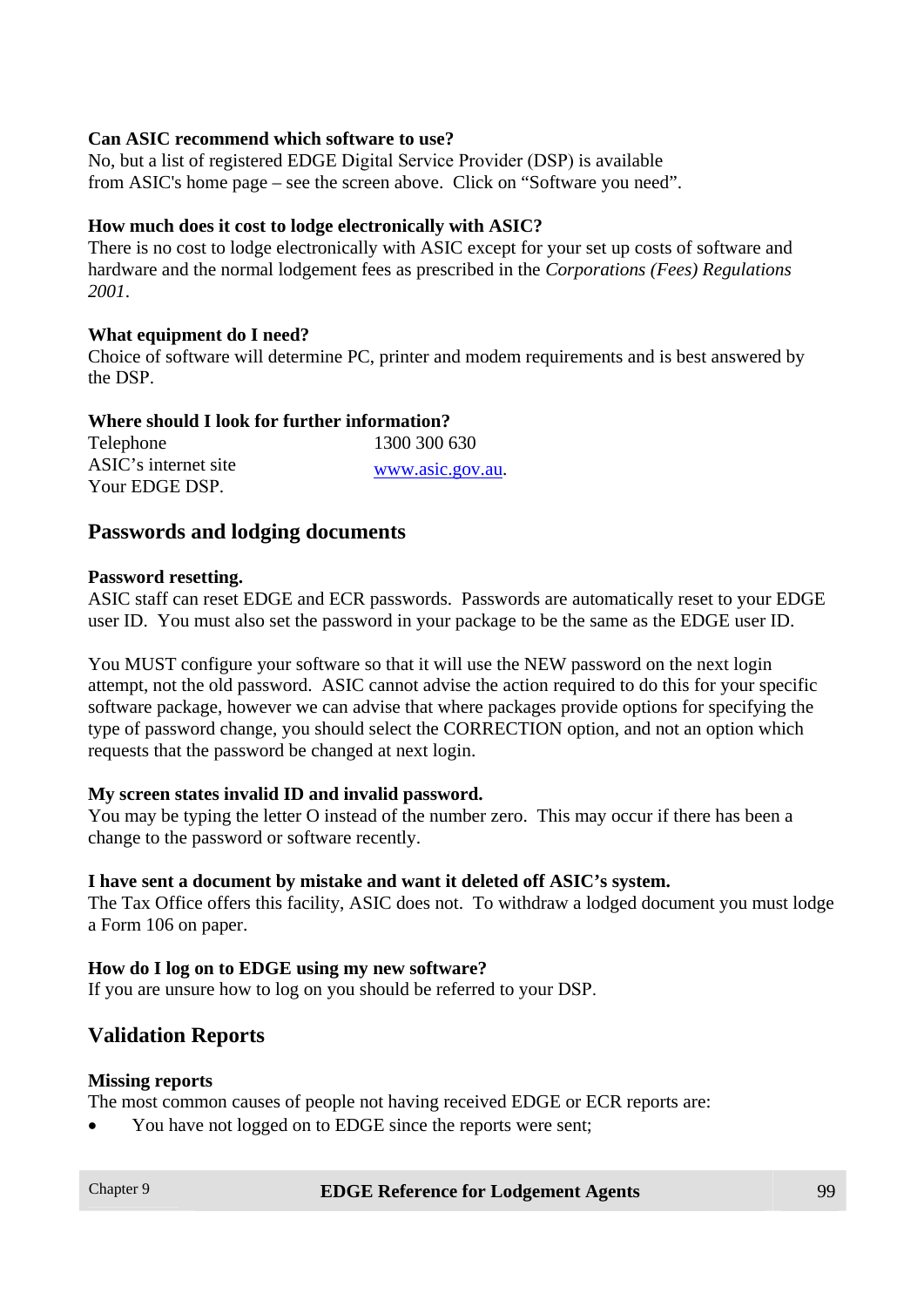• You have in fact received the reports but are unaware of this due to unfamiliarity with the software.

As a general comment, new EDGE users often assume that EDGE events occur instantaneously, whereas in fact they take a small but finite amount of time. Your system will probably not wait more than 30 seconds for reports, where Validation reports usually arrive within 1 minute. These times may change during periods of heavy use.

#### **My validation report states "902's or 492's amending paper documents must be lodged on paper"**

You can only lodge electronic 902's or 492's for electronically lodged documents. A common cause of this error is that you type the letter O in the document number to be amended instead of zeros. For example, incorrect "OE..." instead of the correct number "0E...".

#### **Where should I look for further information?**

EDGE Reference Guide.

#### **What does "X015 Mandatory element has no value" mean in a Validation report?**

This error is always due to your software failing to properly validate the document before it is transmitted. It means that a field value is missing where the specifications say there must be a value (eg. surname of officeholder).

Usually you will be able to see what item is missing by looking for the form item at the start of the error message as "Item xx". You should then look up this form item in the EDGE Reference Guide. If you cannot see how to fix it, then you must be referred to their Digital Service Provider (DSP) for assistance. If the DSP cannot see the cause then the supplier should contact the EDGE systems team for assistance.

An example of this type of error message is:

DOCUMENTS REJECTED 002//484//063 577 506//POLESTAR PTY. LIMITED

Item 0c//ZDC//Line2//Col27// X015 Mandatory element has no value

Here a Form 484 was lodged with no value for item 0c. Item 0c is listed in the Reference Guide as "Date signed". The rules for the 484 specify that this must be supplied and it has not been supplied, hence the error.

#### **Why does my Validation report show more than 99 documents SENT, but only 99 documents RECEIVED?**

There is a limit of 99 documents in a transmission. The validation process ignores any files in the transmission after the first 99. As far as the validation is concerned, the documents should not have been sent, and are regarded as never having been received. Your package should prevent sending more than 99, but some do not prevent it. Identify the documents not validated by comparing the Validation report with the Transmission report, and retransmit any documents not validated.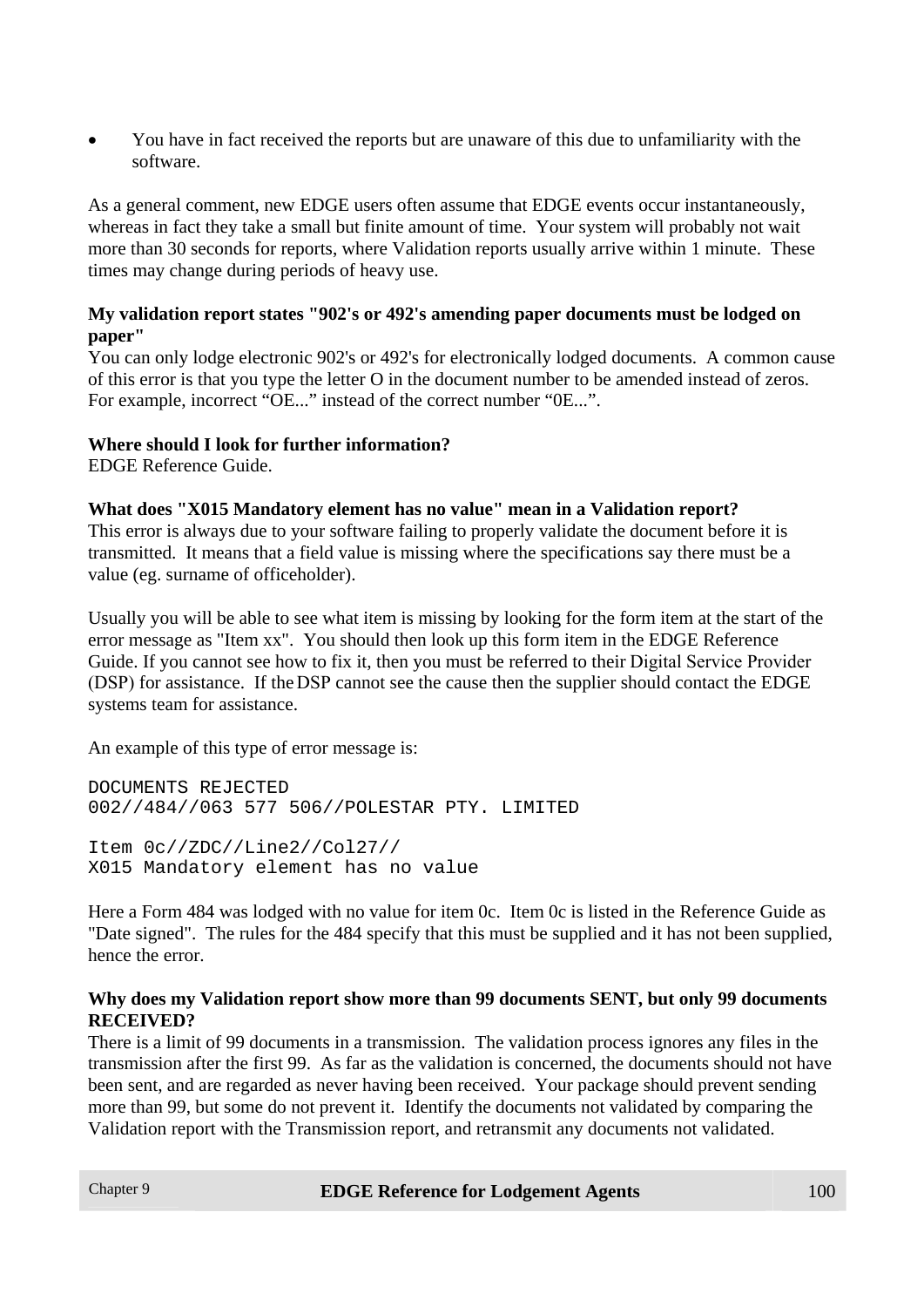## **Downloads**

#### **Do I have to get a data download?**

No. A data download will enable an agent to compare their record with ASIC's. Depending on the software package used, it will also update your database automatically. However, ASIC does recommend that agents request data downloads regularly.

#### **How do I get a data download?**

Data downloads are available for all companies linked to an agent by Form 362. A data download may be requested by lodging RA71 request for data download.

ASIC will provide the requested information on a Form RA72. To collect the data download you must follow the instructions from your Digital Service Provider (DSP).

#### **How do I get a data download for a new client?**

The procedure is the same as above, lodge a new 362 electronically with client company details, and then request a download using an RA71.

#### **How many companies can I download at one time?**

One data download request may be made per RA71.

#### **I requested a data download and haven't got anything back. Why?**

You will receive a validation report before the data download, so check the validation report to ensure that there are no problems with the lodgement. Use the relevant chapters of the Reference Guide to decipher messages if necessary.

#### **How long does the download take after I have lodged the RA71?**

Usually within 10 minutes or less but on rare occasions it may be relegated to overnight processing if ASIC computers have an unexpected load of higher priority work.

#### **Where should I look for further information?**

Validation Reports. EDGE Reference Guide.

### **Electronic Company Registration (ECR)**

#### **What is ECR?**

ECR is Stage 3 of EDGE and enables the registration of Australian companies to be made electronically, linked to an electronic payment facility.

ECR is aimed at intermediaries such as shelf company promoters, accountants, lawyers etc with this client group registering approximately 96% of all new companies.

#### **What is the difference between ECR and EDGE?**

ECR is part of EDGE and extends EDGE to include company registration documents (forms 201 and 410 for Australian companies). ECR lodgers need to use EDGE registered software that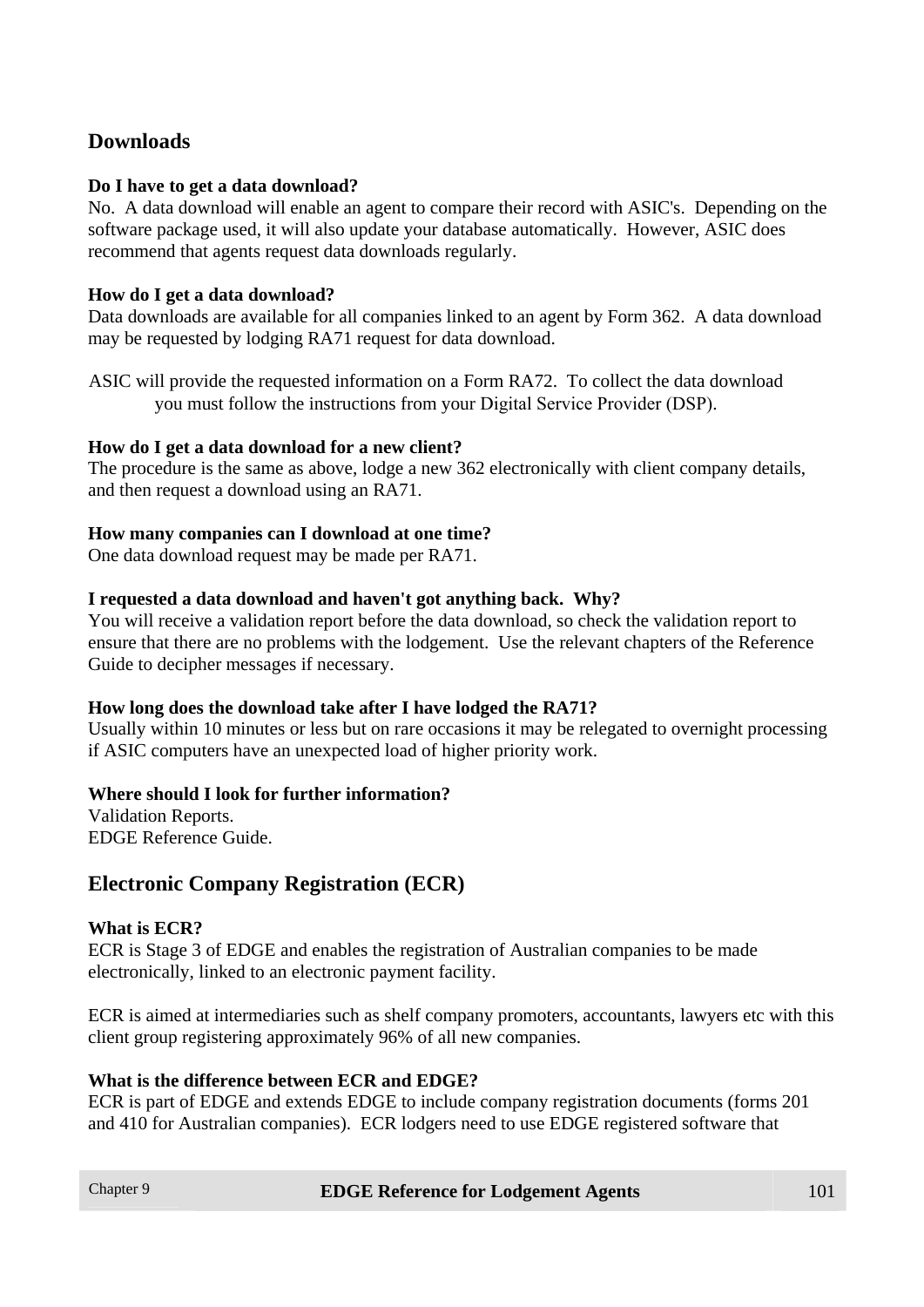includes forms 201 and 410. It is their responsibility to select software that meets their business needs.

Payment is required for registration transactions at the time of lodgement via their agreed payment method.

ECR requires the use of a digital signature, other EDGE documents can be digitally signed but it is not compulsory.

#### **How do I register as an ECR lodger?**

See "Client wishes to join EDGE" for details of how to locate the Electronic Lodgement Protocol. You will have to agree to a payment method with ASIC, this forms part of the protocol.

Obtain EDGE compliant software registered for ECR documents and an X.509 certificate for all individual(s) who will be digitally signing documents or transmissions.

ASIC will register the applicant and provide them with an EDGE user I.D. and password for logging onto EDGE, and a PIN for the transmission of their first authorised X.509 certificate.

#### **Who needs to complete an Application for EDGE Participation?**

The EDGE Protocol has been designed to cater for existing lodging parties and for those who wish to lodge ECR documents and to make electronic payments. Not all lodging parties will have to complete a new agreement:

- Existing EDGE lodging parties who wish to become ECR lodging parties must complete the new application;
- All new EDGE lodging parties, whether they wish to lodge ECR documents or not, must complete the new application;
- Existing EDGE lodging parties who do not wish to lodge ECR documents do not have to complete a new application. These lodging parties will automatically come under the terms and conditions of the new EDGE Protocol.

#### **What is a digital signature?**

A digital signature links a particular person to an electronic document; it is not a scanned image of a person's hand-written signature (this is known as a digitised signature). Digital signatures are constructed using a hashing algorithm (a type of mathematical formula).

#### **What is an X.509 certificate?**

An X.509 certificate is an electronic document that verifies an individual is who they represent themselves to be.

#### **What is a Certification Authority?**

A Certification Authority (CA) is an independent authority that is responsible for the issue, renewal and revocation of X.509 certificates to customer organisations. These certificates act as "electronic passports", allowing certificate holders to electronically identify themselves. ASIC will use one or more CAs to issue X.509 certificates to ECR lodging parties.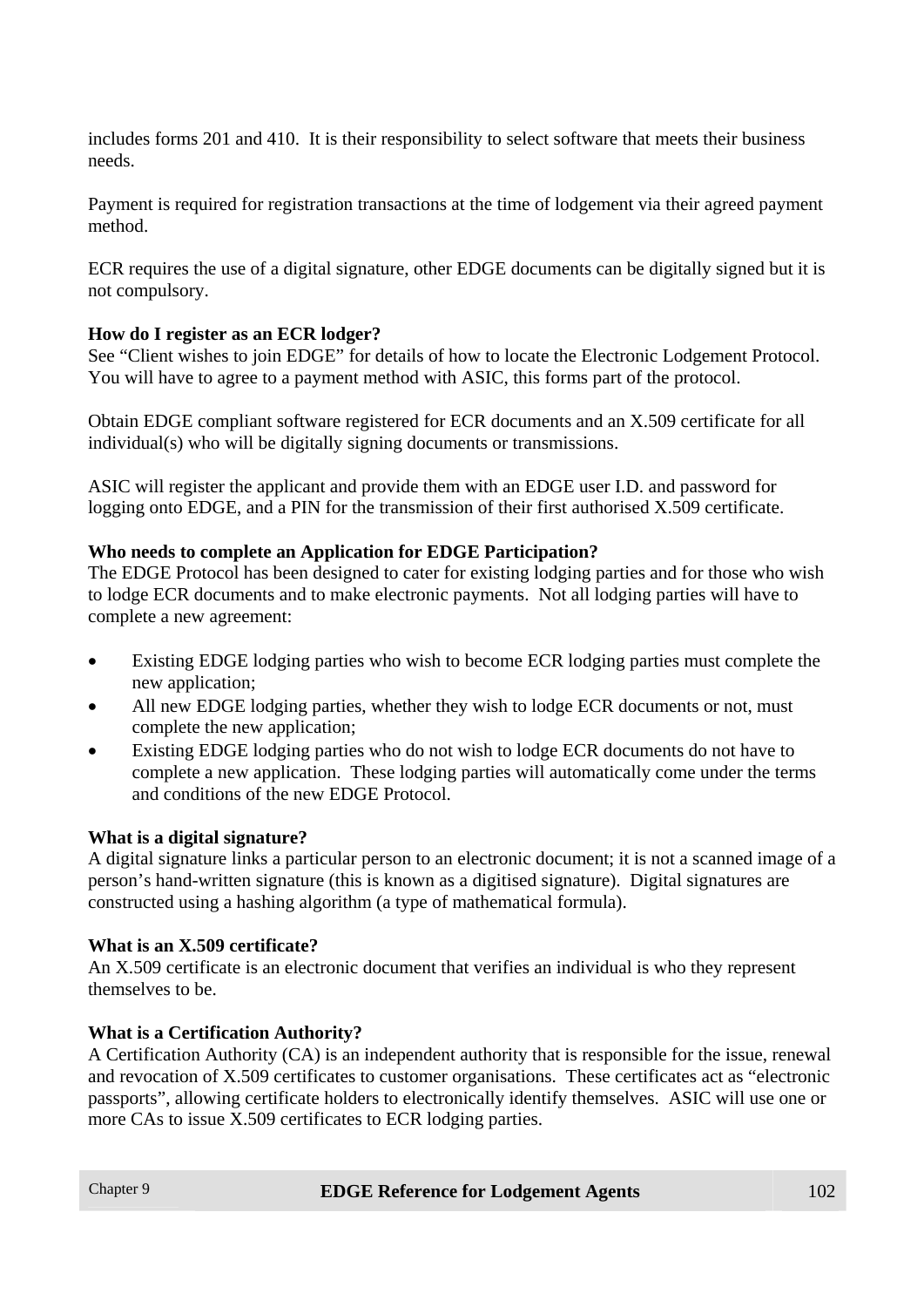#### **What are direct debit and direct credit?**

For direct debit, the client completes a Form RA04 (Direct Debit request) to authorise ASIC to withdraw funds from their nominated bank account.

For direct credit a client makes an electronic payment into a nominated ASIC bank account. Once these payments have been received and recorded against the client in the accounts receivable system, clients can access these funds to register companies or reserve names.

#### **Can ECR clients lodge change documents?**

Yes, they can lodge other EDGE documents subject to the availability of these documents within their software.

#### **What are the options for clients getting their Certificate of Registration of a Company?**

Once an application has been accepted and processed, a certificate of registration will be transmitted as a PDF (Portable Document Format) or post-script file for printing at the customers' site.

Clients can also nominate a print and post option. This will occur overnight from the IPC.

#### **Where can I go for more information and assistance?**

| Telephone | 1300 300 630 |
|-----------|--------------|

Electronic Lodgement Protocol and other EDGE information: ASIC home page www.asic.gov.au

#### **What is the difference between an ECR Form 410 and an EDGE Form 410B or 410F?**  The ECR Form 410:

- Must be digitally signed;
- Must be paid by either direct credit or direct debit;
- May be used to reserve a new name, or to reserve a name for the purpose of changing a company name, or to extend an existing reservation;
- Will, when reserving a new name, always have an RA56 response. For changing a name or extending a reservation, the response will be an RC05.

The EDGE Form 410B:

- Must not be digitally signed;
- May be paid by either direct debit or by invoice;
- Only reserves a name for the purpose of changing a company name;
- Will always have an RC05 response, and may have an INV response if payment by direct debit is chosen;
- Will never have an RA56 response.

The EDGE Form 410F:

- Must not be digitally signed;
- May be paid by either direct debit or by invoice;